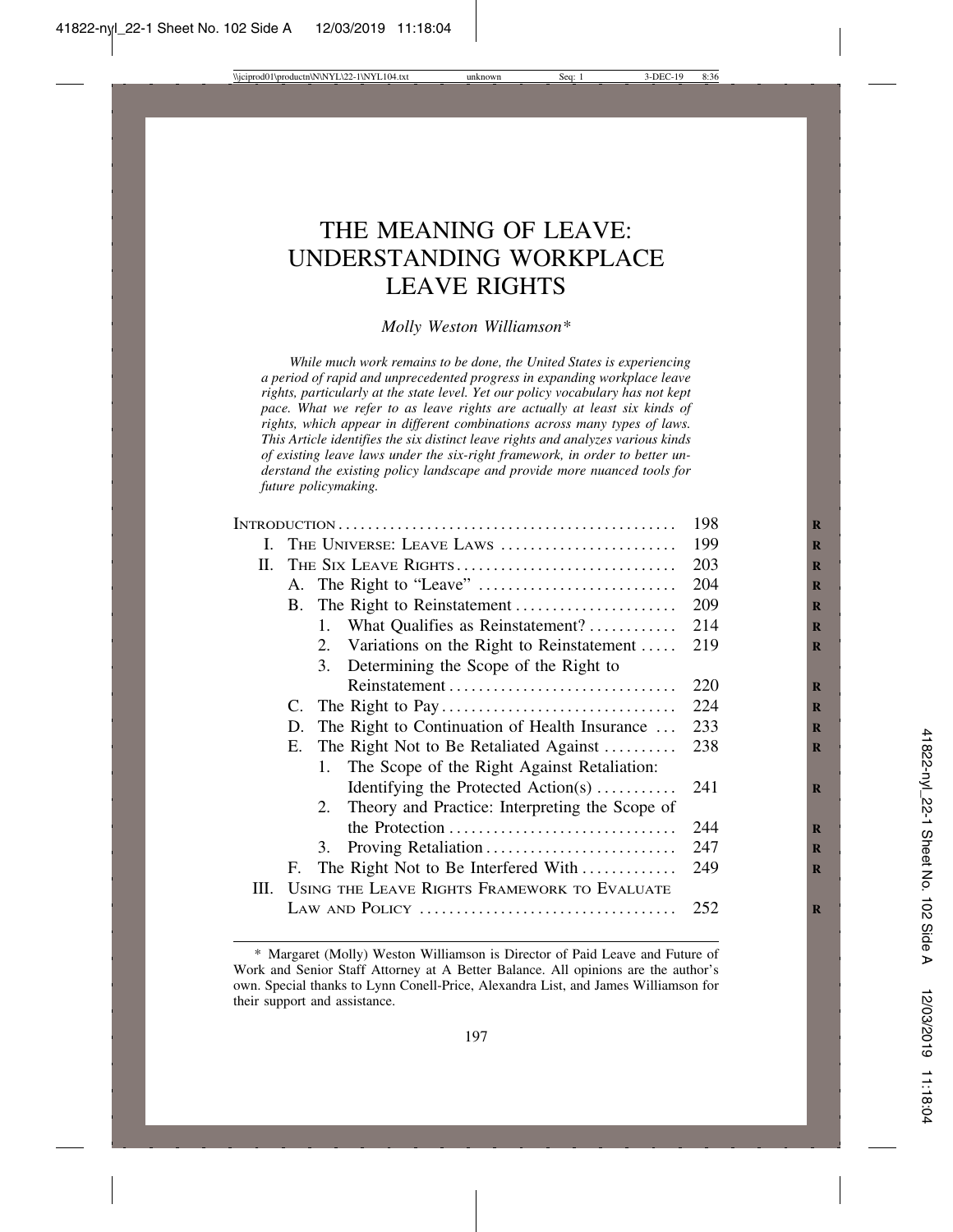#### **INTRODUCTION**

The United States lags far behind the rest of the industrialized world—and in some ways, the world as a whole—in terms of workplace leave rights. As a country, we provide no national right to vacation time, to parental leave, or even to a day to recover from the flu. What passes for a national leave law, the Family and Medical Leave Act, provides no right to pay, pricing out many workers and excluding millions of people altogether.

We can and must do better to ensure that all American workers can take the time they need, when they need it. The last twenty-five years and especially the last ten years have marked a period of unprecedented progress in expanding workplace leave rights. Thanks to the efforts of advocates, lawmakers, and coalitions around the country, we have seen a phenomenal period of growth in leave rights at the local and state level. This vital work has, perhaps for the first time, placed real, comprehensive federal leave rights in sight.

These advances have not come without their challenges. Over time, experts have refined their recommendations for model policy, building from the lessons of pioneers towards better, more thoughtful policies in subsequent jurisdictions. Even as understanding has grown, policymakers enacting these laws have had to make tough choices and necessary compromises to keep moving forward, preventing the perfect from becoming the enemy of the good.

It is in this context that we have reached the need for a stronger vocabulary—a time to refine what it is we talk about when we talk about "leave." While we use a variety of shorthand in ordinary parlance, treating terms with different connotations and legal resonances as interchangeable, our formal policy vernacular is not much more refined. What we refer to as leave rights are actually a constellation of related but distinct rights, mixed and matched across different laws and policy. By disaggregating and cataloguing these rights, this Article aims to move us toward a better, more nuanced understanding of workplace leave, identifying its building blocks so that we can use them better. To do so, Part I denotes the different types of leave laws under study. Next, Part II identifies six distinct types of leave rights, including the types of laws that do and do not contain each leave right. In Part III, the Article argues for the use of this six-right framework to analyze existing laws and proposed policies.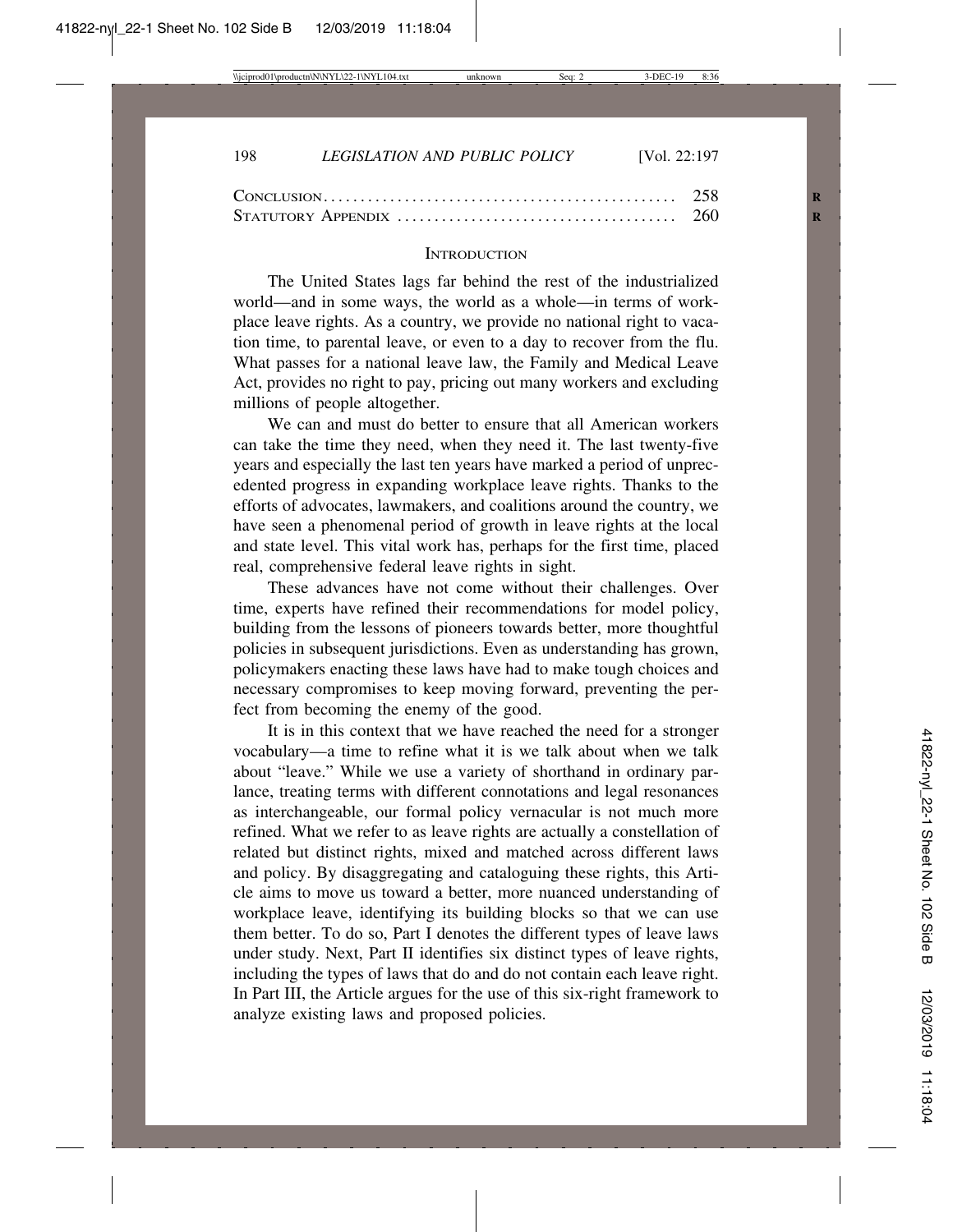### I.

## THE UNIVERSE: LEAVE LAWS

To explore the world of workplace leave rights, we must first understand the universe of our study. There are a few familiar main categories of leave laws in the United States, along with a few less commonly cited examples that deserve our attention. Because federal law in this area is so limited, this Article will look primarily at state and, occasionally, local leave laws. Specifically, we will explore the following types of laws: the federal Family and Medical Leave Act and state laws like it; paid family and medical leave laws; paid sick time laws; specific pregnancy and parenting leave laws; jury duty leave laws; voting leave laws; crime victim and witness leave laws; domestic violence leave laws; military family leave laws; and military service member leave laws.

The first group includes the best-known and best-studied American leave law: the federal Family and Medical Leave Act (FMLA).1 The FMLA gives covered employees the right to unpaid, job-protected time away from work in a range of situations.2 For the federal FMLA, these are employees' or family members' serious health needs, bonding with a new child, or addressing the impacts of a loved one's military deployment.3 Ten states have similar laws, known as state FMLAs, providing similar rights in many of the same circumstances and some new ones.4

3. 29 U.S.C. § 2612(a)(1) (2012).

4. *See infra* Statutory Appendix, Table 1.B. In addition, Colorado has a state law narrowly expanding the FMLA by extending protections to those caring for a seriously ill domestic partner or civil union partner. *See* COLO. REV. STAT. ANN. § 8- 13.3-202 (West 2019) (definitions); *id.* § 8-13.3-203 (length/purposes). Because the Colorado law largely extends substantive protections by cross-reference to the FMLA, it is not analyzed here.

<sup>1. 29</sup> U.S.C. §§ 2601–2654 (2012)*.*

<sup>2.</sup> Note that these laws often have fairly restrictive eligibility criteria. For example, the federal FMLA applies only to those whose employers have at least fifty employees, who have been employed by that employer for at least twelve months, and who have worked for that employer at least 1,250 hours in the last year. 29 U.S.C. § 2611(2) (2012). State FMLAs generally use similar types of criteria, but their specific requirements vary widely. *See, e.g.*, D.C. CODE § 32-501(1) (2019) (requiring one year of employment and at least 1,000 hours worked in the last year); *id.* § 32- 516(2) (limiting rights to employees of employers with at least twenty employees); HAW. REV. STAT. ANN. § 398-1 (LexisNexis 2019) (requiring only six months of employment with no minimum number of hours worked, but limiting rights to employees of employers with at least one hundred employees). For all laws in this study, specific eligibility criteria may apply, though the factors vary widely depending on the type of law.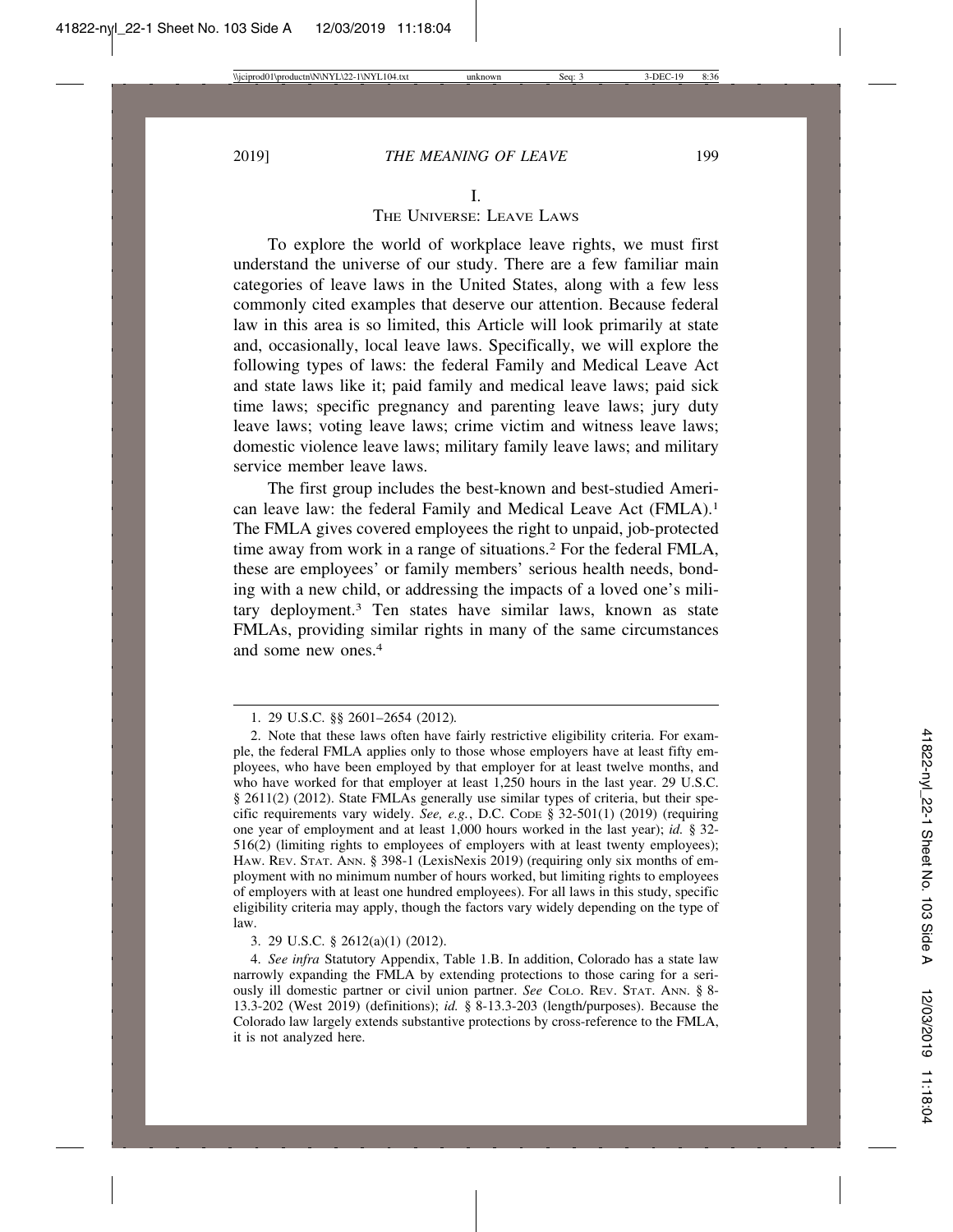The second category can be described as paid family and medical leave laws. These laws are different than state FMLAs, which are generally described as *unpaid* leave laws. The defining feature of paid family and medical leave laws is that they provide a right to pay (in the form of partial wage replacement) in certain situations while one is not working through a social insurance system.5 Eight states and the District of Columbia have comprehensive paid family and medical leave laws, each of which provide a right to pay in at least three situations: one's own serious health needs or disability, a family member's serious health needs, and bonding with a new child.<sup>6</sup> We can also include in this category a Hawaii law that provides benefits only for one's own disability, but not caregiving or bonding.7 In all of these laws, employers, employees, or both regularly pay small amounts into an insurance system; for employees, these payments usually come in the form of payroll deductions. When employees need benefits, they apply to and receive payment from the insurance system, rather than being paid by their employer.<sup>8</sup> Notably, as described in greater detail below, while all of these laws provide a right to a monetary benefit, only some of them provide other rights that we usually think of as leave rights—for example, not all of these laws provide a legal right to get your job back following leave.

Paid sick time laws make up the third group. These laws, the first of which was passed in San Francisco in 2006,9 provide the right to short periods of time away from work when workers or their families are sick, injured, or seeking medical treatment (including mental

8. Depending on the state, this insurance system may involve a single state-run fund, commercial insurance, employer self-insurance, or some combination of the three. *See generally id.* (surveying the history and structure of state paid family and medical leave laws).

<sup>5.</sup> For more on these laws, see Molly Weston Williamson, *Structuring Paid Family and Medical Leave: Lessons from Temporary Disability Insurance*, 17 CONN. PUB. INT. L.J. 1 (2017).

<sup>6.</sup> *See infra* Statutory Appendix, Table 2.

<sup>7.</sup> *See* HAW. REV. STAT. ANN. §§ 392-1 to -101 (LexisNexis 2019). Hawaii is one of five states that have historically required temporary disability insurance (TDI) coverage, wage replacement benefits for workers who are unable to work due to an offthe-job illness or injury. The other four states have since expanded their laws to provide benefits in additional situations and are counted in the prior list, while Hawaii has not yet done so. For further information on TDI laws and their relationship to paid family and medical leave, see generally Williamson, *supra* note 5.

<sup>9.</sup> S.F., CAL., ADMIN. CODE §§ 12W.1–.16 (2019); *see also* SHERRY LEIWANT, MOLLY WESTON WILLIAMSON & JULIE KASHEN, A BETTER BALANCE, CONSTRUCTING 21ST CENTURY RIGHTS FOR A CHANGING WORKFORCE: INCLUSIVE PAID SICK TIME AND THE NON-STANDARD WORKFORCE 5 (2019), https://www.abetterbalance.org/resources/report-constructing-21st-century-rights-for-a-changing-workforce-a-policybrief-series-brief-3/.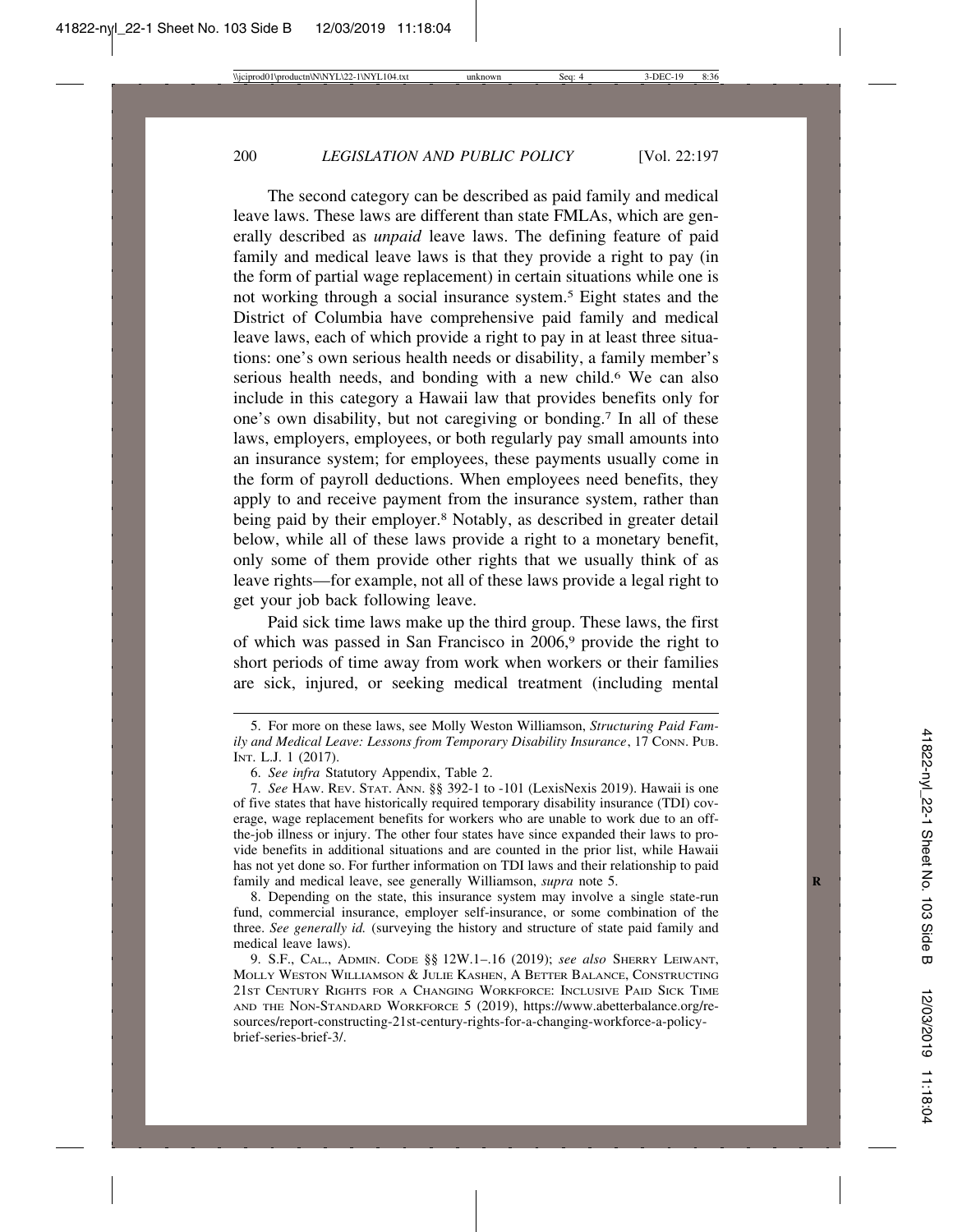health and preventive care). Today, there are over thirty such laws across the country, including both state and municipal laws.10 Time off is earned through an accrual model, typically at a rate of one hour of sick time for every thirty hours worked, up to a cap, most commonly forty hours per year (or approximately five eight-hour days).<sup>11</sup> This time generally must be paid, though some laws allow some small employers to provide the time unpaid.12 Most of these laws also include "safe time," meaning that the time off can be used for nonmedical needs like seeking legal advice or relocating to safety when workers or their families are victims of domestic violence or sexual assault.13

The fourth category includes standalone laws in just under a dozen states providing specific leave rights in connection with pregnancy, childbirth, or becoming a parent.14 These laws generally provide only unpaid leave, like the FMLA and its state counterparts, but otherwise vary substantially from one another.

Next, while less commonly discussed, many states have targeted laws providing leave for specific purposes connected with the justice system or other important civic functions. Every state except Montana provides some type of specific workplace protection for those serving jury duty.15 Federal law also offers a similar protection to federal ju-

11. *See, e.g.*, CAL. LAB. CODE § 246(b) (Deering 2019); MASS. ANN. LAWS ch. 149, § 148C(d) (LexisNexis 2019).

12. *See* LEIWANT, WILLIAMSON & KASHEN, *supra* note 9, at 1.

13. For a comprehensive chart comparing state and local paid sick time laws on a number of factors, including the availability of safe time, see A BETTER BALANCE, OVERVIEW OF PAID SICK TIME LAWS IN THE UNITED STATES (2019), https://www .abetterbalance.org/paid-sick-time-laws/?export [https://perma.cc/YN8Z-28RA].

14. *See infra* Statutory Appendix, Table 1.B.

15. *See infra* Statutory Appendix, Table 4.B. Montana is the only state in the country with a general-purpose wrongful discharge statute, MONT. CODE ANN. §§ 39-2-

<sup>10.</sup> *See infra* Statutory Appendix, Table 3. Michigan technically also has a paid sick time law on the books, but it was passed as a tactical move by a hostile state legislature in reaction to a proposed ballot initiative and later essentially eviscerated substantively. *See, e.g.*, David Eggert, *Michigan Legislature OKs Gutting Wage, Paid Sick Time Laws*, AP NEWS (Dec. 4, 2018), https://apnews.com/c0f3286e8edb4cce 8185013978a84d76 [https://perma.cc/2MGH-XAXF]. For these reasons it is not included in this analysis. Austin, Texas and Pittsburgh, Pennsylvania have also passed their own laws, *see* PITTSBURGH, PA. CODE §§ 626.01-.13 (2015); AUSTIN, TEX. CODE §§ 4-19-1 to -8 (2018), but they are currently enjoined by the courts and therefore are not included in this analysis. This analysis also does not consider local laws that have been wholly preempted by state law, such as the thirteen New Jersey city paid sick time laws. *See New Jersey Local Paid Sick Time Laws (Now Preempted)*, BETTER BALANCE, https://www.abetterbalance.org/resources/new-jersey-local-paidsick-time-laws-now-preempted/ (last updated Nov. 5, 2018) [https://perma.cc/W3ZS-9B3X].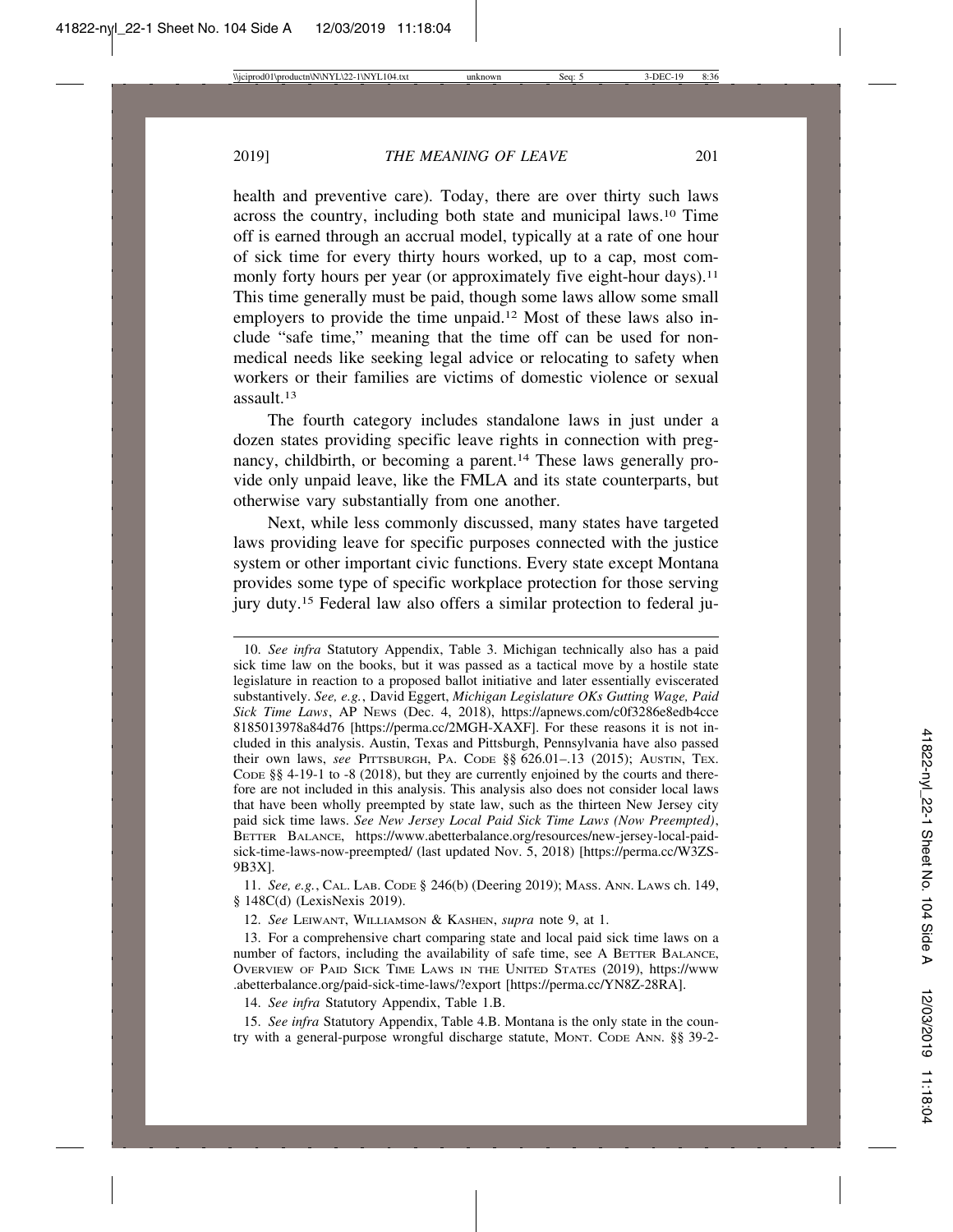rors, which can be analyzed alongside its state counterparts.16 Twentyseven states provide leave in connection with voting.17 Thirty-three states provide leave rights in connection with trials to some combination of crime victims, their families, and witnesses.18 Though these laws provide rights in a broader set of situations than just in connection with criminal trials, by extension, we might also include laws that provide specific leave rights to victims of domestic violence in this category.19 Domestic violence leave laws predate the more recent introduction of safe time protections as part of laws that provide a right to paid sick time, and are generally unpaid.20

Finally, there are at least two distinct types of leave laws relating to military service that merit consideration. The first are laws providing a right to workplace leave for military spouses or, in some cases, other family members in connection with their loved one's deployment or service, which are on the books in a dozen states.<sup>21</sup> While some more general leave laws also include protections for the deployment-related needs of military families,<sup>22</sup> the military family leave laws are standalone statutes with their own distinctive features.

Separately, there are also laws providing leave rights to service members who must take time away from a civilian job for their service. At the federal level, this includes the Uniformed Services Employment and Reemployment Rights Act (USERRA).23 Though

18. *See infra* Statutory Appendix, Table 6.

19. *See infra* Statutory Appendix, Table 7. In addition, Miami-Dade County, Florida has a domestic violence leave law on the books, *see* MIAMI-DADE CTY., FLA. CODE §§ 11A-60 to -67 (1999), but because it is likely preempted by state law it is not included in this analysis.

20. *See* Deborah A. Widiss, *Domestic Violence and the Workplace: The Explosion of State Legislation and the Need for a Comprehensive Strategy*, 35 FLA. ST. U. L. REV. 669, 700 (2008). Widiss, writing in 2008 prior to the passage of nearly all paid sick time laws, argues that domestic violence leave laws were passed in response to gaps in the FMLA's protections (the FMLA was enacted in 1993). *Id.*

21. *See infra* Statutory Appendix, Table 8.

22. Leave for a "qualifying exigency" arising out of a family member's military service was added to the federal FMLA in 2008. *See* 29 U.S.C. § 2612(a)(1)(E) (2012). This purpose is also included in Connecticut's state FMLA, CONN. GEN. STAT. § 31-51 $\overline{I}I(a)(2)(F)$  (2019), and in paid family and medical leave laws in California, Connecticut, Massachusetts, New York, and Washington State. *See* CAL. UNEMP. INS. CODE § 3303(a)(3) (West 2019); MASS. GEN. LAWS ANN. ch. 175M, § 2(a)(1)(ii) (West 2019); N.Y. WORKERS' COMP. LAW § 201(15)(c) (Mckinney 2019); WASH. REV. CODE ANN. § 50A.04.010(9)(c) (West 2019); 2019 Conn. Legis. Serv. 19-25  $\S$  3(c)(1) (West) (cross-referencing CONN. GEN. STAT.  $\S$  31-51ll(a)(2)).

23. 38 U.S.C. §§ 4301–4335 (2012)*.*

<sup>901</sup> to -915 (West 2019), meaning that employees could still be protected against termination due to jury service even without a dedicated statute.

<sup>16. 28</sup> U.S.C. § 1875 (2012); *see infra* Statutory Appendix, Table 4.A.

<sup>17.</sup> *See infra* Statutory Appendix, Table 5.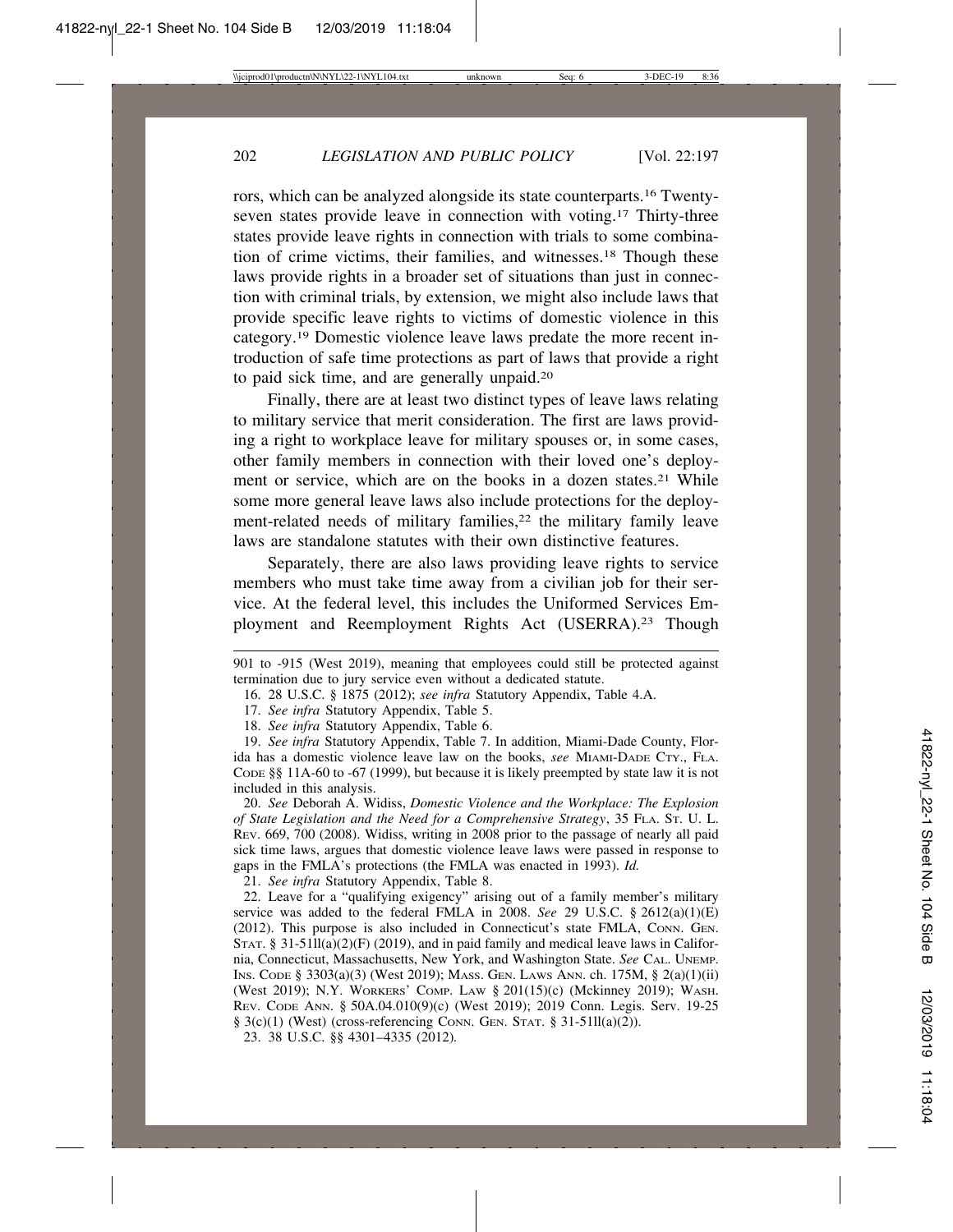technically enacted around the same time as the FMLA, USERRA is the current version of a series of federal laws dating back to World War II providing those who serve in the military with the right to return to work following their service.<sup>24</sup> In addition to USERRA, nearly all states have adopted their own laws governing leave rights for those serving in the military, particularly for National Guard and militia members.25 Many of these laws bootstrap on the suite of substantive rights offered by federal law by extending USERRA protections to state service (service based on orders from a state governor, rather than the president), with or without adding in additional protections.26

Collectively, these laws give us a diverse and robust body of data to analyze in identifying and categorizing the rights to leave provided by American law today. Among them, they contain a variety of combinations of six distinct but related rights. Once this shared vocabulary and set of categories is built in Part II, Part III will demonstrate how the same analysis can be applied to other types of laws and to new bills under consideration, enabling us to better understand the rights that workers have, those they still need, and how far proposed laws will go in providing those rights.

### $\mathbf{I}$

# THE SIX LEAVE RIGHTS

By identifying the range of laws under discussion, we can better explain what we mean when we say these laws provide a "right to leave." This project is made both harder and more interesting by the fact that most of these laws do not fit neatly into a single bucket instead, many if not most provide multiple related rights. When we know what the rights in question are, we can both better understand

<sup>24.</sup> *See* 20 C.F.R. § 1002.2 (2018) ("USERRA is the latest in a series of laws protecting veterans' employment and reemployment rights going back to the Selective Training and Service Act of 1940.").

<sup>25.</sup> *See infra* Statutory Appendix, Table 9.

<sup>26.</sup> For laws that simply extend USERRA rights, see ALA. CODE § 31-12-2(a) (2019); DEL. CODE ANN. tit. 20, § 905(b) (West 2019); MD. CODE ANN., PUB. SAFETY § 13-704 (West 2019); NEB. REV. STAT. ANN. § 55-161(1) (West 2019); OHIO REV. CODE ANN. § 5903.02(b) (West 2019); S.D. CODIFIED LAWS § 33a-2-9 (2019); W. VA. CODE ANN. § 15-1F-8 (West 2019). For laws that extend USERRA rights and also provide additional specific rights, see ARIZ. REV. STAT. ANN. § 26-168(D) (2019); ARK. CODE ANN. § 12-62-413(a) (2019); IDAHO CODE § 46-409(2) (2019) (state active duty); 330 ILL. COMP. STAT. 61/5-5 (West 2019); N.H. REV. STAT. ANN. § 110-C:1(II) (2019); 30 R.I. GEN. LAWS ANN. § 30-11-3(a) (West 2019) (training); TEX. GOV'T CODE ANN. § 437.213 (West 2019); VT. STAT. ANN. tit. 21, § 492(b) (2019).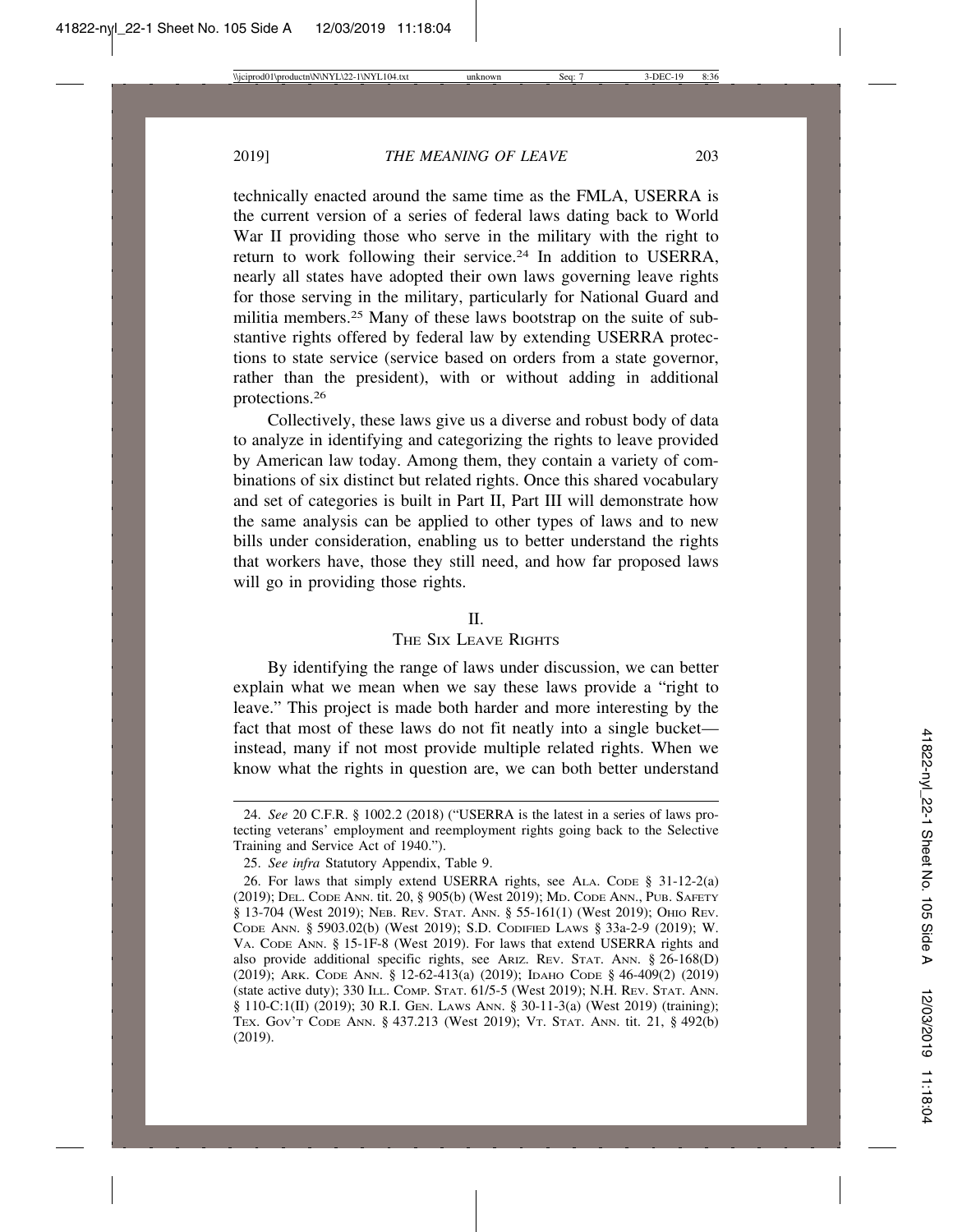existing laws and better evaluate proposed policies to ensure that workers get the protections they need. This Part will argue that there are six distinct types of leave rights: (1) the generic right to leave, (2) the right to reinstatement,  $(3)$  the right to pay,  $(4)$  the right to continuation of health insurance, (5) the right against retaliation, and (6) the right against interference.

# *A. The Right to "Leave"*

The first right is perhaps the most obvious and most fundamental: the generic right to "leave" or "time off." We define this as the right to be absent from work under specified conditions. Though other rights come with more specific protections, this right is the jumping off point for all such rights. Perhaps surprisingly, it is not enumerated in all laws in our analysis.<sup>27</sup>

Though conventional analysis generally does not distinguish this right separately, it is at least conceptually useful to think of this right separately for a few reasons. First, this right to be away from work is an intuitive part of providing a right to leave; a layperson could be surprised to learn that a "leave" law did not include it. While a law may in effect convey the same protections without explicit language, a robust framework for evaluating leave laws and bills at least requires asking the question of whether such a right is present. Second, as discussed in greater detail later in this Article, the question of whether the right to leave is among those rights protected against interference and retaliation can be salient from an enforcement perspective. Third, in analyzing the generic right to leave, the key question is whether the law provides for a particular duration of leave—a maximum number of hours, weeks, or potentially years. This is important in its own right, as it sets the parameters of employees' ability to be away from work. It also sets the terms for other leave rights and, in many cases, can indicate which other rights are likely to be present or absent.

This generic right to leave is generally found in most of the more familiar or prominent types of leave laws. For example, the FMLA states that "an eligible employee shall be entitled to a total of 12 workweeks of leave during any 12-month period" for any of the protected purposes.28 It is this provision, complemented and reinforced by the accompanying employment protections, that gives workers the specific right to be away from the workplace. State FMLAs generally

<sup>27.</sup> *See, e.g.*, ARIZ. REV. STAT. ANN. § 21-236 (2019) (jury duty); GA. CODE ANN. § 34-1-3 (2019) (crime victim or witness).

<sup>28. 29</sup> U.S.C. § 2612(a)(1) (2012).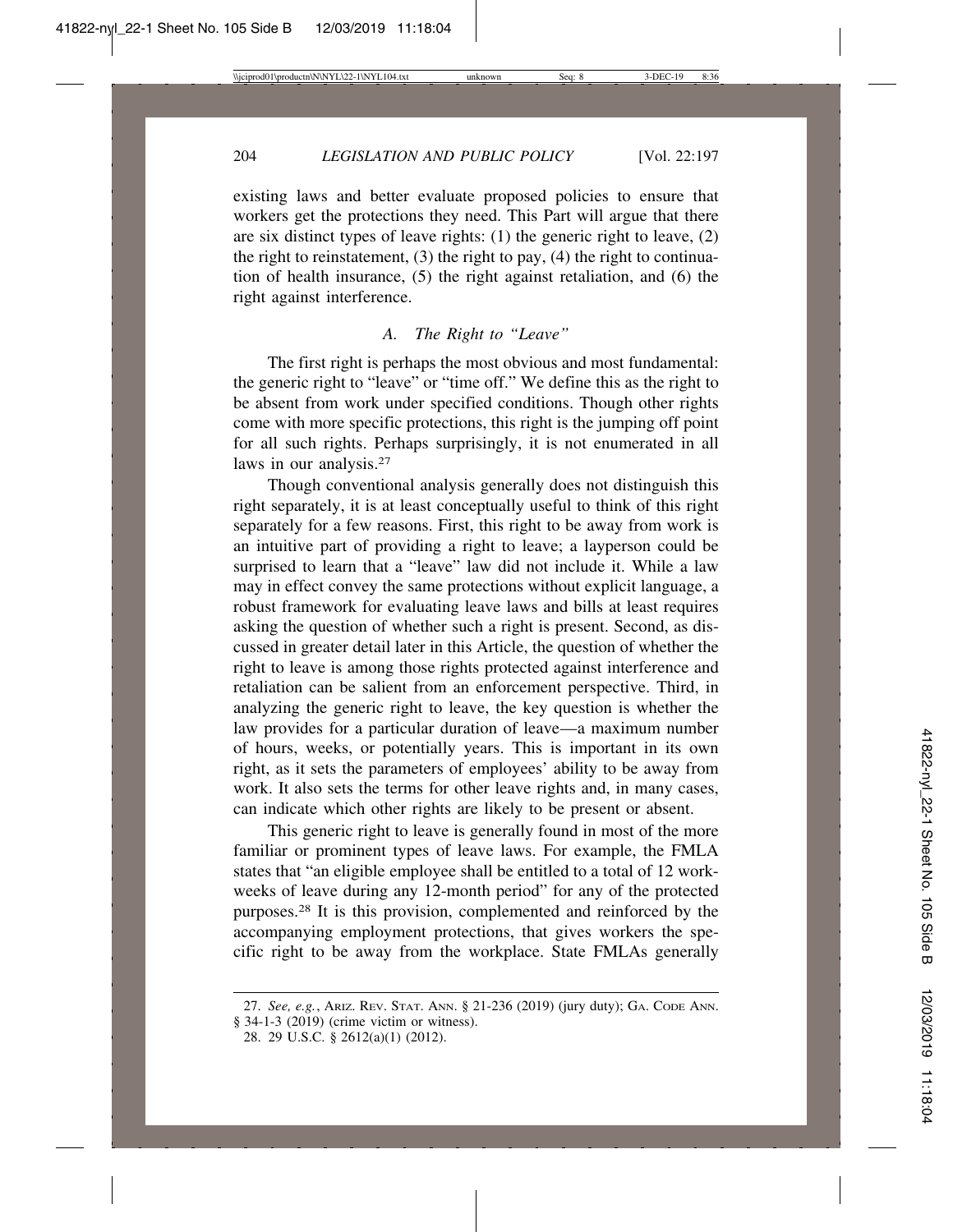provide a similar right to a fixed duration of leave, sometimes varying by purpose, ranging from two to sixteen weeks.29

Sick time laws typically embed this right in the very definition of the term "sick time" or "sick days." Some do so more explicitly than others. For example, Oregon's sick time law defines "sick time" (the right to unpaid time for employees of smaller employers) in relevant part as "time during which an employee is permitted to be absent from work for a reason authorized by [the sick time law]."30 Other sick time laws, like California's, are less explicit but convey a similar impression, defining "paid sick days" as "time that is compensated at the same wage as the employee normally earns during regular work hours and is provided by an employer to an employee for the purposes described in [the statute.]"<sup>31</sup> All sick time laws use an accrual model where employees earn sick time in relation to how much they work, typically at a rate of one hour of sick time for every thirty hours worked.32 Most commonly, this time is capped at a maximum of forty hours per year (five eight-hour days), though some laws provide the right to more or less time.33

An explicit right to leave is universal among voting leave laws.<sup>34</sup> Most voting leave laws provide a specific amount of leave, most com-

29. *See* CONN. GEN. STAT. § 31-51ll(a)(1) (2019); D.C. CODE § 32-502(a) (2019) (family); *id.* § 32-503(a) (medical); ME. REV. STAT. ANN. tit. 26, § 844 (2019); N.J. STAT. ANN. § 34:11B-4 (West 2019); OR. REV. STAT. ANN. § 659A.162 (West 2018); 28 R.I. GEN. LAWS § 28-48-2(a) (2019); WASH. REV. CODE ANN. § 49.78.220(1) (West 2019). California frames the right as a prohibition on employers, stating that "it shall be an unlawful employment practice for any employer . . . to refuse to grant a request by any [qualifying] employee . . . to take up to a total of 12 workweeks in any 12-month period for family care and medical leave." CAL. Gov't Code § 12945.2(a) (West 2019). Wisconsin, which provides among the shortest leaves, states that "no employee may take more than 8 weeks of family leave," WIS. STAT. ANN.  $§$  103.10(3)(a)(3) (West 2019), and "[n]o employee may take more than 2 weeks of medical leave," *id.* § 103.10(4). Connecticut provides the longest leave at sixteen weeks. CONN. GEN. STAT. § 31-51ll(a) (2019). Oregon generally provides the right to twelve weeks of leave, but in certain combinations of purposes workers may be able to take up to twenty-four weeks total. OR. REV. STAT. ANN. § 659A.162 (West 2018).

30. OR. REV. STAT. ANN. § 653.601(7) (West 2018). Note that the law separately defines "paid sick time," which applies only to employers with ten or more employees. *Id.* § 653.601(6)*.*

31. CAL. LAB. CODE § 245.5(e) (West 2019).

32. *E.g.*, MASS. ANN. LAWS ch. 149, § 148C(d) (LexisNexis 2019).

33. *E.g.*, CHI., ILL., CODE § 1-24-045(b)(4) (2019) (forty hours); *see also, e.g.*, BERKELEY, CAL., CODE § 13.100.040(A)(3) (2016) (up to seventy-two hours for larger businesses); CAL. LAB. CODE § 246(b) (Deering 2019) (twenty-four hours).

34. ALA. CODE § 17-1-5 (2019); ALASKA STAT. ANN. § 15.56.100(a) (West 2019); ARIZ. REV. STAT. ANN. § 16-402(A) (2019); CAL. ELEC. CODE § 14000(a) (West 2019); COLO. REV. STAT. ANN. § 1-7-102(1) (West 2019); GA. CODE ANN. § 21-2- 404 (West 2019); 10 ILL. COMP. STAT. ANN. 5/17-15 (West 2019); IOWA CODE ANN.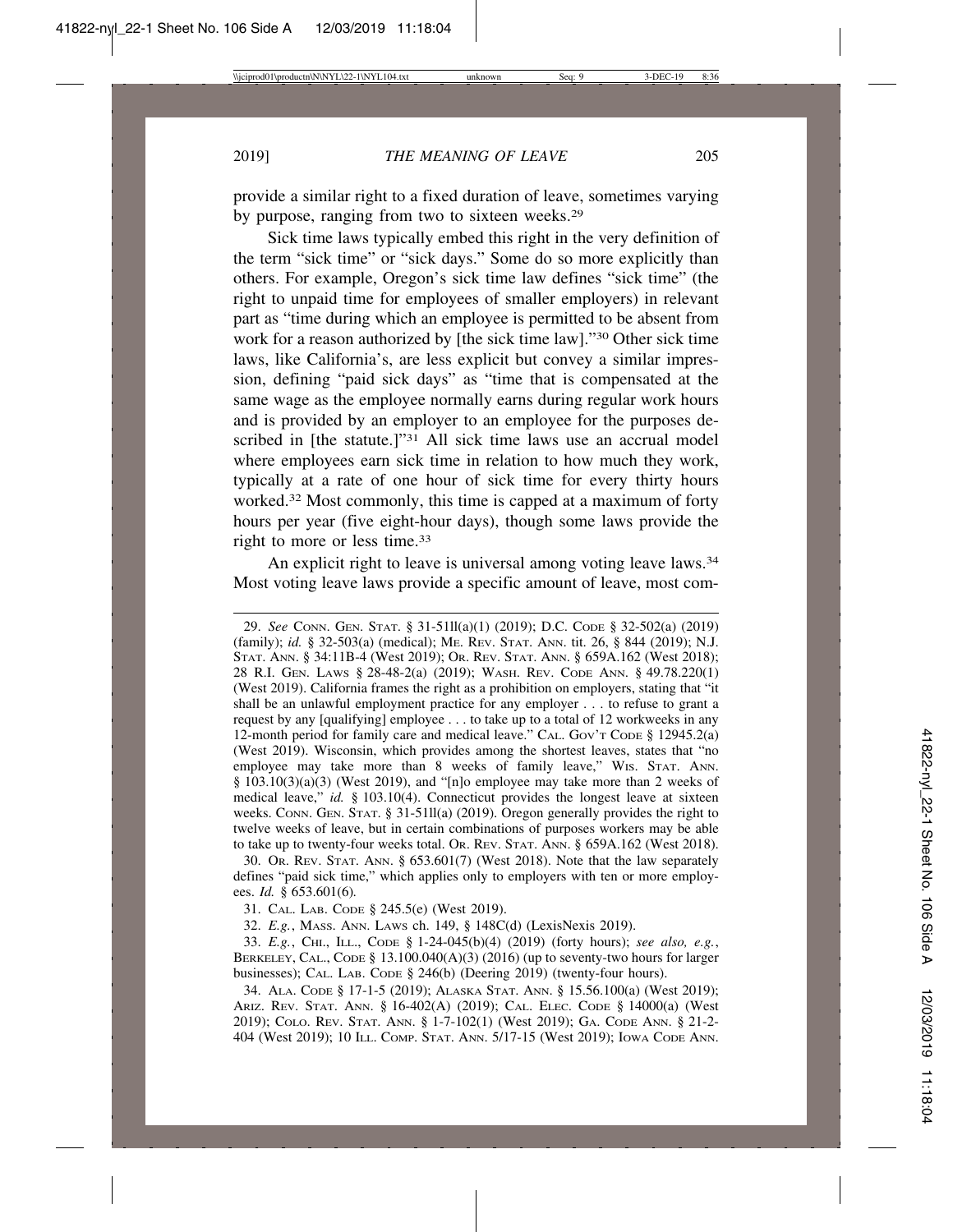monly two<sup>35</sup> or three<sup>36</sup> hours.<sup>37</sup> Similarly, all military family leave laws provide a right to leave.38 The duration of leave is limited under most of these laws, ranging from just one day to up to thirty days.39 Most domestic violence leave laws provide a right to leave.<sup>40</sup> Durations vary substantially, from three days up to twelve weeks, in some cases varying depending on employer size.41

§ 49.109 (West 2019); KAN. STAT. ANN. § 25-418 (West 2019); KY. REV. STAT. ANN. § 118.035(2) (West 2019); MD. CODE ANN., ELEC. LAW § 10-315(a) (West 2019); MINN. STAT. ANN. § 204C.04(1) (West 2019); MO. ANN. STAT. § 115.639(1) (West 2019); NEB. REV. STAT. ANN. § 32-922 (West 2019); NEV. REV. STAT. ANN. § 293.463(1) (West 2019); N.M. STAT. ANN. § 1-12-42(A) (West 2019); N.Y. ELEC. LAW § 3-110(1) (McKinney 2019); OKLA. STAT. ANN. tit. 26, § 7-101 (West 2019); S.D. CODIFIED LAWS § 12-3-5 (2019); TENN. CODE ANN. § 2-1-106(a) (2019); TEX. ELEC. CODE ANN. § 276.004(a) (West 2019); UTAH CODE ANN. § 20A-3-103(1)(a) (LexisNexis 2019); W. VA. CODE ANN. § 3-1-42 (LexisNexis 2019); WIS. STAT. ANN. § 6.76(1) (West 2019); WYO. STAT. ANN. § 22-2-111(a) (2019).

35. COLO. REV. STAT. ANN. § 1-7-102(1) (West 2019); GA. CODE ANN. § 21-2-404 (West 2019); 10 ILL. COMP. STAT. ANN. 5/17-15 (West 2019); KAN. STAT. ANN. § 25- 418 (West 2019); MD. CODE ANN., ELEC. LAW § 10-315(a) (West 2019); NEB. REV. STAT. ANN. § 32-922 (West 2019); N.M. STAT. ANN. § 1-12-42(A) (West 2019); N.Y. ELEC. LAW § 3-110(1) (McKinney 2019); S.D. CODIFIED LAWS § 12-3-5 (2019); UTAH CODE ANN. § 20A-3-103(1)(a) (LexisNexis 2019).

36. ARIZ. REV. STAT. ANN. § 16-402(A) (2019); IOWA CODE ANN. § 49.109 (West 2019); MO. ANN. STAT. § 115.639(1) (West 2019); TENN. CODE ANN. § 2-1-106(a) (2019); W. VA. CODE ANN. § 3-1-42 (LexisNexis 2019); WIS. STAT. ANN. § 6.76(1) (West 2019). Nevada's duration depends on the distance between the policy place and the employer's location, but no more than three hours. NEV. REV. STAT. ANN. § 293.463(1) (West 2019).

37. Alabama and Wyoming provide just one hour of leave, ALA. CODE § 17-1-5 (2019); Wyo. STAT. ANN.  $\S$  22-2-111(a) (2019), while Kentucky provides up to four, KY. REV. STAT. ANN. § 118.035(2) (West 2019). California does not specify how long leave can be, but only two hours are paid. CAL. ELEC. CODE § 14000(b) (West 2019). Oklahoma generally limits leave time to two hours, unless the distance to the polling place is more than two hours, in which case it provides simply for sufficient time. OKLA. STAT. ANN. tit. 26, § 7-101 (West 2019). Three states provide a right to leave in connection with voting but do not specify a length of leave. ALASKA STAT. ANN. § 15.56.100(a) (West 2019); MINN. STAT. ANN. § 204C.04(1) (West 2019); OHIO REV. CODE ANN. § 3599.06 (LexisNexis 2019).

38. *See, e.g.*, IND. CODE ANN. § 22-2-13-11(a) (West 2019); NEB. REV. STAT. ANN. § 55-503(1)–(2) (LexisNexis 2019).

39. *See, e.g.*, MINN. STAT. ANN. § 181.948(2) (West 2019) (one day); N.Y. LAB. LAW § 202-i(2) (McKinney 2019) (ten days); 30 R.I. GEN LAWS § 30-33-3(a)-(b) (2019) (fifteen days for smaller employers and thirty days for larger employers).

40. *See* COLO. REV. STAT. § 24-34-402.7(1)(a) (2019); FLA. STAT. ANN. § 741.313(2)(a) (LexisNexis 2019); HAW. REV. STAT. ANN. § 378-72(a) (LexisNexis 2019); 820 ILL. COMP. STAT. ANN. 180/20(a)(1) (LexisNexis 2019); KAN. STAT. ANN. § 44-1132(d) (West 2019); ME. REV. STAT. ANN. tit 26, § 850(1) (2019); N.M. STAT. ANN. § 50-4A-3 (LexisNexis 2019); WASH. REV. CODE ANN. § 49.76.030 (Lexis-Nexis 2019); PHILA., PA., CODE § 9-3202(1) (2016).

41. *See, e.g.,* COLO. REV. STAT. § 24-34-402.7(1)(a) (2019) (three days); 820 ILL. COMP. STAT. ANN.  $180/20(a)(2)$  (LexisNexis 2019) (four, eight, or twelve weeks depending on employer size); KAN. STAT. ANN. § 44-1132(d) (West 2019) (eight days);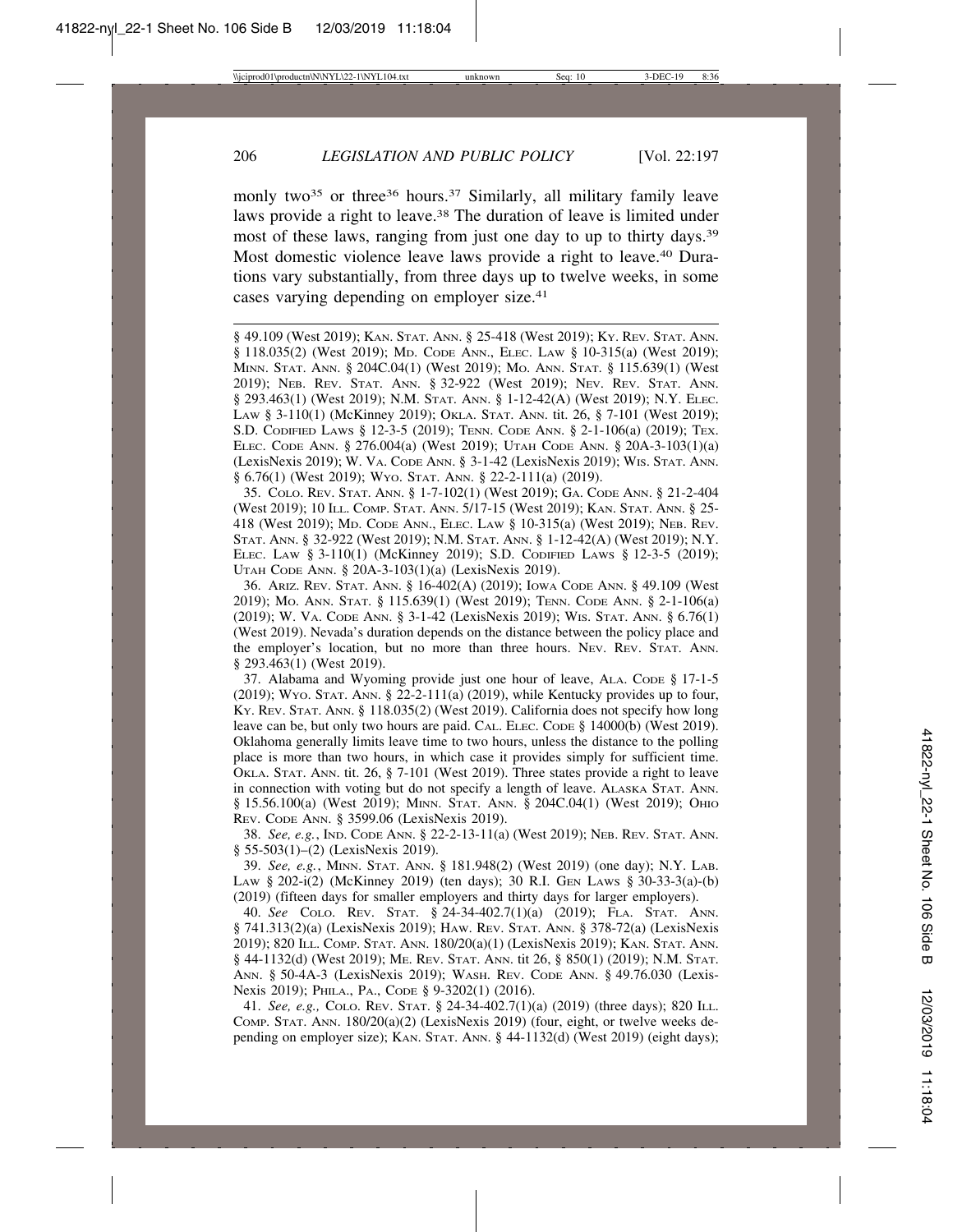The general right to leave is common in pregnancy and parenting leave laws. In some cases, it is the only explicit leave right these laws provide.42 Even where these laws also provide other rights, pregnancy leave laws state that covered employees have the right to leave or a leave of absence,<sup>43</sup> which often may be unpaid,<sup>44</sup> or that it is unlawful for an employer to deny a leave.45 In Kansas, regulations require that "[c]hildbearing must be considered by the employer to be a justification for a leave of absence for female employees for a reasonable period of time."46 Most laws provide a specific maximum duration for leave, at most four months,<sup>47</sup> though a few do not.<sup>48</sup>

The service member context has some distinctive features. USERRA does not affirmatively provide a right to leave, but provides that "a person who is absent from a position of employment by reason of service in the uniformed services shall be deemed to be on furlough or leave of absence while performing such service . . . ."49 Laws in many states, in addition to those that extend USERRA to state service, follow a similar model.<sup>50</sup> Yet roughly the same number offer either a specific right to take service member leave or prohibit employers from refusing to allow leave.51 Only a handful provide a specific limit to the

PHILA., PA., CODE § 9-3202(2) (2016) (four or eight weeks depending on employer size).

42. *See* IOWA CODE ANN. § 216.6(2)(e) (West 2019); KY. REV. STAT. ANN. § 337.015 (LexisNexis 2019); LA. STAT. ANN. § 23:342(2) (2019).

43. *See* MD. CODE ANN., LAB. & EMPL. § 3-1202(a) (LexisNexis 2019); MASS. GEN. LAWS ANN. ch. 149, § 105D(b) (West 2019); WASH. ADMIN. CODE § 162-30- 020(4)(a) (2019); *see also* TENN. CODE ANN. § 4-21-408(a) (West 2019) ("Employees . . . may be absent from such employment for a period not to exceed four (4) months for adoption, pregnancy, childbirth and nursing an infant, where applicable, referred to as "leave" in this section.").

44. *See infra* text accompanying notes 159–162. **R**

45. *See* MONT. CODE ANN. § 49-2-310(2) (West 2019) ("It is unlawful for an employer or an employer's agent to . . . refuse to grant to the employee a reasonable leave of absence for the pregnancy."); *see also* CAL. Gov't CODE § 12945(a)(1) (West 2019).

46. KAN. ADMIN. REGS. § 21-32-6(d) (2019).

47. *See, e.g.*, CAL. GOV'T CODE § 12945(a)(1) (four months); IOWA CODE ANN. § 216.6(2)(e) (West 2019) (eight weeks); MD. CODE ANN., LAB. & EMPL. § 3-1202 (LexisNexis 2019) (six weeks).

48. *See* KAN. ADMIN. REGS. § 21-32-6(d) (2019) ("reasonable period of time"); WASH. ADMIN. CODE  $\S$  162-30-020(4)(a) (2019) ("for the period of time that she is sick or temporarily disabled because of pregnancy or childbirth").

49. 38 U.S.C. § 4316(b)(1) (2012).

50. *See, e.g.*, GA. CODE ANN. § 38-2-280(e) (2019); MISS. CODE ANN. § 33-1-19 (West 2019).

51. *See, e.g.*, ALASKA STAT. § 26.05.075(a) (2018) ("An employer shall grant a leave of absence . . . ."); ARIZ. REV. STAT. ANN. § 26-168(A) (2019) ("An employer shall not refuse to allow members of the national guard of this state or any other state or the United States armed forces reserves to take leaves of absence from employment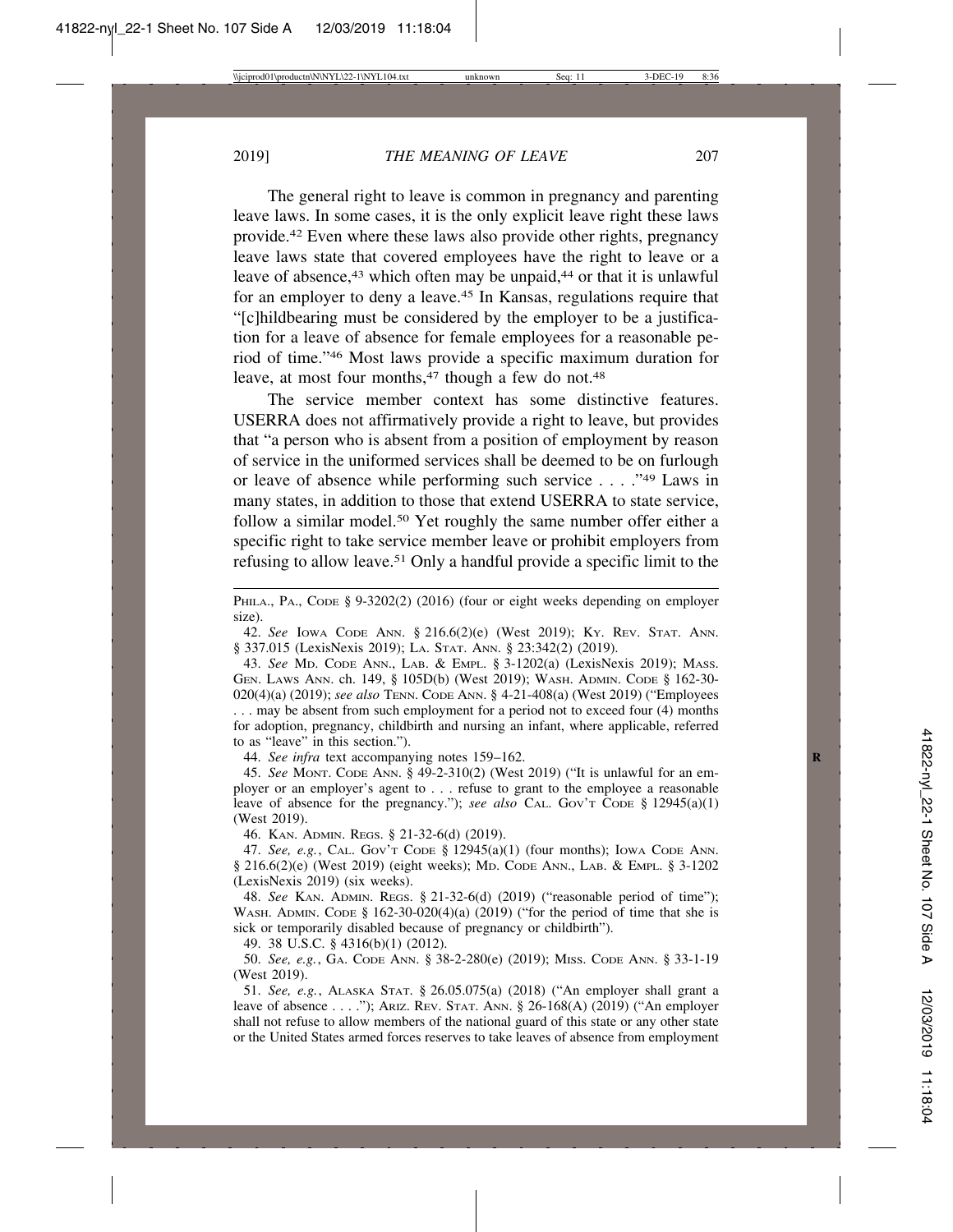amount of time that an employee can take leave or be deemed to be on a leave of absence, nearly all of them laws that only provide a right to leave for training rather than active duty service.<sup>52</sup> However, unusually, some service member leave laws delineate the amount of time available by setting a limit on the right to reinstatement; these laws also provide *much* longer durations of protected time than any others.53 USERRA typically limits the right to reinstatement to five years, though this period can be extended for those who were unable to leave military service or who were ill or injured as a result of military service.54 State laws that extend USERRA rights presumably also follow this timeline unless otherwise specified.<sup>55</sup>

Yet not all laws included in our universe provide a clear right to leave in this sense. Only about a dozen of the fifty state jury duty leave laws provide a right to be away from work, though these rights are framed in various different ways;<sup>56</sup> these laws virtually never

53. Outside the military service member context, even laws that provide comparatively extended leaves, such as FMLA-type laws and pregnancy and parenting leave laws, provide leaves of less than a year, generally only a limited number of weeks or months. *See supra* text accompanying notes 28–29, 47–48. Other types of laws that denote fixed durations of leave, like paid sick time laws and voting leave laws, provide even shorter periods of time. *See supra* text accompanying notes 31–37.

54. *See* 38 U.S.C. § 4312(a)(2), (c), (e)(2) (2012).

55. Two state service member leave laws explicitly provide for time limits on reinstatement that mirror USERRA's. *See* LA. STAT. ANN. § 29:410(C) (2018); MICH. COMP. LAWS ANN. § 32.273(4) (West 2019).

56. Some of these rights are fairly straightforward. *See* ALA. CODE § 12-16-8(A) (2019) ("excused from his or her employment."); 705 ILL. COMP. STAT. ANN. 305/ 4.1(a) (West 2019) ("shall be given time off from employment"); LA. STAT. ANN. § 23:965(B)(1) (2019) ("granted a leave of absence by his employer"); OR. REV. STAT. ANN. § 10.090(2) (West 2018) ("take leave"); TENN. CODE ANN. § 22-4- 106(a)(1) (West 2019) ("excuse the employee from employment"); WASH. REV. CODE ANN. § 2.36.165(1) (West 2019) ("leave of absence"); W. VA. CODE ANN. § 52-1-21 (West 2019) ("excused from employment"); WIS. STAT. ANN. § 756.255 (West 2019) ("leave of absence"). Others are more nuanced or complex. Nebraska, for example, specifically refers to an excuse from shift work. NEB. REV. STAT. ANN. § 25-1640 (LexisNexis 2019). Oklahoma states that "[i]t shall be the decision of the employee whether to use paid leave or take leave without pay for absence from employment for jury duty." OKLA. STAT. ANN. tit. 38, § 34(C) (West 2019). South Dakota refers to an employee away from work under the law as being on a "temporary leave of absence" without providing an explicit right to such leave, S.D. CODIFIED LAWS § 16-13-41.2 (2019), while Wyoming refers to an employee who is reinstated under the law as having been on a leave of absence without a clear affirmative right to leave, WYO.

 $\ldots$ ."); HAW. REV. STAT. ANN. § 121-43(a) (LexisNexis 2019) ("Every employee of a private employer who is a member of the national guard shall be entitled to absent oneself from the employee's employment duties . . . .").

<sup>52.</sup> *See, e.g.*, CAL. MIL. & VET. CODE § 394.5 (West 2019) (seventeen days); GA. CODE ANN. § 38-2-280(b) (2019) (six months); IDAHO CODE ANN. § 46-224 (West 2019) (fifteen days).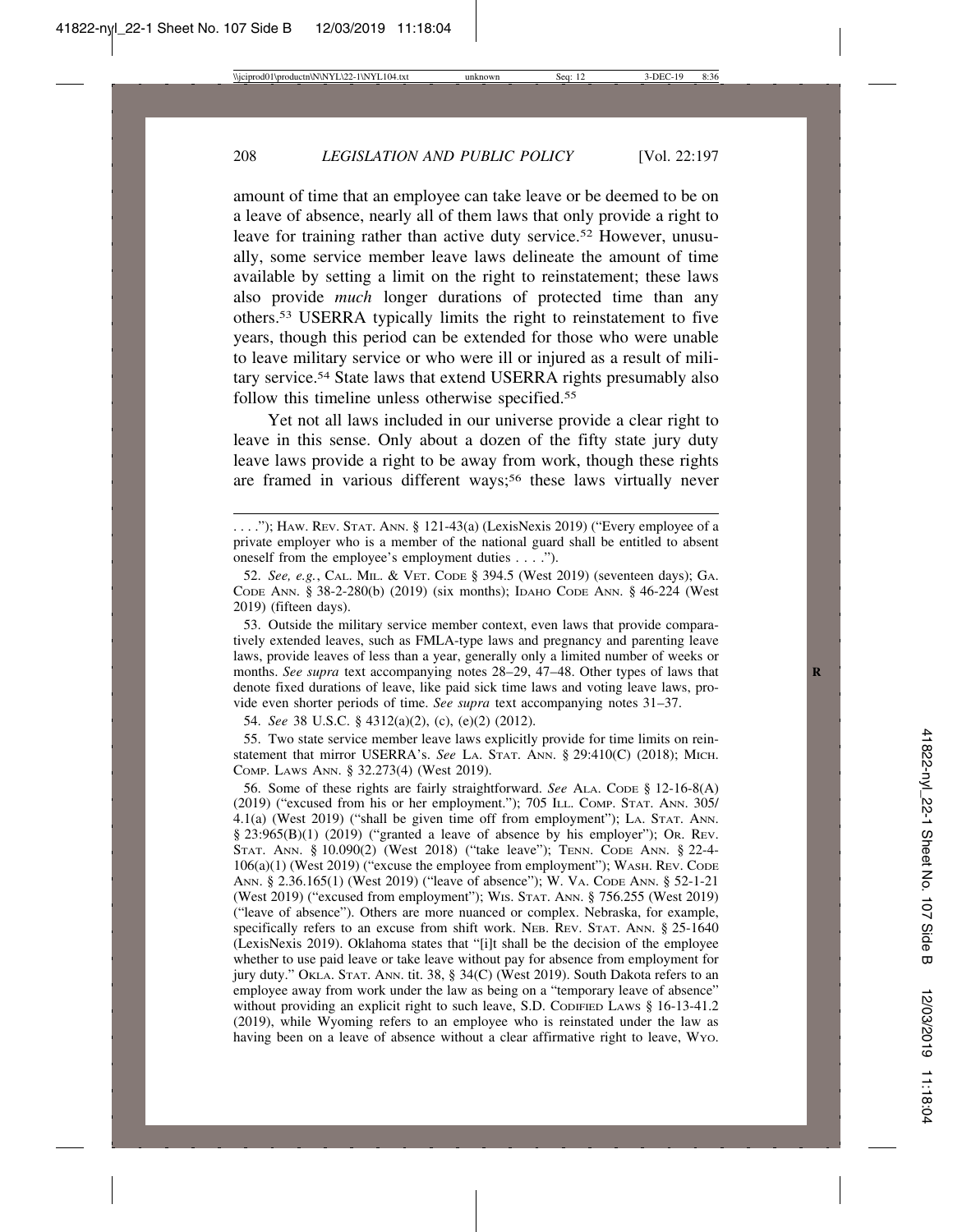specify a particular maximum duration.<sup>57</sup> An additional five states restrict how many hours or at what time of day an employee can be required to work while on jury duty.58 Thirteen state jury duty laws, some of which overlap with those that provide an explicit right to leave, specify that employees are not required to use their accrued leave (such as sick or vacation time) in connection with jury duty, implicitly conferring a right to leave without using up that accrued bank.59 Yet only a few crime victim or witness leave laws provide a specific right to leave and none specify a particular duration.<sup>60</sup>

# *B. The Right to Reinstatement*

The next right is the right to leave's logical counterpart: the right to come back, also known as the right to reinstatement or the right to restoration. Put another way, this is the right to be given one's job (or, potentially, a job) back upon returning from work. This right is also commonly described as job protection.<sup>61</sup> It is this right that a lay per-

59. ALA. CODE § 12-16-8(A) (2019); ARK. CODE ANN. § 16-31-106(a)(2) (2019); IND. CODE ANN. § 33-28-5-24.3(b) (LexisNexis 2019); LA. STAT. ANN. § 23:965(B)(1) (2019); MD. CODE ANN., CTS. & JUD. PROC. § 8-502 (West 2019); MISS. CODE ANN. § 13-5-35(2) (2019); NEB. REV. STAT. ANN. § 25-1640 (LexisNexis 2019); NEV. REV. STAT. ANN. § 6.190(3) (LexisNexis 2019); OHIO REV. CODE ANN. § 2313.19(B) (LexisNexis 2019); OKLA. STAT. ANN. tit. 38, § 34(B) (West 2019); OR. REV. STAT. ANN. § 10.090(2) (West 2018); UTAH CODE ANN. § 78B-1-116(2) (Lexis-Nexis 2019); VA. CODE ANN. § 18.2-465.1 (2019). Conversely, California provides an explicit right to use accrued time. CAL. LAB. CODE § 230(i). *See infra* text accompanying notes 126–127. **R**

60. *See, e.g.*, OR. REV. STAT. ANN. § 659A.192(2) (West 2018) ("[A] covered employer shall allow an eligible employee to *take leave from employment* to attend a criminal proceeding." (emphasis added)); *see also* ARIZ. REV. STAT. ANN. § 13- 4439(A) (2019) ("to leave work"); MINN. STAT. ANN. § 611A.036(1) (West 2019) ("reasonable time off from work"); N.H. REV. STAT. ANN. § 275:62(I) (LexisNexis 2019) ("to leave work"); 12 R.I. GEN. LAWS ANN. § 12-28-13(a) (West 2019) ("to leave work"); Widiss*, supra* note 20, at 702 ("Generally speaking, the crime victim laws do not specify a certain number of days of job-guaranteed leave that an individual has a 'right' to take off  $\dots$ .").

61. *See, e.g.*, Marcy Karin, *Time Off for Military Families: An Emerging Case Study in a Time of War . . . and the Tipping Point for Future Laws Supporting Work-Life Balance?,* 33 RUTGERS L. REC. 46, 49 (2009) ("The 'job-protected' provision means that an employee is entitled to return to the same or equivalent position . . . .").

STAT. ANN. § 1-11-401(C) (2019). The federal jury duty leave law does not contain an explicit right to leave. *See* 28 U.S.C. § 1875 (2012).

<sup>57.</sup> The one exception is Louisiana, where at least the specific right to a "leave of absence" appears to be limited to one day. LA. STAT. ANN.  $\S$  23:965(B)(1) (2019).

<sup>58.</sup> CONN. GEN. STAT. ANN. § 51-247a(b) (West 2019); MD. CODE ANN., CTS. & JUD. PROC. § 8-501 (West 2019); MICH. COMP. LAWS ANN. § 600.1348 (West 2019); NEV. REV. STAT. ANN. § 6.190(3) (LexisNexis 2019); VA. CODE ANN. § 18.2-465.1 (2019).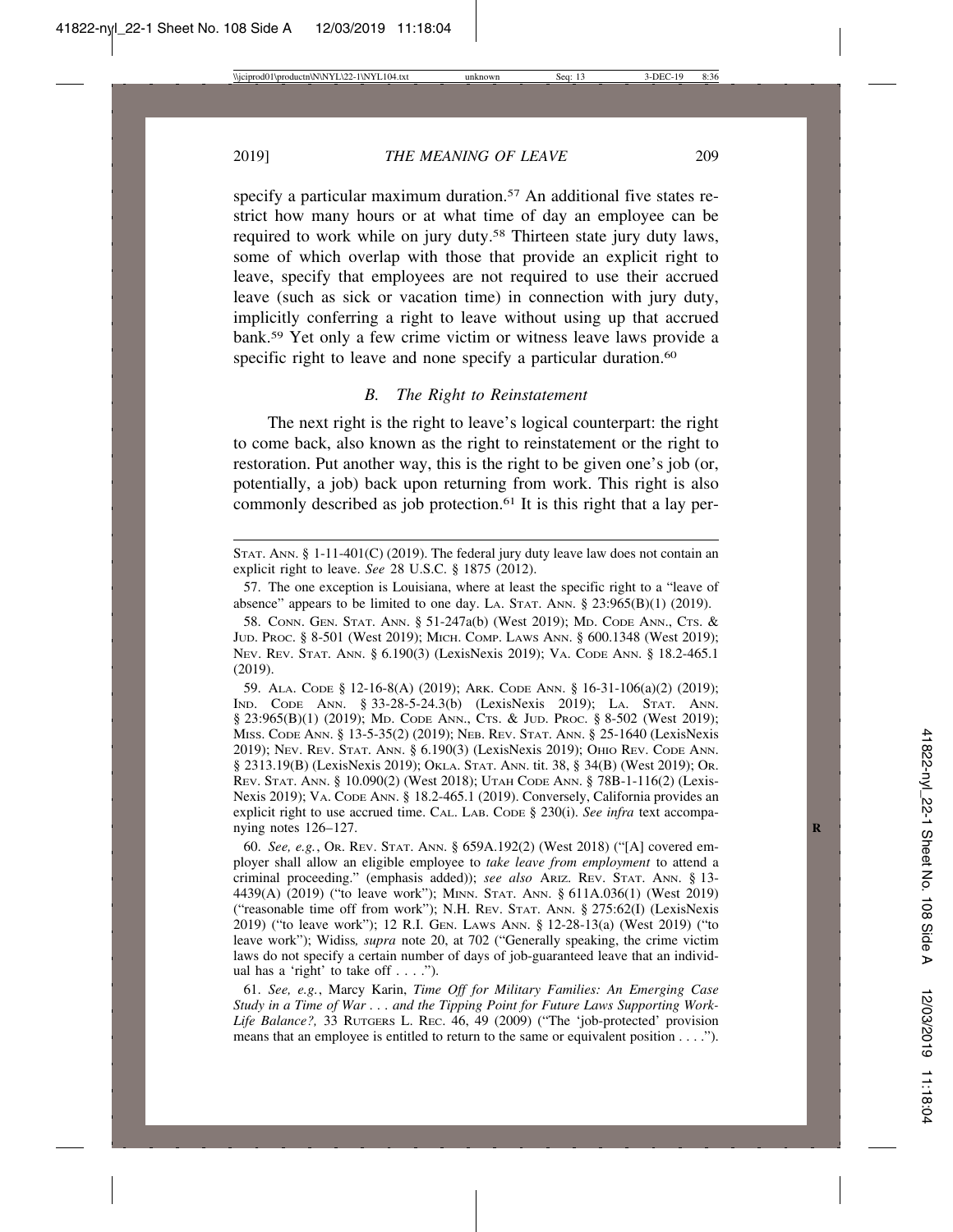son might initially think of as essential to leave, since without it, the right to leave looks much like a right to quit.62

The right to reinstatement is common in some types of leave laws and rarer or non-existent in others. Often, though not always, this split corresponds to leave duration: the longer the provided leave, the likelier you are to see an affirmative right to reinstatement. This is most clearly illustrated by military service member leave laws, which can give employees the right to return to work after absences of multiple years, by far the longest of any leave law addressed in this Article.63 After such a long time away, it makes sense that service members' civilian former employers would no longer think of them as employees. For this reason, reinstatement is *the* core right in most military service member leave laws. This is exemplified by USERRA: the first "r" in its name stands for "reemployment" and providing this right is the law's stated purpose.64 Explicit reinstatement rights are also found in most state service member leave laws.<sup>65</sup>

63. For example, USERRA provides for a right to reinstatement for up to five years as a baseline, which can be extended for an additional two years in certain cases of illness or injury. *See* 38 U.S.C. § 4312(a)(2), (c), (e)(2) (2012). This duration presumably also attaches to laws that extend USERRA rights to state services. Some state laws also use the USERRA time frame. *See* LA. STAT. ANN. § 29:410(C) (2018) (general uniformed services); MICH. COMP. LAWS ANN. § 32.273(4) (West 2019). At least one state provides a right to reinstatement following military service that appears to be indefinite. *See* COLO. REV. STAT. § 28-3-610.5(1) (2018) (providing reinstatement from state active service "regardless of the length of such absence").

64. 38 U.S.C. § 4301(a)(2) (2012) (stating the law's goal is "to minimize the disruption to the lives of persons performing service in the uniformed services as well as to their employers, their fellow employees, and their communities, by *providing for the prompt reemployment of such persons upon their completion of such service*") (emphasis added).

<sup>62.</sup> For the importance of this right more generally, see Amy Olsen, *Family Leave Legislation: Ensuring Both Job Security and Family Values*, 35 SANTA CLARA L. REV. 983, 1011 (1995) ("Without a guarantee of reinstatement to the same position an employee had when she took leave, objectives of family leave laws cannot be achieved."). Scholars have noted the especially critical role this right plays in the FMLA. *See* Rachel Arnow-Richman, *Accommodation Subverted: The Future of Work/Family Initiatives in a "Me, Inc." World*, 12 TEX. J. WOMEN & L. 345, 369 (2003) ("Because qualifying employees receive no pay, this guarantee [of restoration] is the principal benefit afforded under the statute."); Martin H. Malin, *Interference with the Right to Leave Under the Family and Medical Leave Act*, 7 EMP. RTS. & EMP. POL'Y J. 329, 362 (2003) ("[T]he entitlement to job restoration is a critical part of the [FMLA] legislative scheme.").

<sup>65.</sup> *See* ALASKA STAT. § 26.05.075(b) (2018); ARIZ. REV. STAT. ANN. § 26-168(B) (2019); CAL. MIL. & VET. CODE § 395.06(a) (Deering 2019); COLO. REV. STAT. § 28- 3-609 (2018) (training); *id.* § 28-3-610.5(1)(a) (state active service); FLA. STAT. ANN. § 250.482(2) (West 2019); HAW. REV. STAT. ANN. § 121-43(a) (LexisNexis 2019); IDAHO CODE ANN. § 46-224 (West 2019) (training); IOWA CODE ANN. § 29A.43(1) (West 2019); KAN. STAT. ANN. § 48-517(a) (West 2019) (state active duty); KY. REV. STAT. ANN. § 38.238 (West 2019); LA. STAT. ANN. § 29:38(A) (2018) (state active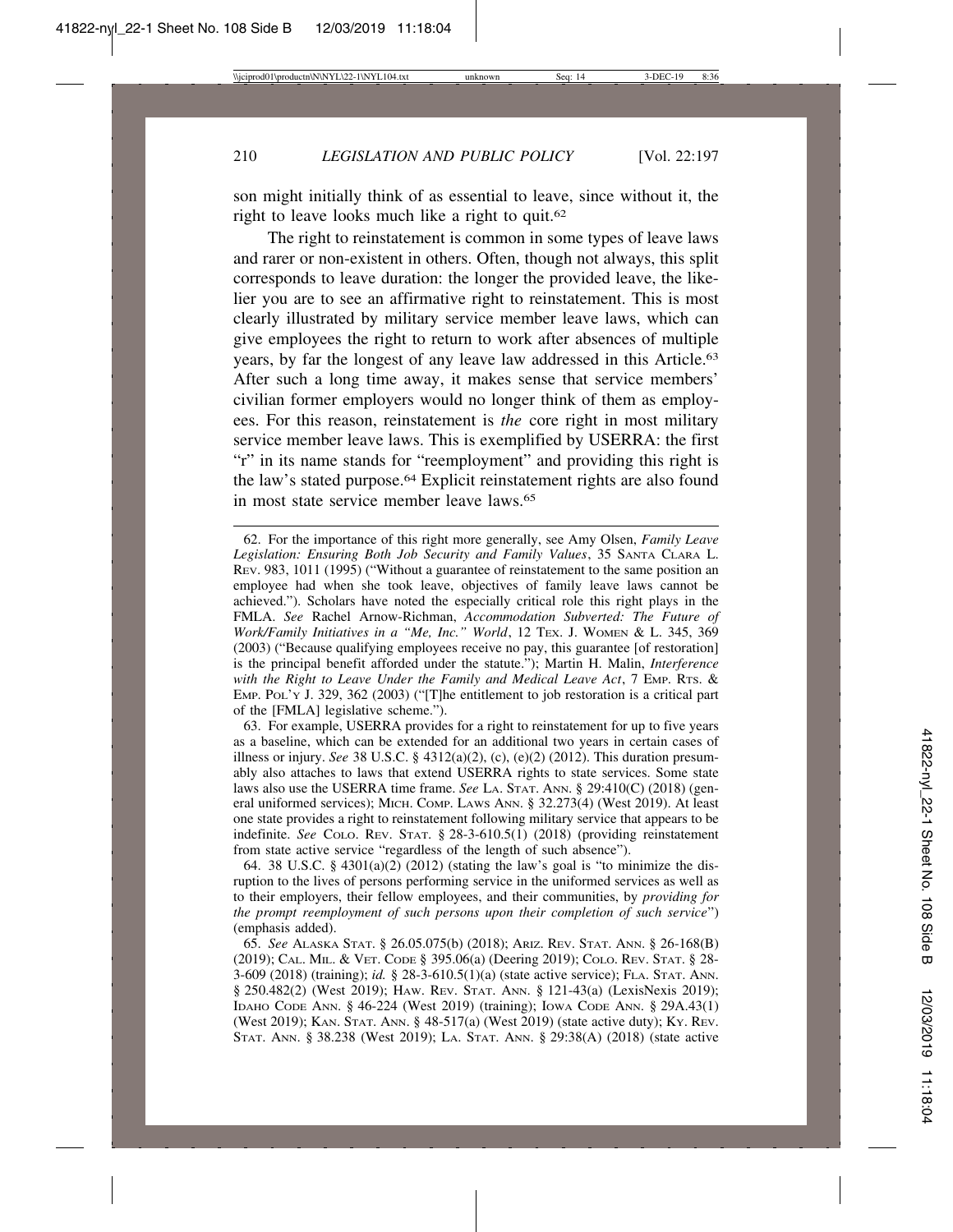The next longest leaves are generally delineated in weeks, including the paid and unpaid family and medical leave laws. The FMLA provides such a reemployment right,<sup>66</sup> as do its state counterparts.<sup>67</sup> On the paid family and medical leave side, the family leave components of paid family and medical leave laws in New York and Rhode Island68 and the paid family and medical leave laws in Massachusetts and Oregon<sup>69</sup> provide affirmative rights to reinstatement; Washington State's paid family and medical leave law provides such a right to some but not all employees covered by the law, essentially those who would already be covered under the FMLA.70 Connecticut offers an interesting case. When the state's paid leave law was passed, the same

duty); *id.* § 29:410(A) (general uniformed services); MICH. COMP. LAWS ANN. § 32.273(1) (West 2019); MISS. CODE ANN. § 33-1-19 (West 2019); MONT. CODE ANN. § 10-1-1007(1) (West 2019); N.J. STAT. ANN. § 38:23C-20(A)(3) (West 2019); N.M. STAT. ANN. § 28-15-1(A) (West 2019); N.Y. MIL. LAW § 317(1)(c) (McKinney 2019); N.C. GEN. STAT. § 127A-202(a) (2018); OR. REV. STAT. ANN. § 659A.086(3) (West 2018); 51 PA. STAT. AND CONS. STAT. ANN. § 7304 (West 2019); 30 R.I. GEN. LAWS ANN. § 30-11-3(b) (West 2019) (National Guard training); *id.* § 30-11-7 (Reserve training); S.C. CODE ANN. § 25-1-2320 (2019); TEX. GOV'T CODE ANN. § 437.204(a) (West 2019); UTAH CODE ANN. § 39-1-36(2) (LexisNexis 2019); VT. STAT. ANN. tit. 21, § 491(a) (2019); VA. CODE ANN. § 44-93.3 (2019); WASH. REV. CODE ANN. § 73.16.033 (LexisNexis 2019); WIS. STAT. ANN. § 321.64(1)(a) (West 2019) (federal active duty); *id.* § 321.65(4)(a) (active state service); WYO. STAT. ANN. § 19-11-111(a) (2019). In addition, several states provide a right to reinstatement by virtue of extending USERRA protections to state service, even if they do not otherwise do so explicitly. *See* ALA. CODE § 31-12-2(a) (2019); ARK. CODE ANN. § 12-62- 413(a) (2019); DEL. CODE ANN. tit. 20, § 905(b) (2019); IDAHO CODE § 46-409(2) (2019) (state active duty); 330 ILL. COMP. STAT. 61/5-5 (West 2019); MD. CODE ANN., PUB. SAFETY § 13-704 (West 2019); NEB. REV. STAT. ANN. § 55-161(1) (West 2019); N.H. REV. STAT. ANN. § 110-C:1(II) (2019); OHIO REV. CODE ANN. § 5903.02(B) (West 2019); S.D. CODIFIED LAWS § 33a-2-9 (2019); W. VA. CODE ANN. § 15-1F-8 (West 2019).

66. 29 U.S.C. § 2614(a) (2012).

67. *See* CONN. GEN. STAT. ANN. § 31-51nn(a) (West 2019); D.C. CODE § 32-505(d) (2019); HAW. REV. STAT. ANN. § 398-7(a) (LexisNexis 2019); ME. REV. STAT. ANN. tit. 26, § 845(1) (2019); N.J. STAT. ANN. 34:11B-7 (West 2019); OR. REV. STAT. ANN. § 659A.171(1) (West 2018); 28 R.I. GEN. LAWS ANN. § 28-48-3(a) (West 2019); WASH. REV. CODE ANN. § 49.78.280(1) (West 2019); WIS. STAT. ANN. § 103.10(8) (West 2019). California's Family Rights Act effectively provides a right to reinstatement, but frames it as a requirement on employers to promise restoration: "Family care and medical leave requested pursuant to this subdivision shall not be deemed to have been granted unless the employer provides the employee, upon granting the leave request, a guarantee of employment in the same or a comparable position upon the termination of the leave."  $CAL$ . Gov't Cope § 12945.2(a) (West 2019).

68. N.Y. WORKERS' COMP. LAW § 203-b (McKinney 2019); 28 R.I. GEN. LAWS ANN. § 28-41-35(f) (West 2019). Note that these rights do not apply to workers that received temporary disability benefits for their own health needs under these laws.

69. MASS. GEN. LAWS ANN. ch. 175M, § 2(e) (West 2019); H.B. 2005, 80th Leg. Assemb., Reg. Sess. § 10(1) (Or. 2019).

70. WASH. REV. CODE ANN. § 50A.04.025 (West 2019).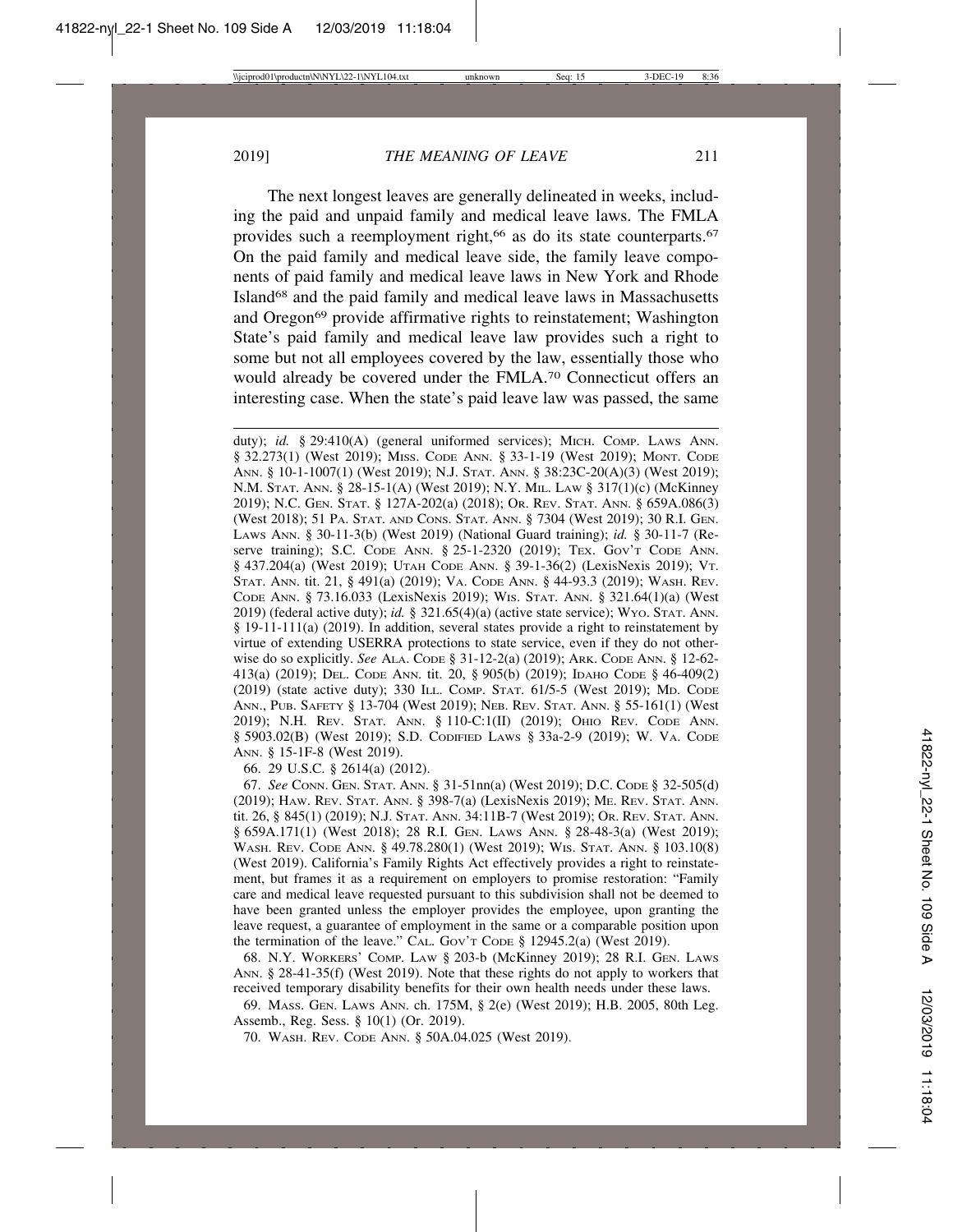bill amended the state's existing FMLA to significantly expand the number of workers entitled to reinstatement (and other protections) under the state's FMLA, but did not provide a new standalone protection.71

Other categories are more mixed. Some, but not all, pregnancy and parenting leave laws provide a right to reinstatement;72 pregnancy and parenting leave laws that specify duration tend to do so in weeks or months.73 Domestic violence leave laws vary significantly in the length of the leave offers, but the right to reinstatement is found more commonly among those that provide for comparatively long leaves.74 Jury duty leave laws often do not specify a particular length of leave, but cover a purpose for which the duration of need can vary widely; a minority of these laws provide for reinstatement specifically.75 However, both the federal jury duty leave law and a few of its state counterparts include provisions referring to reinstatement that could be

73. *See, e.g.*, CAL. GOV'T CODE § 12945 (West 2019) (four months); MASS. GEN. LAWS ANN. ch. 149, § 105D (West 2019) (eight weeks).

74. *See* HAW. REV. STAT. ANN. § 378-72(h) (LexisNexis 2019) (up to thirty days leave); 820 ILL. COMP. STAT. ANN. 180/20(e)(1) (LexisNexis 2019) (up to twelve weeks leave); PHILA., PA., CODE §  $9-3206(1)$  (2016) (up to eight weeks); WASH. REV. CODE ANN. § 49.76.050(2) (West 2019) (providing for "reasonable leave" without further specifying).

75. *See* ARIZ. REV. STAT. ANN. § 21-236(C) (2019); 705 ILL. COMP. STAT. ANN. 305/4.1(d) (West 2019); KAN. STAT. ANN. § 43-173(c) (West 2019); WYO. STAT. ANN. § 1-11-401(c) (2019). Jury duty leave laws in North Carolina, Tennessee and Washington provide for reinstatement as a remedy to a violation, but do not explicitly provide for it as an affirmative right. *See* N.C. GEN. STAT. ANN. § 9-32(b) (West 2018); TENN. CODE ANN. § 22-4-106(d)(2)(A) (West 2019); WASH. REV. CODE ANN. § 2.36.165 (West 2019). Texas's jury duty leave law provides a right written in language that looks like a remedy, but is titled a "right to reemployment," while also providing a separate reinstatement remedy. TEX. CIV. PRAC. & REM. CODE ANN. § 122.001(b) (West 2019) ("An employee who is discharged, threatened with discharge, intimidated, or coerced in violation of this section is entitled to return to the same employment that the employee held when summoned for jury service . . . ."). Pennsylvania's jury duty leave law does not provide an explicit right to reinstatement, but a provision that allows an employee who does not qualify for protection under the law to request to be excused from jury duty also refers to the rights provided by the law as "reemployment." 42 PA. STAT. AND CONS. STAT. ANN. § 4563(e) (West 2019) ("Any individual not entitled to reemployment under subsection (a) shall, upon request to the court, be excused from jury service.").

<sup>71.</sup> *See* CONN. GEN. STAT. ANN. § 31-51nn(a) (West 2019) (providing a right to reinstatement under the Connecticut FMLA); 2019 Conn. Legis. Serv. 19-25 § 17 (West) (amending CONN. GEN. STAT. ANN. § 31-51kk and defining "employee" and "employer" under the Connecticut FMLA).

<sup>72.</sup> *See, e.g.*, CAL. GOV'T CODE § 12945(a)(1) (West 2019); MD. CODE ANN., LAB. & EMPL. § 3-1204(a) (West 2019); MASS. GEN. LAWS ANN. ch. 149, § 105D(b) (West 2019); MONT. CODE ANN. § 49-2-311 (West 2019); TENN. CODE ANN. § 4-21-408 (West 2019); KAN. ADMIN. REGS. § 21-32-6(d) (2019); WASH. ADMIN. CODE § 162- 30-020(4)(c) (2019).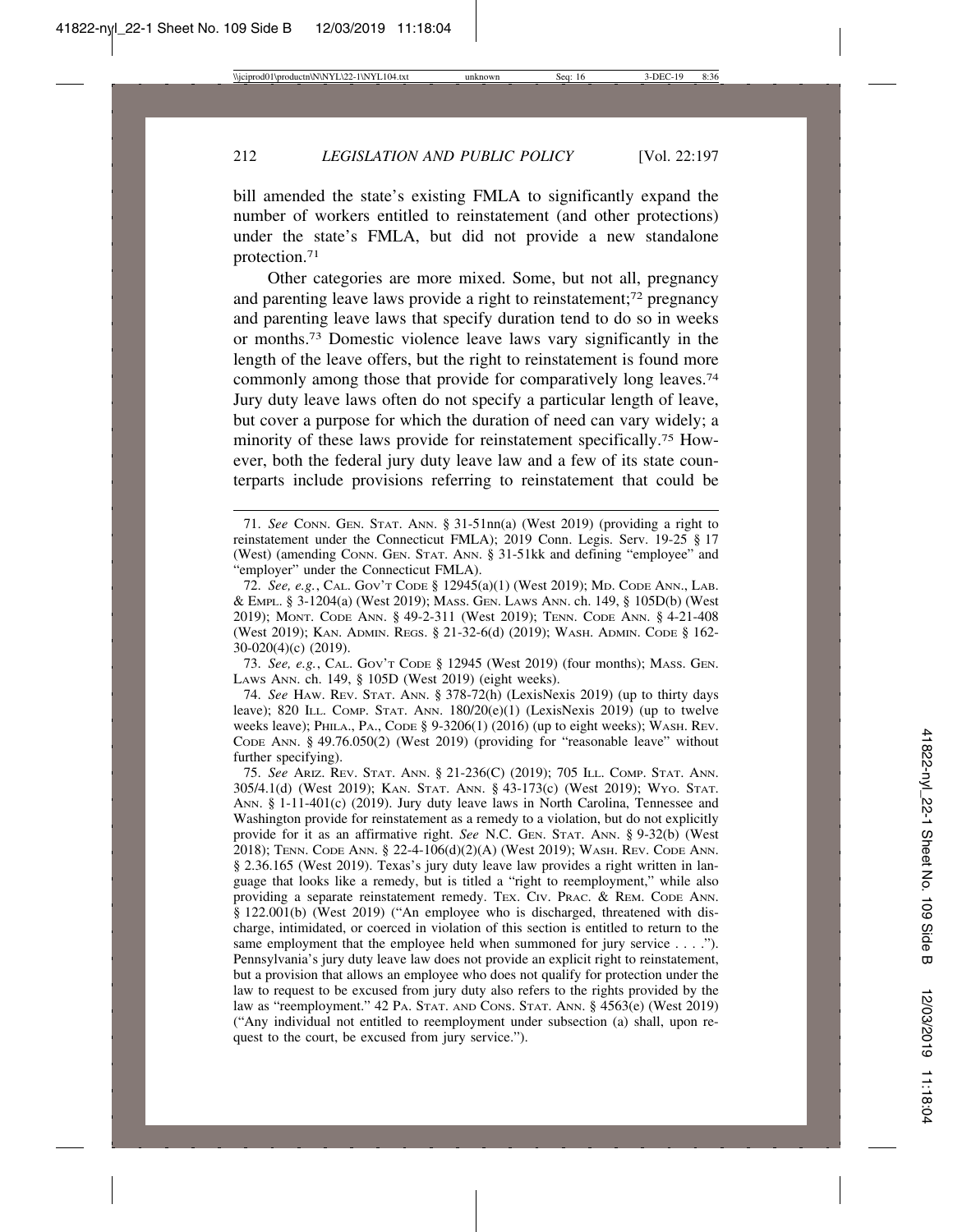read in multiple ways.76 A little over half of military family leave laws, which vary substantially in length, include a specific right to reinstatement.77

In contrast, laws that provide a right to days or hours of leave essentially never provide a right to reinstatement.78 Consider that, outside of the leave context, it is common for an employee to be away from work for hours or days, simply because they are not scheduled for that time or the workplace may be closed. After all, employees do not generally work twenty-four hours a day, seven days a week. An employee who is absent for such a short period—a few hours or days—likely does not think of themselves as having left employment and therefore does not see themselves as *needing* to be reinstated; the default, in that case, is to still be in continuing employment. In other words, for shorter-term leaves, *loss* of employment is the exception, rather than rule, potentially implicating the right against retaliation discussed in greater detail below.

To this point, paid sick time laws provide leave rights in terms of hours, limited to forty hours (five eight-hour days) per year in most

<sup>76.</sup> The federal jury duty leave law refers to reinstatement only in terms of the rights of "[a]ny individual who is reinstated to a position of employment *in accordance with the provisions of this section* . . . ." 28 U.S.C. § 1875(c) (2012) (emphasis added). This could be interpreted in one of two ways. In the first, narrower reading, this language could be read to mean only that reinstatement is an available *remedy* for a person whose other rights under the law (for example, someone fired in retaliation for jury service) are violated. If subsection (c) were read this way, the law would not provide an affirmative right to reinstatement, leaving workers only with the other protections available under the law. Alternatively, this language could be read to provide a broader right to reinstatement for workers who take jury duty leave. The subsection also goes on to state the terms under which such a person shall be restored, including that the person "shall be considered as having been on furlough or leave of absence *during his period of jury service* . . . ." 28 U.S.C. § 1875(c) (2012) (emphasis added). The reference to the period of jury service, rather than period following an illegal retaliatory act, supports the second reading. The case law on the federal jury duty leave law is surprisingly sparse and has not specifically addressed this question. A few states use parallel language that raises the same questions, which is presumably modeled on the federal language. *See* 705 ILL. COMP. STAT. ANN. 305/4.1(d) (West 2019); KAN. STAT. ANN. § 43-173(c) (West 2019); WYO. STAT. ANN. § 1-11-401(c) (2019).

<sup>77. 820</sup> ILL. COMP. STAT. ANN. 151/15(a) (West 2019); IND. CODE ANN. § 22-2-13- 13(a) (West 2019); ME. REV. STAT. ANN. tit. 26, § 814(5) (2019); NEB. REV. STAT. ANN. § 55-504(1) (West 2019); OHIO REV. CODE ANN. § 5906.02(B) (West 2019); OR. REV. STAT. ANN. § 659A.093(1) (West 2018); 30 R.I. GEN. LAWS ANN. § 30-33- 4(a) (West 2019); WASH. REV. CODE ANN. § 49.77.030(2)(a) (West 2019).

<sup>78.</sup> For example, as discussed in greater detail below, paid sick time laws and voting leave laws do not provide explicit rights to reinstatement.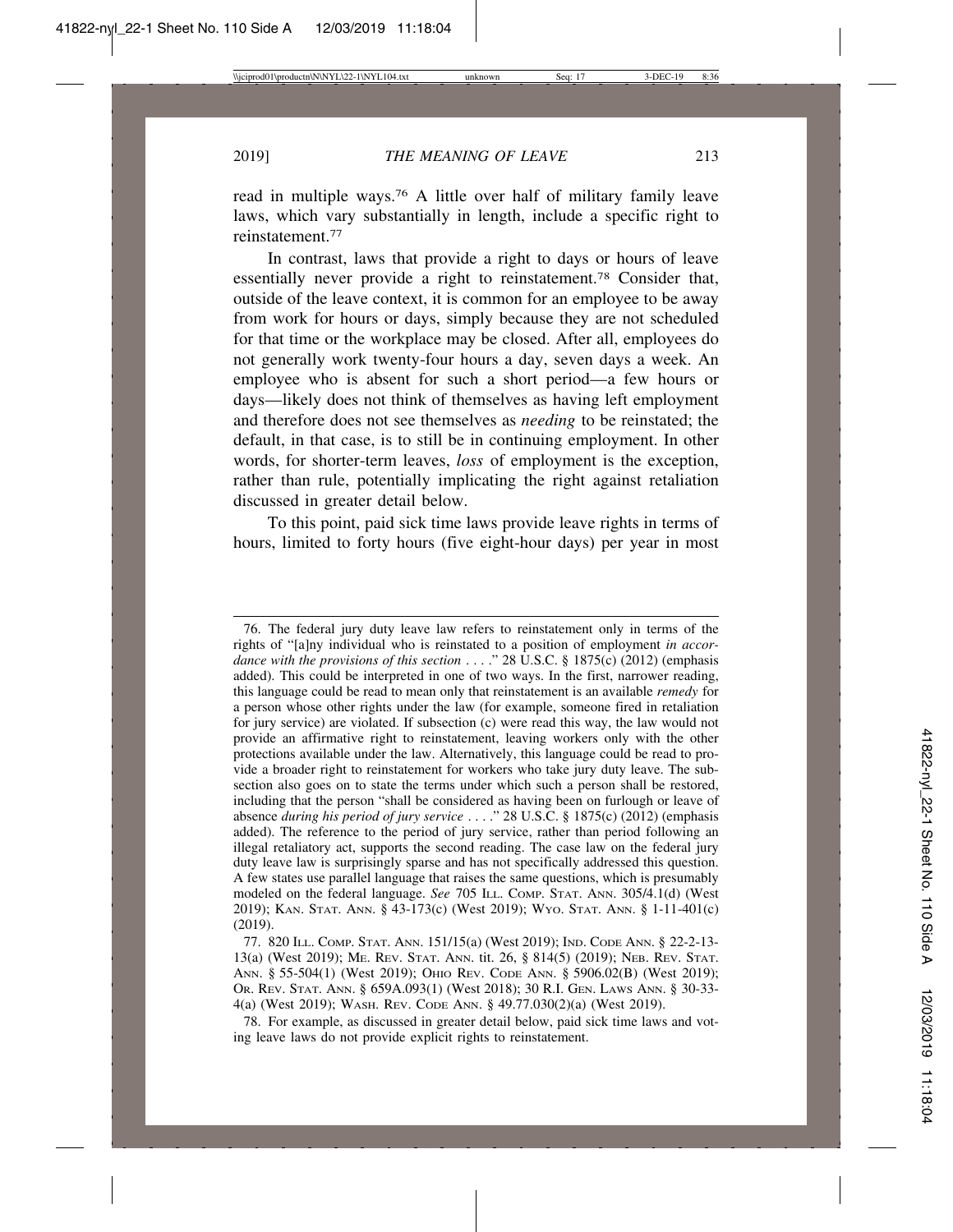214 *LEGISLATION AND PUBLIC POLICY* [Vol. 22:197

cases; no paid sick time laws provide a right to reinstatement.79 Voting leave laws provide even less time, just a few hours, and never include reinstatement rights.80 While crime victim and witness leave laws generally do not specify duration, they also never contain a right to reinstatement.81

## *1. What Qualifies as Reinstatement?*

In order to determine whether a right to reinstatement has been violated, one needs to know what qualifies as being reinstated. In some cases, this determination will be easy. If an employee is denied any and all employment with the employer following leave (or is explicitly terminated), that employee clearly was not reinstated. But in other cases, where an employee is given or offered *some* position, this question becomes more complex. There, we need some metric by which to judge whether the position offered is sufficient to meet the employer's obligation to reinstate the employee. Exploring the solutions existing policies have used to solve this problem helps flesh out the dimensions of the right to restoration.

At the core of this question is the task of setting a baseline against which a proposed position of employment should be judged. There are two main ways of looking at this question. The first is to compare the employee's post-leave position to the one the employee held pre-leave. In this framework, taking leave can be thought of as pressing pause on one's job at the time of taking leave, then restarting at the same place once one resumed working, just as one could with a video on one's streaming service of choice. In essence, this approach seeks to restore the pre-leave status quo—emphasizing the "re" in reinstatement. In this view, employees are treated as if they had not

<sup>79.</sup> *See, e.g.*, ARIZ. REV. STAT. ANN. §§ 23-373 to -374 (2019) (delineating employee rights to paid sick time); MASS. GEN. LAWS ANN. ch. 149, § 148C (LexisNexis 2019) (same).

<sup>80.</sup> *See, e.g.*, COLO. REV. STAT. ANN. § 1-7-102 (West 2019) (authorizing leave for up to two hours but not providing a right to reinstatement); IOWA CODE ANN. § 49.109 (West 2019) (authorizing leave for up to three hours but not providing a right to reinstatement).

<sup>81.</sup> *See, e.g.*, MINN. STAT. ANN. § 611A.036 (West 2019) (authorizing "reasonable time off from work" but not providing a right to reinstatement); N.H. REV. STAT. ANN. § 275:62 (LexisNexis 2019) (requiring that employers allow employees "to leave work" without a specific maximum duration but not providing a right to reinstatement). Note that many crime victim and witness leave laws are quite narrow, providing *only* a limited right against retaliation and no other explicit leave rights. *See, e.g.*, GA. CODE ANN. § 34-1-3 (2019); N.D. CENT. CODE ANN. § 27-09.1-17 (West 2019); WYO. STAT. ANN. § 1-40-209(a) (West 2019).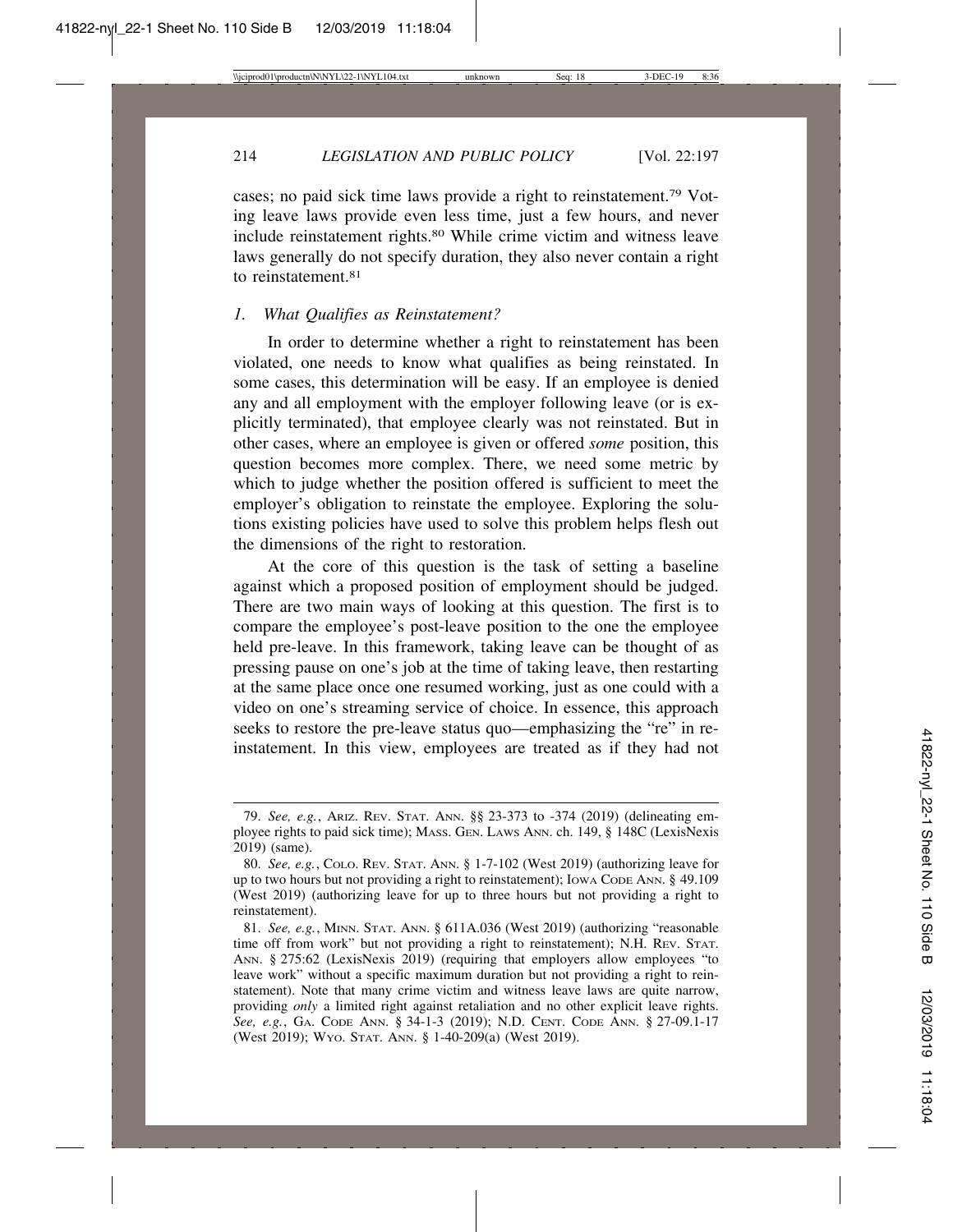taken leave by acting as if no time has passed and the period of their leave never occurred. We can call this the "pause approach."

The second is to compare the employee's post-leave position to the position the employee *would* have been in had the employee continued to work during the leave. In this view, fair treatment of employees means not acting as if the period of leave had never occurred, but rather as if the employee had not taken leave during it—in other words, as if the clock had kept running. For this reason, we will call this the "running clock" approach.

The pause approach is used nearly universally. The FMLA offers an illustrative example of this approach, requiring as a baseline that returning employees "be restored by the employer to the position of employment held by the employee when the leave commenced."<sup>82</sup> Among laws that provide a right to reinstatement, provisions adopting the pause method by reference to the pre-leave position occur across state FMLAs,<sup>83</sup> state paid family and medical leave laws,<sup>84</sup> domestic violence leave laws,<sup>85</sup> jury duty leave laws,<sup>86</sup> and pregnancy and parenting leave laws.87

84. *See* MASS. GEN. LAWS ANN. ch. 175M, § 2(e) (West 2019); N.Y. WORKERS' COMP. LAW § 203-b (McKinney 2019); 28 R.I. GEN. LAWS ANN. § 28-41-35(f) (West 2019); WASH. REV. CODE ANN. § 50A.04.025(1)(a) (West 2019).

85. *See, e.g.*, HAW. REV. STAT. ANN. § 378-72(h) (LexisNexis 2019) ("Upon return from leave under this section, the employee shall return to the employee's original job or to a position of comparable status and pay . . . ."); *see also* 820 ILL. COMP. STAT. ANN.  $180/20(e)(1)$  (LexisNexis 2019) ("the position of employment held by the employee when the leave commenced"); PHILA., PA., CODE  $\S$  9-3206(1) (2016) (same); WASH. REV. CODE ANN. § 49.76.050(2) (West 2019) (same).

86. South Dakota does not mention any particular position, but states that the employee is "entitled to the same job status, pay, and seniority as he had prior to performing jury duty." S.D. CODIFIED LAWS § 16-13-41.2 (2019). Three states and the federal jury duty leave law refer to restoring an employee to "his position of employment without loss of seniority," which seems most logically to mean the position the employee already held (i.e., the pre-leave position) rather than the position the employee *would* have held had he not been on leave. 28 U.S.C. § 1875(c) (2012); 705 ILL. COMP. STAT. ANN. 305/4.1(d) (West 2019); KAN. STAT. ANN. § 43-173(c) (West 2019); WYO. STAT. ANN. § 1-11-401(c) (2019). Arizona's provision, as noted below, is unusual in the alternative it provides but still sets the baseline as "the employee's previous position . . . ." ARIZ. REV. STAT. ANN. § 21-236(C) (2019).

87. *See, e.g.*, MASS. GEN. LAWS ANN. ch. 149, § 105D(b) (West 2019) ("The employee shall be restored to the employee's previous, or a similar, position with the same status, pay, length of service credit and seniority, wherever applicable, *as of the date of the leave*.") (emphasis added); MINN. STAT. ANN. § 181.942(1)(a) (West 2019) ("the employee's former position"); KAN. ADMIN. REGS. § 21-32-6(d) (2019) ("her original job"). California's law states simply that employees have the right to

<sup>82. 29</sup> U.S.C. § 2614(a)(1)(a) (2012).

<sup>83.</sup> *See, e.g.*, HAW. REV. STAT. ANN. § 398-7(a) (LexisNexis 2019); ME. REV. STAT. ANN. tit. 26, § 845(1) (2019).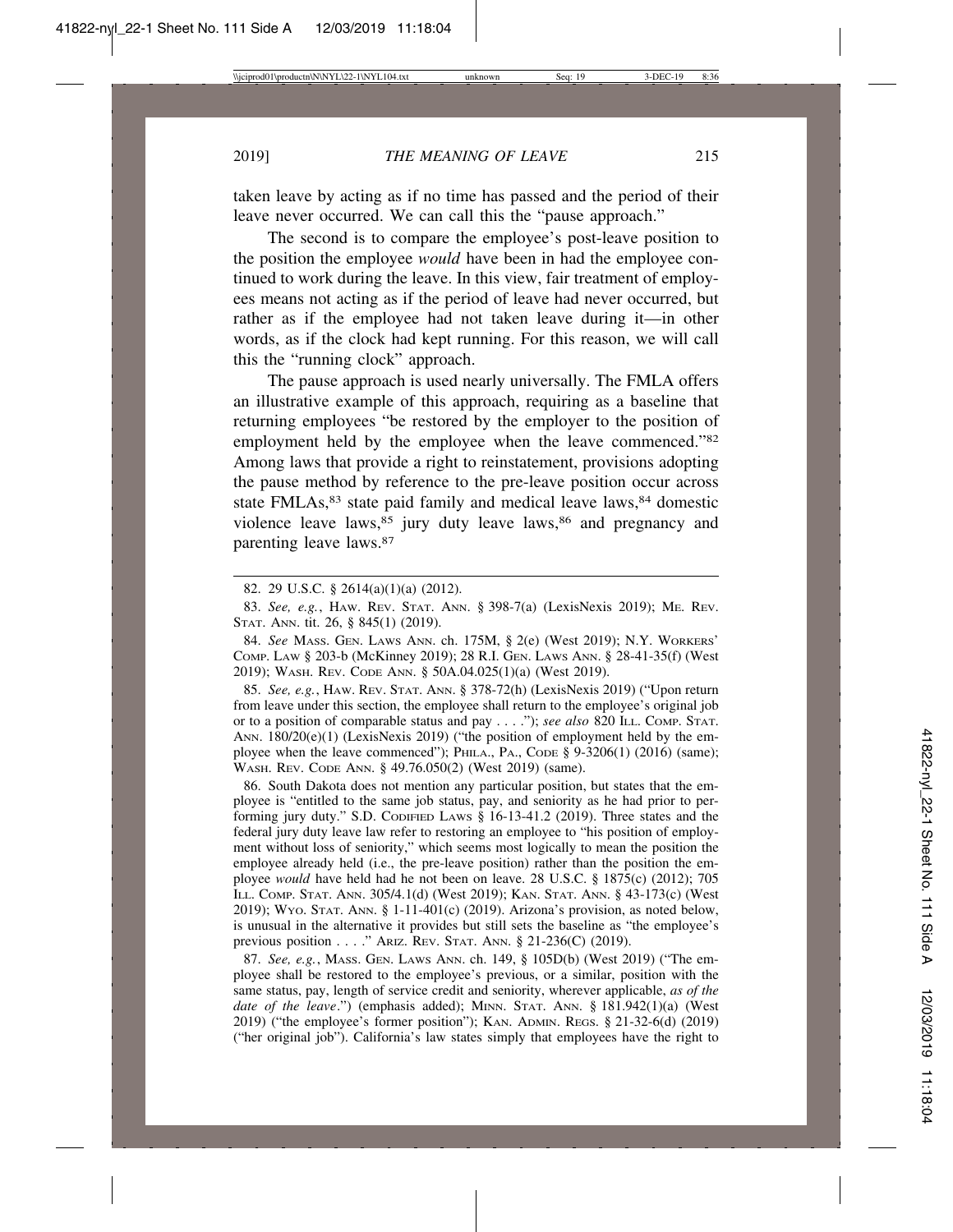In practice, it may not always be possible to place the employee in the exact position the employee held prior to leave; most obviously, the employer may have filled that position in the interim. Recognizing this reality, pause method reinstatement provisions generally allow for an employee to be, as the FMLA outlines, "restored to an equivalent position with equivalent employment benefits, pay, and other terms and conditions of employment."88 Other pause method laws generally follow suit in providing this alternate option for coverage.<sup>89</sup> Note that, under this method, employees generally do not have the right to continue to accrue seniority while on leave—their rising seniority is also paused.90

In comparison, the running clock approach is rare and is used essentially exclusively in the context of military service. Most prominently, this approach is used in USERRA<sup>91</sup> and many, though not all, state service member leave laws.<sup>92</sup> In this approach, the baseline is, as

89. Some of these laws use language very similar to the FMLA. *See, e.g.*, CONN. GEN. STAT. ANN. § 31-51nn(a)(2) (West 2019); 820 ILL. COMP. STAT. ANN. 180/ 20(e)(1) (LexisNexis 2019). Others use synonyms to achieve a similar result. N.Y. WORKERS' COMP. LAW § 203-b (McKinney 2019) ("a comparable position with comparable employment benefits, pay and other terms and conditions of employment"); MASS. GEN. LAWS ANN. ch. 149,  $\S$  105D(b) (West 2019) ("a similar  $\vert$  position with the same status, pay, length of service credit and seniority"). *But see* Olsen, *supra* note 62, at 1012 (arguing that the distinction between terms like "equivalent" and "comparable" may be salient).

90. *See, e.g.*, 29 U.S.C. § 2614(a)(3)(a) (2012).

91. *See* 38 U.S.C. § 4313(a) (2012).

92. *See* ALASKA STAT. § 26.05.075(b) (2019); FLA. STAT. ANN. § 250.482(2) (West 2019); HAW. REV. STAT. ANN. § 121-43(b)(2) (LexisNexis 2019); IDAHO CODE ANN. § 46-224 (West 2019) (training); KAN. STAT. ANN. § 48-517(c) (West 2019) (state active duty); KY. REV. STAT. ANN. § 38.238 (West 2019); LA. STAT. ANN. § 29:38(C) (2018) (state active duty); *id.* § 29:410(L) (general uniformed services); MICH. COMP. LAWS ANN. § 32.273(1) (West 2019); MONT. CODE ANN. § 10-1-1007(1) (West 2019); 51 PA. STAT. AND CONS. STAT. ANN. § 7305 (West 2019); UTAH CODE ANN. § 39-1-36(2) (LexisNexis 2019); VT. STAT. ANN. tit. 21, § 491(a) (2019); WIS. STAT. ANN. § 321.64(1)(a) (West 2019) (federal active duty); *id.* § 321.65(4)(a) (active state service); Wyo. STAT. ANN. § 19-11-111(p) (2019). Any state service member leave law that extends USERRA rights should also be included in this list. In addition, Washington State's statute, which takes a clear position textually, has been interpreted to require a running clock approach. *See* 1961-62 Wash. Att'y Gen. Op. No. 65, 1961 WL 62899 (Sept. 27, 1961) (concluding that a returning service member is entitled to seniority credits for period of military service); 1961-62 Wash. Att'y Gen. Op. No. 55, 1961 WL 62889 (Aug. 14, 1961) (concluding that a returning service member is entitled to salary step increases as if his employment had not been interrupted due to

<sup>&</sup>quot;return to work," CAL. Gov't Cope § 12945(a)(1) (West 2019), implying but not stating a return to the same work performed prior to leave.

<sup>88. 29</sup> U.S.C. § 2614(a)(1)(b) (2012); 29 C.F.R. § 825.215 (2018) ("An equivalent position is one that is *virtually identical* to the employee's former position in terms of pay, benefits and working conditions, including privileges, perquisites and status.") (emphasis added).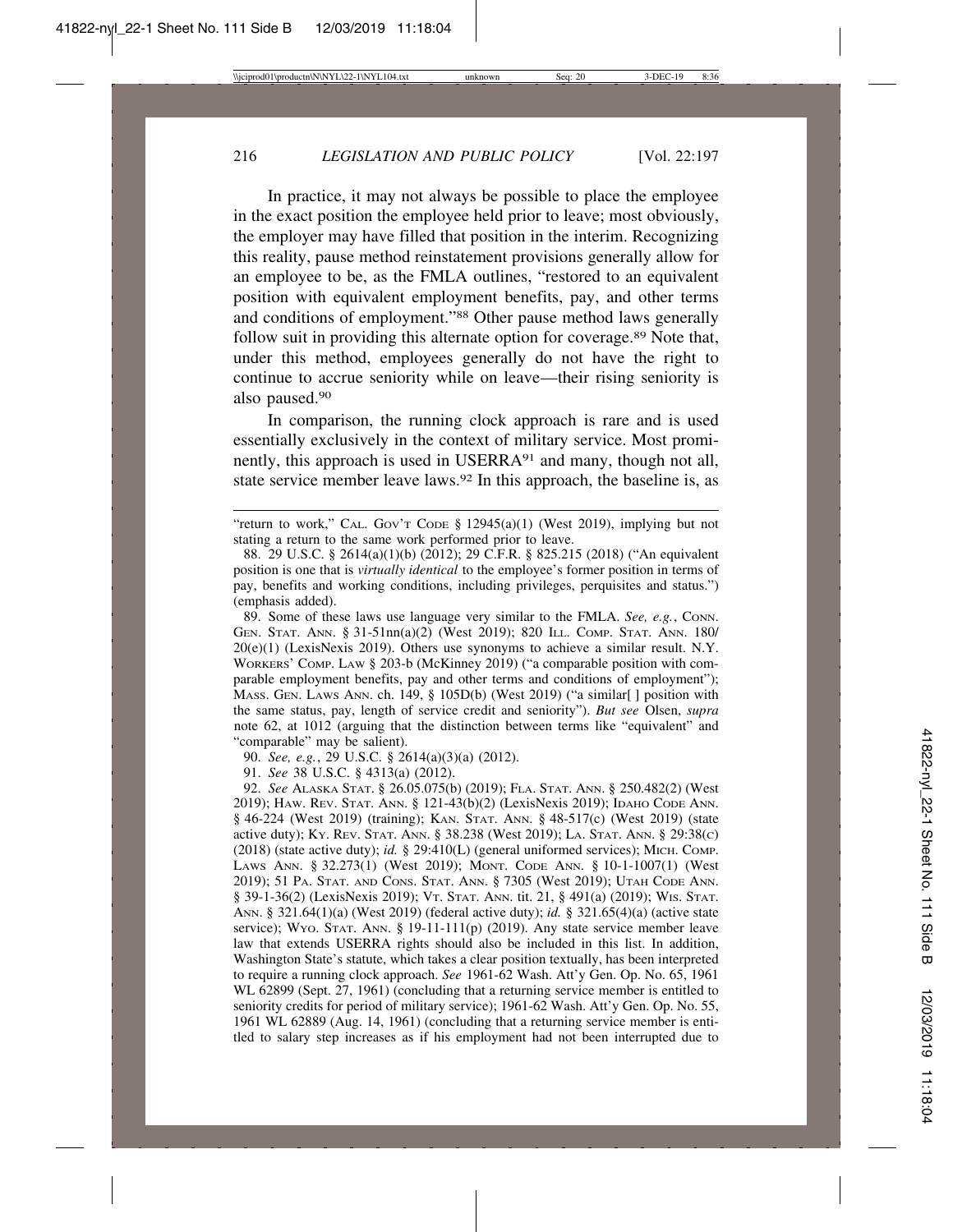USERRA phrases it, "the position of employment in which the person would have been employed if the continuous employment of such person with the employer had not been interrupted by such service, the duties of which the person is qualified to perform[.]"93 This position is known as the "escalator position."94 State service member leave laws using this approach are sometimes less clear in their wording, but ultimately require that the employee must be restored to a position carrying the status and seniority the employee would have had if the employee continued to work during the absence.<sup>95</sup>

We can compare the two approaches in a few different ways. One dimension is that of fairness. At a minimum, the pause approach imposes costs on taking leave as opposed to not taking leave and continuing to work. Taking leave means not earning seniority and other benefits the employee might have counted on, which can have lasting consequences. To a restored employee who misses out on a promotion that came open while the employee was on leave or who falls behind compared to peers because the employee did not accrue seniority while on leave, the running clock may seem more just.<sup>96</sup>

93. 38 U.S.C. § 4313(a)(1)(A), (2)(A) (2012).

94. 20 C.F.R. § 1002.191 (2018).

95. *See, e.g.*, ALASKA STAT. § 26.05.075(b) (2019) ("[T]he employee is entitled to return . . . at the pay, seniority, and benefit level the employee would have had if the employee had not been absent as a result of that active service."); FLA. STAT. ANN. § 250.482(2)(c) (West 2019) (entitling an employee to "[a]ny additional seniority that the member would have attained at his or her place of employment if he or she had remained continuously employed and the rights and benefits that inure to the member as a result of such seniority"); HAW. REV. STAT. ANN. § 121-43(b)(2) (LexisNexis 2019) (entitling an employee to "such status in the person's employment as the person would have enjoyed if such person had continued in such employment continuously"); KY. REV. STAT. ANN. § 38.238 (West 2019) ("with the seniority, status, pay or any other rights or benefits he or she would have had if he or she had not been absent"). In some cases, state laws seem to see the employee's prior position as the baseline but then specify that the employee shall be entitled to continued accrual of seniority during leave, i.e. the escalator position. *See, e.g.*, IDAHO CODE ANN. § 46-224 (West 2019) ("[An employee] shall be entitled to be restored to his *previous* or similar position with the same status, pay and seniority. Such seniority shall continue to accrue during such period of absence . . . .") (emphasis added).

96. *See* Kari Palazzari, *The Daddy Double-Bind: How the Family and Medical Leave Act Perpetuates Sex Inequality Across All Class Levels*, 16 COLUM. J. GENDER

military service). Many other military service member leave laws use the pause method. *See* ARIZ. REV. STAT. ANN. § 26-168(B) (2019); CAL. MIL. & VET. CODE § 395.06(a) (Deering 2019); IOWA CODE ANN. § 29A.43(1) (West 2019); MISS. CODE ANN. § 33-1-19 (West 2019); N.J. STAT. ANN. § 38:23C-20(a)(3) (West 2019); N.M. STAT. ANN. § 28-15-1(A) (West 2019); N.Y. MIL. LAW § 317(1)(c) (McKinney 2019); N.C. GEN. STAT. § 127A-202 (2018); 30 R.I. GEN. LAWS § 30-11-3(a) (West 2019) (National Guard training); *id.* § 30-11-7 (Reserve training); S.C. CODE ANN. § 25-1-2320 (2019); TEX. GOV'T CODE ANN. § 437.204(a) (West 2019); VA. CODE ANN. § 44-93.3 (2019).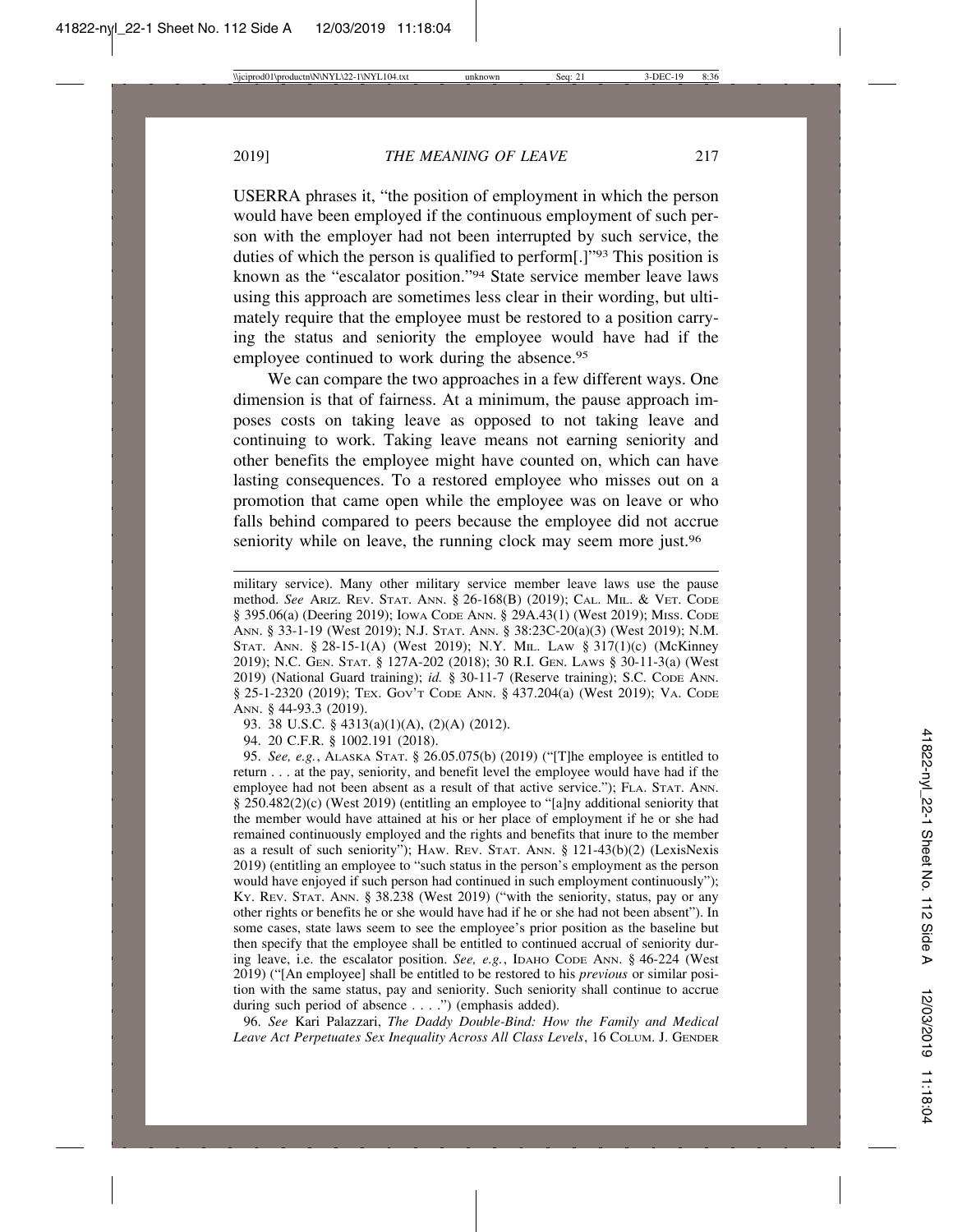Yet the leave-taking employee is not the only person to consider. The decision to award a particular position or status to one person may mean fewer opportunities for another. Treating leave-takers as if they had worked through the leave means, in effect, treating people who actually worked different lengths of time the same and those who actually worked the same amount of time differently from one another. In other words, it is not self-evident to whom we ought to consider leave-takers "similarly situated." Employers, likewise, may have strong feelings about practices that require crediting employees for time not actually worked, which often have concrete financial impacts.

The fairness dimension becomes even more complex when we introduce broader equity concerns, particularly around what society owes to different groups. The fact that the running clock has, thus far, been used essentially only on the grounds of military service reflects one answer: policymakers seem to have concluded that we owe those who serve a greater degree of protection than those who take leave for other reasons. USERRA was passed in an era of all-volunteer military service, with an eye towards preserving the civilian jobs of National Guard and Reserve service members, but its predecessor statutes like the Vietnam-era Veterans Reemployment Rights Act were designed when many serving were draftees, towards whom we might wish to offer even greater deference.97 Other needs for leave implicate gender equity concerns: the use of the pause method imposes costs on the taking of leave for recovery from childbirth, caring for newborn and newly adopted children, and caring for seriously ill loved ones, all of which are in practice likely to weigh especially heavily on women.

Practical considerations must also weigh in. Under the pause approach, the baseline position is one that the employee in fact already held and therefore was presumably, at least at one point, qualified for and able to perform that job's duties. The escalator position used in the running clock approach, in contrast, is by definition senior to the employee's actual prior position and thus may well be more advanced than any position the employee has previously held. The employee might not actually be qualified or able to perform this position, particularly immediately upon their return. USERRA solves this problem by allowing an employee to be reinstated to the employee's prior position

<sup>&</sup>amp; L. 429, 455 (2007) (arguing denial of the right to accrue seniority while on leave "hurts those workers at all income levels who rely on seniority for pay increases").

<sup>97.</sup> *See* 20 C.F.R. § 1002.2 (2018) (summarizing the history of past veterans' employment statutes); *see also* Andrew P. Sparks, *From the Desert to the Courtroom: The Uniformed Services Employment and Reemployment Rights Act*, 61 HASTINGS L.J. 773, 776–778 (2010) (tracing history of veterans' employment protections).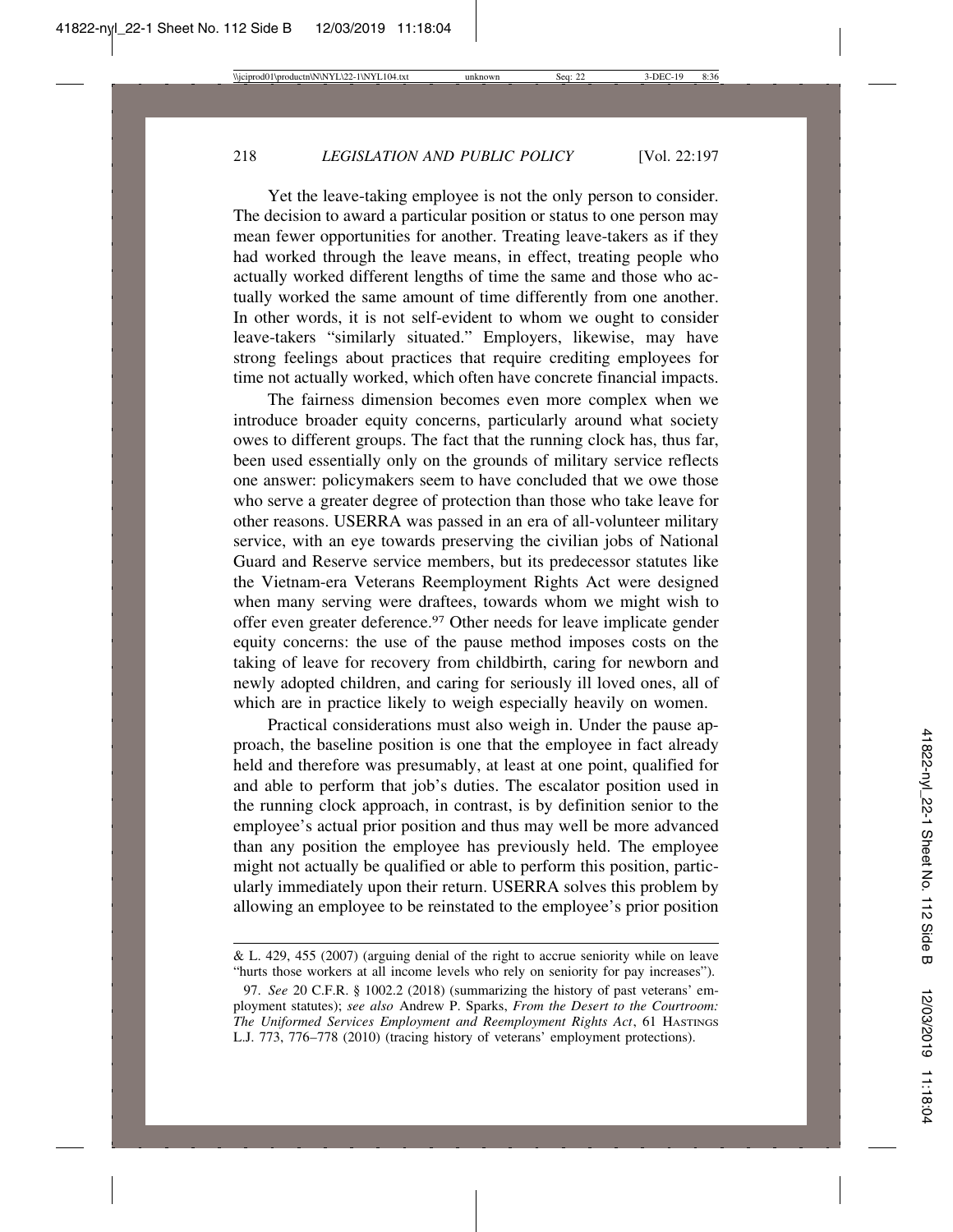"only if the person is not qualified to perform the duties of [the escalator position] after reasonable efforts by the employer to qualify the person."98 In other words, USERRA, the archetypal running clock, makes the pause approach the fallback where the running clock is inappropriate or impractical, somewhat collapsing this distinction.

Leaving aside questions of qualification, the pause approach offers the advantage of certainty: we know what position the employee held prior to leave because the employee actually held it. Identifying the relevant position for a running clock approach, in contrast, involves constructing an ahistorical counterfactual, particularly as the length of leave gets longer. The USERRA regulations specify employees are entitled to "the job position that he or she would have attained *with reasonable certainty* if not for the absence due to uniformed service."99 Yet in practice determining what that position is will always involve some room for disagreement.

Neither the pause nor the running clock approach is universally better than the other; both come with meaningful tradeoffs. As a result, policymakers looking to enact new leave laws ought to consider both, rather than merely defaulting to the more familiar pause method, and determine what best suits the goals of proposed legislation.

# *2. Variations on the Right to Reinstatement*

A handful of crime victim/witness leave laws and jury duty leave laws offer an intriguing variant on the right to reinstatement. These laws, to varying degrees of explicitness and protection, state that the employee shall be treated as if the employee were still working or in employment during the absence, but do so without reference to reinstatement in the relevant provision.<sup>100</sup>

For example, Vermont's witness leave law states that employees "shall be considered in the service of their employer . . . for purposes of determining seniority, fringe benefits, credit toward vacations, and other rights, privileges, and benefits of employment."101 The practical result is similar to the USERRA running clock—employees end up

<sup>98. 38</sup> U.S.C. § 4313(a)(1)(B), (2)(B) (2012).

<sup>99. 20</sup> C.F.R. § 1002.191 (2018) (emphasis added).

<sup>100.</sup> *See* S.D. CODIFIED LAWS § 16-13-41.2 (2019); VT. STAT. ANN. tit. 21, § 499(a)–(b) (West 2019); WIS. STAT. ANN. § 756.255 (West 2019). Wisconsin's law subsequently refers to reinstatement, but does so only in the context of remedies for a violation of the law. *See* WIS. STAT. ANN. § 756.255 (West 2019) ("An employer who discharges or disciplines an employee in violation of this section . . . may be required to make full restitution to the aggrieved employee, including reinstatement and back pay.").

<sup>101.</sup> VT. STAT. ANN. tit. 21, § 499(b) (West 2019).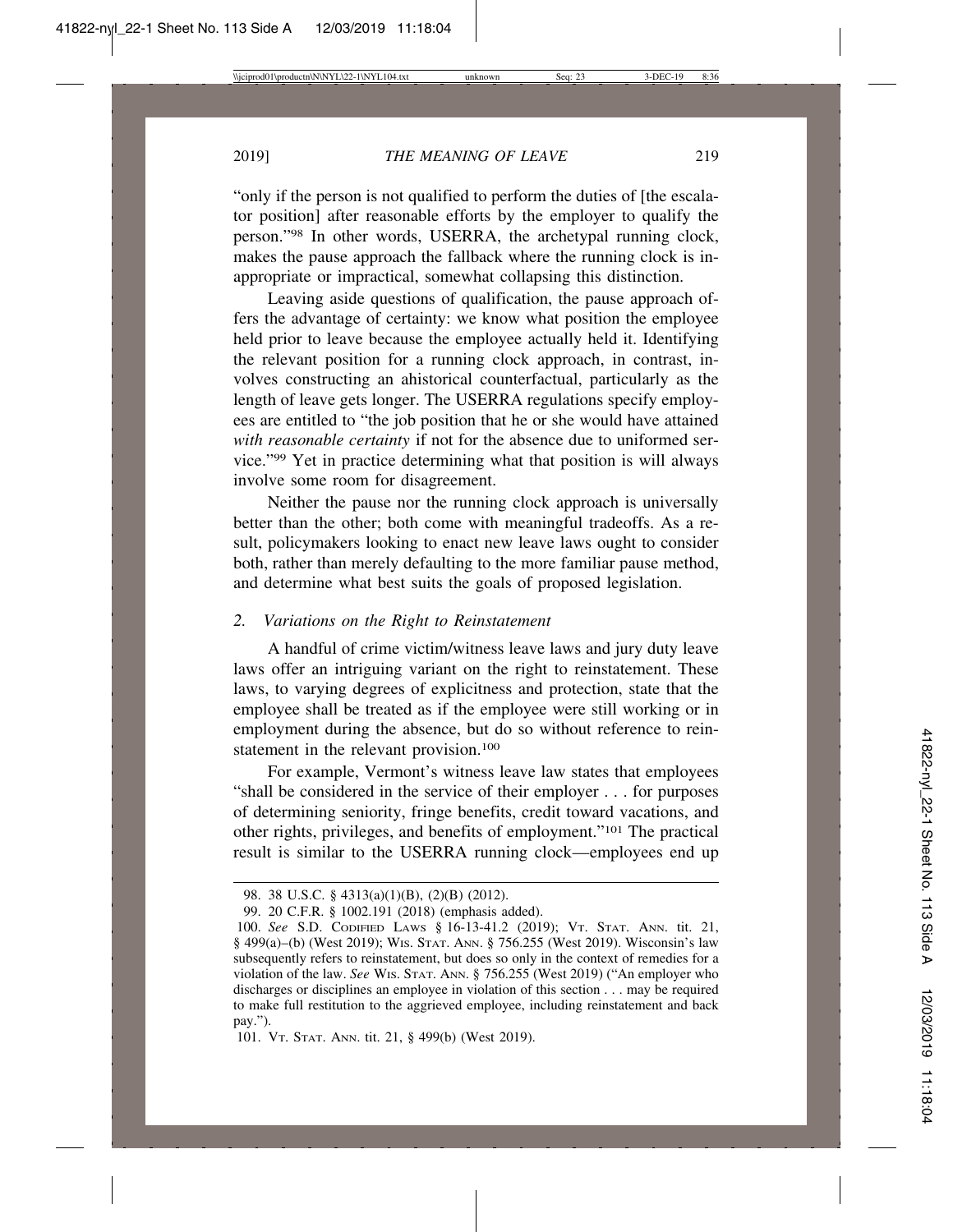where they would have been if they had continued to work during the absence—though the conceptual framing is different. In this approach, employees do not need to be reinstated because they have, in effect, never left. Vermont's jury duty leave law follows the same model.<sup>102</sup>

Wisconsin's jury duty leave law does the same, but only "[f]or the purpose of determining seniority or pay advancement."103 South Dakota's jury duty leave law provides that the employee "shall retain and be entitled to the same job status, pay, and seniority as he had prior to performing jury duty" without specifying a right to be reinstated, though it does refer to a "temporary leave of absence."104

# *3. Determining the Scope of the Right to Reinstatement*

In evaluating the right to reinstatement, we should also consider the scope of the protected right. Depending on the particular law at issue, this right may be broadly construed or may be narrowed by exceptions and limitations. As described below, laws that use a running clock are more likely to offer especially broad reinstatement rights, while some (though not all) pause approach laws have been written or interpreted more narrowly. However, this can likely be explained by the fact that the pause approach is simply much more common than the running clock approach, occurring across both more laws and more types of law. Moreover, it is unsurprising that policymakers might wish to be especially protective of those whose absence was due to military service, which is essentially the only context in which the running clock is used.

In the military service member context, the right to reinstatement has been expanded to provide protections well beyond when an employee is reinstated. USERRA provides a safe harbor provision, which requires that for either 180 days or one year after the employee is reinstated, depending on length of service, that employee "shall not be discharged from such employment, except for cause."105 Many state military service member leave laws provide similar safe harbor rules.106 The safe harbor provision supercharges the right to reinstatement, turning it into a reversal of the American presumption of at-will

<sup>102.</sup> *Id.* § 499(a).

<sup>103.</sup> WIS. STAT. ANN. § 756.255 (West 2019) ("For the purpose of determining seniority or pay advancement, the status of the employee shall be considered uninterrupted by the jury service.").

<sup>104.</sup> S.D. CODIFIED LAWS § 16-13-41.2 (2019).

<sup>105. 38</sup> U.S.C. § 4316(c) (2012); 20 C.F.R. § 1002.248 (2018) ("What constitutes cause for discharge under USERRA?").

<sup>106.</sup> Most safe harbors are for one year. *See, e.g.*, FLA. STAT. ANN. § 250.482(2)(d) (West 2019); GA. CODE ANN. § 38-2-280(e) (2019); HAW. REV. STAT. ANN. § 121-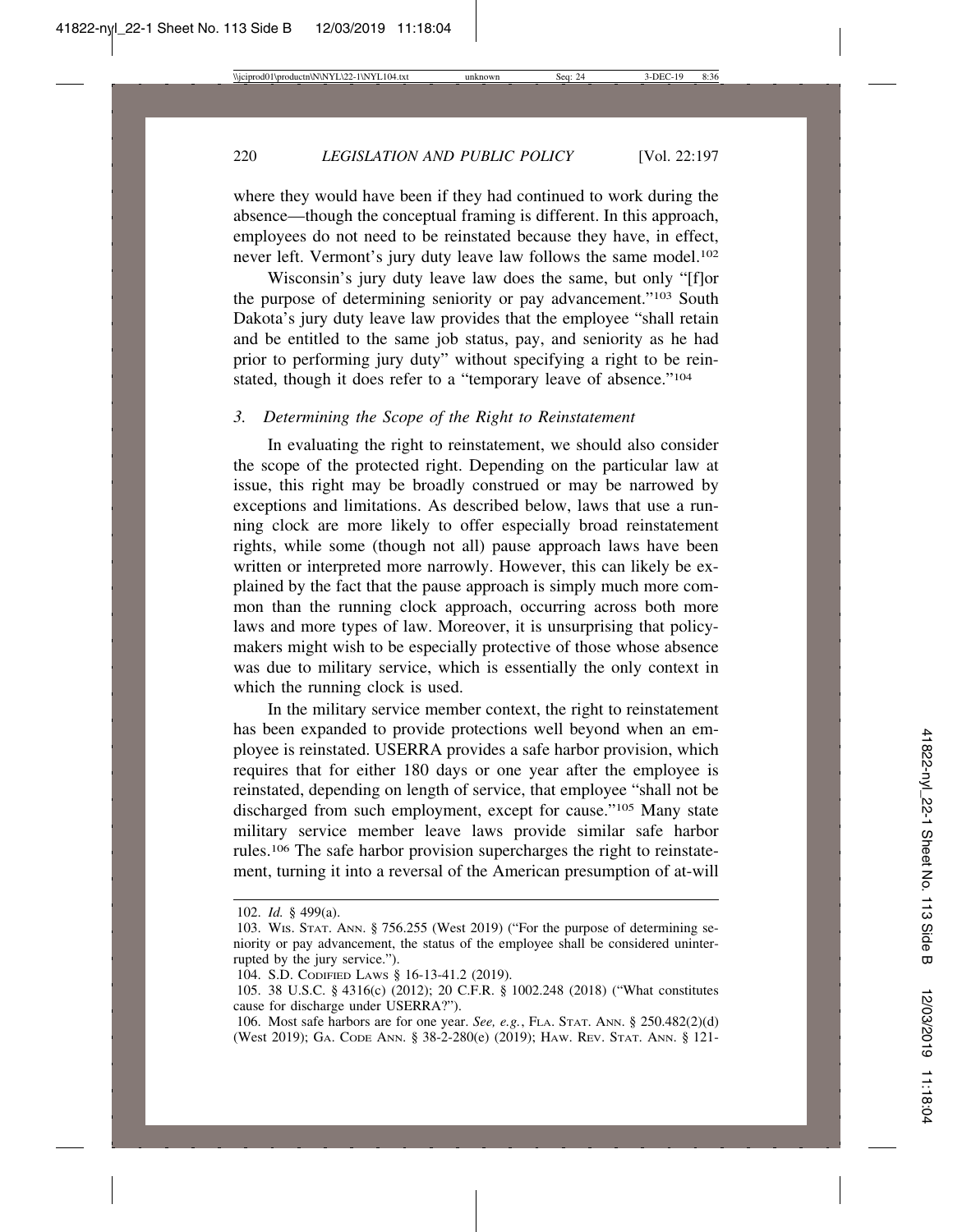employment for a fairly lengthy period of time. While no non-military leave law has yet adopted a similar safe harbor rule,<sup>107</sup> it is an option available to policymakers who wish to provide maximally protective leave rights, perhaps for a shorter period of time.108

More commonly, this right may be narrowed. For example, the FMLA includes an exception that allows employers to legally deny reinstatement to certain highly paid employees.109 To qualify for the exception, the employer must meet rigorous procedural requirements110 and show that denying reinstatement "is necessary to prevent substantial and grievous economic injury to the operations of the employer."111 A few state FMLAs have very similar exceptions, which are known as "key employee" exceptions.112 At least two other laws provide exceptions to the right to reinstatement for specific employees whose roles would be difficult to fill temporarily.<sup>113</sup> Others more generally allow employers not to reinstate employees based on some concept of harm to or burden on the employer.114 Obviously, the more

43(b)(1) (LexisNexis 2019). Wisconsin follows the USERRA rule based on length of service. WIS. STAT. ANN. § 321.65(5)(c) (West 2019).

107. A USERRA-style safe harbor is different from, but shares similarities with, a rebuttable presumption of retaliation for adverse actions within a certain period of time from the use of a protected leave right. *See infra* text accompanying note 269. **R** 108. Intriguingly, one author proposed amending the FMLA "to include a 180 day mandatory time period during which a returning mother's position is guaranteed," and based this proposal on California landlord/tenant law without reference to or apparent knowledge of USERRA's seemingly more direct analogy. Victoria R. Riede, *Employer Discrimination on the Basis of Pregnancy: Righting the Power Imbalance*, 27 GOLDEN GATE U. L. REV. 223, 225, 247–49 (1997).

109. 29 U.S.C. § 2614(b)(2) (2012) ("An eligible employee described in paragraph (1) is a salaried eligible employee who is among the highest paid 10 percent of the employees employed by the employer within 75 miles of the facility at which the employee is employed.").

110. *Id.* § 2614(b)(1)(B) (requiring notice to employee); 29 C.F.R. § 825.219 (2018) (elaborating on the procedural rights of employee potentially subject to this exception).

111. 29 U.S.C. § 2614(b)(1)(a) (2012); *see* 29 C.F.R. § 825.218 (2018) (defining "substantial and grievous economic injury").

112. CAL. GOV'T CODE § 12945.2(2) (West 2019); D.C. CODE § 32-505(f)(1) (2019); WASH. REV. CODE ANN. § 49.78.280(2) (West 2019). New Jersey's state FMLA includes a key employee exception to the right to leave, rather than to the right to reinstatement. *See* N.J. STAT. ANN. 34:11B-4(h) (West 2019).

113. The District of Columbia's FMLA provides an exception to reinstatement for employees whose work is necessary to complete a contract, where the employer cannot temporarily replace the employee and would suffer "substantial economic injury" from failing to complete the contract. D.C. Code  $\S$  32-505(f)(2) (2019). Tennessee's pregnancy, parental, and nursing leave law exempts employers from having to restore employees whose positions are so unusual that they cannot be filled temporarily. TENN. CODE ANN. § 4-21-408(C)(2) (West 2019).

114. These exceptions are especially common among military service member and pregnancy and parenting leave laws. They are often phrased in terms of reinstatement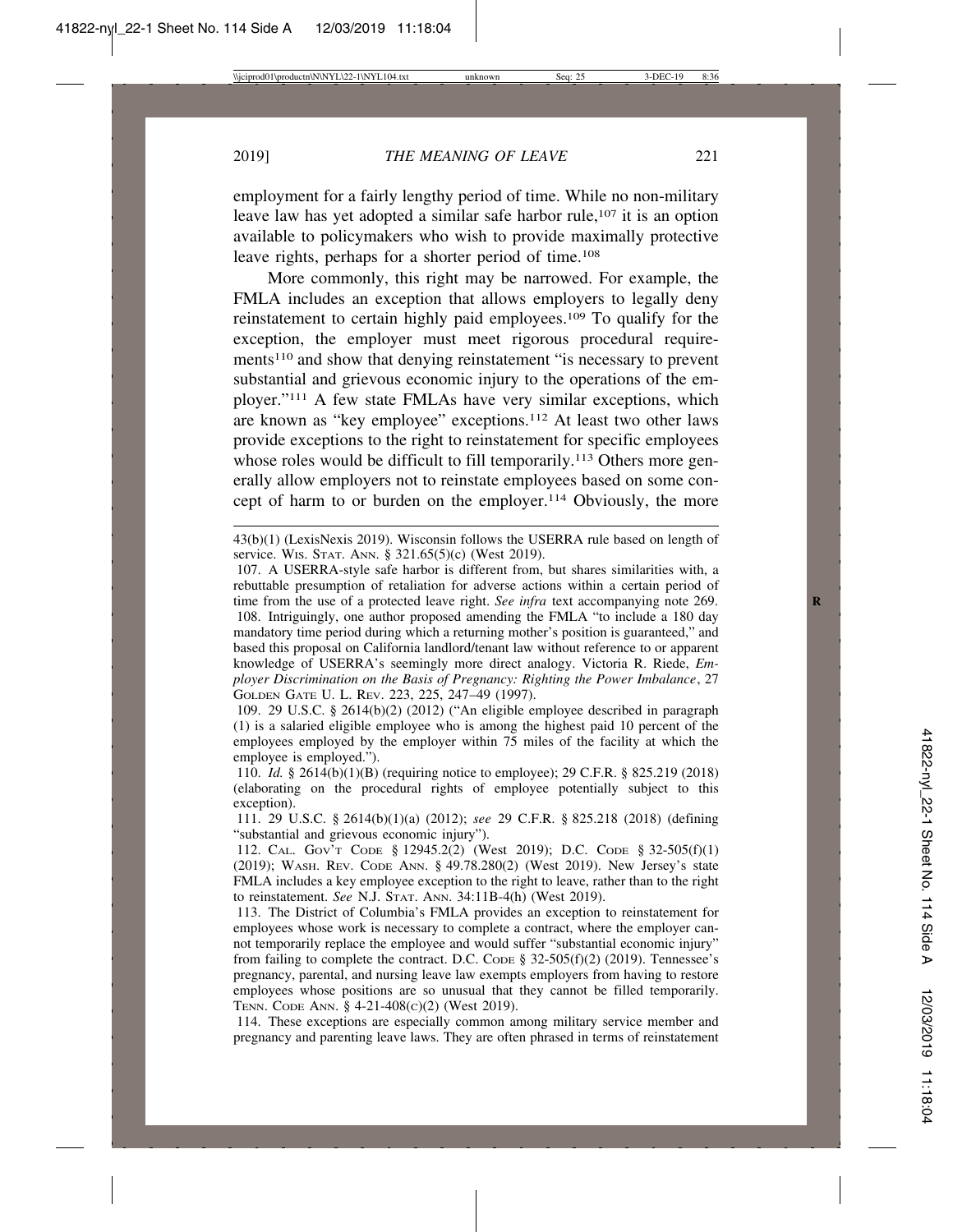exceptions there are (and the broader those exception are), the more limited and less reliable the employee's right to reinstatement becomes.

We should be especially conscious of restrictions or qualifications on the right to reinstatement that introduce employer motivation into the analysis. This question often comes up where an employer claims that the employee would not have had a job at the time reinstatement is requested, without regard to whether the employee took leave. This is simplest where an employee would have been subject to a class-wide layoff during their leave, something that some laws provide as a specific exception to the right to reinstatement.115 Yet in other circumstances, leave laws have, either by their text or as interpreted, provided an exception to reinstatement (or a defense against a claim for failure to reinstate) where an employer's actions were motivated by or justified by reasons unrelated to the employee's exercise of leave rights.116

115. In the running clock approach, employees not only receive the benefit of positive changes that would have occurred in their employment had they continued working, but also incur the effects of negative changes like layoffs. *See* 20 C.F.R. § 1002.194 (2018). The effect can be similar in pause approaches, where employees who would have been subject to a layoff but for their leave are often not entitled to be reinstated. *See, e.g.*, HAW. REV. STAT. ANN. § 398-7(a) (LexisNexis 2019); N.J. STAT. ANN. § 34:11B-7 (West 2019); 20 C.F.R. § 1002.194 (2018); 29 C.F.R. § 825.126(a)(1) (2018).

116. Textual exceptions of this nature can be seen most explicitly in Maine's state FMLA and in several military family leave laws. *See* ME. REV. STAT. ANN. tit. 26, § 845(1) (2019) (right to reinstatement "does not apply if the employer proves that the employee was not restored as provided in this subsection because of conditions unrelated to the employee's exercise of rights under" the law); see also, e.g., 820 ILL. COMP. STAT. ANN. 151/15(a) (West 2019) ("This Section does not apply if the employer proves that the employee was not restored as provided in this Section because of conditions unrelated to the employee's exercise of rights under this Act."); IND. CODE ANN. § 22-2-13-13(b) (West 2019) (same); NEB. REV. STAT. ANN. § 55-504(1) (West 2019) (same). On the interpretive side, the Seventh Circuit in *Rice v. Sunrise Express, Inc.*, 209 F.3d 1008, 1018 (7th Cir. 2000), held that an employee's obligation to establish the right to a benefit under the FMLA requires the employee to rebut employer evidence that the employee would have been discharged even without FMLA leave. However, *Rice* has been criticized by both courts and scholars. *See, e.g.*, Smith v. Diffee Ford-Lincoln-Mercury, Inc., 298 F.3d 955, 963–64 (10th Cir. 2002) (explicitly rejecting *Rice* burden shifting); Malin, *supra* note 62, at 354–55; Arnow-Richman, *supra* note 62, at 371.

being impossible or unreasonable, *see*, *e.g.*, MONT. CODE ANN. § 49-2-311 (West 2019); WYO. STAT. ANN. § 19-11-111(d)(i) (2019), or imposing an undue hardship on the business, *see, e.g.*, FLA. STAT. ANN. § 250.482(2)(b)(2) (West 2019); *see also, e.g.,* MD. CODE ANN., LAB. & EMPL. § 3-1204(a) (West 2019) (providing an exception to the reinstatement right where doing so would cause the employer "substantial and grievous economic injury"); MONT. CODE ANN. § 10-1-1007(2)(e)(iv) (West 2019) ("[T]he employer's circumstances have changed so significantly that the member's continued employment with the employer cannot reasonably be expected.").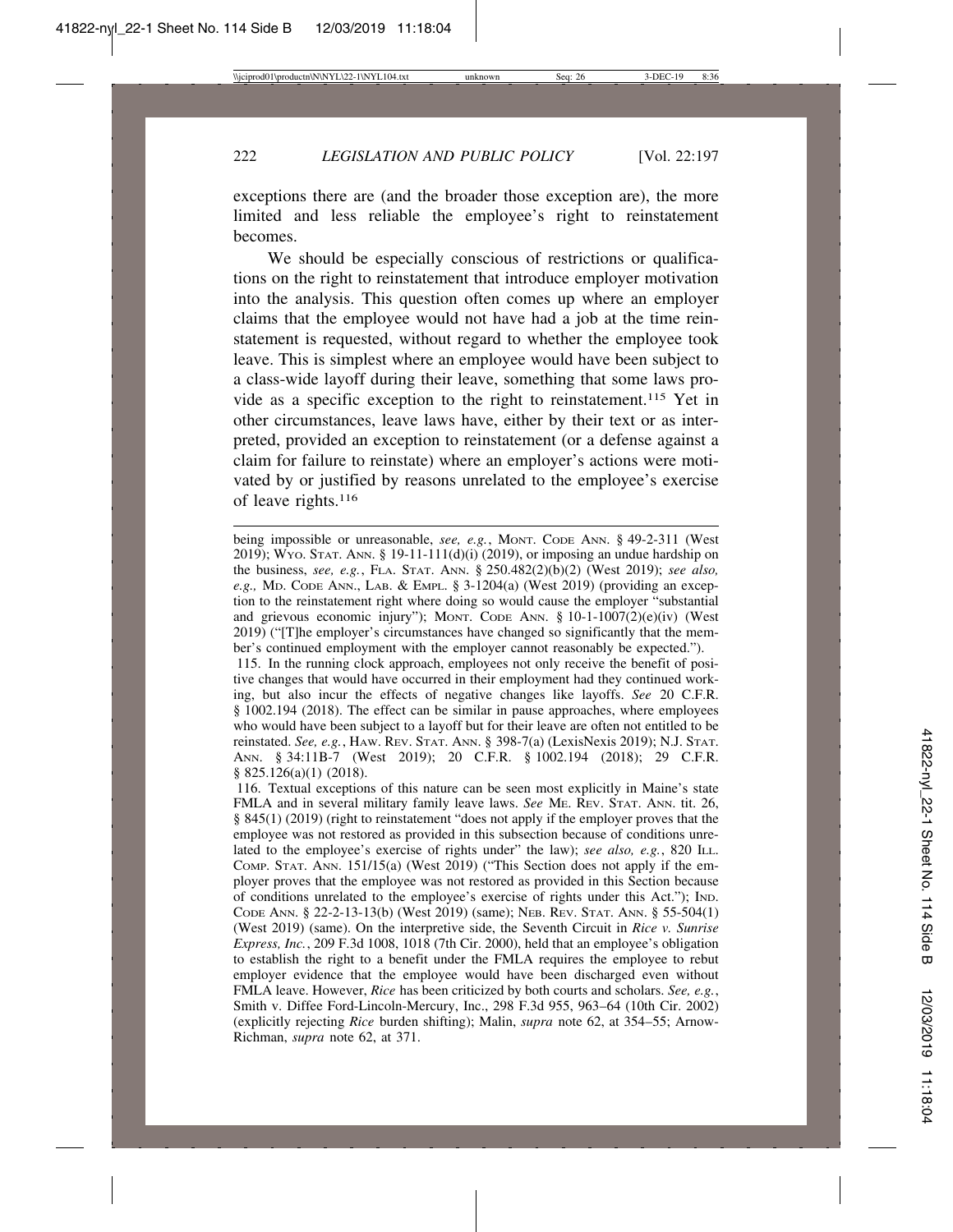This line of analysis is dangerous because it conceptually conflates the affirmative right to reinstatement with the negative right not to be retaliated against.117 An employer's motivations are or should be irrelevant to the right to reinstatement—the right is violated when the employee is not reinstated, period. The right against retaliation, on the other hand, is entirely about the employer's intent—an employer's actions, no matter how objectively adverse, violate this right only where the employer takes them *because* of some protected action.

We can see an illustrative example of this problem in the FMLA context. While the FMLA provides a facially robust right to reinstatement, it also includes that the law does not entitle an employee to "any right, benefit, or position of employment other than any right, benefit, or position to which the employee would have been entitled had the employee not taken the leave."118 This seemingly anodyne statement has been interpreted to qualify the right to reinstatement, particularly in light of interpreting regulations, by making relevant whether an employee would have lost his or her job without taking leave (i.e. for unrelated or non-retaliatory reasons). This interpretation has in effect brought the question of employer intent into actions to enforce the affirmative right to reinstatement, $119$  though courts are split on who bears the ultimate burden of proof once an employer raises such a claim.120 At a minimum, this experience demonstrates that policymakers ought to act cautiously and thoughtfully, with an eye towards enforcement, in establishing the right to reinstatement as a separate but no less important protection than the right against retaliation.

<sup>117.</sup> The right against retaliation is discussed in greater detail in Section II.E, *infra.* 118. 29 U.S.C. § 2614(a)(3)(b) (2012).

<sup>119.</sup> *See* Amy Stutzke, *Reinstatement Claims Under the Family and Medical Leave Act of 1993: Leaving Behind the Inter-Circuit Chaos and Instating a Suitable Proof Structure*, 48 N.Y.L. SCH. L. REV. 577, 585–86 (2004) ("Yet situations where an employer interferes with an employee's substantive right to reinstatement by denying it often do involve subtle questions of motive.").

<sup>120.</sup> *See Sunrise Express, Inc.*, 209 F.3d at 1018 (holding that the employee's obligation to establish the right to a benefit under the FMLA requires the employee to rebut employer evidence that employee would have been discharged even without FMLA leave); *Diffee Ford-Lincoln-Mercury, Inc.*, 298 F.3d at 963–64 (explicitly rejecting *Rice* burden shifting); Arnow-Richman, *supra* note 62, at 369 ("[T]he right to reinstatement is qualified . . . The interpretative regulations explain that the employer may deny reinstatement to an employee on FMLA leave if that employee would have been terminated or her job eliminated had she continued working."); Malin, *supra* note 62, at 354–55 (criticizing *Rice*).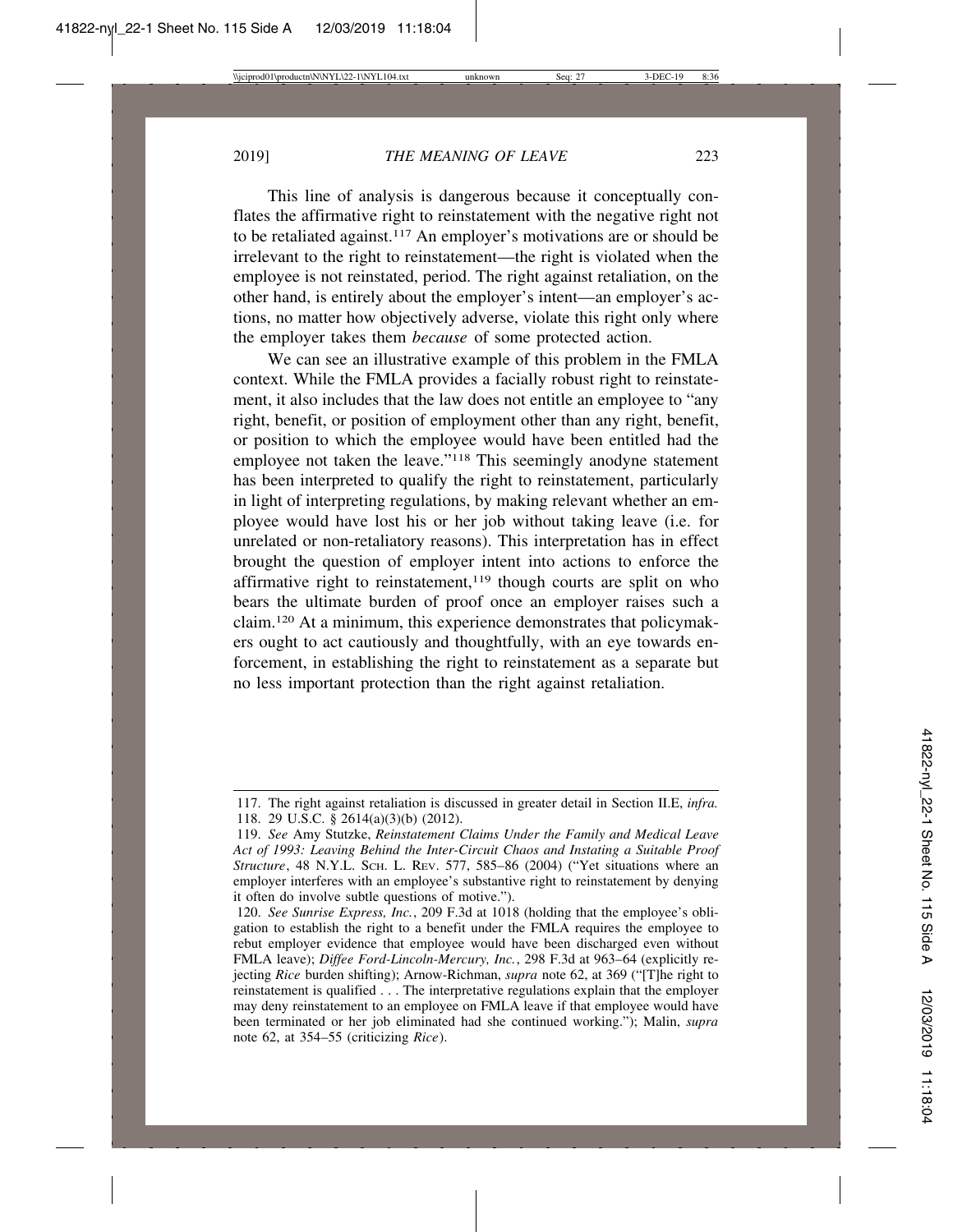# *C. The Right to Pay*

The next type of leave right is the right to pay, otherwise known as wage replacement. A law that provides a right to pay provides a legally protected right to a monetary benefit—cash in your pocket or bank account while you are not working. The question of pay is one of the key fault lines among leave laws, so much so that the laws that do not provide a right to pay are often described specifically as unpaid leave laws.121 Generally speaking, laws that provide a right to pay do so explicitly, since silence or ambiguity may be read as providing only the right to unpaid leave.

In evaluating the right to pay, one should consider the role of accrued paid leave, such as vacation, sick time, or other paid time off. Some laws give employees an affirmative right to use their accrued paid time off while taking leave, including in situations where the employee might not otherwise be able to use that type of paid leave.<sup>122</sup> For those who have accrued leave, this can, in effect, create a makeshift right to pay. From the employee's perspective, this is notably less beneficial than a standalone right to pay for two main reasons. First, it assists only those who have accrued leave available to begin with, leaving out those with very limited or no paid time off, particularly low-income workers.<sup>123</sup> Second, substituting accrued leave means that in order to be paid, employees must use up paid leave they may wish to save or use for another purpose. This can weigh especially hard on those in certain common leave circumstances: for example, a new parent who wants to save sick time for baby's checkups rather than using it for bonding leave. Nevertheless, affirmatively allowing workers to use their accrued paid leave does offer some protection, including re-

<sup>121.</sup> *See, e.g.*, Marianne DelPo Kulow, *Legislating a Family-Friendly Workplace: Should It Be Done in the United States?*, 7 NW. J. L. & SOC. POL'Y 88, 115 n.34 (2012); Robin R. Runge, *Redefining Leave from Work*, 19 GEO. J. ON POVERTY L. & POL'Y 445, 460 (2012).

<sup>122.</sup> *See* 38 U.S.C. § 4316(d) (2012) (USERRA); CAL. LAB. CODE § 230(i) (West 2019) (jury duty leave); *id.* § 230.1(e) (domestic violence leave); CONN. GEN. STAT. ANN. § 31-51ll(c)(1) (West 2019) (state FMLA); FLA. STAT. ANN. § 250.482(2)(d) (West 2019) (military service member leave); HAW. REV. STAT. ANN. § 398-4(b) (LexisNexis 2019) (state FMLA); IND. CODE ANN. § 22-2-13-11(d) (West 2019) (military family leave); LA. STAT. ANN. § 29:406(B) (2019) (military service member leave); N.H. REV. STAT. ANN. § 275:62(IV) (2019) (crime victim leave); OR. REV. STAT. ANN. § 659A.174(2) (West 2018) (state FMLA); *id.* § 659A.093(4) (military family leave); VA. CODE. ANN. § 44-93.2 (2019) (military service member leave); WASH. REV. CODE ANN. § 49.77.030(5) (West 2019) (military family leave); WIS. STAT. ANN. § 103.10(5)(b) (West 2019) (state FMLA).

<sup>123.</sup> *See* News Release, Bureau of Labor Statistics, U.S. Dep't of Labor, Employee Benefits in the United States—March 2019, at 16 tbl.6 (Sept. 19, 2019), https://www .bls.gov/news.release/pdf/ebs2.pdf.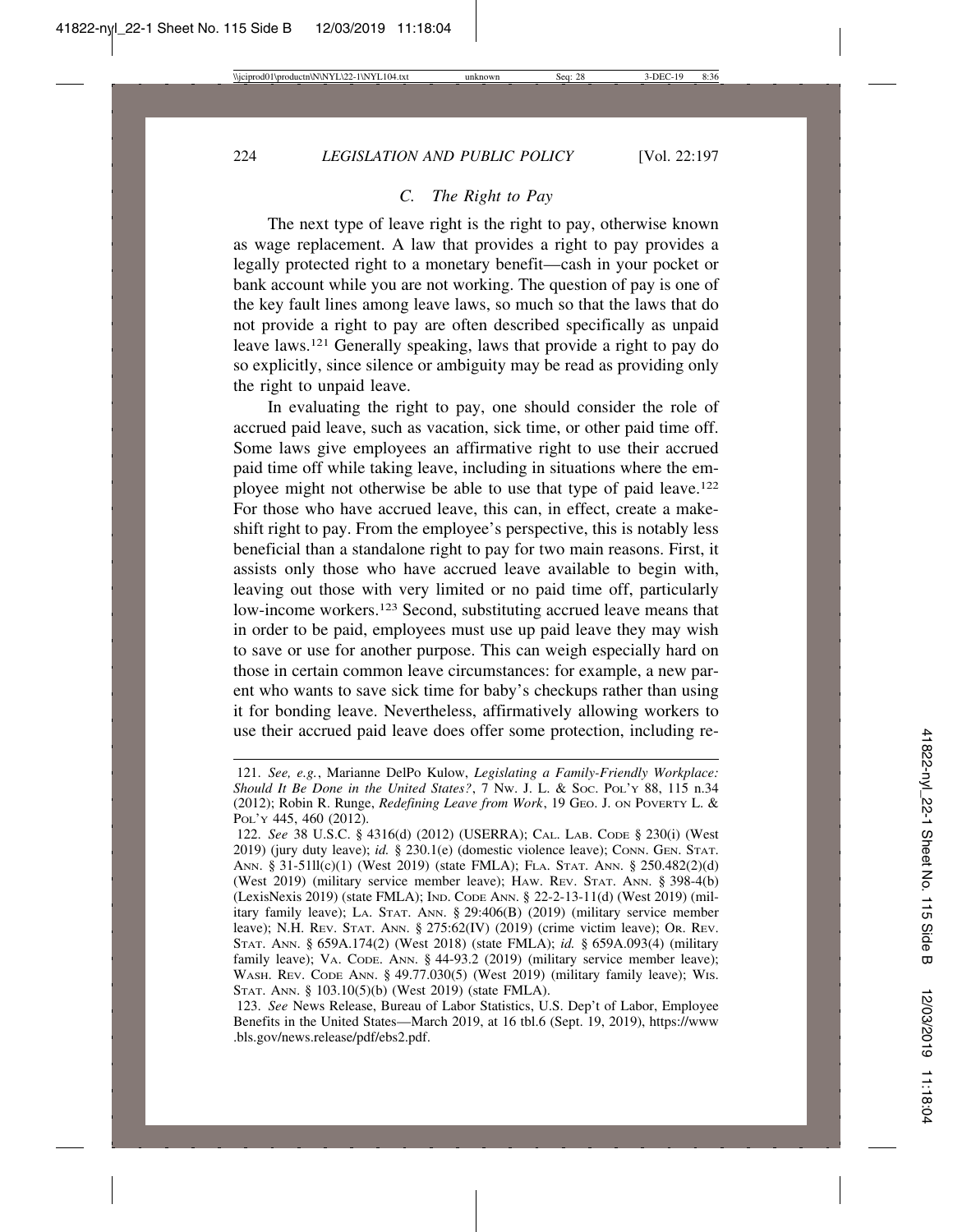moving restrictions that employers might otherwise place on the use of accrued paid time. In the absence of an explicit right to the contrary, employees' ability to use accrued leave may be subject to whatever restrictions their employer ordinarily imposes on the use of such leave.<sup>124</sup>

The right to *choose* to use accrued paid leave is also notably different from allowing employers to *require* employees to use their accrued paid leave, a practice authorized by some leave laws.125 This approach carries all of the drawbacks of allowing employees to use their paid leave, with the added negative feature of depriving them of the flexibility to decide how to use their accrued time or to save it for a later date.126 For this reason, while some leave laws explicitly allow employers to require employees to use their accrued paid leave, others specifically state that employees cannot be required to do so.<sup>127</sup>

Bearing this consideration in mind, we can categorize laws into those that provide a right to pay and those that do not. As the name indicates, paid family and medical leave laws all provide a right to pay.128 All do so through a social insurance structure and replace only

<sup>124.</sup> This may be true even where statutory text is insufficiently specific. For example, the FMLA states that "[a]n eligible employee may elect . . . to substitute any of the accrued paid vacation leave, personal leave, or family leave of the employee . . . ." 29 U.S.C. § 2612(d)(2)(A) (2012). However, the regulations specify that "[a]n employee's ability to substitute accrued paid leave is determined by the terms and conditions of the employer's normal leave policy." 29 C.F.R. § 825.207(a) (2018). Other than under the laws discussed in this Article, such as paid sick time laws, employees in the United States generally do not have a right to accrue paid leave. For example, employees in the United States have no statutory right to vacation time. *See* REBECCA RAY & JOHN SCHMITT, CTR. FOR ECON. & POLICY RESEARCH, NO-VACATION NATION 1 (2007), http://cepr.net/documents/publications/2007-05-no-vacation-nation.pdf. This means that, unless the employee has a relevant contractual right (such as under a collective bargaining agreement), employers have broad discretion to impose conditions or restrictions on the use of accrued leave, since they were not legally obligated to provide such leave in the first place.

<sup>125.</sup> *See, e.g.*, 29 U.S.C. § 2612(d)(2) (2012) (federal FMLA); FLA. STAT. ANN. § 741.313(4)(b) (LexisNexis 2019) (domestic violence leave); OHIO REV. CODE ANN. § 5906.02(A)(5) (West 2019) (military family leave).

<sup>126.</sup> *See* Palazzari, *supra* note 96, at 454 (arguing that allowing employers to require use of accrued time off under the FMLA reduces the value of the benefit to workers who already have substantial accrued time).

<sup>127.</sup> *See, e.g.*, 38 U.S.C. § 4316(d) (2012) (USERRA); 330 ILL. COMP. STAT. ANN. 61/1-10 (West 2019) (military service member leave); IND. CODE ANN. § 33-28-5- 24.3(b) (LexisNexis 2019) (jury duty leave); MD. CODE. ANN., LAB & EMPL. § 3- 803(c) (LexisNexis 2019) (military family leave); VA. CODE ANN. § 18.2-465.1 (2019) (crime witness leave).

<sup>128.</sup> *See* CAL. UNEMP. INS. CODE § 2655 (West 2019); D.C. CODE ANN. § 32-541.04 (West 2019); HAW. REV. STAT. ANN. § 392-22 (LexisNexis 2019); MASS. ANN. LAWS ch. 175M, § 3(b) (LexisNexis 2019); N.J. STAT. ANN. § 43:21-40 (West 2019); N.Y. WORKER'S COMP LAW § 204(2) (McKinney 2019); 28 R.I. GEN. LAWS ANN. § 28-41-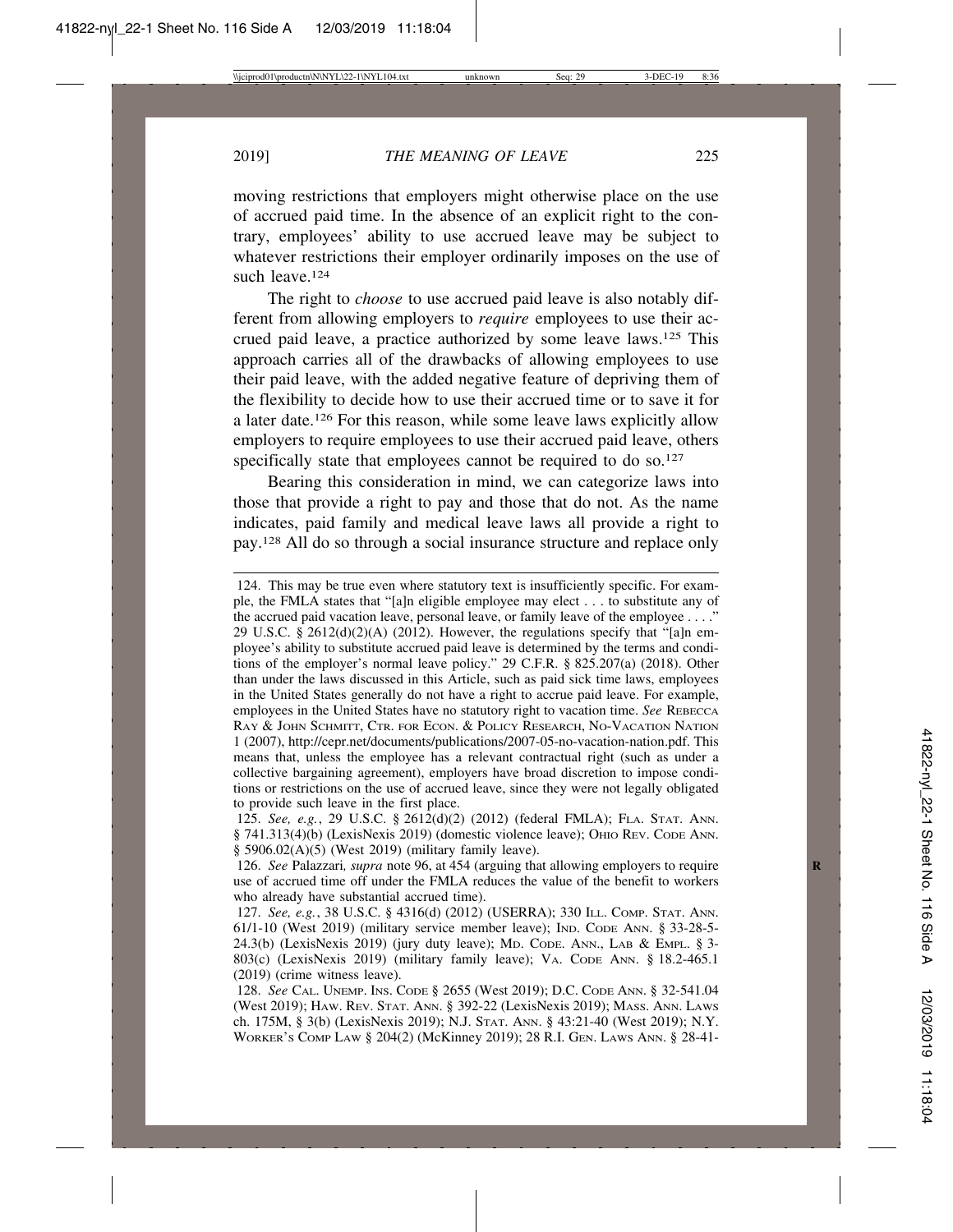a percentage of workers' income, though in some cases this percentage is quite high, up to a cap.129

Paid sick time laws also all provide a right to pay,<sup>130</sup> though a minority allow smaller employers to provide only unpaid leave.131 Interestingly, voting leave laws almost all provide some form of a right to pay, though conditions may apply.132 Outside of paid family and medical leave laws, leave laws that provide a right to pay nearly all do

129. *See* sources cited *supra* note 128.

130. ARIZ. REV. STAT. § 23-371(D) (LexisNexis 2019); BERKELEY, CAL., CODE § 13.100.040(A)(6) (2016); CAL. LAB. CODE § 245.5(e) (West 2019); CHI., ILL., CODE § 1-24-010 (2019); CONN. GEN. STAT. ANN. § 31-57s(d) (West 2019); COOK COUNTY, ILL., CODE § 42-2 (2016); D.C. CODE § 32-531.02(a) (2019); EMERYVILLE, CAL., CODE § 5-37.03(b)(1) (2019); L.A., CAL., CODE § 187.04(A) (2016); MASS. GEN. LAWS ANN. ch. 149, § 148C(d)(4) (LexisNexis 2019); MD. CODE ANN., LAB. & EMPL. § 3-1304(a)(1)(i) (LexisNexis 2019); MINNEAPOLIS, MINN., CODE § 40.220(g) (2019); MONTGOMERY COUNTY, MD. CODE § 27-76(b) (2019); N.J. STAT. ANN § 34:11D-2(c) (West 2019); N.Y.C., N.Y., ADMIN. CODE § 20-913(a)(1) (2017); OAKLAND, CAL., CODE § 5.92.030(B) (2019); OR. REV. STAT. ANN. § 653.606(1)(a) (West 2018); PHILA., PA., CODE § 9-4104(1)(a) (2016); 28 R.I. GEN. LAWS ANN. § 28-57-5(a) (West 2019); SAN ANTONIO, TEX., CODE § 15-272(a) (2018); SAN DIEGO, CAL., CODE § 39.0104 (2016); SAINT PAUL, MINN., CODE § 233.04(d) (2019); S.F., CAL., ADMIN. CODE § 12W.3(h)(4) (2019); SANTA MONICA, CAL., CODE § 4.62.025(d) (2016); SE-ATTLE, WASH., CODE § 14.16.025(A) (2019); TACOMA, WASH., CODE § 18.10.020(A) (2018); VT. STAT. ANN. tit. 21, § 482(d)(1) (2019); WASH. REV. CODE ANN. § 49.46.210(i) (LexisNexis 2019); Duluth, Minn., Ordinance 10,571 (May 30, 2018) (to be codified at DULUTH, MINN., LEGIS. CODE § 29E-4(d)).

131. *See* MD. CODE ANN., LAB. & EMPL. § 3-1304(a)(1)(ii) (LexisNexis 2019); MASS. GEN. LAWS ANN. ch. 149, § 148C(d)(6) (West 2019); MINNEAPOLIS, MINN., CODE § 40.220(h) (2019); N.Y.C., NY., ADMIN. CODE § 20-913(a)(2) (2017); OR. REV. STAT. ANN. § 653.606(1)(b) (West 2018); PHILA., PA., CODE § 9-4104(1)(b) (2016). Rhode Island in effect does the same, though through a somewhat different phrasing. *See* 28 R.I. GEN. LAWS ANN. § 28-57-4(c) (West 2019).

132. *See* ALASKA STAT. ANN. § 15.56.100(a) (West 2019); ARIZ. REV. STAT. ANN. § 16-402(A) (2019); CAL. ELEC. CODE § 14000(b) (West 2019); COLO. REV. STAT. ANN. § 1-7-102(1) (West 2019); 10 ILL. COMP. STAT. ANN. 5/17-15 (West 2019); IOWA CODE ANN. § 49.109 (West 2019); KAN. STAT. ANN. § 25-418 (West 2019); MD. CODE ANN., ELEC. LAW § 10-315(b) (West 2019); MINN. STAT. ANN. § 204C.04(1) (West 2019); MO. ANN. STAT. § 115.639(1) (West 2019); NEB. REV. STAT. ANN. § 32-922 (West 2019); NEV. REV. STAT. ANN. § 293.463(2) (West 2019); N.Y. ELEC. LAW § 3-110(1) (McKinney 2019); OKLA. STAT. ANN. tit. 26, § 7-101 (West 2019); S.D. CODIFIED LAWS § 12-3-5 (2019); TENN. CODE ANN. § 2-1-106(b) (2019); TEX. ELEC. CODE ANN. § 276.004(a)(2), (c) (West 2019); UTAH CODE ANN. § 20A-3-103(d) (LexisNexis 2019); W. VA. CODE ANN. § 3-1-42 (LexisNexis 2019); WYO. STAT. ANN. § 22-2-111(a) (2019). *But see, e.g.*, WIS. STAT. ANN. § 6.76(2) (West 2019) (explicitly allowing for unpaid leave).

<sup>5 (</sup>West 2019); WASH. REV. CODE. ANN. § 50A.04.020(4) (West 2019); 2019 Conn. Legis. Serv. 19-25 § 3(c)(2) (West); H.B. 2005, 80th Leg. Assemb., Reg. Sess. § 7 (Or. 2019).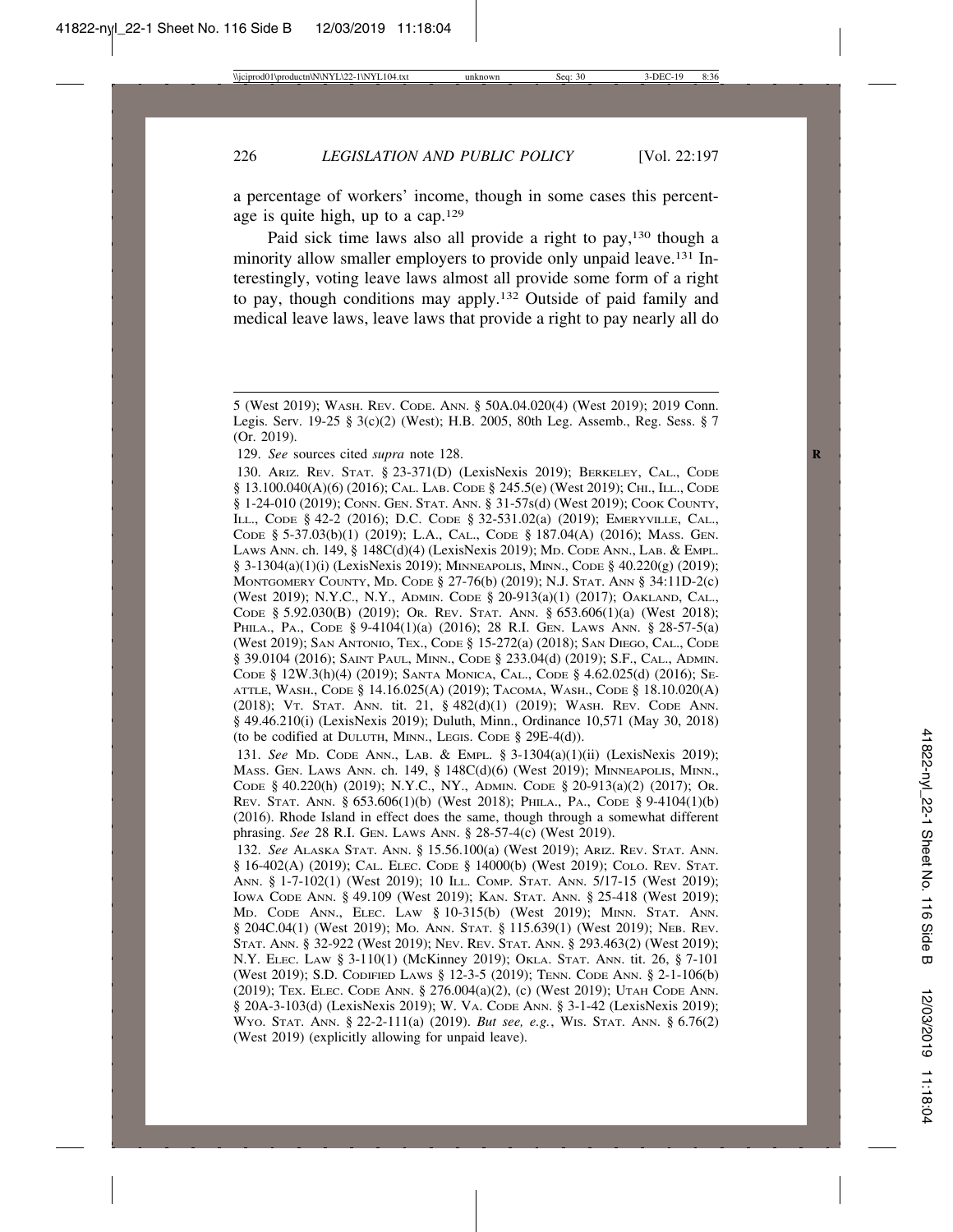so at full pay, rather than partial pay, and do so through direct requirements on employers rather than social insurance systems.<sup>133</sup>

In contrast, the FMLA and its state counterparts explicitly do not require that leave be provided with pay.134 For this reason, they are often described as providing a right to unpaid leave.135 Under a few state FMLAs, employees have a specific affirmative right to use their accrued paid leave during this period under certain circumstances.136 In contrast, the federal FMLA allows employers to *require* the use of various forms of accrued paid leave, while providing only a limited right for employees to *choose* to use accrued paid leave.137

Jury duty leave laws vary widely. The federal jury duty leave law does not provide an explicit right to pay, but there is some ambiguity regarding how it should be interpreted.138 At least seven states and the

134. *See* 29 U.S.C. § 2612(c) (2012); *see also, e.g.*, CONN. GEN. STAT. ANN. § 31- 51ll(d) (West 2019); 28 R.I. GEN. LAWS § 28-48-2(b) (2019).

135. Note that while these laws do not provide a legal *right* to pay, employers can and often do provide pay while on leave, either on their own or through an outside benefit like a short-term disability insurance policy. *See, e.g.*, JACOB ALEX KLERMAN, KELLY DALEY & ALYSSA POZNIAK, ABT ASSOCS. INC., FAMILY & MEDICAL LEAVE IN 2012: TECHNICAL REPORT 92, https://www.dol.gov/asp/evaluation/fmla/fmla-2012 technical-report.pdf (last modified Apr. 18, 2014) [https://perma.cc/FFR7-UY2D].

136. *See* CONN. GEN. STAT. ANN. § 31-51ll(c)(1) (West 2019); HAW. REV. STAT. ANN. § 398-4(b) (West 2019); OR. REV. STAT. ANN. § 659A.174(2) (West 2018); WIS. STAT. ANN. § 103.10(5)(b) (West 2019).

137. 29 U.S.C. § 2612(d)(2) (2012); 29 C.F.R. § 825.207 (2018)*.* California's law both allows employees to elect to use accrued leave and allows employers to require use. CAL. GOV'T CODE § 12945.2(e) (West 2019).

138. There is almost no case law on this point, just a scattered handful of district court decisions that are each at least twenty-five years old. At least one district court has found that the statute does not create a right to pay, at least for hourly workers. *See* Lucas v. Matlack, Inc., 851 F. Supp. 225, 228–29 (N.D.W. Va. 1993) ("[T]he Court does not conclude that the statute requires an employer to pay an employee full wages while that employee is away from work because of jury duty service."). Two other courts ordered specific employers to pay jurors during their service, but did so based on finding that failure to pay was a prohibited form of coercion under the specific facts of those cases. United States *ex rel.* Madonia v. Coral Springs P'ship, Ltd., 731 F. Supp. 1054, 1056 (S.D. Fla. 1990) ("What has been shown here is intimidation of the juror because she is unsure whether she will be paid. In fact, she has now been

<sup>133.</sup> *See, e.g.*, COLO. REV. STAT. ANN. § 1-7-102(1) (West 2019) ("Eligible electors who are employed and paid by the hour shall receive their regular hourly wage for the period of their absence, not to exceed two hours."); MD. CODE ANN., ELEC. LAW § 10-315(b) (West 2019) ("The employer shall pay the employee for the 2 hours absence from work."); MD. CODE ANN., LAB. & EMPL. § 3-1304(a)(1)(i) (LexisNexis 2019) ("[A]n employer that employs 15 or more employees shall provide an employee with earned sick and safe leave that is paid at the same wage rate as the employee normally earns."); N.J. STAT. ANN § 34:11D-2(c) (West 2019) ("The employer shall pay the employee for earned sick leave at the same rate of pay with the same benefits as the employee normally earns, except that the pay rate shall not be less than the minimum wage  $\dots$ .").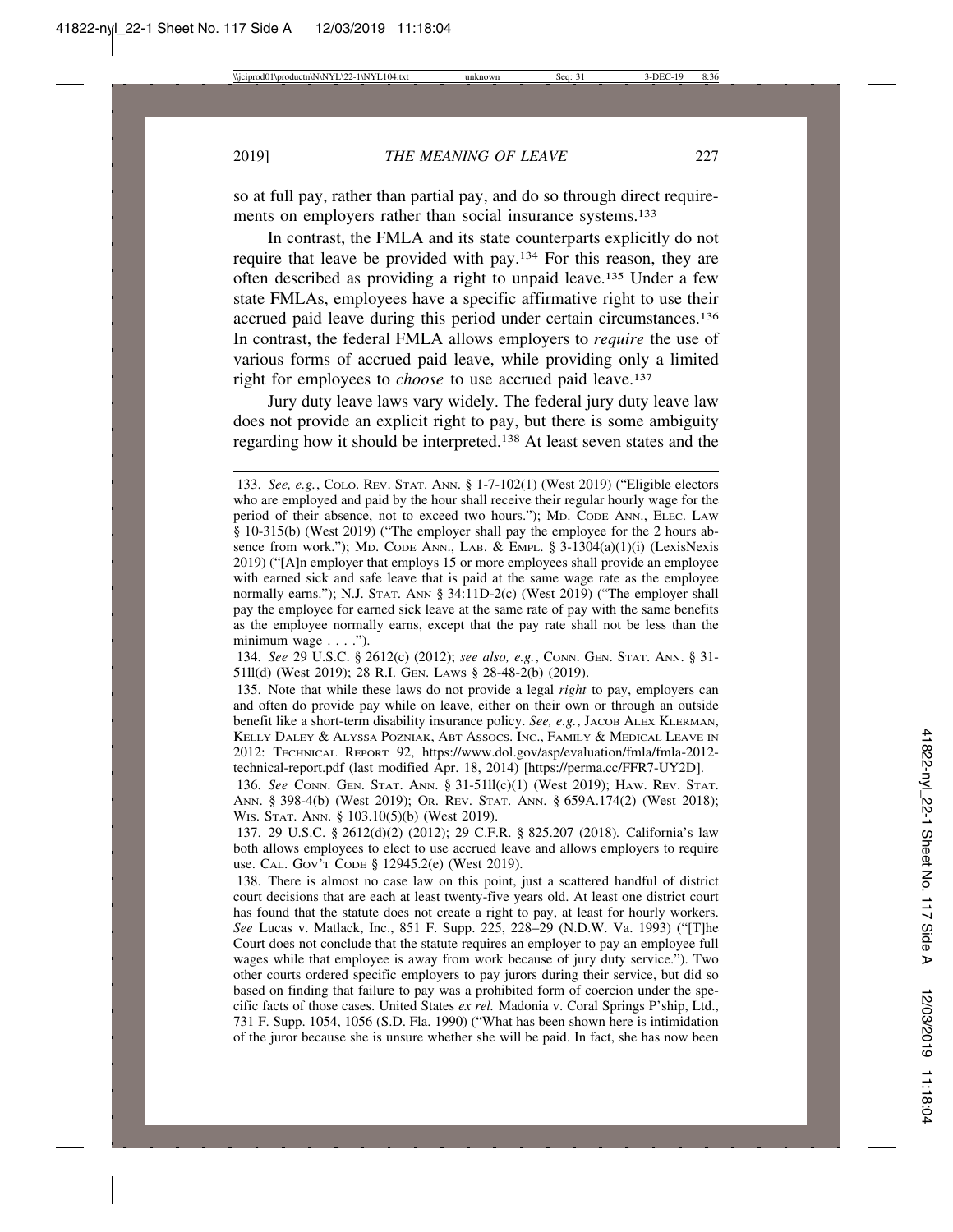District of Columbia provide some sort of right to pay through the employer, though generally subject to limitations in terms of duration, amount, and/or eligibility.139 An additional three states may also provide a right to pay of some kind, though the law is less clear.140 Only California provides an explicit right to use accrued paid leave for jury duty,141 while fourteen states specifically provide that employees cannot be required to use their accrued paid leave while on jury duty.142 On the other hand, seven states explicitly provide that leave can be

told she will not be paid after being told prior to jury selection she would be paid."); United States v. Adamita, 701 F. Supp. 85, 87 (S.D.N.Y. 1988) ("[T]he Court concludes that to permit the employer to deviate from its previous policy [of providing pay] now, after the juror has been selected, would constitute an interference with the service of this juror and the conduct of this trial."). A third district court required an employer to pay a particular employee in a very brief and fairly cursory decision. *See* United States v. Cooper, No. 89 CR 580, 1991 WL 38763, at \*1 (N.D. Ill. Feb. 28, 1991). A few other cases, building on one another, have stated in passing dicta that the statute conveys an obligation to provide full pay, but without offering specific reasoning. *See* Jones v. Marriott Corp., 609 F. Supp. 577, 579 (D.D.C. 1985) ("Marriott had a duty to ensure that plaintiff was aware that she could report for jury duty without fear of reprisal and with full pay."); *see also* Jeffreys v. My Friend's Place, Inc., 719 F. Supp. 639, 645 (M.D. Tenn. 1989) (citing *Jones*, 609 F. Supp. at 579); Rogers v. Comprehensive Rehab. Assocs., Inc., 808 F. Supp. 493, 498 (D.S.C. 1992) (first citing *Jeffreys*, 719 F. Supp. at 644–45; then citing *Jones*, 609 F. Supp. at 579). Despite this confusing set of cases, the federal courts website states that "[y]our employer may continue your salary during all or part of your jury service, but federal law does not require an employer to do so." *Juror Pay*, U.S. CTS., https://www.uscourts.gov/services-forms/jury-service/juror-pay (last visited July 21, 2019).

139. *See* ALA. CODE § 12-16-8(c) (2019); COLO. REV. STAT. ANN. § 13-71-126 (West 2019); CONN. GEN. STAT. ANN. § 51-247a(e) (West 2019); D.C. CODE ANN. § 15-718(c) (West 2019); MASS. ANN. LAWS ch. 234A, § 48 (LexisNexis 2019); NEB. REV. STAT. ANN. § 25-1640 (LexisNexis 2019); N.Y. JUD. LAW § 519 (Consol. 2019); TENN. CODE ANN. § 22-4-106(b) (West 2019).

140. Georgia's statute does not provide for a right to pay, but a 1989 attorney general's opinion suggests that it may be considered an unlawful penalty to not pay someone for time spent on jury duty. *See* 1989 Ga. Att'y Gen. Op. No. 129, 1989 Ga. AG LEXIS 78 (Nov. 13, 1989). Louisiana's law provides that employees cannot lose wages during a "leave of absence" for jury service, but limits penalties to a single day. LA. STAT. ANN. § 23:965(B) (2019). Vermont's law does not provide an explicit right to pay, but might be construed to provide one given that employees are still considered to be in service of their employers while on jury duty. VT. STAT. ANN. tit. 21, § 499(a) (West 2019).

141. CAL. LAB. CODE § 230(i) (West 2019).

142. ALA. CODE § 12-16-8(b) (2019); ARK. CODE ANN. § 16-31-106(a)(2) (2019); IND. CODE ANN. § 33-28-5-24.3(b) (LexisNexis 2019); LA. STAT. ANN. § 23:965(B)(1) (2019); MD. CODE ANN., CTS. & JUD. PROC. § 8-502 (West 2019); MISS. CODE. ANN. § 13-5-35(2) (2019); MO. ANN. STAT. § 494.460(3) (West 2019); NEB. REV. STAT. ANN. § 25-1640 (LexisNexis 2019); NEV. REV. STAT. ANN. § 6.190(3) (LexisNexis 2019); OHIO REV. CODE ANN. § 2313.19(B) (LexisNexis 2019); OKLA. STAT. ANN. tit. 38, § 34(B) (West 2019); OR. REV. STAT. ANN. § 10.090(2) (West 2018); UTAH CODE ANN. § 78B-1-116(2) (LexisNexis 2019); VA. CODE ANN. § 18.2-465.1 (2019).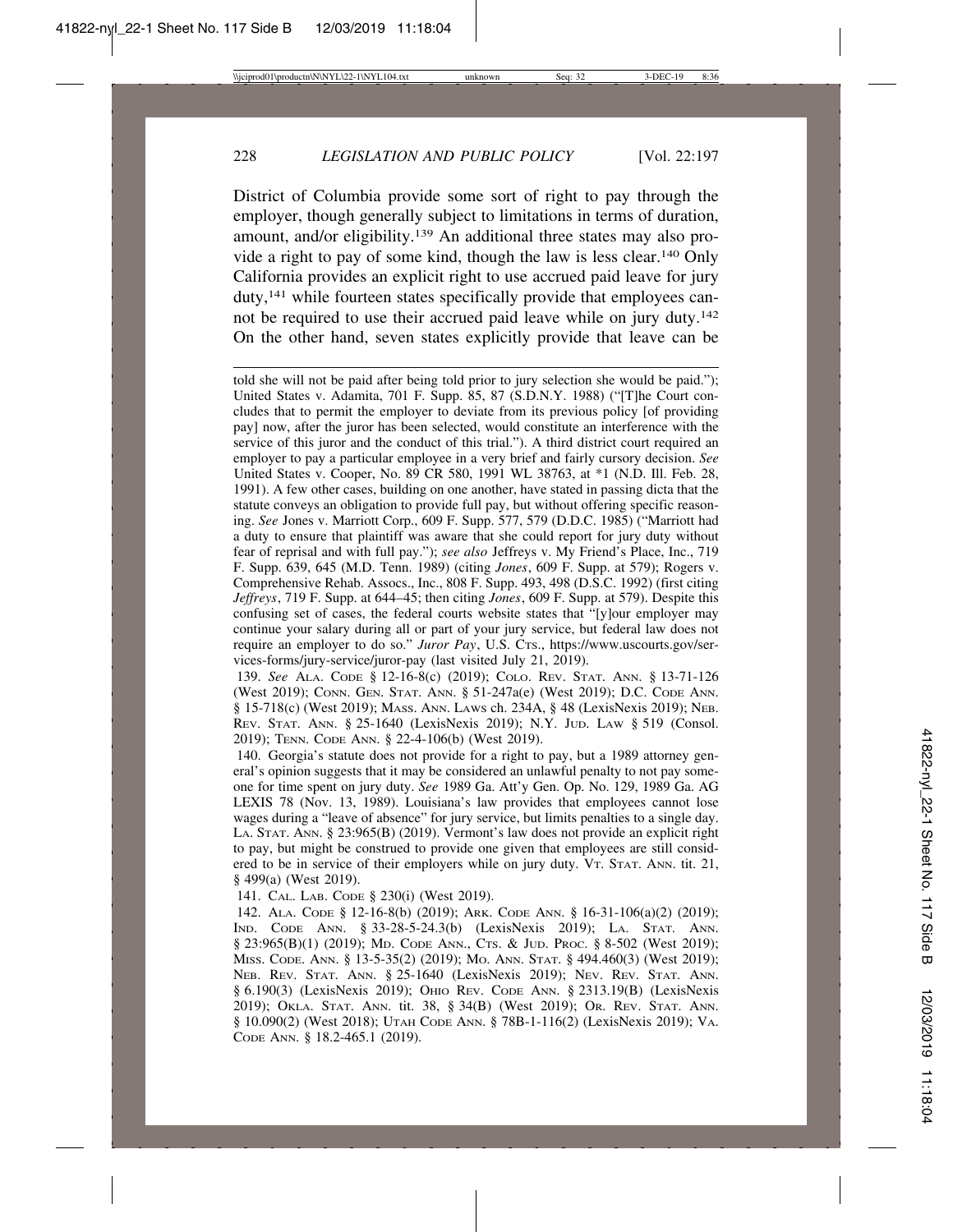unpaid, though one (Oklahoma) excepts employees who choose to use accrued paid leave and another (Rhode Island) excepts those with a contrary contract or collective bargaining agreement.<sup>143</sup> The remaining laws are silent on this question. Among laws that are either silent on pay or speak only to the question of accrued leave, at least five have been formally interpreted as not providing a right to pay through case law144 or attorney general opinions,145 while several others have been construed as not providing a right to pay in less authoritative sources, such as court website FAQs.<sup>146</sup> In at least one state, the jury

143. *See* ALASKA STAT. § 09.20.037 (2018); ARIZ. REV. STAT. ANN. § 21-236(B) (2019); 705 ILL. COMP. STAT. ANN. 305/4.1(g) (West 2019); OKLA. STAT. ANN. tit. 38, § 34(C) (West 2019); 42 PA. STAT. AND CONS. STAT. ANN. § 4563(a) (West 2019); 9 R.I. GEN. LAWS § 9-9-28 (2019); S.D. CODIFIED LAWS § 16-13-41.2 (2019). 144. In Arkansas, the original proposed language explicitly included loss of pay as a prohibited penalty for serving on a jury, but the language was deleted. The Arkansas Supreme Court held that the deletion of this language meant that an employee was *not* entitled to pay. Frolic Footwear, Inc. v. State, 683 S.W.2d 611, 612 (Ark. 1985). A Florida appellate court held that an employer's failure to pay an employee while the employee was serving on a jury was not a basis for a contempt holding*.* Patierno v. State, 391 So. 2d 391, 392 (Fla. Dist. Ct. App. 1980). The opinion noted that the lower court "recognized that there was no statutory requirement in Florida that an employer continue an employee's salary during jury service," though it reversed the lower court's decision finding contempt notwithstanding that recognition. *Id.* Ultimately, the appellate court stated, presumably reflecting the conclusion that the statute did not confer a right to pay from employers, that "[a] juror's right to compensation . . . is purely statutory and a matter of legislative and not judicial prerogative." *Id.* at 393 (internal citations omitted).

145. A Virginia attorney general's opinion explicitly concluded that the jury duty leave law "does not require an employer to pay an employee, whether salaried or nonsalaried, for those days missed because the employee was summoned to court as a witness or as a juror." 1989 Va. Att'y Gen. Op. No. 160 (Jan. 5, 1989). This decision relied in part on a prior attorney general's opinion, which highlighted the removal from the statute of previously used language specifically referring to being deprived of pay. *Id.* (citing 1981–1982 Att'y Gen. Ann. Rep. 136). An Oregon attorney general's opinion recognized that, unless required to do so by an existing employer policy, "the statute does not require an employer to pay an employe's [sic] wages during jury service." Or. Att'y Gen. Op. No. OP-6164, 1987 WL 278283 (Dec. 18, 1987). A North Dakota attorney general's opinion found that a failure to pay an employee for the period of absence due to jury duty was not a prohibited penalty under the law. *See* N.D. Att'y Gen. Op. No. 92-02 (Jan. 10, 1992). However, as discussed above, a Georgia attorney general's opinion construed a statute that did not explicitly require pay to at least potentially require pay (in order to avoid creating a prohibited penalty). *See* 1989 Ga. Att'y Gen. Op. No. 129, 1989 Ga. AG LEXIS 78.

146. *See, e.g.*, *Jury Service Frequently Asked Questions*, HAW. ST. JUDICIARY, https:/ /www.courts.state.hi.us/general\_information/jury/jury\_service\_faqs#Q30 (last visited Aug. 5, 2019) ("There is no Hawai'i law that requires employers to pay employees while serving jury duty."); *Jury Service*, IOWA JUD. BRANCH, https://www.iowacourts .gov/iowa-courts/jury-service#EmployerPayMeToServe (last visited Aug. 5, 2019) ("[T]here is no Iowa law that requires employers to pay employees while serving jury duty."); *see also* N.C. JUDICIAL BRANCH, THE EMPLOYER'S GUIDE TO JURY SERVICE 5, https://www.nccourts.gov/assets/documents/publications/EmployersGuidetoJury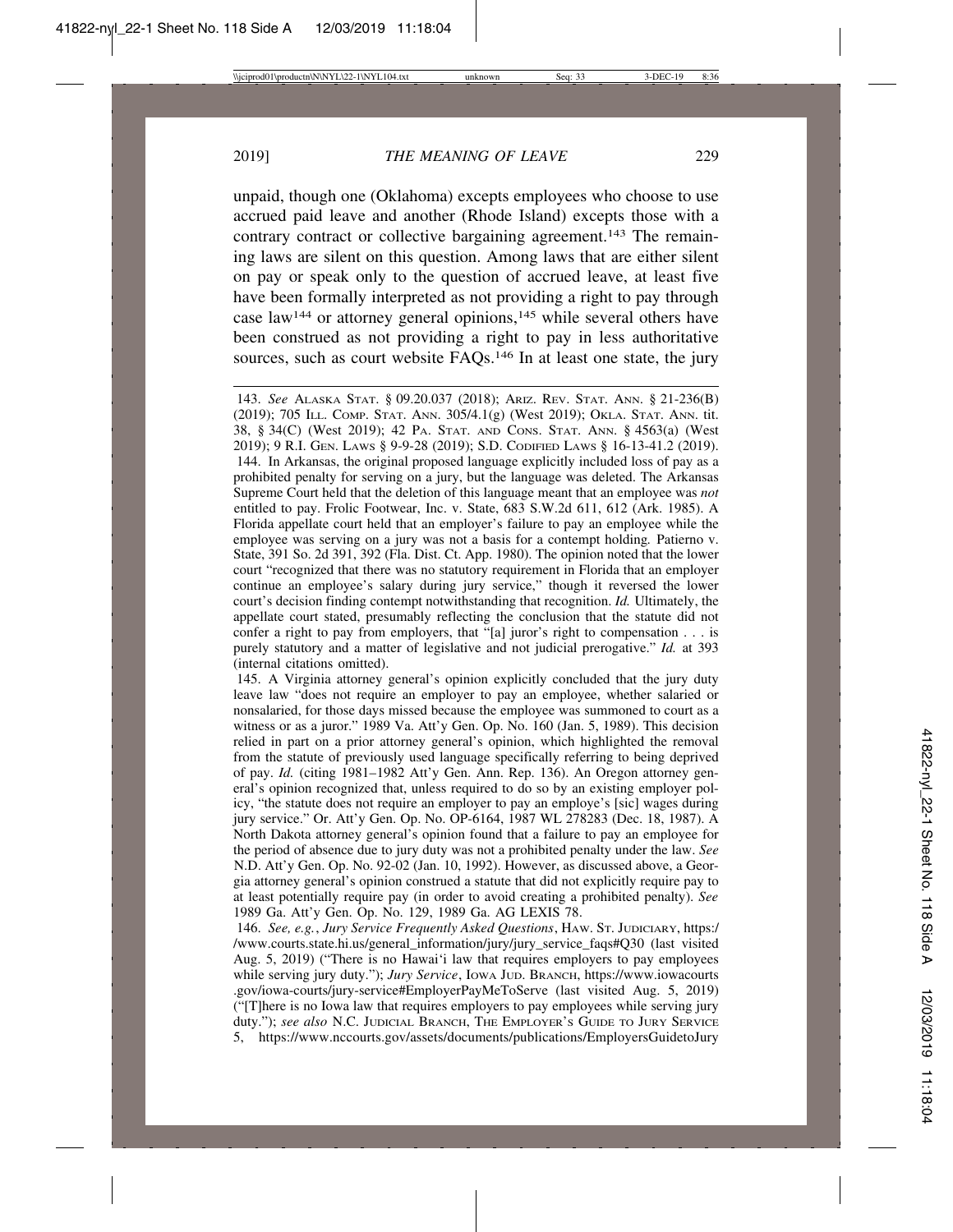summons itself states that employers are not required to pay for time spent on jury duty, despite the statute not speaking explicitly on the question.147 However, note that many states have some system for providing compensation to jurors, albeit often very limited amounts, out of state resources.148

Among crime victim and witness leave laws, only Wisconsin's provides a general explicit right to pay.149 At least seven states explicitly state that this time does not need to be paid.150 Oregon allows employees to elect to use accrued paid leave,<sup>151</sup> while New Hampshire allows employees to elect or employers to require employees to use any accrued paid leave.152 Virginia explicitly states that employees are not required to use their accrued sick or vacation time.153 The remaining crime victim and witness leave laws do not explicitly speak to the question of pay,154 likely meaning that employers may provide the time unpaid, particularly in light of how silence has been interpreted under other types of leave laws.155

Service.pdf?Qvcv1kngAjH6WpalldOnNKxEpgXLQEdi (last visited Oct. 12, 2019) ("State law does not require private employers to pay employees for absences caused by jury service.").

147. NMRA, FORM 4-602A. JUROR SUMMONS, N.M. R CIV Form 4-602A ("Employers are not required by law to pay employees for time spent in jury service.").

148. *See, e.g.*, DEL. CODE ANN. tit. 10, § 4514 (2019); HAW. REV. STAT. ANN. § 612-8 (LexisNexis 2019). In some cases, access to these schemes may exclude those who are compensated by their employers. *See, e.g.*, FLA. STAT. ANN. § 40.24(3)(a) (West 2019).

149. *See* WIS. STAT. ANN. § 103.87 (West 2019) ("[T]he employer shall not decrease or withhold the employee's pay for any time lost resulting from compliance with the subpoena.").

150. *See* ALASKA STAT. § 12.61.107(d) (2018); ARIZ. REV. STAT. ANN. § 13- 4439(C) (2019); N.H. REV. STAT. ANN. § 275:62(III) (LexisNexis 2019); N.Y. PENAL LAW § 215.14(1) (Consol. 2019); OR. REV. STAT. ANN. § 659A.198(1) (West 2018); 18 PA. STAT. AND CONS. STAT. ANN. § 4957(a) (West 2019); 12 R.I. GEN. LAWS § 12- 28-13(c) (2019). In addition, Iowa's statute states that employers shall not "take action to reduce an employee's wages or benefits *for actual time worked*," implying that reductions for time not worked (i.e. while absent from work) would not necessarily be considered a prohibited form of retaliation. IOWA CODE ANN. § 915.23(1) (West 2019).

151. OR. REV. STAT. ANN. § 659A.198(2) (West 2018). Note that Oregon otherwise explicitly provides that leave does not need to be paid. *Id.* § 659A.198(1).

152. N.H. REV. STAT. ANN. § 275:62(IV) (LexisNexis 2019).

153. VA. CODE ANN. § 18.2-465.1 (2019).

154. *See, e.g.*, ALA. CODE § 15-23-81 (2019); COLO. REV. STAT. ANN. § 24-4.1- 303(8) (West 2019); DEL. CODE. ANN. tit. 11, § 9409 (West 2019); MASS. GEN. LAWS. ch. 258B, § 3(l) (West 2019).

155. *See* N.D. Att'y Gen. Op. 92-02 (Jan. 10, 1992) (concluding that refusal to provide pay for the period of absence under a law covering both witness and jurors was not a prohibited penalty); *see also supra* notes 144–147 and accompanying text. **R**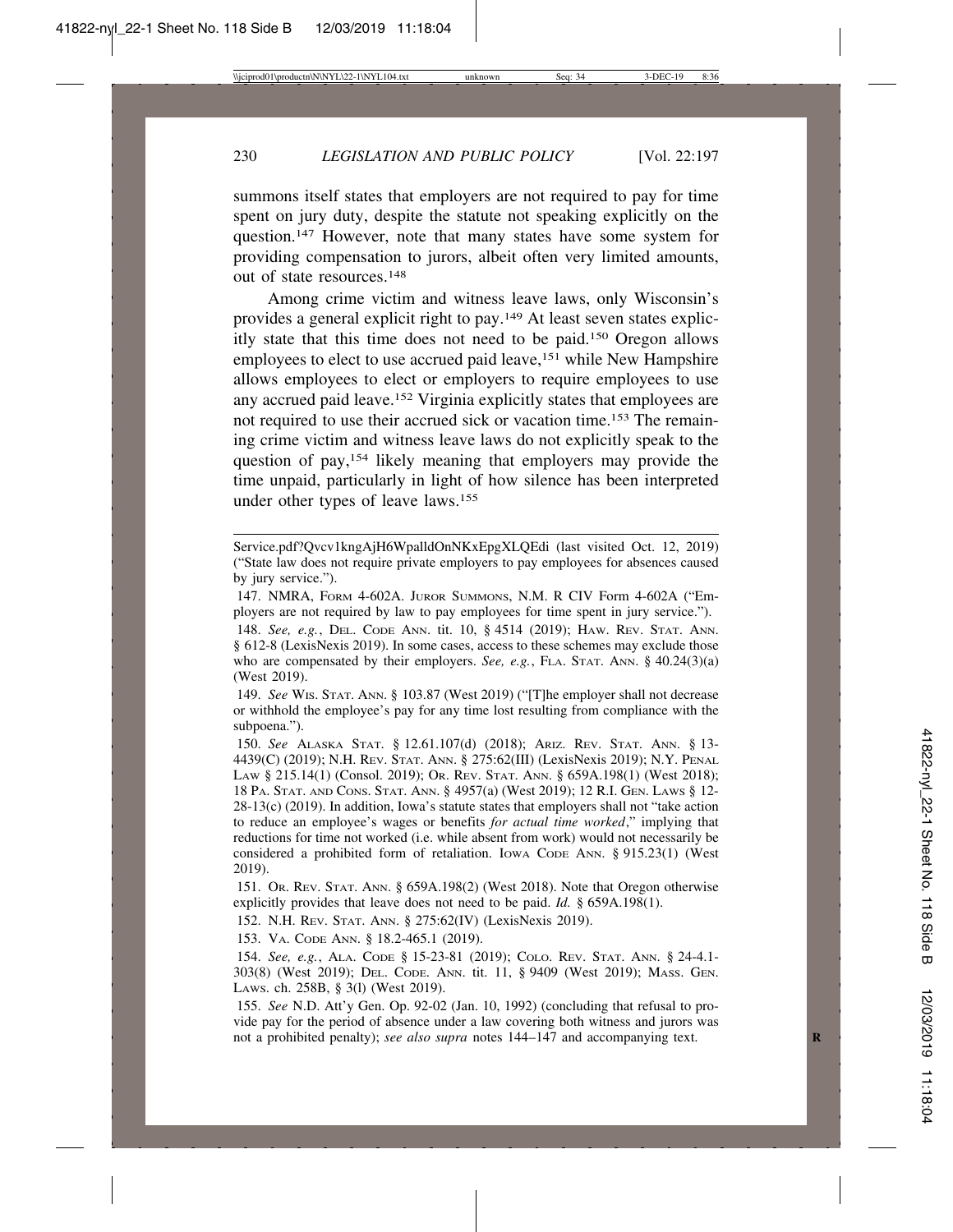Domestic violence victim leave laws almost all explicitly state that leave time can be unpaid.156 California and Philadelphia provide employees with the right to use accrued paid leave if they choose,<sup>157</sup> while Colorado, Florida, and Hawaii require employees to use up their accrued paid leave either prior to or while taking leave under the law.158

No pregnancy or parental bonding leave law provides a standalone right to pay. Four states provide a right to use at least some kinds of accrued paid leave.159 Five states require that leaves under the law be treated the same as those employers treat other temporary disabilities, meaning that employees are entitled to be paid for pregnancy or bonding leaves under these laws only if their specific employer provides pay for other temporary disabilities (upon which employer practices vary widely), though the laws vary in level of specificity.160 Four explicitly provide that leave can be without pay.161 Kentucky's adoption leave law, which is very brief, says nothing specific regarding pay;162 presumably, this law allows leave to be unpaid.

162. KY. REV. STAT. ANN. § 337.015 (LexisNexis 2019).

<sup>156.</sup> COLO. REV. STAT. § 24-34-402.7(1)(a) (2019); FLA. STAT. ANN. § 741.313(2)(a) (West 2019); HAW. REV. STAT. ANN. § 378-72(h) (LexisNexis 2019); 820 ILL. COMP. STAT. ANN. 180/20(a)(1) (LexisNexis 2019); KAN. STAT. ANN. § 44- 1132(d) (West 2019); ME. REV. STAT. ANN. tit 26, § 850(1) (2019); N.M. STAT. ANN. § 50-4А-2(B) (LexisNexis 2019); PHILA., PA., Соре § 9-3202(1) (2016); WASH. REV. CODE ANN. § 49.76.030 (LexisNexis 2019).

<sup>157.</sup> CAL. LAB. CODE §§ 230(i), 230.1(e) (West 2019); PHILA., PA., CODE § 9-3208 (2016).

<sup>158.</sup> COLO. REV. STAT. § 24-34-402.7(2)(b) (2019); FLA. STAT. ANN. § 741.313(4)(b) (West 2019); HAW. REV. STAT. ANN. § 378-73 (LexisNexis 2019).

<sup>159.</sup> Maryland gives employees the right to use any type of accrued paid leave, though it also allows employers to require the use of accrued paid leave. MD. CODE ANN., LAB. & EMPL. § 3-1202(c) (LexisNexis 2019). California and Louisiana limit this right to only vacation leave, CAL. Gov't Code § 12945(a)(1) (Deering 2019); LA. STAT. ANN. § 23:342(2)(b) (2019), while Minnesota limits it to vacation or "other appropriate" types of paid leave, MINN. STAT. ANN. § 181.9412(3) (LexisNexis 2019). 160. Three states specifically require that leaves under the law be treated the same as other temporary disability leaves with regards to pay. Iowa Code Ann.  $\S 216.6(2)(c)$ (West 2019); KAN. ADMIN. REGS. § 21-32-6(b) (2019); WASH. ADMIN. CODE §162- 30-020 (2019). Montana's law states that a pregnant worker cannot be denied compensation owed under a temporary disability or leave policy. MONT. CODE ANN. § 49- 2-310(3) (West 2019). Louisiana requires pregnancy leaves under the law to be treated the same as other temporary disabilities in terms of "benefits and or privileges of employment" but does not specifically mention pay. LA. STAT. ANN. § 23:342 (2019).

<sup>161.</sup> MD. CODE ANN., LAB. & EMPL. § 3-1202(a) (LexisNexis 2019); MASS. GEN. LAWS ANN. 149 § 105D(b) (West 2019); MINN. STAT. ANN. § 181.9412(3) (West 2019); TENN. CODE ANN. § 4-21-408(c)(1) (West 2019).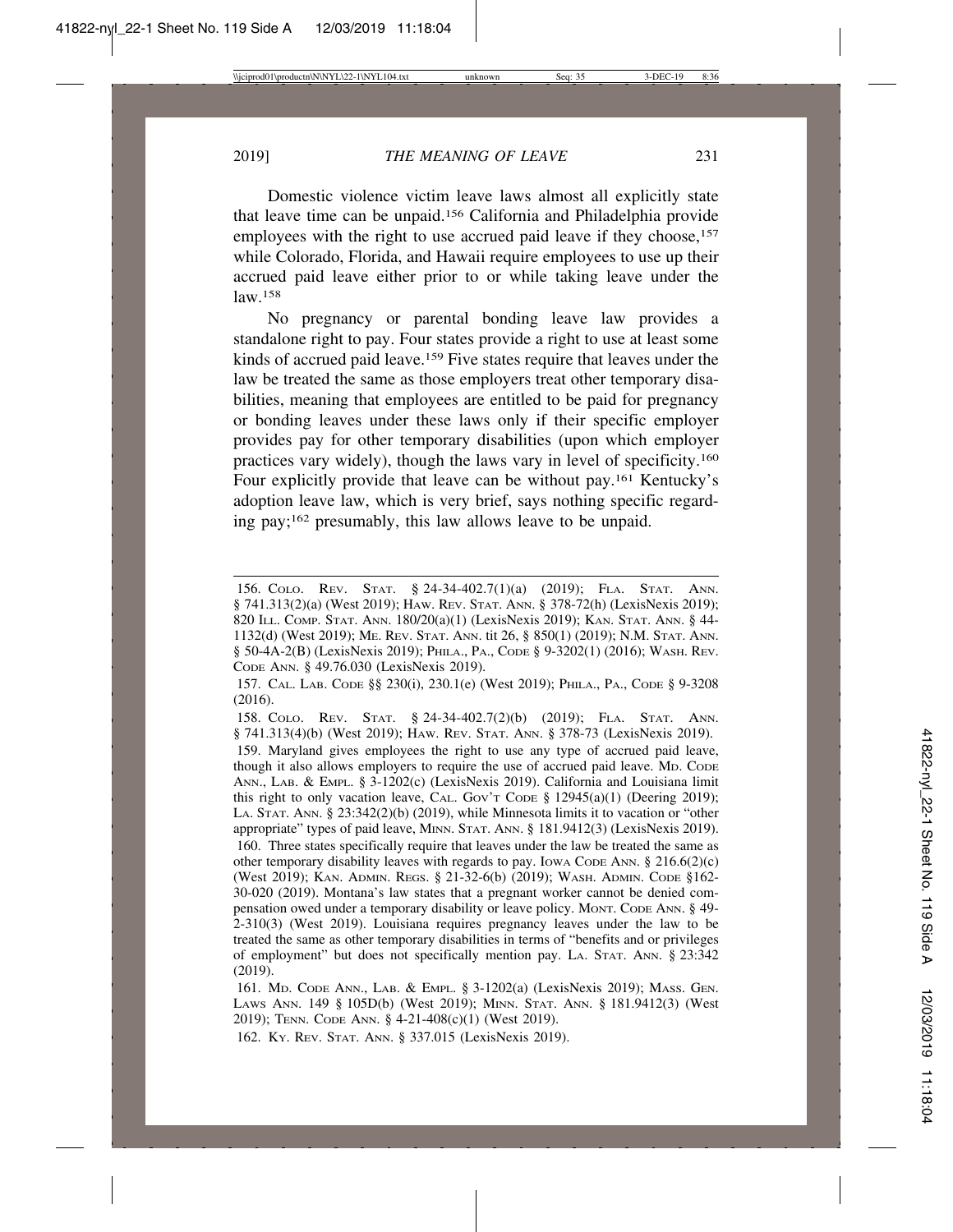All but one of the military family leave laws explicitly state that leave can be unpaid.163 Three states give employees the right to use their accrued paid leave during this period if they choose.164 Five states allow employers to require employees to exhaust paid leave prior to or during the covered period,165 while Maryland explicitly prohibits employers from requiring employees to use their accrued leave.166

Laws covering military service members offer an interesting case, since by definition the leave is taken to engage in other (paid) employment. USERRA states that employees have the right to use their accrued paid leave and cannot be required to use it, but does not otherwise speak to pay.167 No state service member leave law provides an affirmative right to pay. Several state laws, particularly those that deal with leave for training, explicitly provide that leave is or can be unpaid.168 Intriguingly, a few state leave laws authorize or give employers permission to provide pay if they wish to, either in full or to make up the difference between a service member's service pay and

<sup>163.</sup> *See* CAL. MIL. & VET. CODE § 395.10(a) (West 2019); 820 ILL. COMP. STAT. ANN. 151/10(a) (West 2019); IND. CODE ANN. § 22-2-13-11(a) (West 2019); ME. REV. STAT. ANN. tit. 26, § 814(2) (2019); MINN. STAT. ANN. § 181.947(2) (West 2019) (service member's injury or death); *id.* § 181.948(2) (send-off ceremony); NEB. REV. STAT. ANN. § 55-503(1)–(2) (LexisNexis 2019); N.Y. LAB. LAW § 202-i(2) (McKinney 2019); OHIO REV. CODE ANN. § 5906.02(B) (West 2019); OR. REV. STAT. ANN. § 659A.093(1) (West 2018); 30 R.I. GEN LAWS § 30-33-3(a) (2019); WASH. REV. CODE ANN. § 49.77.030(1) (West 2019).

<sup>164.</sup> IND. CODE ANN. § 22-2-13-11(d) (West 2019); OR. REV. STAT. ANN. § 659A.093(4) (West 2018); WASH. REV. CODE ANN. § 49.77.030(5) (West 2019).

<sup>165.</sup> Three states require employees to exhaust accrued leave other than sick time or disability. 820 ILL. COMP. STAT. ANN. 151/10(d) (West 2019); OHIO REV. CODE ANN. § 5906.02(A)(5) (West 2019); 30 R.I. GEN LAWS § 30-33-3(d) (2019). Minnesota allows the period of military family leave to be reduced by any period of paid leave, MINN. STAT. ANN. § 181.947(2) (West 2019), while Indiana allows the employer to require use of accrued leave during the covered period, IND. CODE ANN. § 22-2-13- 11(d) (West 2019).

<sup>166.</sup> MD. CODE. ANN., LAB & EMPL. § 3-803(c) (LexisNexis 2019).

<sup>167. 38</sup> U.S.C. § 4316(d) (2012). Employees who choose to use accrued paid leave in these situations would presumably receive that pay in addition to their military compensation.

<sup>168.</sup> *See* COLO. REV. STAT. § 28-3-609 (2019) (training); IDAHO CODE ANN. § 46- 224 (West 2019) (training); KY. REV. STAT. ANN. § 38.238 (West 2019); MISS. CODE. ANN. § 33-1-19 (West 2019); N.C. GEN. STAT. ANN. § 127A-202.1(d) (West 2018); OR. REV. STAT. ANN. § 659A.086(4) (West 2018); 30 R.I. GEN. LAWS ANN. § 30-11- 3(a) (West 2019) (National Guard training); *id.* § 30-11-7 (Reserve training); VT. STAT. ANN. tit. 21, § 491(a) (2019); VA. CODE. ANN. § 44-93.2 (2019); WIS. STAT. ANN. § 321.64(2) (West 2019) (federal active duty).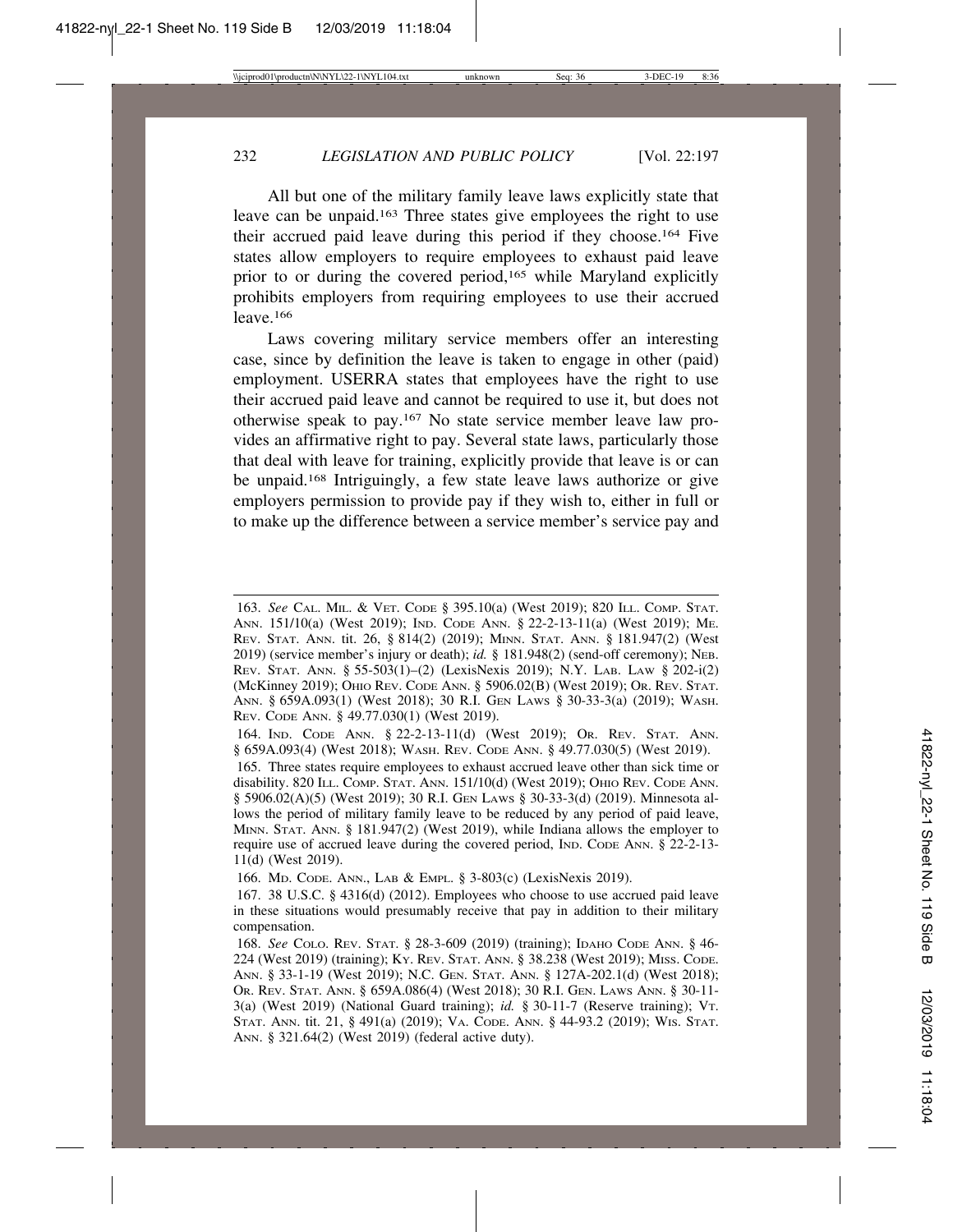civilian income.169 Only three laws provide an explicit right to use accrued paid leave,<sup>170</sup> while five other laws state that employees cannot be required to use their accrued paid leave.171 At least one additional law has been interpreted to prohibit requiring use of accrued paid leave.172

#### *D. The Right to Continuation of Health Insurance*

The next right is the right to continuation of health insurance. For better or worse, in the United States the provision of health insurance is still closely tied to employment.<sup>173</sup> If you stop working for the employer who provides your health insurance, even temporarily, you risk losing your coverage. Yet many of the circumstances requiring workers to take leave are exactly the times where they need health coverage the most, such as dealing with their own or a family member's illness or welcoming a new child. For these reasons, the right to continuation of employer-provided health insurance is an important tool for ensuring workers can take the leave they need.

<sup>169.</sup> LA. STAT. ANN. § 29:405(A)(1) (2019) (general uniformed services); OKLA. STAT. ANN. tit. 72, § 48.1 (West 2019) (difference between military and civilian pay only); WYO. STAT. ANN. § 19-11-106(a) (West 2019).

<sup>170.</sup> FLA. STAT. ANN. § 250.482(2)(d) (West 2019); LA. STAT. ANN. § 29:406(B) (2019) (general uniformed services); VA. CODE ANN. § 44-93.2 (2019).

<sup>171.</sup> FLA. STAT. ANN. § 250.482(2)(d) (West 2019); 330 ILL. COMP. STAT. ANN. 61/ 1-10 (West 2019); MONT. CODE ANN. § 10-1-1006(2) (West 2019); VA. CODE ANN. § 44-93.2 (2019); WYO. STAT. ANN. § 19-11-107(b) (2019).

<sup>172.</sup> *See* 63 Cal. Att'y Gen. Op. No. 483, 1980 WL 96869 (June 10, 1980) ("Our review of the law leads us to conclude that employers, public and private, are obligated to excuse members of the National Guard to attend such drills with unpaid leaves of absence, and may not require the employee to use his or her own free time, compensating overtime or *vacation time*." (emphasis added)).

<sup>173.</sup> Employer-provided coverage is the most common type of health insurance coverage in the United States, covering fifty-six percent of the population during some or all of calendar year 2017. EDWARD R. BERCHICK, EMILY HOOD & JESSICA C. BAR-NETT, U.S. CENSUS BUREAU, HEALTH INSURANCE COVERAGE IN THE UNITED STATES: 2017, at 1 (2018), https://www.census.gov/content/dam/Census/library/publications/ 2018/demo/p60-264.pdf. An additional 4.8% of the population is covered by military coverage, including coverage provided to current service members and their families as a result of that employment. *Id.* at 2. *See also, e.g.*, Aaron E. Carroll, *The Real Reason the U.S. Has Employer-Sponsored Health Insurance*, N.Y. TIMES (Sept. 5, 2017), https://www.nytimes.com/2017/09/05/upshot/the-real-reason-the-us-has-employer-sponsored-health-insurance.html ("The basic structure of the American health care system [is one] in which most people have private insurance through their jobs . . . ."). Employer contributions to employee health insurance coverage are not considered taxable income under state and federal tax law, in effect representing a major tax subsidy. *See* MATTHEW RAE, GARY CLAXTON, NIRMITA PANCHAL & LARRY LEVITT, KAISER FAMILY FOUND., TAX SUBSIDIES FOR PRIVATE HEALTH INSURANCE 1–2 (2014), http://files.kff.org/attachment/tax-subsidies-for-private-health-insurance-issuebrief [https://perma.cc/42Z6-2N9T].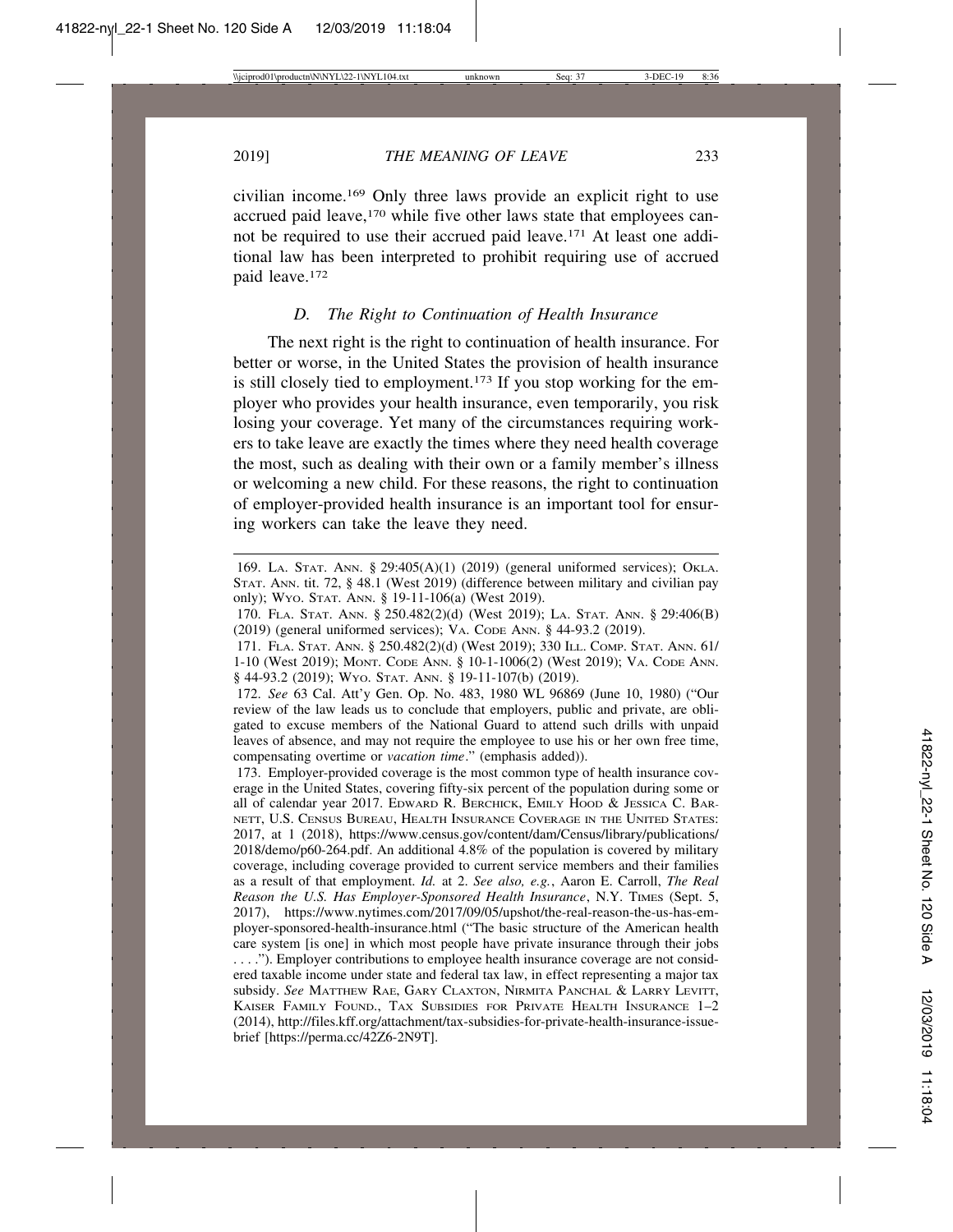Employers who provide health insurance also usually subsidize the cost of coverage by paying part of the premium, in most cases paying at least half of the premium.174 For employees, especially those taking unpaid leave, the loss of this subsidy can represent a substantial increase in costs;175 a right to continuation of coverage that does not include the right to continuation of employer contributions is thus substantially less valuable. Therefore, the question of whether employers are obligated to continue paying their share of premiums is critical in understanding and evaluating any right to continuation of health insurance coverage.

There is greater variation within types of leave regarding this right, both in its availability and its terms, than nearly any other right, with few categories showing clear trends or allowing for easy summary. As with the right to reinstatement, those laws that provide for longer durations of leave are more likely to provide for continued health insurance coverage, though this is not a hard and fast rule.<sup>176</sup>

The FMLA provides an explicit right to continuation of coverage under the same conditions as when the employee is working, meaning that employers must continue paying their share of costs.177 However, employees who do not return to work following leave may be required to pay back any premiums paid by the employer, unless they did not return to work due to their health or circumstances outside their con-

177. *See* 29 U.S.C. § 2614(c) (2012); 29 C.F.R. § 825.209 (2018).

<sup>174.</sup> Among employees that receive health insurance through their employers, about four-fifths are in a plan where their employer pays for at least half the premium for both single coverage (coverage for just the employee) and family coverage. KAISER FAMILY FOUND., EMPLOYER HEALTH BENEFITS: 2018 ANNUAL SURVEY 88 (2018), http://files.kff.org/attachment/Report-Employer-Health-Benefits-Annual-Survey-2018 [https://perma.cc/5BBL-KTRT]. In some cases, this contribution can be even larger: for about twelve percent of covered workers, employers pay the full cost (100%) of the premium for single coverage. *Id.*

<sup>175.</sup> In 2018, the average annual per-employee employer contribution to employee health insurance premiums was \$5,711 for single coverage and \$14,069 for family coverage. *Id.* at 85–86.

<sup>176.</sup> For example, FMLA-type laws generally provide comparatively long leaves (several weeks) and most, though not all, provide some type of right to continuation of health insurance. *See, e.g.*, 29 U.S.C. § 2614(c) (2012); OR. REV. STAT. ANN. § 659A.171(5)(b) (West 2018); WASH. REV. CODE ANN. § 49.78.290 (West 2019). On the other hand, no voting leave laws, which typically provide only a few hours of leave, provide a specific right to continuation of health insurance. *See, e.g.*, ALA. CODE § 17-1-5 (2019); GA. CODE ANN. § 21-2-404 (West 2019). Yet many pregnancy and parenting leave laws, which provide leave lengths more similar to FMLA-type laws, either do not require continuation of health insurance or only do so where the employer continues health insurance for other employees on leave. *See* LA. STAT. ANN. § 23:341(B)(2) (2019); MASS. GEN. LAWS ANN. 149 § 105D(b) (West 2019); TENN. CODE ANN. § 4-21-408(c)(1) (West 2019); KAN. ADMIN. REGS. § 21-32-6(b) (2019). There is also substantial variation within types of laws.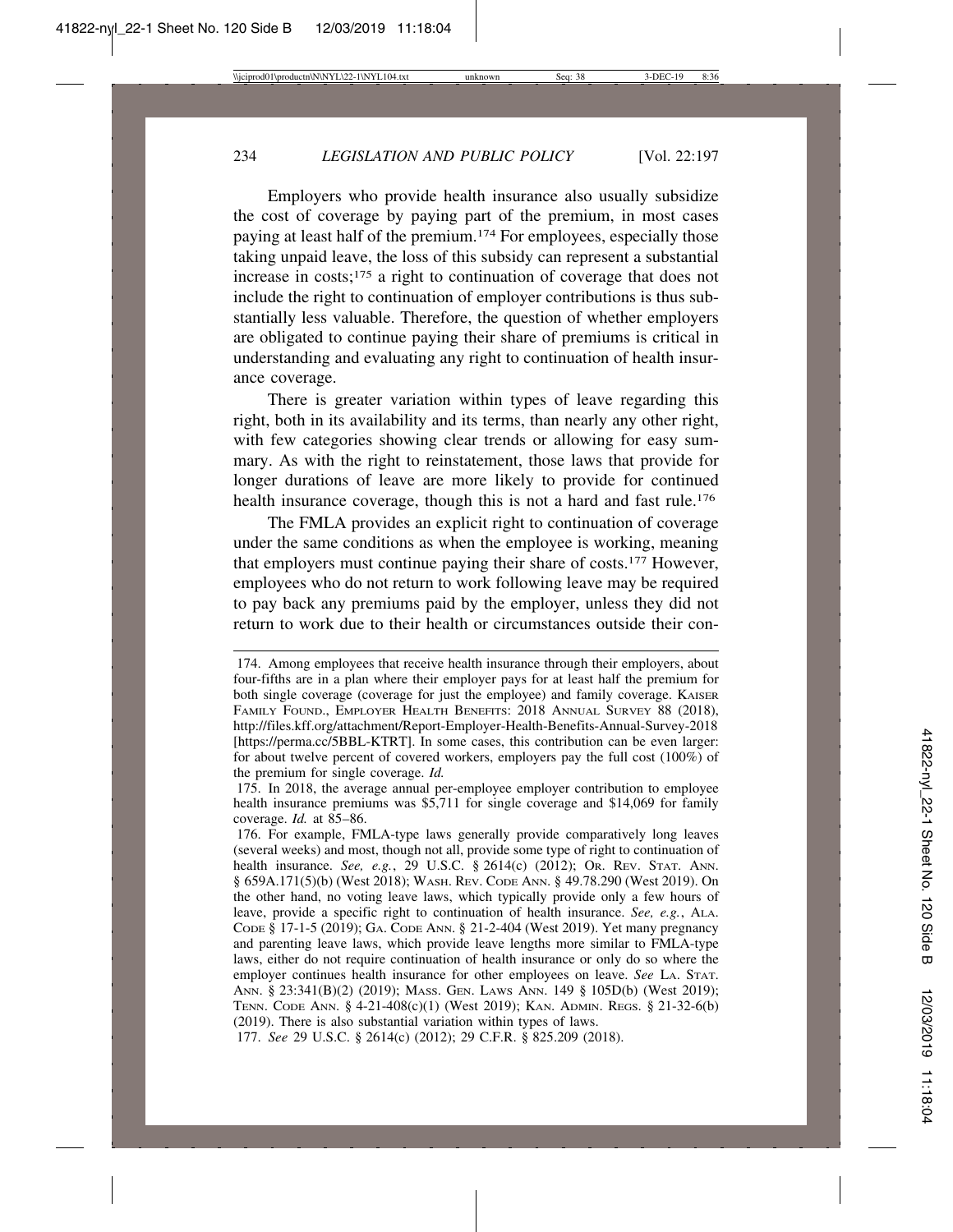trol.178 Most state FMLAs also provide some right to continuation of health insurance, but the details vary substantially. California and Oregon follow the FMLA, requiring coverage on the same terms as when employees are working with a payback provision;<sup>179</sup> New Jersey and the District of Columbia provide a right to continuation on the same terms without a payback provision.180 Rhode Island and Wisconsin guarantee continuation of coverage with a twist: instead of having a payback provision, employees must pay the employer up front or set aside money in escrow to cover the employer's share of premiums, but can recover this money upon returning from leave.181 Washington State and Maine provide the right to continuation of coverage, but generally only at the employee's expense.182

Among the state *paid* family and medical leave laws, half require continuation of health insurance (including continuation of employer's share of premiums) for at least some employees covered by the paid leave law.183 Specifically, Massachusetts and Oregon require continuation of health insurance for all covered employees,184 while New York and Rhode Island require continuation of health insurance for all covered employees receiving paid family leave benefits, but not for those receiving temporary disability insurance benefits.185 Washington State requires continuation of health insurance benefits only for those covered by the FMLA.186

USERRA allows employees to continue coverage for up to twenty-four months, rather than the full five years covered for restoration.187 Employers must continue to contribute if the absence is less than thirty-one days, but for longer absences employees pay the full

<sup>178. 29</sup> U.S.C. § 2614(c)(2) (2012).

<sup>179.</sup> CAL. GOV'T CODE § 12945.2(f) (West 2019); OR. REV. STAT. ANN. § 659A.171(5)(b) (West 2018) (requiring continued coverage); *id.* § 659A.171(6) (payback).

<sup>180.</sup> D.C. CODE § 32-505 (2019); N.J. STAT. ANN. 34:11B-8 (West 2019).

<sup>181.</sup> *See* 28 R.I. GEN. LAWS ANN. § 28-48-3(c) (West 2019); WIS. STAT. ANN. § 103.10(9)(c) (West 2019).

<sup>182.</sup> ME. REV. STAT. ANN. tit. 26, § 845(2) (2019); WASH. REV. CODE ANN. § 49.78.290 (West 2019).

<sup>183.</sup> Among these laws, the right to continuation of health insurance corresponds with the right to reinstatement. California, Connecticut, New Jersey, the District of Columbia, and Hawaii do not require continuation of health insurance benefits as part of their paid leave laws.

<sup>184.</sup> MASS. GEN. LAWS ANN. ch. 175M, § 2(f) (West 2019); H.B. 2005, 80th Leg. Assemb., Reg. Sess. § 10(2) (Or. 2019).

<sup>185.</sup> N.Y. WORKERS' COMP. LAW § 203-c (McKinney 2019); 28 R.I. GEN. LAWS ANN. § 28-41-35(g) (West 2019).

<sup>186.</sup> WASH. REV. CODE ANN. § 50A.35.020 (West 2019).

<sup>187.</sup> *See* 38 U.S.C. § 4317(a)(1) (2012).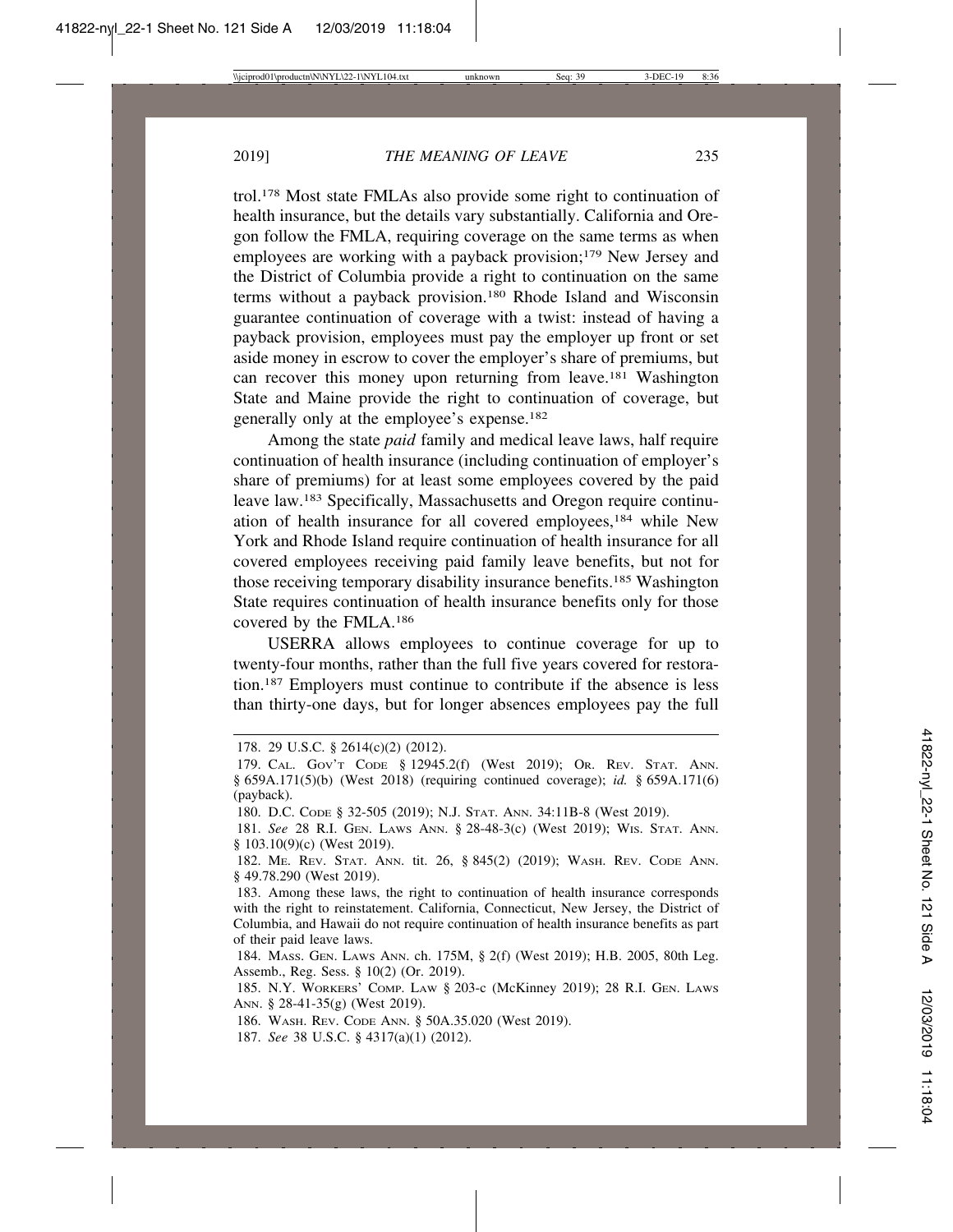costs of coverage.188 State service member leave laws are all over the map. Two explicitly require continued coverage with employees paying only their share of the premiums, regardless of duration.189 Vermont requires continued coverage including continued employer contributions for absences of up to thirty days, like USERRA, but for absences of longer than thirty days, the state of Vermont will cover the employer's share if the employer does not.190 Wisconsin mirrors USERRA more directly, but limits the total right to coverage to eighteen months.191 Eight states provide, either with regard to benefits generally or health insurance specifically, that employers must treat service members the same as other employees on leave.192 The remaining state service member leave laws do not provide a clear right to continuation of health insurance.193

Of the twelve states with standalone military family leave laws, eight provide some type of right to continuation of health insurance. Two require that employers continue their share of premiums,<sup>194</sup> while six only require that employers allow continuation at the employee's expense.195

Pregnancy and parental leave laws are mixed. Just two provide a right to continuation of health insurance including the cost of employer premiums.196 Minnesota's maternity leave law requires employers to "continue to make coverage available" but explicitly does

<sup>188.</sup> *See* 38 U.S.C. § 4317(a)(2) (2012); 20 C.F.R. § 1002.166 (2018).

<sup>189.</sup> MONT. CODE ANN. § 10-1-1007(2)(C)(i)(b) (West 2019); WYO. STAT. ANN. § 19-11-109(b) (West 2019).

<sup>190.</sup> VT. STAT. ANN. tit. 21, § 492(c)(2) (2019).

<sup>191.</sup> WIS. STAT. ANN. § 321.65(6)(a)–(b) (West 2019).

<sup>192.</sup> GA. CODE ANN. § 38-2-280(e) (2019); HAW. REV. STAT. ANN. § 121-43(b)(1) (West 2019); KAN. STAT. ANN. § 48-517(b) (West 2019) (state active duty); MICH. COMP. LAWS ANN. § 32.273(3) (West 2019); N.J. STAT. ANN. § 38:23C-20(d) (West 2019); N.M. STAT. ANN. § 28-15-2 (West 2019); N.Y. MIL. LAW § 317(4) (McKinney 2019); WIS. STAT. ANN. § 321.64(2) (West 2019).

<sup>193.</sup> Oregon provides that employers "may" continue coverage. OR. REV. STAT. ANN. § 659A.086(5)(b) (West 2018). A few states provide ambiguous references to retaining rights to employee benefits. *See* COLO. REV. STAT. § 28-3-610.5(1)(b) (2019); IOWA CODE ANN. § 29A.43(1) (West 2019); LA. STAT. ANN. § 29:38(B) (2018); TEX. GOV'T CODE ANN. § 437.204(a) (West 2019). There is no clear case law or other guidance interpreting the service member laws that are wholly silent on this question.

<sup>194.</sup> OHIO REV. CODE ANN. § 5906.02(B) (West 2019); OR. REV. STAT. ANN. § 659A.093(1) (West 2018) (cross-referencing OR. REV. STAT. ANN. § 659A.171).

<sup>195. 820</sup> ILL. COMP. STAT. ANN. 151/15(b) (West 2019); IND. CODE ANN. § 22-2-13- 14 (West 2019); ME. REV. STAT. ANN. tit. 26, § 814(6) (2019); NEB. REV. STAT. ANN. § 55-504(2) (West 2019); 30 R.I. GEN. LAWS ANN. § 30-33-4(b) (West 2019); WASH. REV. CODE ANN. § 49.77.030(2)(b) (West 2019).

<sup>196.</sup> CAL. GOV'T CODE § 12945(a)(2)(A) (Deering 2019); MD. CODE ANN., LAB. & EMPL. § 3-1205(a) (West 2019).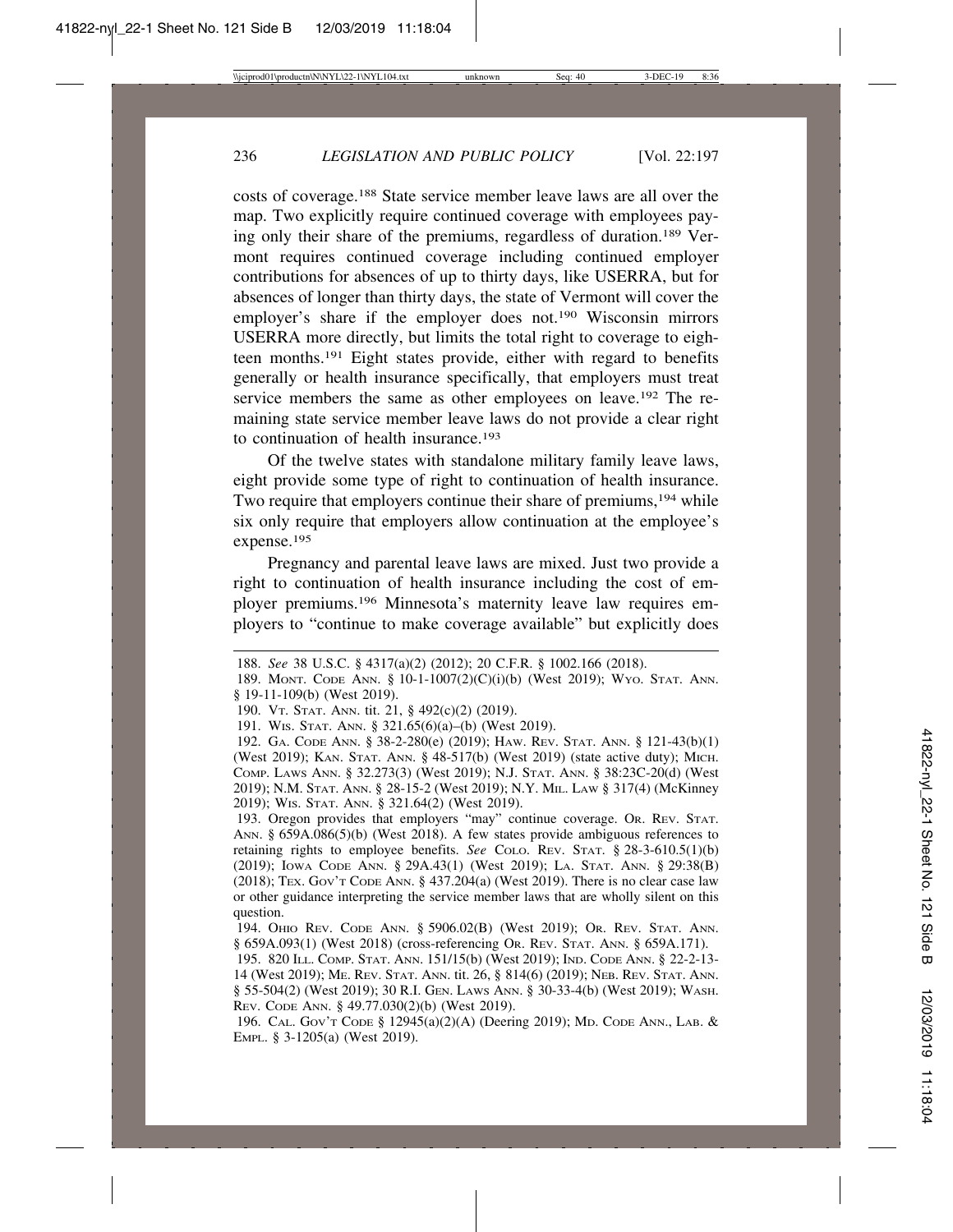*not* require employers "to pay the costs of the insurance or health care while the employee is on leave of absence."<sup>197</sup> Three laws set a nondiscrimination rule, stating that employers only must continue coverage where they do so for other employees taking leaves of absence or with temporary disabilities.<sup>198</sup> Louisiana goes beyond not requiring continuation to explicitly state that the pregnancy leave law does not obligate employers to provide health insurance covering pregnancy not only during leave, but in general.199

Only a minority of paid sick time laws mention health insurance specifically. Just one, Vermont's law, provides a standalone affirmative right to continuation of coverage; this right includes a right to continue employer premiums.200 Five local sick time laws specifically include continuation of health insurance in the definition of sick time, meaning that employers do not meet the law's requirements unless the sick time includes continued health coverage.<sup>201</sup> Two additional local laws similarly refer to benefits generically as part of the definition of sick time, without specifically referencing health coverage.<sup>202</sup>

Among the remaining types of leave laws, specific protections for health insurance become even rarer. Four out of eleven domestic violence leave laws provide for continuation of health insurance.203 Three do so explicitly on the same terms as while the employee is working,204 while New Mexico states only that employers cannot withhold health insurance coverage without specifying whether employers or employees bear the employer share of premiums.205

199. LA. STAT. ANN. § 23:341(B)(2) (2019).

200. VT. STAT. ANN. tit. 21, § 482(d)(2) (2019).

201. *See, e.g.*, COOK COUNTY, ILL., CODE § 42-2 (2016) ("*Earned Sick Leave* means time . . . with the same benefits, *including health care benefits*, that the Covered Employee regularly earns during hours worked." (emphasis added)); *see also* C<sub>HI</sub>., ILL., CODE § 1-24-010 (2019); PHILA., PA., CODE § 9-4103(11) (2016); SEATTLE, WASH., CODE § 14.16.010 (2019); TACOMA, WASH., CODE § 18.10.010(S) (2018).

202. MINNEAPOLIS, MINN., CODE § 40.220(g) (2019); MONTGOMERY COUNTY, MD., CODE §3-1302(a) (2019).

203. 820 ILL. COMP. STAT. ANN. 180/20(e)(2) (LexisNexis 2019); N.M. STAT. ANN. § 50-4A-5 (West 2019); PHILA., PA., CODE § 9-3206(2) (2016); WASH. REV. CODE ANN. § 49.76.050(4) (West 2019).

<sup>197.</sup> MINN. STAT. ANN. § 181.941(4) (West 2019).

<sup>198.</sup> MASS. GEN. LAWS ANN. 149 § 105D(d) (West 2019); TENN. CODE ANN. § 4- 21-408(C)(1) (West 2019); KAN. ADMIN. REGS. § 21-32-6(b) (2019).

<sup>204.</sup> 820 ILL. COMP. STAT. ANN. 180/20(e)(2) (LexisNexis 2019); PHILA., PA., CODE § 9-3206(2) (2016); WASH. REV. CODE ANN. § 49.76.050(4) (West 2019).

<sup>205.</sup> N.M. STAT. ANN. § 50-4A-5 (West 2019) ("To the extent permitted by law, an employer shall not withhold pay, health coverage insurance or another benefit that has accrued to the employee when an employee takes domestic abuse leave.").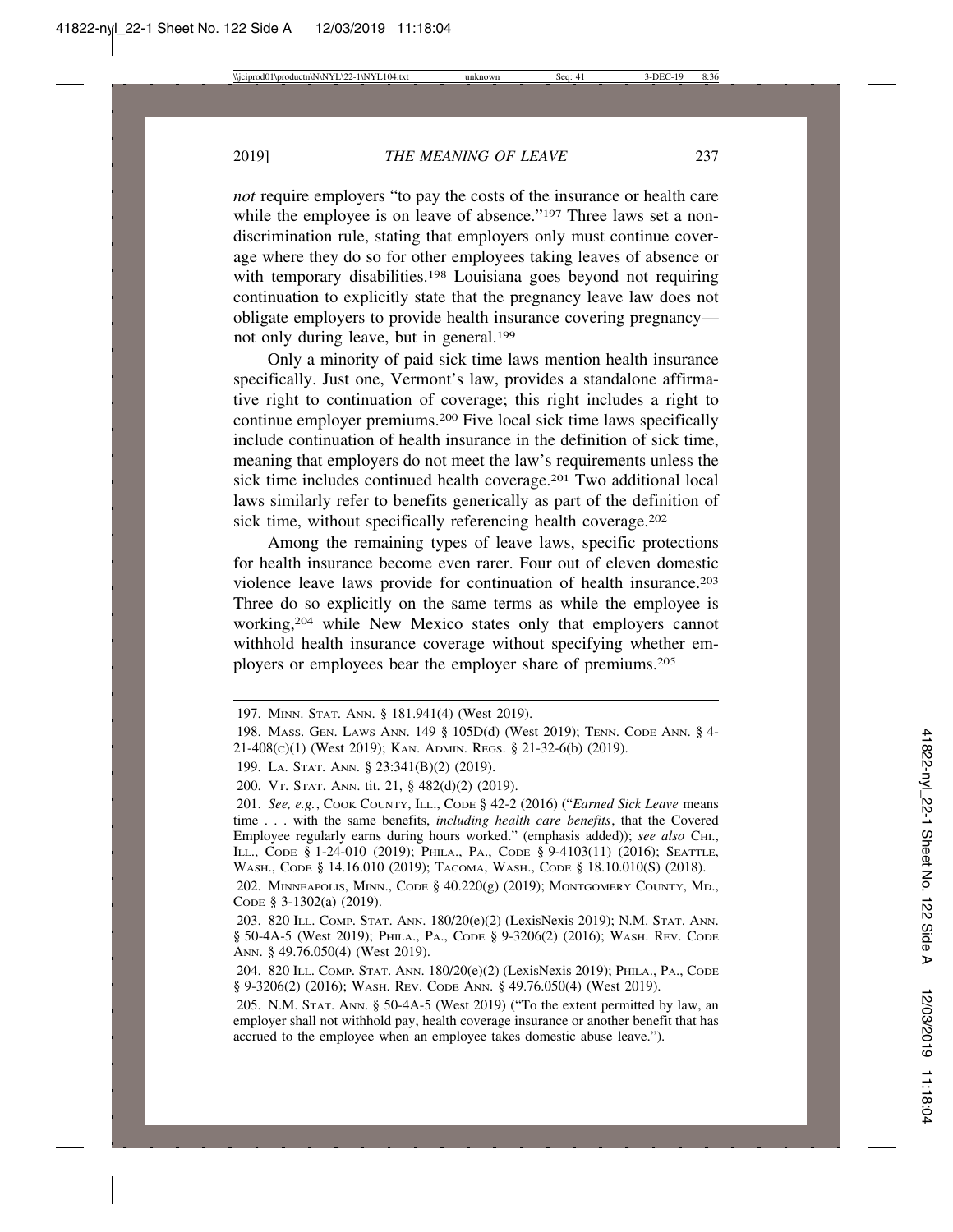Only a handful of state jury duty leave laws appear to provide any specific rights in relation to health insurance. Oregon requires continuation of health insurance by regulation.206 Though they do not specifically reference leave, Maine states that employees cannot lose health insurance coverage due to jury service,<sup>207</sup> while Louisiana and Massachusetts similarly state employees can't lose "benefits" generally as a result of jury service.<sup>208</sup> Three states and the federal jury duty leave law require continuation of health insurance for employees on jury duty only if other employees who are on leave or furloughed can continue their coverage.209 In Vermont, employees serving on juries are still considered to be in their employer's service and therefore entitled to "benefits of employment," presumably including any employer-provided health insurance, during the relevant period.210

No crime victim or witness leave laws specifically mention health insurance coverage. Vermont follows the same rule as for jury service, presumably continuing coverage in practice.<sup>211</sup> No voting leave laws provide such protection, which makes sense in light of the very brief duration at issue.

#### *E. The Right Not to Be Retaliated Against*

The first four rights described above are affirmative rights, entitling employees to take a specific action (or have their employer take a specific action). The right against retaliation, in contrast, is a negative right: employees have the right *not* to have their employers take specific actions. Specifically, the right against retaliation means employers cannot take adverse actions against employees—most obviously, employees cannot be fired—because the employees engaged in protected activity.212 This right is distinguished from related protections by its causation requirement: by definition, an act can only be retalia-

<sup>206.</sup> Note that the regulation applies only to employers who employ ten or more people. OR. ADMIN. R. 839-005-0135 (2018).

<sup>207.</sup> ME. REV. STAT. ANN. tit. 14, § 1218 (2019).

<sup>208.</sup> LA. STAT. ANN. § 23:965(B)(1) (2019); MASS. GEN. LAWS ANN. ch. 234A, § 61 (West 2019).

<sup>209. 28</sup> U.S.C. § 1875(c) (2012); 705 ILL. COMP. STAT. ANN. 305/4.1(d) (West 2019); KAN. STAT. ANN. § 43-173(c) (West 2019); WYO. STAT. ANN. § 1-11-401(c) (2019). These provisions are all part of the ambiguous reinstatement language discussed in greater detail at note 76, *supra*.

<sup>210.</sup> VT. STAT. ANN. tit. 21, § 499(a) (West 2019).

<sup>211.</sup> *Id.* § 499(b).

<sup>212.</sup> The question of which activities are protected under particular laws is discussed in greater detail in Section II.E.1, *infra.*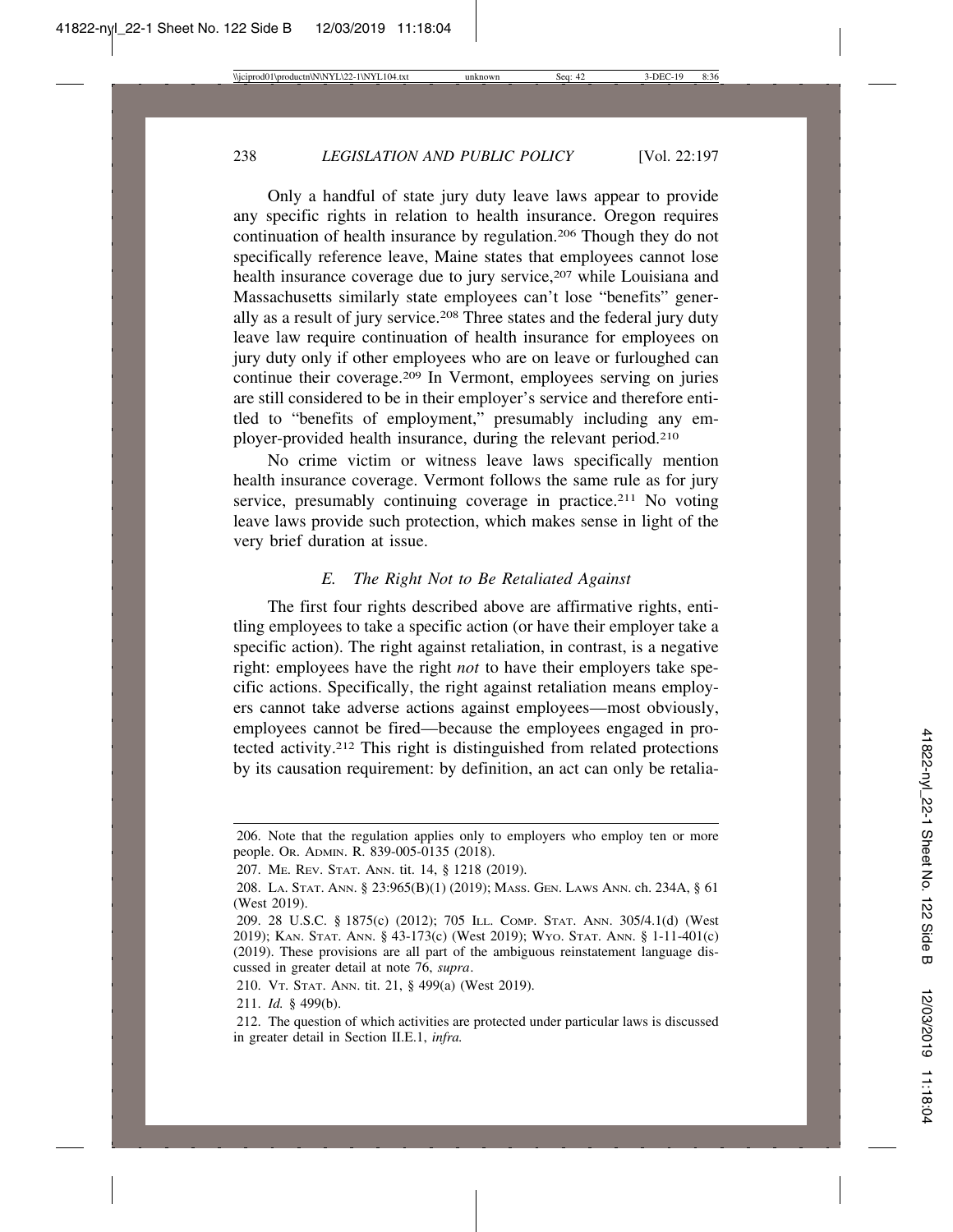tory if the employer's action was caused, in whole or in part, by the exercise of a protected right.<sup>213</sup>

Depending on the statute, this protection can take a few different forms. It may include the word retaliate<sup>214</sup> or terms that achieve the same effect, like stating employers cannot "discharge, fine, suspend, expel, discipline or in any other manner discriminate"<sup>215</sup> against employees who exercise their rights. Most leave laws with retaliation rights prohibit all forms of retaliation or adverse actions,216 though a few prohibit only specific actions (generally termination).<sup>217</sup>

The right not to be retaliated against can be found in some form across nearly all types of leave laws. As discussed in greater detail below, the FMLA has been interpreted to provide protection against retaliation.218 State FMLAs generally provide a right not to be retaliated against, though their scopes vary.219 Essentially all paid sick time laws include a prohibition on retaliation.<sup>220</sup> Anti-retaliation protec-

216. *See, e.g.*, BERKELEY, CAL., CODE § 13.100.070(A) (2016) ("It shall be unlawful for an Employer or any other party to discriminate in any manner or take any adverse action (including action relating to any term, condition or privilege of employment) against any person in retaliation for exercising rights protected under this Chapter."). 217. *See* FLA. STAT. ANN. § 92.57 (West 2019); MD. CODE ANN., CRIM. PROC. § 11- 102(b) (2019); OR. REV. STAT. ANN. § 659A.086(2) (West 2018); TENN. CODE ANN. § 58-1-604 (2019).

218. *See* 29 C.F.R. § 825.220(c) (2018) ("The Act's prohibition against interference prohibits an employer from discriminating or retaliating against an employee or prospective employee for having exercised or attempted to exercise FMLA rights.").

219. The Oregon Family Leave Act is the only state FMLA to include the word retaliation. OR. REV. STAT. ANN. § 659A.183(2) (West 2018). Others provide a similar right not to be subject to adverse actions because of the exercise of a protected right using other language. *See* CAL. GOV'T CODE § 12945.2(l) (West 2019); CONN. GEN. STAT. ANN. § 31-51(a)(2), (b) (West 2019); D.C. CODE ANN. § 32-507(b) (West 2019); HAW. REV. STAT. ANN. § 398-8(b)–(c) (West 2019); ME. REV. STAT. ANN. tit. 26, § 847(2)–(3) (2019); N.J. STAT. ANN. 34:11B-9(b)–(c) (West 2019); 28 R.I. GEN. LAWS ANN. § 28-48-5(b)–(c) (West 2019); WASH. REV. CODE ANN. § 49.78.300(1)(b), (2) (LexisNexis 2019); WIS. STAT. ANN. § 103.10(11(b)–(c) (West 2019).

220. *See, e.g.*, ARIZ. REV. STAT. ANN. § 23-374(B) (2019); MD. CODE ANN., LAB. & EMPL. § 3-1309(c) (LexisNexis 2019); SAN DIEGO, CAL., CODE § 39.0111 (2016).

<sup>213.</sup> *See, e.g.*, Edgar v. JAC Prods., Inc., 443 F.3d 501, 508 (6th Cir. 2006) ("[R]etaliation claims impose liability on employers that act against employees specifically *because* those employees invoked their FMLA rights." (citation omitted)).

<sup>214.</sup> *See, e.g.*, CAL. MIL. & VET. CODE § 395.10(c) (West 2019); FLA. STAT. ANN. § 741.313(5)(b) (LexisNexis 2019); WASH. REV. CODE ANN. § 49.46.210(4) (Lexis-Nexis 2019).

<sup>215.</sup> ME. REV. STAT. ANN. tit. 26, § 847(2) (2019); *see also, e.g.*, GA. CODE ANN. § 34-1-3(a) (2019) ("It shall be unlawful for any employer or the agent of such employer to discharge, discipline, or otherwise penalize an employee because the employee is absent from his or her employment . . . ."); N.C. GEN. STAT. § 50B-5.5(a) (2018) ("No employer shall discharge, demote, deny a promotion, or discipline an employee because the employee took reasonable time off from work . . . .").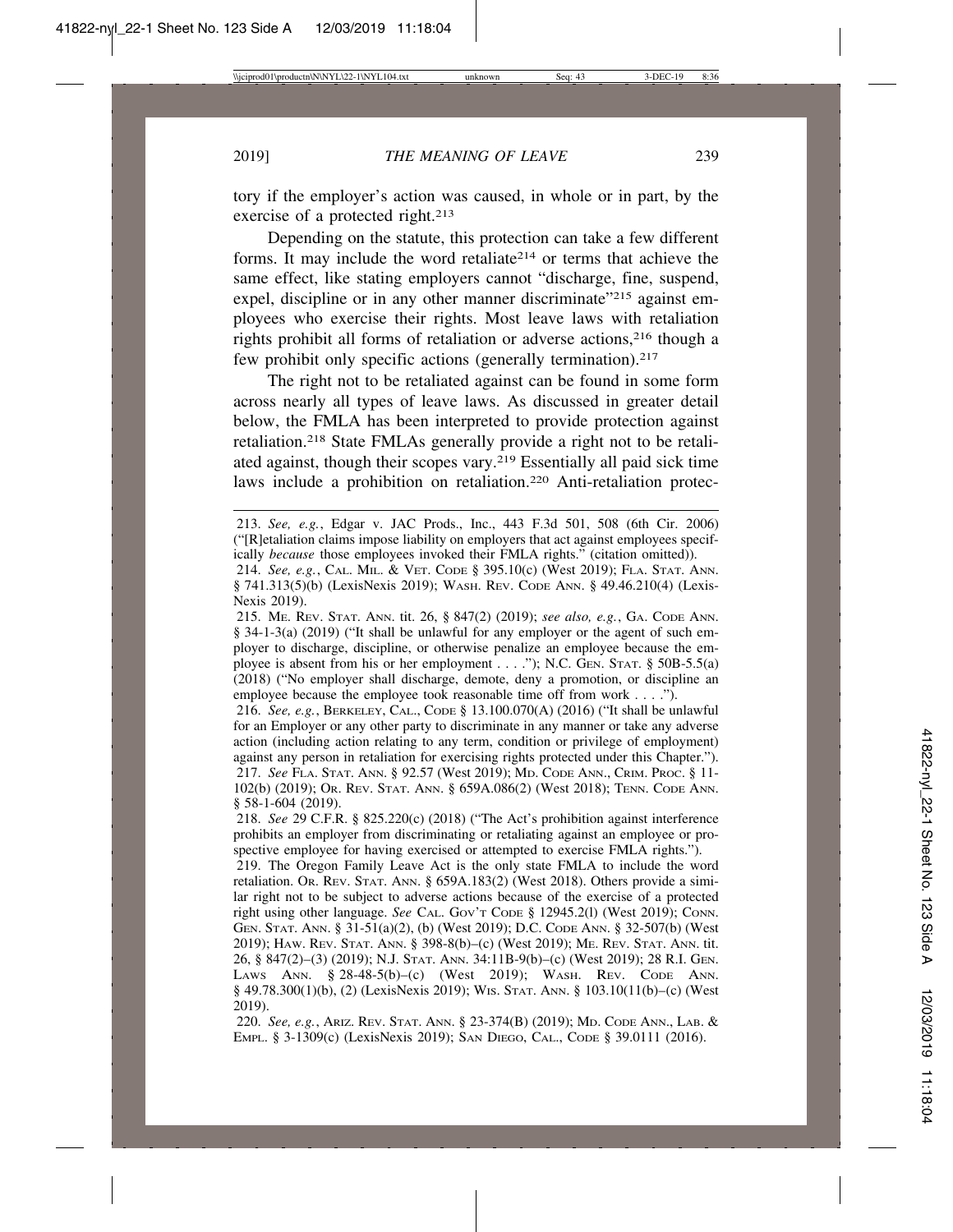tions are nearly universal in crime victim and witness leave laws and are generally at the heart of such laws, in some laws representing the only protected right.221 Jury duty leave laws likewise almost all contain anti-retaliation protections, in some cases as the only or primary protected right in laws that do not enumerate a specific right to leave or any of the other rights identified in this Article.222 About two-thirds of voting leave laws contain explicit anti-retaliation language.223 Many domestic violence leave laws also contain rights against retaliation.224 Six out of ten state paid family and medical leave laws include some form of anti-retaliation provision.225 Many military service member leave laws include anti-retaliation language, though the scope varies significantly.226 A little over half of military family leave laws

223. *See* ARIZ. REV. STAT. ANN. § 16-402(A) (2019); COLO. REV. STAT. ANN. § 1-7- 102(1) (West 2019); 10 ILL. COMP. STAT. ANN. 5/17-15 (West 2019); IOWA CODE ANN. § 49.109 (West 2019); KAN. STAT. ANN. § 25-418 (West 2019); KY. REV. STAT. ANN. § 118.035(3) (West 2019); MO. ANN. STAT. § 115.639(1) (West 2019); NEB. REV. STAT. ANN. § 32-922 (West 2019); NEV. REV. STAT. ANN. § 293.463(2) (West 2019); N.M. STAT. ANN. § 1-12-42(A) (West 2019); OHIO REV. CODE ANN. § 3599.06 (LexisNexis 2019); OKLA. STAT. ANN. tit. 26, § 7-101 (West 2019); S.D. CODIFIED LAWS § 12-3-5 (2019); TENN. CODE ANN. § 2-1-106(b) (2019); TEX. ELEC. CODE ANN. § 276.004(a)(2) (West 2019); W. VA. CODE ANN. § 3-1-42 (LexisNexis 2019); WIS. STAT. ANN. § 6.76(2) (West 2019). The remaining voting leave laws do not contain explicit anti-retaliation provisions.

224. CAL. LAB. CODE § 230(c) (West 2019); COLO. REV. STAT. § 24-34-402.7(1)(a) (2019); FLA. STAT. ANN. § 741.313(5)(b) (LexisNexis 2019); 820 ILL. COMP. STAT. ANN. 180/20(f)(1)(B) (LexisNexis 2019); KAN. STAT. ANN. § 44-1132(a) (West 2019); N.M. STAT. ANN. § 50-4A-3 (LexisNexis 2019); N.C. GEN. STAT. § 50B-5.5(a) (2018); *id.* § 95-270(a); PHILA., PA., CODE § 9-3207(1)(b) (2016); WASH. REV. CODE ANN. § 49.76.120 (LexisNexis 2019).

225. D.C. CODE § 32-541.10(b) (2019); MASS. ANN. LAWS ch. 175M, § 9 (Lexis-Nexis 2019); N.Y. WORKERS' COMP. LAW § 203-a (Consol. 2019); WASH. REV. CODE ANN. § 50A.04.085 (LexisNexis 2019); H.B. 2005, 80th Leg. Assemb., Reg. Sess. §§ 10(4), 11(c) (Or. 2019). New Jersey's law was recently amended to add new antiretaliation protections, the scope of which may be fleshed out by subsequent regulations. A.B. 3975, 218th Leg. (N.J. 2019). The statute creating Connecticut's paid family and medical leave program also significantly expanded coverage under the Connecticut FMLA, *see* sources cited *supra* note 71. The Connecticut FMLA also prohibits retaliation. CONN. GEN. STAT. ANN.  $\S 31-51pp(a)(2)$ , (b) (West 2019).

226. ARK. CODE ANN. § 12-62-413(a) (2019); CAL. MIL. & VET. CODE § 394(d) (Deering 2019); HAW. REV. STAT. ANN. § 121-43(b)(3) (LexisNexis 2019); IOWA CODE ANN. § 29A.43(1) (West 2019); KY. REV. STAT. ANN. § 38.460 (LexisNexis

<sup>221.</sup> *See, e.g.*, ALA. CODE § 15-23-81 (2019); GA. CODE ANN. § 34-1-3(a) (2019); MINN. STAT. ANN. § 611A.036(3) (West 2019); VA. CODE ANN. § 18.2-465.1 (2019). *But see* OR. REV. STAT. ANN. § 659A.192 (West 2018) (no explicit anti-retaliation language). As noted below, these laws vary in what the protected activity is.

<sup>222.</sup> *See, e.g.*, 28 U.S.C. § 1875(a) (2012); ALASKA STAT. § 09.20.037 (2019); ARIZ. REV. STAT. ANN. § 21-236(B) (2019); NEB. REV. STAT. ANN. § 25-1640 (LexisNexis 2019); N.C. GEN. STAT. ANN. § 9-32(a) (West 2018). *But see* W. VA. CODE ANN. § 52-1-21 (West 2019) (no explicit anti-retaliation language). As with crime victim and witness leave, the protected activity varies.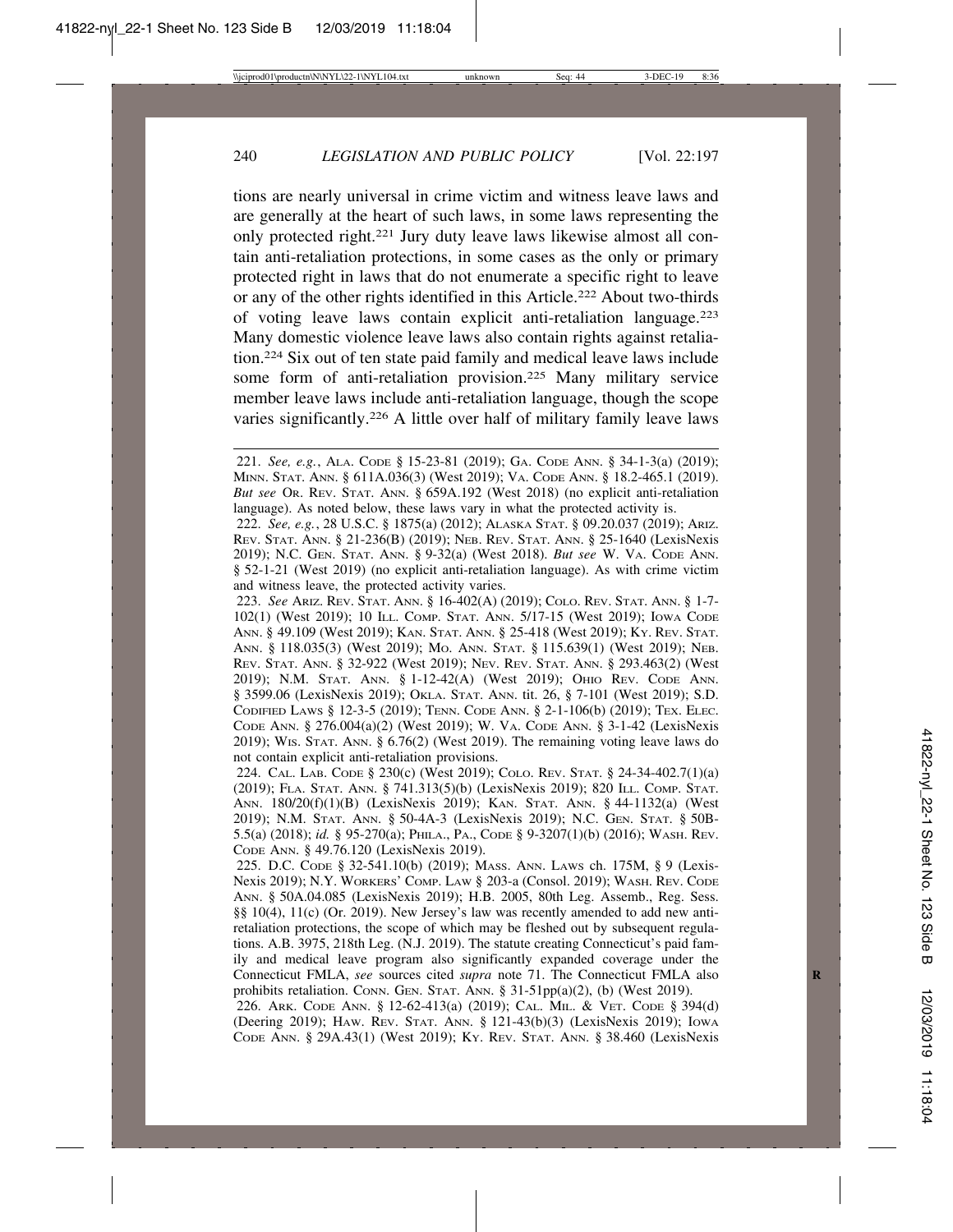include an anti-retaliation protection.227 A few pregnancy leave laws also include this right.228

### *1. The Scope of the Right Against Retaliation: Identifying the Protected Action(s)*

Knowing that a law includes a right against retaliation offers only a partial picture. To understand what rights these provisions offer to employees, we must know what employee actions are protected from retaliation. In large part, this analysis boils down to whether the act of taking leave, in the sense of being absent from the workplace, is protected. If it is, then an employer clearly violates the law by taking a prohibited action against an employee because that employee was not at work or took time off; if leave is not a protected right, this scope of protection is murkier. Leave taking can be designated as a protected act either by explicit reference to leave or some synonym229 or by

<sup>2019);</sup> LA. STAT. ANN. § 29:38.1 (2018) (state active duty); *id.* § 29:404 (general uniformed services); MICH. COMP. LAWS ANN. § 32.272 (West 2019); MISS. CODE ANN. § 33-1-15 (2019); NEV. REV. STAT. ANN. § 412.139(1) (West 2019); N.Y. MIL. LAW § 252 (Consol. 2019); N.C. GEN. STAT. ANN. § 127A-202.1(b) (West 2018); OKLA. STAT. tit. 44, § 208 (2019); 51 PA. STAT. AND CONS. STAT. ANN. § 7309(a) (West 2019); 30 R.I. GEN. LAWS § 30-11-2 (West 2019); TEX. GOV'T CODE ANN. § 437.204(a); UTAH CODE ANN. § 39-1-36(3) (West 2019); VA. CODE ANN. § 44- 93.4(A) (West 2018); WIS. STAT. ANN. § 321.65(7)(c) (state active service) (West 2019); MONT. CODE ANN. § 10-1-1005 (2019); VT. STAT. ANN. tit. 21, § 491(c) (2019); WASH. REV. CODE § 73.16.032(2) (2018); WYO. STAT. ANN. § 19-11-104(c) (2019); FLA. STAT. ANN. § 250.482(1) (West 2019); KAN. STAT. ANN. § 48-222 (West 2019) (muster and camp of instruction); N.H. REV. STAT. ANN. § 110-B:65(II) (2019).

<sup>227.</sup> ARIZ. REV. STAT. ANN. § 26-167(A) (2019); CAL. MIL. & VET. CODE § 395.10(c) (West 2019); CONN. GEN. STAT. ANN. § 27-33a(b) (West 2019); 820 ILL. COMP. STAT. 151/25(b) (2019); ME. REV. STAT. ANN. tit. 26, § 814(7)(b) (2019); NEB. REV. STAT. ANN. § 55-506(2) (West 2019); N.Y. LAB. LAW § 202-i(3) (McKinney 2019); OR. REV. STAT. ANN. §§ 659A.086(2), .096(2) (West 2018); 30 R.I. GEN. LAWS ANN. § 30-33-5(b) (2019); TENN. CODE ANN. § 58-1-604 (2019); WASH. REV. CODE ANN. § 49.77.030(4) (West 2019) (cross-referencing WASH. REV. CODE ANN. § 49.78.300).

<sup>228.</sup> *See* MD. CODE ANN., LAB. & EMPL. § 3-1209(a) (West 2019); MINN. STAT. ANN. § 181.941(3) (West 2019). Kansas's pregnancy leave law has a very narrow and heavily cabined protection against retaliation. KAN. ADMIN. REGS. § 21-32-6(c) (2019) ("Where the termination of an employee who is temporarily disabled is caused by an employment policy under which insufficient or no leave is available, such termination is discriminatory if it has a disparate impact on employees of one sex and is not justified by business necessity.").

<sup>229.</sup> *See, e.g.*, KY. REV. STAT. ANN. § 118.035(3) (West 2019) ("No person shall be penalized for taking a *reasonable time off* to vote . . . ." (emphasis added)); N.H. REV. STAT. ANN. § 275:62(II) (LexisNexis 2019) ("An employer shall not discharge an employee who is a victim of a crime because the employee exercises his or her *right to leave work* pursuant to this subdivision." (emphasis added)).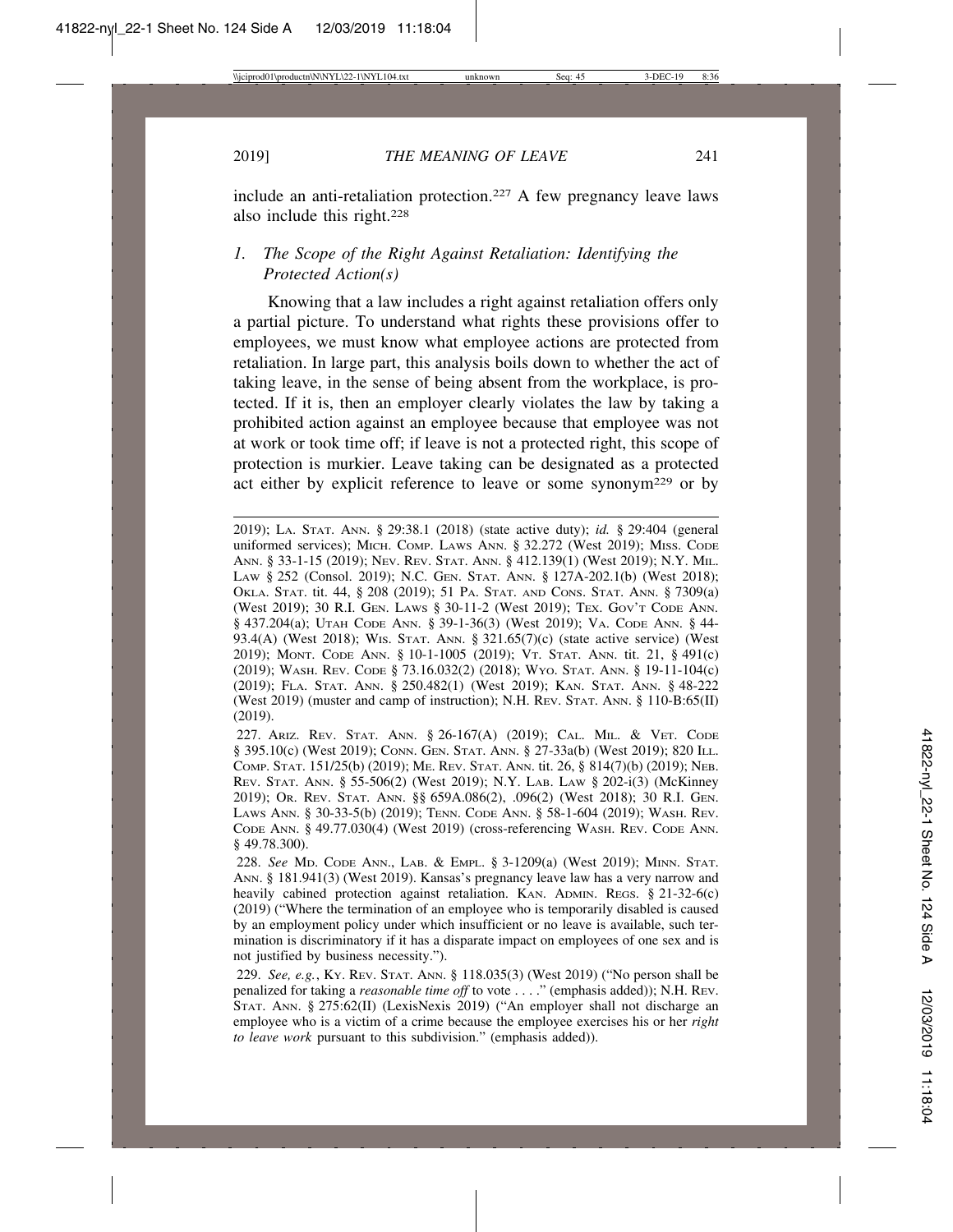prohibiting retaliation for an inclusive category, like "exercis[ing] any right provided under this act."230

In one of these two ways, taking leave is always a protected act under sick time laws<sup>231</sup> and among those that prohibit retaliation for domestic violence leave laws,232 voting leave laws,233 and all but one military family leave law.234 These laws therefore offer the most universal protections against retaliation for the act of taking leave.

Other types of laws are more mixed. Among laws that prohibit retaliation, leave is a specifically protected act in about half of state FMLAs,<sup>235</sup> two of four pregnancy and parenting leave laws,<sup>236</sup> three of six state paid family and medical leave laws,237 about a third of crime victim leave laws,238 and about a fifth of state service member leave laws<sup>239</sup> and jury duty leave laws.<sup>240</sup>

232. *See, e.g.*, COLO. REV. STAT. § 24-34-402.7(1)(a) (2019); 820 ILL. COMP. STAT. ANN. 180/20(f)(1)(B) (LexisNexis 2019).

233. *See, e.g.*, NEV. REV. STAT. ANN. § 293.463(2) (West 2019); N.M. STAT. ANN.  $§$  1-12-42(A) (West 2019); TEX. ELEC. CODE ANN.  $§$  276.004(a)(2) (West 2019).

234. *See, e.g.*, CAL. MIL. & VET. CODE § 395.10(c) (West 2019); N.Y. LAB. LAW § 202-i(3) (McKinney 2019). *But see* WASH. REV. CODE ANN. § 49.77.030(4) (West 2019) (cross-referencing WASH. REV. CODE ANN. § 49.78.300).

235. *See, e.g.*, ME. REV. STAT. ANN. tit. 26, § 847(2)–(3) (2019); OR. REV. STAT. ANN. § 659A.183(2) (West 2018).

236. *See* MD. CODE ANN., LAB. & EMPL. § 3-1209(a) (West 2019); MINN. STAT. ANN. § 181.941(3) (West 2019).

237. Massachusetts's law broadly prohibits retaliation "for exercising any right to which such employee is entitled under this chapter . . . ." MASS. GEN. LAWS ANN. ch. 175M, § 9(a) (LexisNexis 2019). Oregon's law broadly makes it "an unlawful employment practice to discriminate against an eligible employee who has invoked any provision" of the law. H.B. 2005, 80th Leg. Assemb., Reg. Sess. § 10(2) (Or. 2019). Oregon's law also contains a second, narrower anti-retaliation provision. *Id.* § 11(c). The title of one section of New York's law states that "retaliatory action for family leave [is] prohibited," N.Y. WORKERS' COMP. LAW § 203-b (McKinney 2019), without specifying further. Though Connecticut's paid family and medical leave law does not include new standalone employment protections, *see* sources cited *supra* note 71, **R** the statute creating Connecticut's paid family and medical leave program also significantly expanded coverage under the Connecticut FMLA. The Connecticut FMLA prohibits retaliation. CONN. GEN. STAT. ANN. § 31-51pp(a)(2), (b) (West 2019).

238. *See, e.g.*, GA. CODE ANN. § 34-1-3(a) (2019); MINN. STAT. ANN. § 611A.036(3) (West 2019); N.Y. PENAL LAW § 215.14(1) (Consol. 2019).

239. *See, e.g.*, ARIZ. REV. STAT. ANN. § 26-167(A) (2019); FLA. STAT. ANN. § 250.482(1) (West 2019); Wyo. Stat. Ann. § 19-11-104(c) (2019).

240. *See, e.g.*, OKLA. STAT. ANN. tit. 38, § 34(C) (West 2019); TENN. CODE ANN. § 22-4-106(d) (West 2019); VA. CODE ANN. § 18.2-465.1 (2019). The federal jury

<sup>230.</sup> NEB. REV. STAT. ANN. § 55-506(2) (West 2019); *see also, e.g.*, CONN. GEN. STAT. ANN. § 31-51pp(a)(2) (West 2019).

<sup>231.</sup> *See, e.g.*, MD. CODE ANN., LAB. & EMPL. § 3-1309(c) (LexisNexis 2019); OR. REV. STAT. ANN. § 653.641(2) (West 2018); SAINT PAUL, MINN., CODE § 233.06(b) (2019).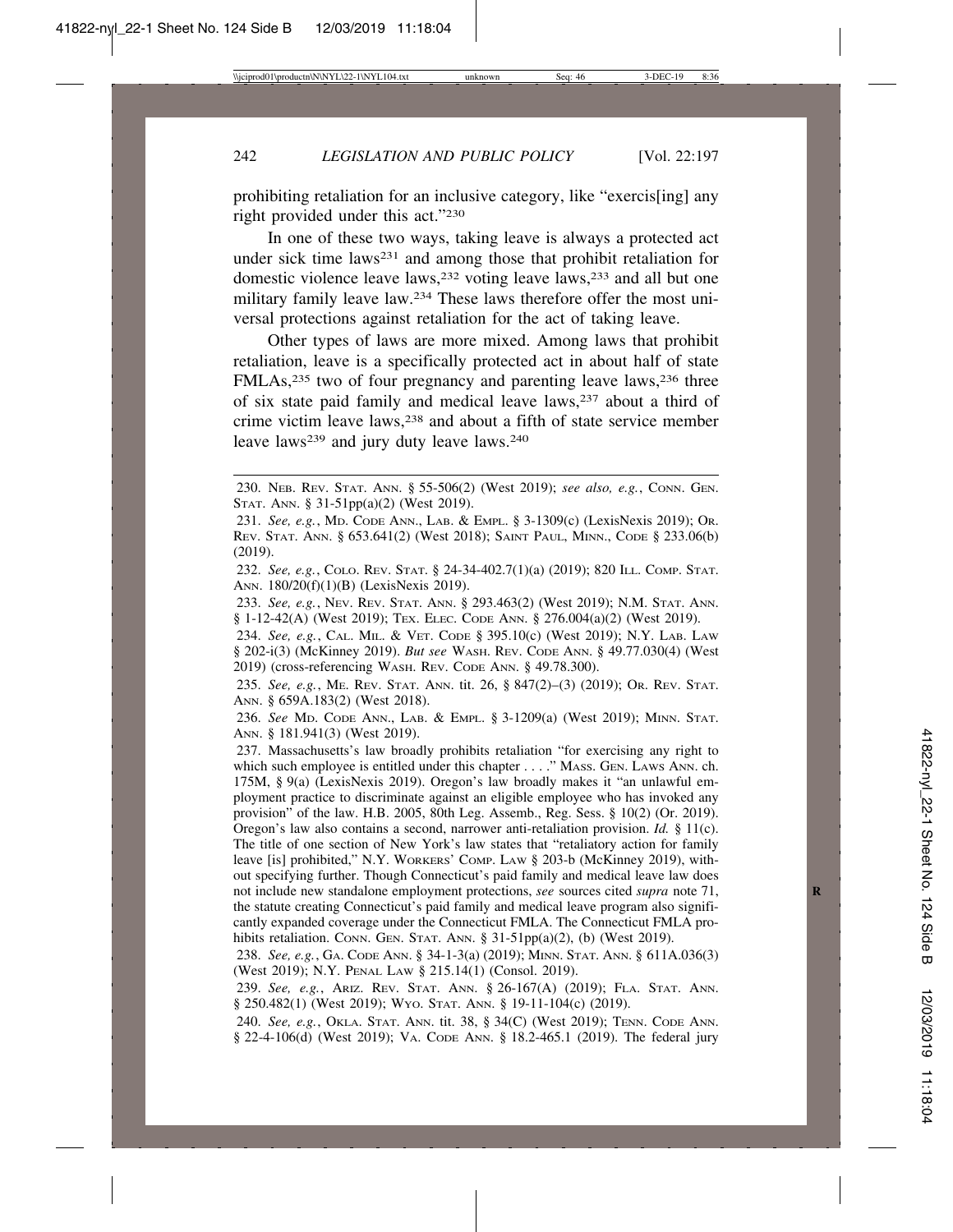What would it mean to have a leave law that prohibited retaliation but did not make leave-taking a protected right? There are a few major categories. First, the law could protect against retaliation only for the purpose or action that the leave was taken for, rather than for being absent from the workplace. This occurs in most jury duty<sup>241</sup> and crime victim leave laws, $242$  as well as many military service member leave laws.243 For example, this is fairly typical language from a jury duty law: "[a]n employer shall not deprive an employee of employment, or threaten or otherwise coerce the employee with respect thereto, because the employee receives a summons, responds thereto, serves as a juror or attends Court for prospective jury service."<sup>244</sup> While many of these protected actions may, in practice, require an employee to be absent from work, at least on paper that absence itself is not protected from retaliation. For laws that provide a right to some monetary benefit, like state paid family and medical leave laws, we can also include laws that prohibit retaliation for the act of filing for or receiving benefits in this category.245

In other cases, laws might protect against retaliation only for taking enforcement or whistleblower actions, like filing a complaint for a violation of the law or serving as a witness. For example, Wisconsin's

243. *See, e.g.,* MICH. COMP. LAWS ANN. § 32.272 (West 2019) ("An employer . . . shall not discharge any person from employment because of being or performing his or her duty as an officer or enlisted member of the military or naval forces of this state or any other state . . . ."); NEV. REV. STAT. ANN. § 412.139(1) (West 2019).

244. DEL. CODE ANN. tit. 10, § 4515(a) (West 2019). Crime victim laws often use similar language, protecting against retaliation for a number of non-leave acts in relation to a criminal proceeding. For example, Ohio's crime victim law states:

No employer of a victim shall discharge, discipline, or otherwise retaliate against the victim, a member of the victim's family, or a victim's representative for participating, at the prosecutor's request, in preparation for a criminal or delinquency proceeding or for attendance, pursuant to a subpoena, at a criminal or delinquency proceeding if the attendance is reasonably necessary to protect the interests of the victim.

OHIO REV. CODE ANN. § 2930.18 (LexisNexis 2019).

245. *See, e.g.*, D.C. CODE ANN. § 32-541.10(b)(2)(D) (West 2019); N.Y. WORKERS' COMP. LAW § 120 (McKinney 2019). One recent article highlighted this distinction with regard to anti-retaliation provisions in the proposed FAMILY Act, a leading federal paid family and medical leave bill. Catherine Albiston & Lindsey Trimble O'Connor, *Just Leave*, 39 HARV. J.L. & GENDER 1, 55–56 (2016) ("The Act protects workers from being fired *for applying for benefits*, but it does not explicitly state that workers cannot be fired *for taking family leave*.").

duty leave law's anti-retaliation provision does not specifically refer to leave. *See* 28 U.S.C. § 1875(a) (2012).

<sup>241.</sup> *See, e.g.*, COLO. REV. STAT. ANN. § 13-71-134(1) (West 2019); IDAHO CODE ANN. § 2-218(1) (West 2019); NEV. REV. STAT. ANN. § 6.190(1) (LexisNexis 2019). 242. *See, e.g.*, ALASKA STAT. § 12.61.107(a) (2019); N.D. CENT. CODE ANN. § 27- 09.1-17 (West 2019).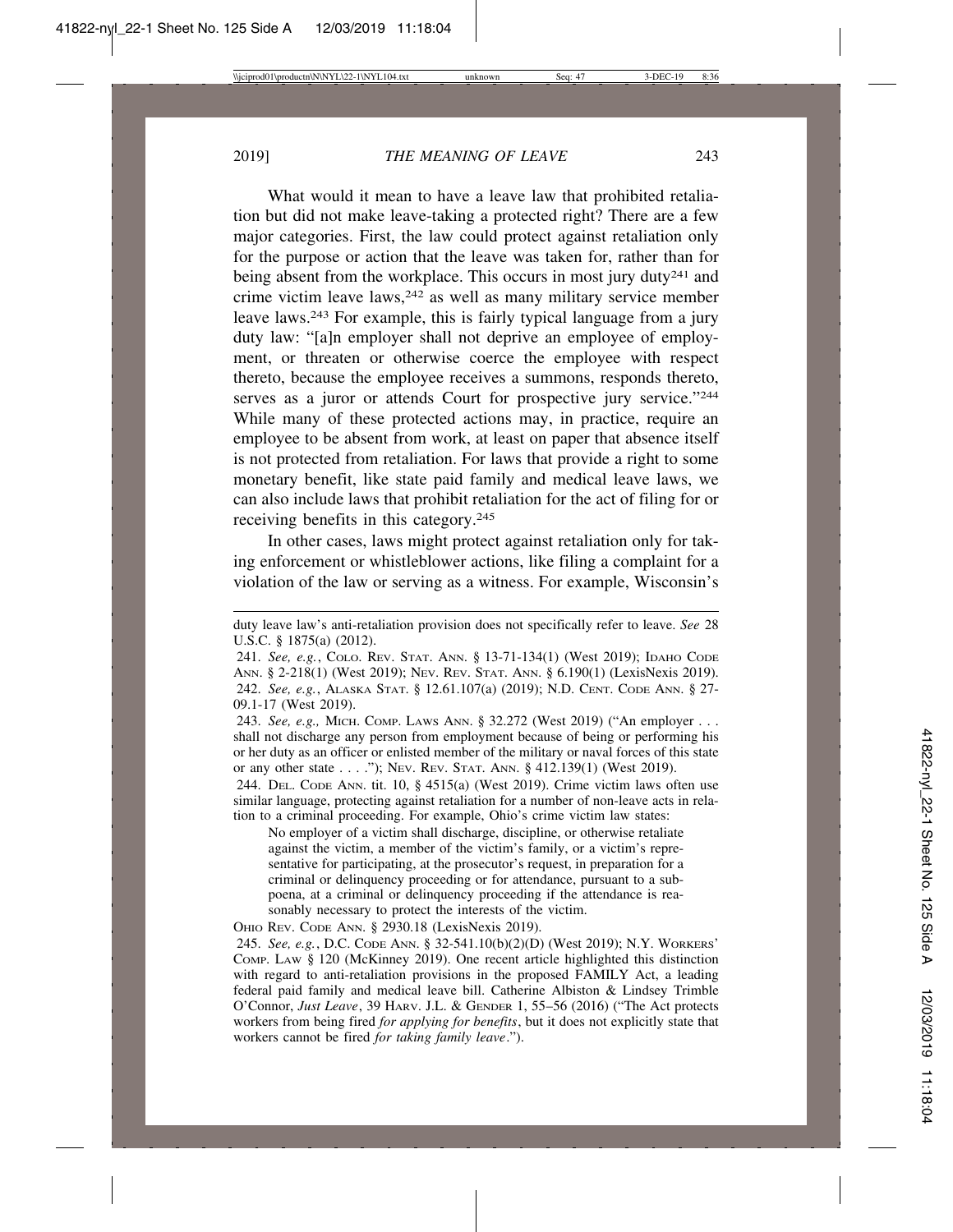service member leave law for active state service contains only the following anti-retaliation language: "An employer may not discharge or otherwise discriminate against any person for filing a complaint or attempting to enforce a right provided under this section or for testifying or assisting in any action or proceeding to enforce a right provided under this section."246 Depending on how broadly the phrase "attempting to enforce" is read, that provision might offer protection only to someone who was retaliated against for engaging in a specific enforcement process (like a complaint or hearing), rather than someone who faced retaliation because they took leave. Some state FMLAs, mirroring language from the FMLA that will be discussed in greater detail below, contain similar language, often also prohibiting adverse actions for "opposing any practice made unlawful" by the law, without specifically protecting leave.<sup>247</sup>

Other provisions blur the line between prohibiting adverse actions based on protected *actions* by an employee and those based on the employee having a particular protected *status* or identity, particularly where the language of discrimination rather than retaliation is used. Most states, either in the same statute as providing explicit leave protections or elsewhere in state law, prohibit discrimination or taking adverse actions against someone because they are a member of the military.248 Similarly, employees who need leave because of pregnancy or for a health need in connection with a disability may be protected against discrimination on the basis of that *status*, without necessarily being protected against retaliation for the *action* of taking leave in connection with that need.<sup>249</sup>

### *2. Theory and Practice: Interpreting the Scope of the Protection*

At a minimum, having an anti-retaliation provision that does not explicitly protect leave creates a risk that employees will not be able to bring effective actions for retaliation.250 Where leave itself is not

<sup>246.</sup> WIS. STAT. ANN. § 321.65(7)(c) (West 2019).

<sup>247.</sup> HAW. REV. STAT. ANN. § 398-8(b)–(c) (LexisNexis 2019); *see also* N.J. STAT. ANN. 34:11B-9(b)–(c) (West 2019); WASH. REV. CODE ANN. § 49.78.300(1)–(2) (LexisNexis 2019); WIS. STAT. ANN. § 103.10(11)(b)–(c) (West 2019).

<sup>248.</sup> *See, e.g.*, OKLA. STAT. ANN. tit. 44, § 208 (West 2019); UTAH CODE ANN. § 39- 1-36(3) (LexisNexis 2019).

<sup>249.</sup> Federal law prohibits discrimination on the basis of disability under the Americans with Disabilities Act, 42 U.S.C. § 12112 (2012), and on the basis of pregnancy under the Pregnancy Discrimination Act, *id.* § 2000e-2(a) (prohibiting employment discrimination on the basis of sex); *id.* § 2000e(k) (defining "on the basis of sex" to include pregnancy). State and local laws may also provide additional protections.

<sup>250.</sup> The practical impact of this distinction would turn in part on other rights the relevant law may provide. For example, if the law in question provided an affirmative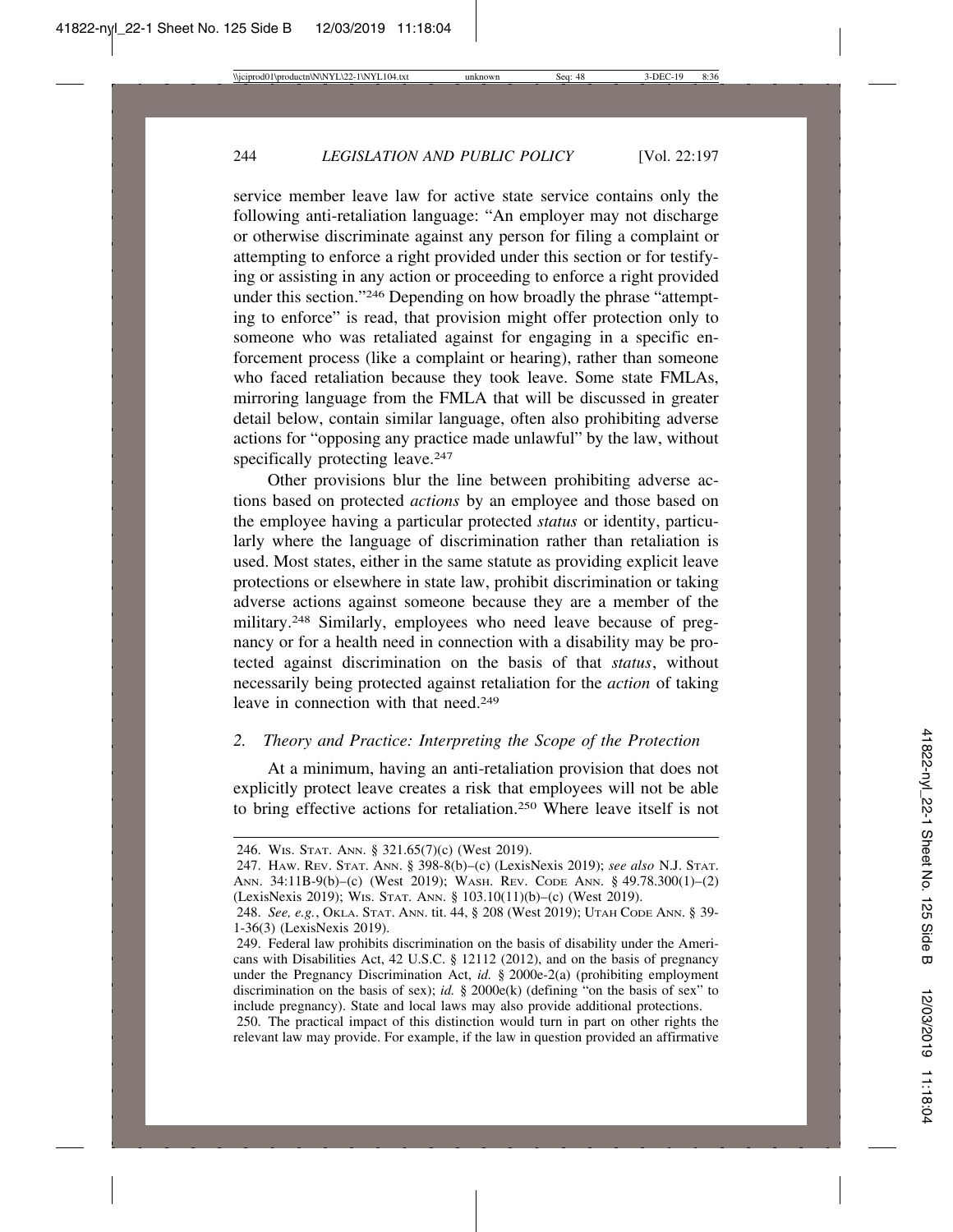the protected action, an employee who was fired or punished after being absent would need to show an additional inferential step from the employer's prohibited action (the punishment) to their protected action (for example, serving on a jury). This also creates room for an employer to argue that their actions were not motivated by retaliation for a protected action, but rather by a legitimate business need (having employees at work) not connected to the protected action, since the absence itself was not protected.251

As to how big that risk is in practice, there are conflicting experiences in different contexts. On the one hand, consider the FMLA. The word "retaliation" does not appear in the statute's text and the most obviously relevant provision offers what appears to be very narrow protection for enforcement actions: "It shall be unlawful for any employer to discharge or in any other manner discriminate against any individual for opposing any practice made unlawful by this subchapter."252 Yet the regulations, drawing upon a separate but related provision of the statute,<sup>253</sup> prohibit retaliation broadly: "The Act's prohibition against interference prohibits an employer from discriminating or retaliating against an employee or prospective employee for having exercised or attempted to exercise FMLA rights."254 This leaves open the question of whether, without the separate prohibition on interference upon which the regulations rely, the FMLA prohibition on *retaliation* would have been found to exist in any robust form. In any event, retaliation for exercising FMLA rights, including the right to leave, is now a well-established cause of action.255

right to reinstatement, the employee would still be protected against losing their job during the period of leave (because they have an independent right to be restored to their job), but would not necessarily be protected against non-termination forms of retaliation for use of leave.

<sup>251.</sup> *See, e.g.*, Rockwood Park Jewish Ctr. Inc., 1998 WL 991171, at \*1 (N.Y. Workers' Comp. Bd. Dec. 8, 1998) (holding, under a law where leave was not a protected act, that firing an employee because the employer "needed someone to do the work on a reliable and steady [basis]" was not a prohibited form of retaliation).

<sup>252. 29</sup> U.S.C. § 2615(a)(2) (2012).

<sup>253. 29</sup> U.S.C. § 2615(a)(1) (2012).

<sup>254. 29</sup> C.F.R. § 825.220(c) (2018).

<sup>255.</sup> *See, e.g.*, Lichtenstein v. Univ. of Pittsburgh Med. Ctr., 691 F.3d 294, 301 (3d Cir. 2012) (recognizing the statute does not directly prohibit retaliation for exercising rights but pointing to a regulation "as mandating this result"); Lovland v. Emp'rs Mut. Cas. Co., 674 F.3d 806, 810–11 (8th Cir. 2012) ("These provisions do not explicitly prohibit retaliation against an employee for exercising FMLA rights. But this court, like our sister circuits, has consistently held that the statute prohibits retaliation against an employee who exercises her FMLA rights."); Bachelder v. Am. W. Airlines, Inc., 259 F.3d 1112, 1124 (9th Cir. 2001) (concluding that while "the antiretaliation or anti-discrimination provisions" do not prohibit retaliation for use of FMLA leave, such action is covered under the interference provision).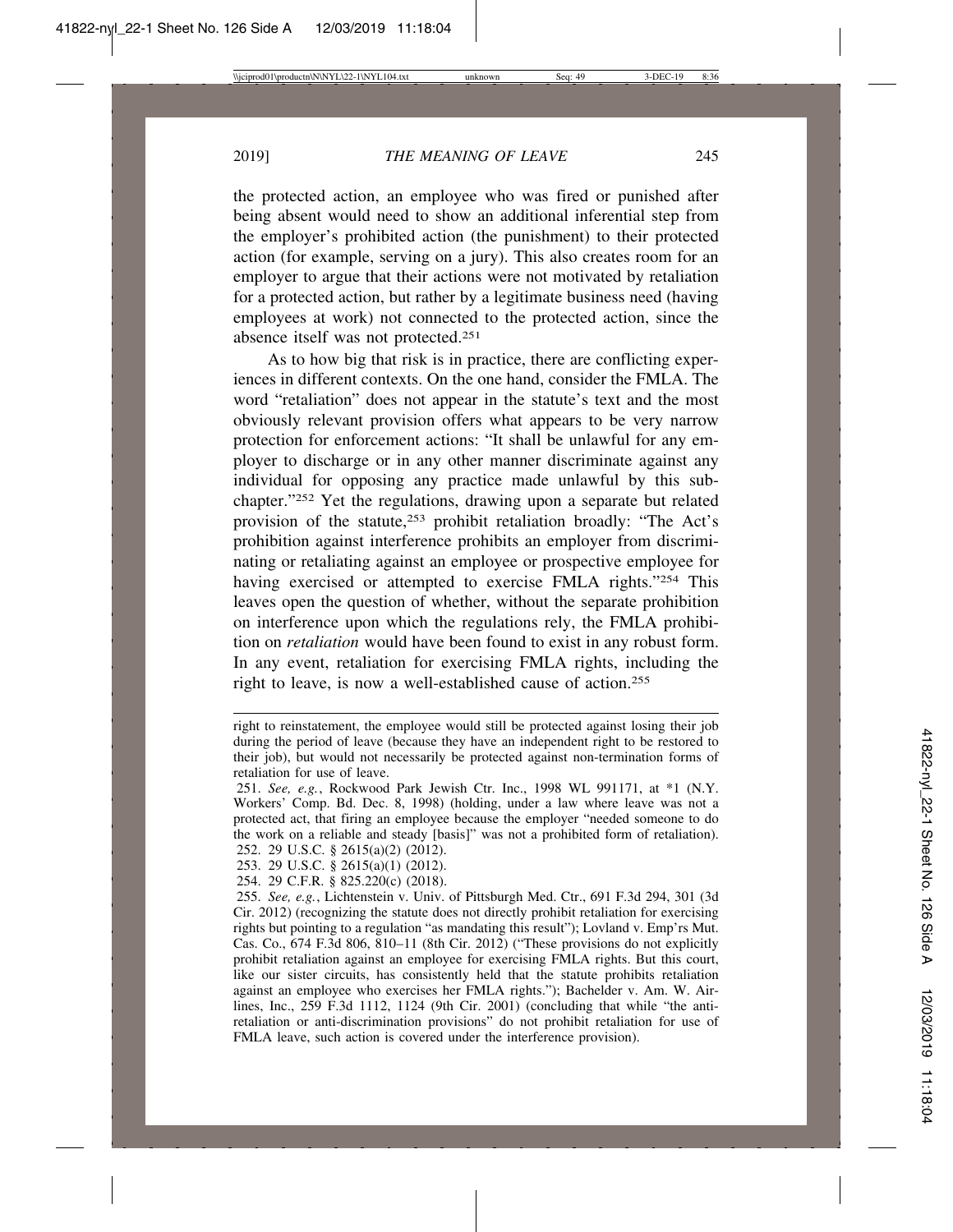On the other hand, compare the FMLA with the example of New York's workers' compensation and temporary disability law. New York Workers' Compensation Law section 120 is primarily a workers' compensation provision, though it also cross-applies by statute to temporary disability benefits (and, since 2016, paid family leave benefits).256 Prior to enactment of the paid family leave law, this section read, in relevant part, as follows:

It shall be unlawful for any employer or his or her duly authorized agent to discharge or in any other manner discriminate against an employee as to his or her employment because such employee has claimed or attempted to claim compensation from such employer, or because he or she has testified or is about to testify in a proceeding under this chapter . . . .257

Like the FMLA, the scope of protected employee activities is narrowly circumscribed, covering only one who "claimed or attempted to claim compensation," meaning workers' compensation or disability benefits, or one who "has testified or is about to testify in a proceeding under this chapter . . . ."258 In other words, by its text, the protected actions are only claiming benefits and testifying (or planning to testify) in a proceeding.

Unlike the FMLA, this provision has historically been interpreted narrowly. Most significantly, in *Johnson v. Moog*, 259 the N.Y. Appellate Division, Third Department noted that (among other requirements) employees bringing section 120 claims bear the burden of establishing "a causal nexus between the employee's activities *in obtaining compensation* and the employer's conduct against the employee."260 The key is that obtaining compensation—seeking monetary benefits—is the protected action. Being away from the workplace while receiving those benefits is not. Therefore, the *Johnson* court elaborated that, without evidence of illegal retaliation for seeking benefits, "even an employee who is terminated because of lengthy absence from work as a result of injury, whether sustained on or off the job, is not a victim of discrimination within the scope and

<sup>256.</sup> *See* N.Y. WORKERS' COMP. LAW § 241 (McKinney 2019) ("The provisions of section one hundred twenty of this chapter shall be applicable as fully as if set forth in this article [of disability benefits law and paid family leave benefits law].").

<sup>257.</sup> *Id.* § 120. Though less relevant for these purposes, the statute goes on to further cabin claims by allowing claims only where "no other valid reason is shown to exist for such action by the employer"—seemingly excluding mixed-motive claims. *Id.* 258. *Id.*

<sup>259.</sup> Johnson v. Moog, Inc., 494 N.Y.S.2d 152 (N.Y. App. Div. 1985).

<sup>260.</sup> *Id.* at 154 (emphasis added).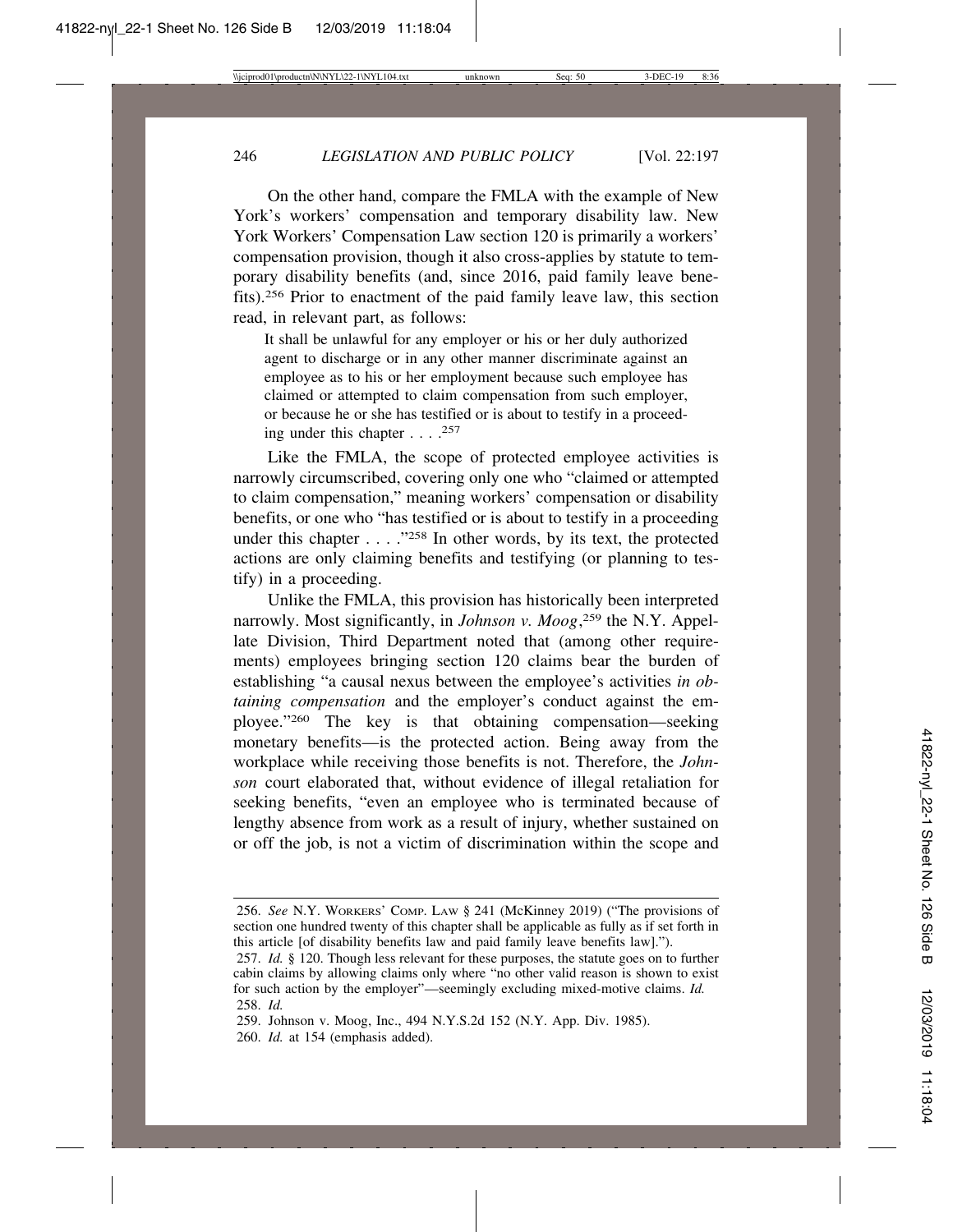meaning of Workers' Compensation Law §§ 120 and 241."261 In other words, as the court explicitly stated, "[t]he statutes do not serve as a job security clause"262—i.e. do not provide job protection or protect the right to leave.

The divergent examples of the FMLA and New York's section 120 suggest that, at a minimum, policymakers should not take for granted that a prohibition on retaliation for a narrow list of activities will be interpreted broadly to protect actions not included in that list. Instead, drafters should take care to ensure that the actions they intend to protect are specifically elaborated, as illustrated by the contrasting examples of two paid family and medical leave laws enacted within a year of one another. In the enactment of New York's paid family leave law, for example, lawmakers conscious of the legacy of *Johnson* both created new statutory rights (like the right to reinstatement) and changed the language of section 120 in order to classify a failure to reinstate as a prohibited form of retaliation.263 The D.C. Council took the opposite tack in drafting their paid family and medical leave law, which included adding a limited anti-retaliation provision prohibiting retaliation only for filing for benefits or taking enforcement actions (albeit one that also included anti-interference language).264 To make clear their intent, the District of Columbia drafters also explicitly stated in the statute that the paid family and medical leave law did not create any new rights to job protection and should not be interpreted to do so.265

### *3. Proving Retaliation*

One final consideration with the right to retaliation is the question of proof, particularly when it comes to showing that an employer took the prohibited act *because* the employee took some protected act. In some cases, this could involve direct evidence. At the most extreme (though uncommon), this could include an employer's explicit statement that an employee was or would be fired for requesting or taking leave.266 Where there is no direct evidence available, employees must

<sup>261.</sup> *Id.*

<sup>262.</sup> *Id.*

<sup>263.</sup> *See* N.Y. WORKERS' COMP. LAW § 120 (McKinney 2019); *id.* §§ 203-a, -b.

<sup>264.</sup> D.C. CODE § 32-541.10 (2019).

<sup>265.</sup> *Id.* § 32-541.07(c) ("Nothing in this subchapter shall be construed to provide job protection to any eligible individual beyond that to which an individual is entitled under D.C. FMLA.").

<sup>266.</sup> *See, e.g.*, Daugherty v. Sajar Plastics, Inc., 544 F.3d 696, 708 (6th Cir. 2008) (holding that employer's alleged statement that if an employee took FMLA leave there would not be a job waiting for him, if true, "constitutes direct evidence that [the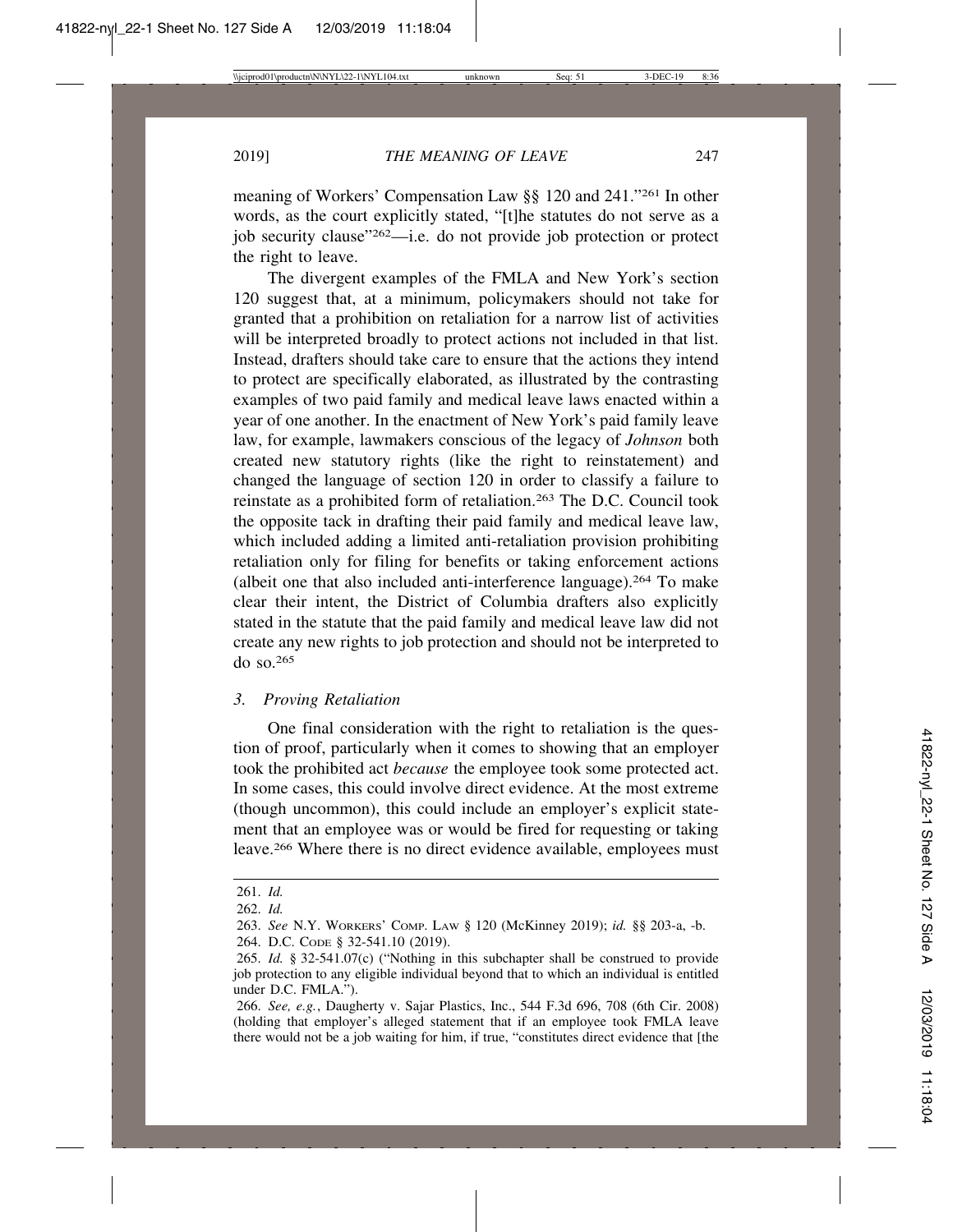rely on circumstantial or indirect evidence to make their case.267 For instance, the close connection in time between the employee's use of leave or another protected right and the adverse action may be the best evidence.268

Building on this standard approach, many sick time laws (and one paid family and medical leave law) provide an automatic presumption that an adverse action taken within a certain amount of time (usually ninety days) after a protected action was retaliatory.269 Employers can rebut this presumption by providing evidence that the action in question was not retaliatory. For example, Arizona's sick time law provides that this presumption "may be rebutted by clear and convincing evidence that such action was taken for other permissible reasons."270 Massachusetts's paid family and medical leave law is even more specific:

Such presumption shall be rebutted only by clear and convincing evidence that such employer's action was not retaliation against the employee and that the employer had sufficient independent justification for taking such action and would have in fact taken such action in the same manner and at the same time the action was taken, regardless of the employee's use of leave, restoration to a

270. ARIZ. REV. STAT. ANN. § 23-364(B) (2019).

employee's] termination was motivated by unlawful, discriminatory animus"); Stewart v. Wells Fargo Bank, Nat'l Ass'n*,* No. 5:15-CV-00988-MHH, 2017 WL 977412, at \*5 (N.D. Ala. Mar. 14, 2017) ("Mr. Kincaid's e-mail constitutes direct evidence of retaliation. Mr. Kincaid's statement that 'I believe we need to move forward on termination' because 'Debby submit[ted] a request for medical leave' does more than merely suggest a discriminatory motive. It is a blatant remark.").

<sup>267.</sup> *See, e.g.*, Pagel v. TIN Inc., 695 F.3d 622, 631 (7th Cir. 2012) ("The convincing mosaic of circumstantial evidence may include suspicious timing, ambiguous statements from which a retaliatory intent can be drawn, evidence of similar employees being treated differently, or evidence that the employer offered a pretextual reason for the termination.").

<sup>268.</sup> *See, e.g.*, Hodgens v. Gen. Dynamics Corp., 144 F.3d 151, 168 (1st Cir. 1998) ("[C]lose temporal proximity between two events may give rise to an inference of causal connection.").

<sup>269.</sup> For sick time laws providing such a presumption with regard to the use of leave, see ARIZ. REV. STAT. ANN. § 23-364(B) (2019); BERKELEY, CAL., CODE § 13.100.070(A) (2016); D.C. CODE ANN. § 32-531.08(d) (West 2019); SAN DIEGO, CAL., CODE § 39.0111 (2016); SANTA MONICA, CAL., CODE § 4.62.070(b) (2016). Other sick time laws provide a similar presumption, but attach it only to filing a complaint or similar enforcement actions rather than taking leave. CAL. LAB. CODE § 246.5(c)(2) (West 2019); N.J. STAT. ANN. § 34:11D-4(b) (West 2019); S.F., CAL., CODE § 12W.7 (2019); SEATTLE, WASH., CODE § 14.16.055(D) (2019). Massachusetts's paid family and medical leave law provides a six-month rebuttable presumption from either use of leave or various enforcement-related actions. MASS. GEN. LAWS ANN. ch. 175M, § 9(c) (West 2019).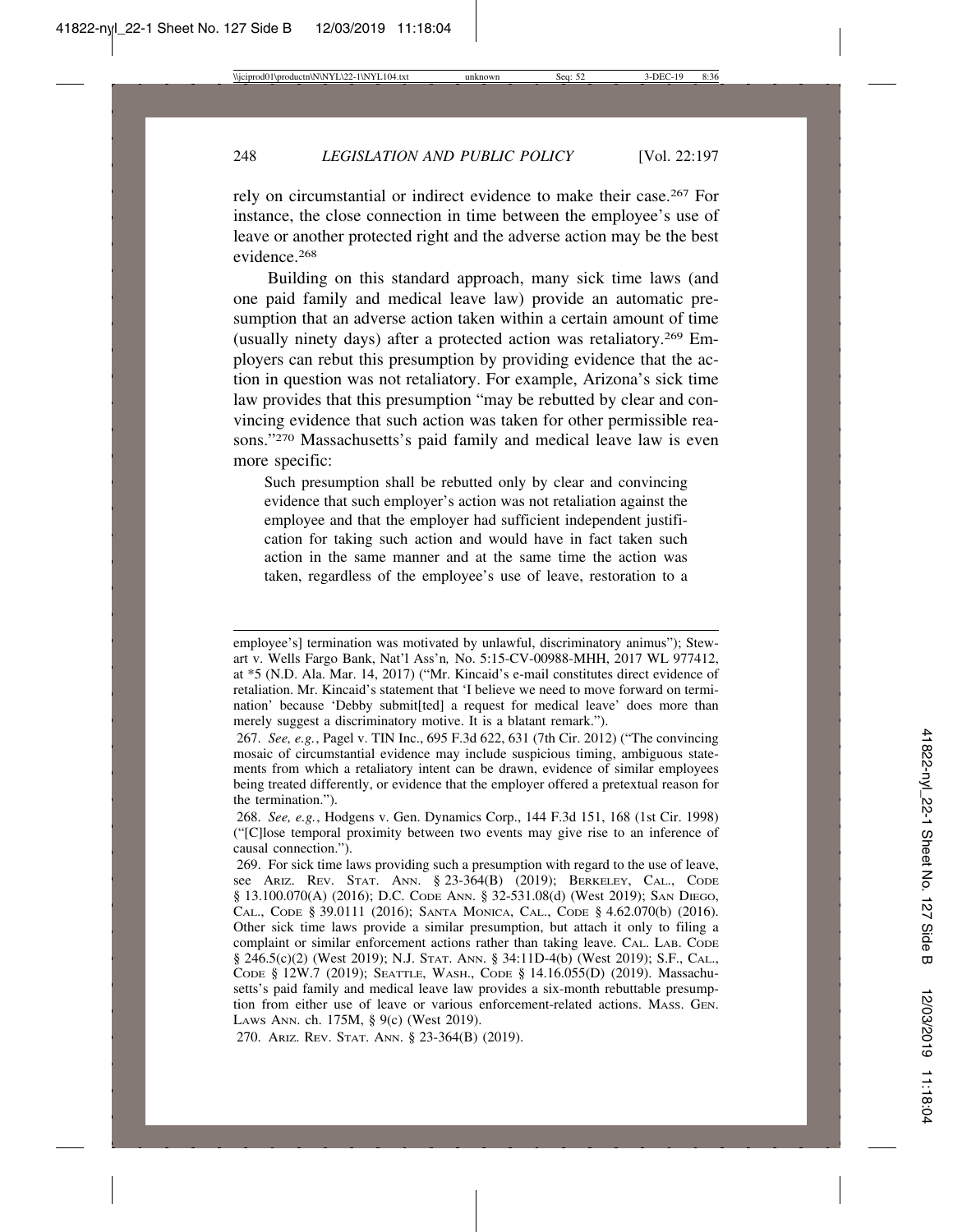position or participation in proceedings or inquiries as described in this subsection<sup>271</sup>

Other laws are less specific regarding how this presumption can be rebutted; because these types of provisions are relatively new, case law will still be needed to flesh out these requirements.272 However, until and unless the employer provides the needed evidence, employees will have the benefit of assumed causation (i.e. the presumption of retaliation), easing the difficulty of bringing an action based on retaliation.

#### *F. The Right Not to Be Interfered With*

Finally, there is the right not to have one's rights interfered with—in other words, the right to be able to use one's leave rights without obstacle. We include in this category protections that use the word "interfere" as well as those that use synonyms like "deny" or "restrain." This right, at its core, is a right *not* to have an employer prevent you from using your other rights or limit your ability to do so. For example, an employer might interfere with one's right to take leave—be away from the workplace—if the employer simply denied an employee's request to take leave.

Like the right against retaliation, the right against interference is a negative right. The right is framed as a *prohibition* on the employer taking particular actions. Also like the right against retaliation, the scope of this right turns on what underlying affirmative rights are protected. Therefore, in analyzing the availability of a prohibition on interference, the key question is what actions and rights are employers prohibited from interfering with or denying—in particular, as with retaliation, whether the list of protected rights includes taking leave.

The FMLA, offering a fairly typical formulation, states that "[i]t shall be unlawful for any employer to interfere with, restrain, or deny the exercise of or the attempt to exercise, any right provided under this subchapter."<sup>273</sup> This right has been further fleshed out in regulations.274 Most state FMLAs also prohibit interference with leave rights or rights under their laws generally.275

<sup>271.</sup> MASS. GEN. LAWS ANN. ch. 175M, § 9(c) (LexisNexis 2019).

<sup>272.</sup> *See, e.g.*, CAL. LAB. CODE § 246.5(c)(2) (West 2019); D.C. CODE ANN. § 32-

<sup>531.08(</sup>d) (West 2019); N.J. STAT. ANN. § 34:11D-4(b) (West 2019).

<sup>273. 29</sup> U.S.C.A. § 2615(a)(1) (2012).

<sup>274.</sup> *See* 29 C.F.R. § 825.220 (2018).

<sup>275.</sup> *See, e.g.*, CONN. GEN. STAT. ANN. § 31-51pp(a)(1) (West 2019); HAW. REV. STAT. ANN. § 398-8(a) (West 2019); WIS. STAT. ANN. § 103.10(11)(a) (West 2019); *see also* OR. REV. STAT. ANN. § 659A.183(1) (West 2018) (making it illegal to "[d]eny family leave to which an eligible employee is entitled").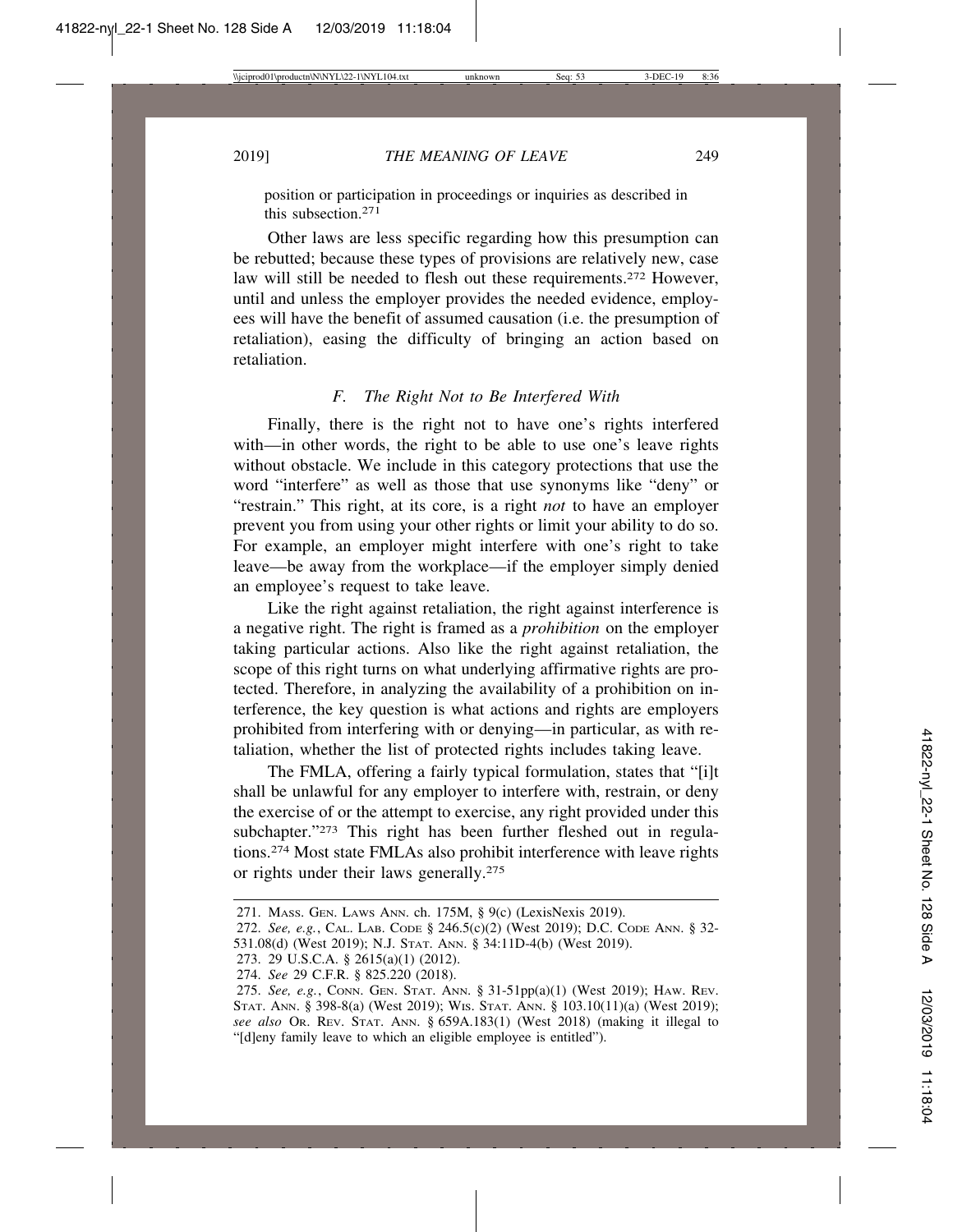Prohibitions on interference with leave rights are also common, though not universal, among sick time laws.276 Similarly, rights against interference with leave rights are found in many military family leave laws<sup>277</sup> and some domestic violence leave laws<sup>278</sup> and pregnancy and parenting leave laws.279

In other types of leave laws, broad anti-interference rights that protect leave use are much rarer. For example, among state service member laws, one prohibits employers from refusing a leave of absence for the protected purpose<sup>280</sup> and one prohibits employers from imposing additional conditions on military leave.281 Interference provisions that do not protect leave explicitly are more common than those specifically referencing leave among state service member laws: two laws prohibit employers from refusing permission to attend particular required military service,<sup>282</sup> and others more generally prohibit employer acts that could obstruct service or similar non-leave acts.<sup>283</sup> In practice, these relatively specific prohibitions on employer actions may offer similar protections to explicit leave protections, given that allowing or not allowing an employee to take time away from work is the most likely way an employer would affect an employee's ability to serve.

280. ARIZ. REV. STAT. ANN. § 26-168(A) (2019).

281. 330 ILL. COMP. STAT. ANN. 61/5-5(2) (West 2019).

<sup>276.</sup> *See, e.g.*, ARIZ. REV. STAT. ANN. § 23-374(A) (2019); MD. CODE ANN., LAB. & EMPL. § 3-1309(b) (LexisNexis 2019); MINNEAPOLIS, MINN., CODE § 40.240(a) (2019). California offers a somewhat narrower protection, stating as part of what more generally reads as a prohibition on retaliation: "An employer shall not deny an employee the right to use accrued sick days  $\dots$ ." CAL. LAB. CODE § 246.5(c)(1) (West 2019).

<sup>277.</sup> *See, e.g.*, IND. CODE ANN. § 22-2-13-15 (West 2019); ME. REV. STAT. ANN. tit. 26, § 814(7)(a) (2019); NEB. REV. STAT. ANN. § 55-506(1) (West 2019); *see also* OR. REV. STAT. ANN. § 659A.096(1) (West 2018) (making it illegal to "[d]eny military family leave to an employee who is entitled to such leave").

<sup>278.</sup> *See* COLO. REV. STAT. § 24-34-402.7(3)(a) (2019); 820 ILL. COMP. STAT. ANN. 180/20(f)(1)(A) (LexisNexis 2019); N.M. STAT. ANN. § 50-4A-3 (LexisNexis 2019); PHILA., PA., CODE § 9-3207(1)(a) (2016).

<sup>279.</sup> California is the only state that uses the term interference. CAL. GOV'T CODE § 12945(a)(4) (Deering 2019). Yet other states make it illegal for an employer to "refuse" a leave, providing at least a limited right against interference with the right to leave. *See, e.g.*, Iowa Code Ann. § 216.6(2)(e) (West 2019) ("shall not refuse to grant"); LA. STAT. ANN. § 23:342(2) (2019) ("refuse to allow").

<sup>282.</sup> KAN. STAT. ANN. § 48-222 (West 2019); OKLA. STAT. ANN. tit. 44, § 71 (West 2019).

<sup>283.</sup> *See, e.g.*, IOWA CODE ANN. § 29A.43(1) (West 2019) ("An employer, or agent of an employer, shall not . . . hinder or prevent the officer or enlisted person or member of the civil air patrol from performing any military service or civil air patrol duty the person is called upon to perform by proper authority.").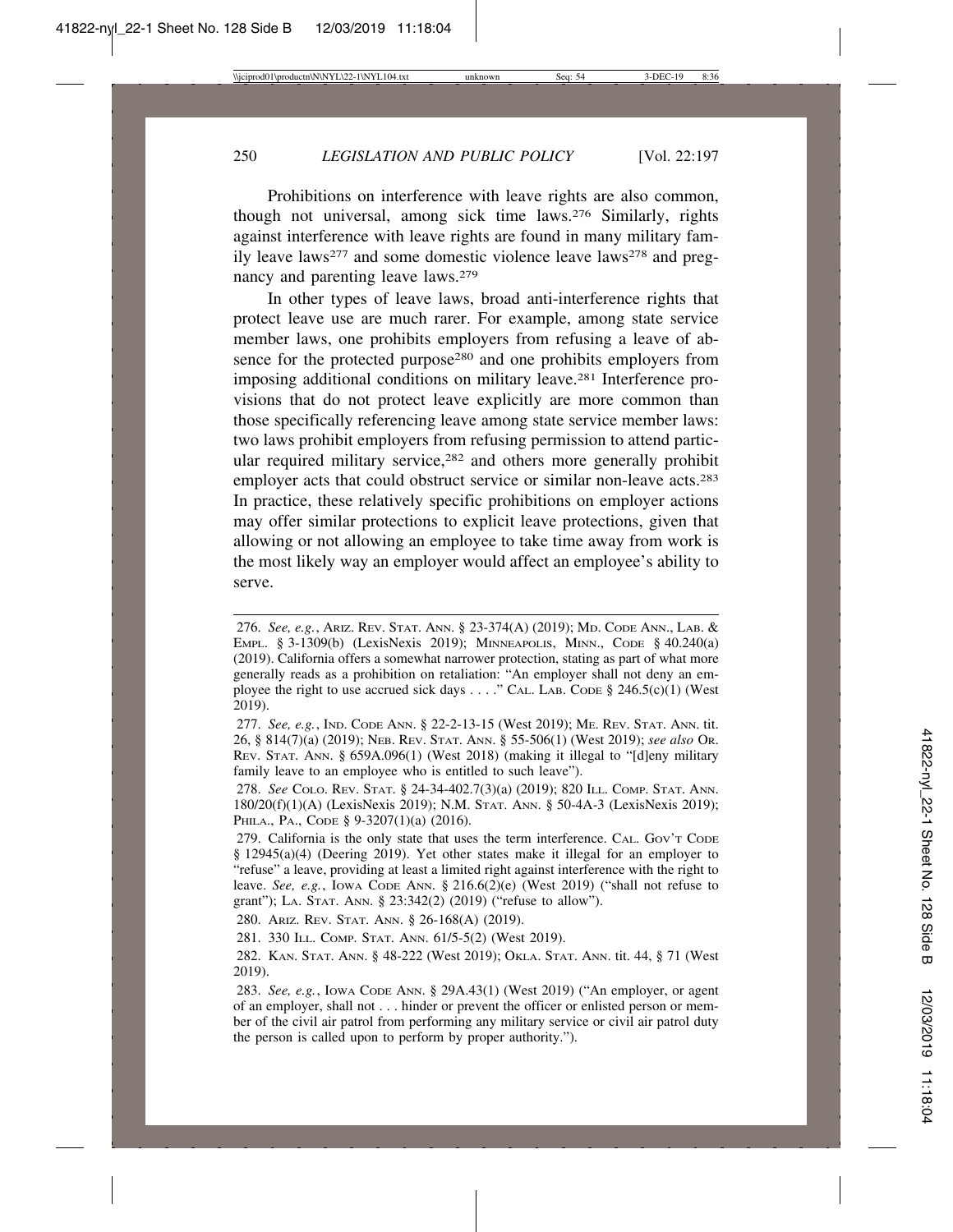Only one voting leave law explicitly prohibits interference with leave rights,284 while one other prohibits employers from refusing an employee the protected right.<sup>285</sup> Five state paid family and medical leave laws prohibit interference with rights under their laws, but those rights are limited by the availability of substantive rights under those laws.286 A few jury duty leave laws prohibit employers from interfering with jury service, but do not mention leave specifically.287 Only one crime victim law prohibits interference.288

The right against interference can become especially salient in an enforcement context, because an interference action can be a means to enforce other rights. This is exemplified by the FMLA. The statute's enforcement provision provides a private right of action for violations of § 2615, which includes the interference provision, but not for violations of other sections, such as § 2612 (containing the right to twelve

287. COLO. REV. STAT. ANN. § 13-71-134(1) (West 2019) ("An employer shall make no demands upon any employed juror which will substantially interfere with the effective performance of juror service."); MASS. GEN. LAWS ANN. ch. 234A, § 61 (West 2019) ("An employer shall not . . . do any other intentional act which will substantially interfere with the availability, effectiveness, attentiveness, or peace of mind of the employee during the performance of his juror service."); *see also* ARIZ. REV. STAT. ANN. § 21-236(B) (2019) ("An employer shall not refuse to permit an employee to serve as a juror.").

288. *See* ALASKA STAT. ANN. § 12.61.010(6) (West 2019) (stating that crime victims have "the right to cooperate with the criminal justice process . . . without interference in any form by the employer of the victim of crime"). In addition, Indiana's law states that a person who engages in various adverse actions against an employee "because the employee has received or responded to a subpoena in a criminal proceeding commits interference with witness service." IND. CODE ANN. § 35-44.1-2-12 (West 2019). Despite the use of the term interference, the language of the provision is better described as prohibiting retaliation than interference in the way those terms are used in this Article.

<sup>284.</sup> MINN. STAT. ANN. § 204C.04(1) (West 2019)

<sup>285. 10</sup> ILL. COMP. STAT. ANN. 5/17-15 (West 2019).

<sup>286.</sup> Massachusetts prohibits a broad range of actions "with the purpose of interfering with the exercise of any right to which such employee is entitled under this chapter" as part of its anti-retaliation provision. MASS. GEN. LAWS ANN. ch. 175M,  $\S$  9(a) (LexisNexis 2019). Oregon makes it illegal to "[d]eny leave or interfere with any other right to which an eligible employee is entitled" under the law. H.B. 2005, 80th Leg. Assemb., Reg. Sess. § 11(b) (Or. 2019). Washington State, which provides rights to reinstatement and continuation of health insurance to some but not all employees protected under its law, broadly prohibits interference with rights under the law, WASH. REV. CODE ANN. § 50A.04.085(1)(a) (LexisNexis 2019). The District of Columbia's law also prohibits interference, D.C. CODE § 32-541.10(a) (2019), but explicitly states that its paid leave law does not provide job protection, *id.* § 32- 541.07(c). Connecticut's paid family and medical leave law does not create a new standalone right against interference; however, as noted above, *see* note 71, *supra*, the **R** statute creating Connecticut's paid family and medical leave program also significantly expanded coverage under the Connecticut FMLA. The Connecticut FMLA prohibits interference. CONN. GEN. STAT. ANN. § 31-51pp(a)(1) (West 2019).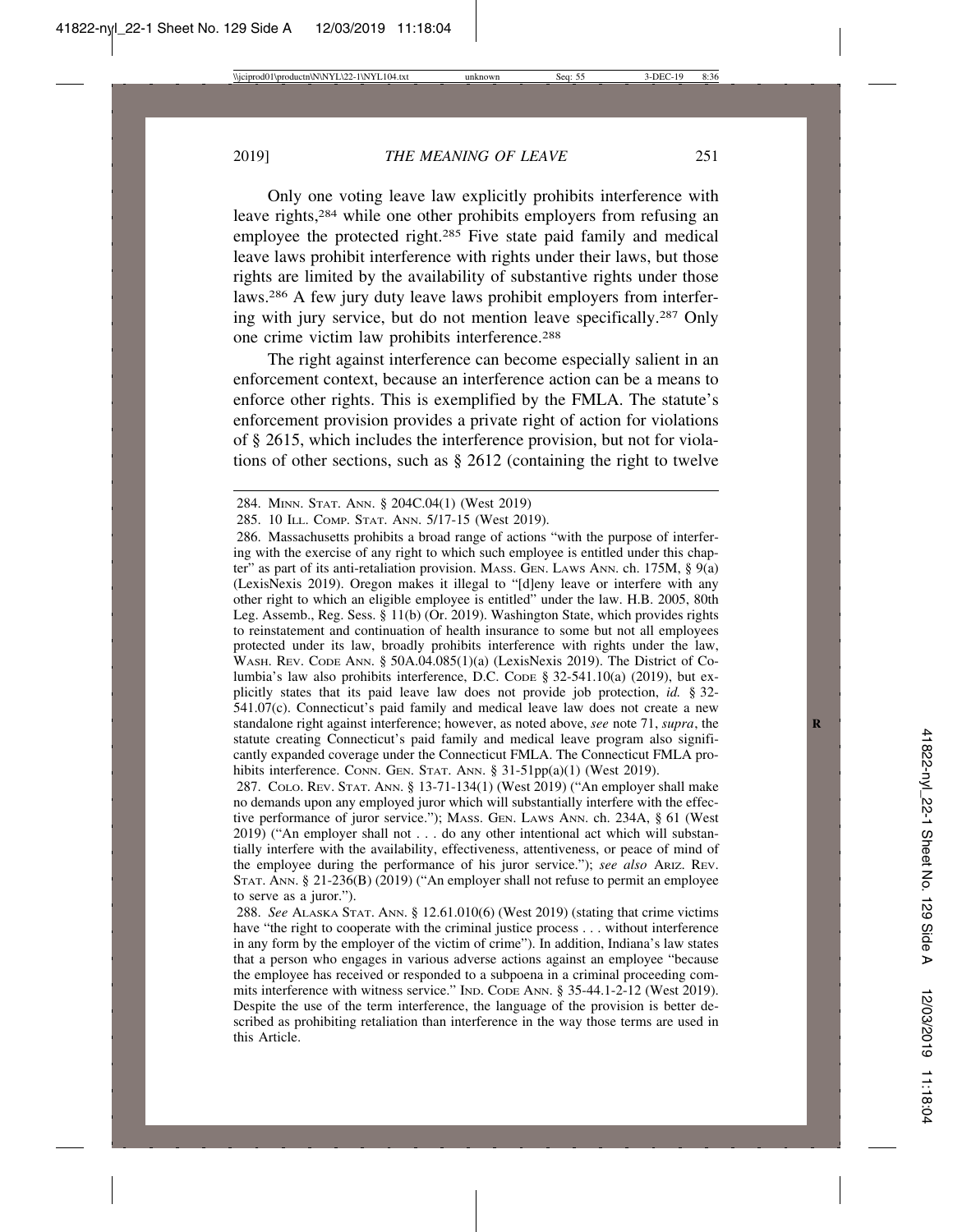weeks of leave) or § 2614 (containing the right to reinstatement and to continuation of health insurance).289 As a result, in practice, employees must enforce their affirmative rights under the law by way of an interference action.290 An interference action is distinct from the other recognized cause of action under the FMLA, retaliation, because it does not (or should not) require proof of an employer's intent.291 Instead, the interference action turns solely on the denial of a substantive protected right, like the right to reinstatement or the right to leave.292

#### III.

## USING THE LEAVE RIGHTS FRAMEWORK TO EVALUATE LAW AND POLICY

Identifying the distinct but related rights at play in providing leave is an important first step towards a more robust framework to analyze workplace leave rights. The next step, then, is applying that framework. This can be done both by analyzing the rights provided by existing law—across the board and as to individual workers' particular situations—and in evaluating proposed policy solutions.

This Article has already categorized many existing leave laws. Yet with the benefit of this more detailed set of tools, we can introduce other types of laws to the conversation that may provide important leave rights. Consider laws that provide a right to

291. *See, e.g.*, Edgar v. JAC Prods., Inc., 443 F.3d 501, 507 (6th Cir. 2006) ("The employer's intent is not a relevant part of the entitlement inquiry under § 2615." (citation omitted)); Smith v. Diffee Ford-Lincoln-Mercury, Inc., 298 F.3d 955, 960 (10th Cir. 2002) (stating that in an interference action "a deprivation of this right is a violation regardless of the employer's intent"). *But see* Sandra F. Sperino, *Litigating the FMLA in the Shadow of Title VII*, 8 FLA. INT'L U. L. REV. 501, 508–10 (2013) (arguing that at least some courts have blurred the lines through use of burden shifting in interference actions).

292. *See, e.g.*, *Hodgens*, 144 F.3d at 159. As explained in *Hodgens*,

The issue is simply whether the employer provided its employee the entitlements set forth in the FMLA—for example, a twelve-week leave or reinstatement after taking a medical leave. Because the issue is the right to an entitlement, the employee is due the benefit if the statutory requirements are satisfied, regardless of the intent of the employer.

<sup>289.</sup> *See* 29 U.S.C. § 2617(a) (2012).

<sup>290.</sup> *See, e.g.*, Bachelder v. Am. W. Airlines, Inc., 259 F.3d 1112, 1122 (9th Cir. 2001) (noting that Congress prohibited interference to implement the objective of creating new substantive rights to leave); Hodgens v. Gen. Dynamics Corp., 144 F.3d 151, 159 (1st Cir. 1998); Kate Webber, *Families Are More Popular Than Feminism: Exploring the Greater Judicial Success of Family and Medical Leave Laws*, 32 COLUM. J. GENDER & L. 145, 153 (2016) ("An interference claim is a denial of benefits claim that allows an employee to sue if the employer fails to provide the statutorily guaranteed leave.").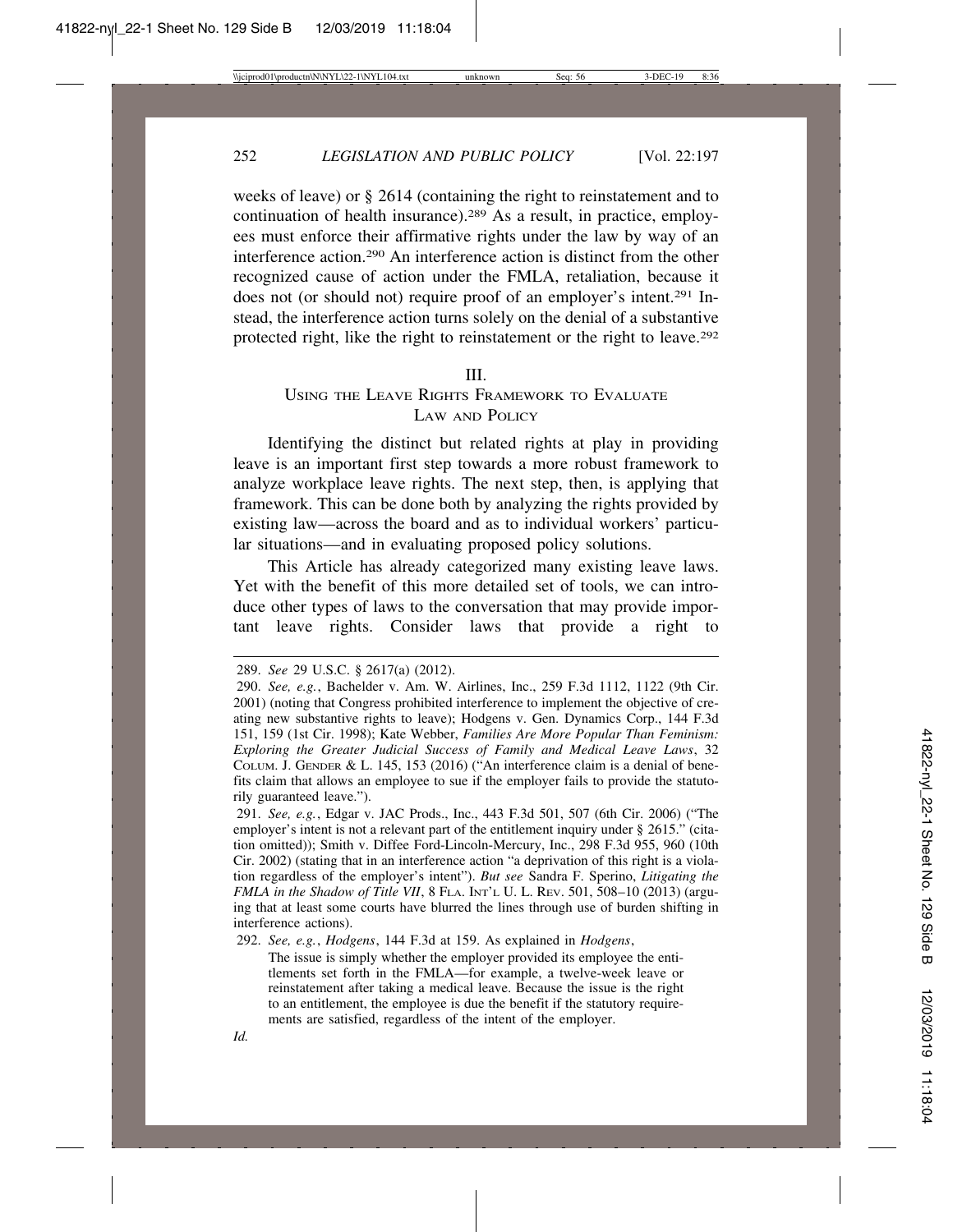accommodations, such as for people with disabilities,<sup>293</sup> in connection with pregnancy,<sup>294</sup> or when employees or their families are dealing with domestic violence.<sup>295</sup> The federal Americans with Disabilities Act (ADA)<sup>296</sup> offers one particularly well-examined example. Though the word "leave" appears nowhere in the text of the ADA, it is well established that under certain circumstances, a period of leave can be a type of accommodation to which employees are entitled.297 The ADA can, therefore, provide at least one type of leave right—the generic right to be away from the workplace.

However, rather than following an explicit statutory rule regarding length of leave, under the ADA courts must engage in a fact-specific inquiry as to whether a particular length of leave is a reasonable accommodation under the circumstances and the question of how much leave can be allowed has drawn debate among courts.298 This ambiguity makes the right to leave at least less certain under the ADA

294. *See, e.g.*, NEV. REV. STAT. ANN. §§ 613.4353–.4383 (West 2019); W. VA. CODE ANN. §§ 5-11B-1 to -7 (West 2019).

296. 42 U.S.C. § 12101 (2012)*.*

297. *See, e.g.*, Nunes v. Wal-Mart Stores, Inc., 164 F.3d 1243, 1247 (9th Cir. 1999) ("Unpaid medical leave may be a reasonable accommodation under the ADA."); Taylor v. Pepsi-Cola Co., 196 F.3d 1106, 1110 (10th Cir. 1999) ("An allowance of time for medical care or treatment may constitute a reasonable accommodation." (quoting Rascon v. U.S. W. Commc's, Inc., 143 F.3d 1324, 1333–34 (10th Cir. 1998)); Eric C. Surette, Annotation, *Employee's Unpaid Leave as Reasonable Accommodation Under Americans with Disabilities Act of 1990*, *42 U.S.C.A. §§ et seq.*, 8 A.L.R. Fed. 3d Art. 2 (2016) ("The general rule is that unpaid medical leave may be a reasonable accommodation under the proper circumstances although an unpaid leave of absence for an indefinite duration is not a reasonable accommodation.").

298. For example, in *Severson v. Heartland Woodcraft, Inc.*, 872 F.3d 476, 481 (7th Cir. 2017), *cert. denied*, 138 S. Ct. 1441 (2018), the Seventh Circuit held that "a longterm leave of absence cannot be a reasonable accommodation" under the ADA. In the case, the "long term" leave in question was for a period of a few months, a length the Seventh Circuit concluded was in the exclusive domain of the FMLA. *Id.* Other courts have determined what leave durations are likely *not* reasonable accommodations, without setting clear rules as to what the maximum permissible length would be, though this area is still unsettled. *See, e.g.*, Walsh v. United Parcel Serv., 201 F.3d 718, 727 (6th Cir. 2000) ("This suggests that it would be very unlikely for a request for medical leave exceeding a year and a half in length to be reasonable."); Corder v. Lucent Techs. Inc., 162 F.3d 924, 928 (7th Cir. 1998) ("[N]othing in the ADA requires an employer to give an employee indefinite leaves of absence."). *But see* Norris v. Allied-Sysco Food Servs., Inc., 948 F. Supp. 1418, 1439 (N.D. Cal. 1996), *aff'd sub nom.* Norris v. Sysco Corp., 191 F.3d 1043 (9th Cir. 1999) ("Upon reflection, we are not sure that there should be a *per se* rule that an unpaid leave of indefinite duration (or a very lengthy period, such as one year) could never constitute a 'reasonable accommodation' under the ADA."); Cehrs v. Ne. Ohio Alzheimer's Research Ctr., 155 F.3d 775, 782 (6th Cir. 1998) ("We find the above analysis [in *Norris*] persuasive.").

<sup>293.</sup> *See, e.g.*, CAL. GOV'T CODE § 12940(m)(1) (West 2019); N.Y. EXEC. LAW § 296(3) (McKinney 2019).

<sup>295.</sup> *See, e.g.*, OR. REV. STAT. ANN. § 659A.290(1)(a) (West 2018).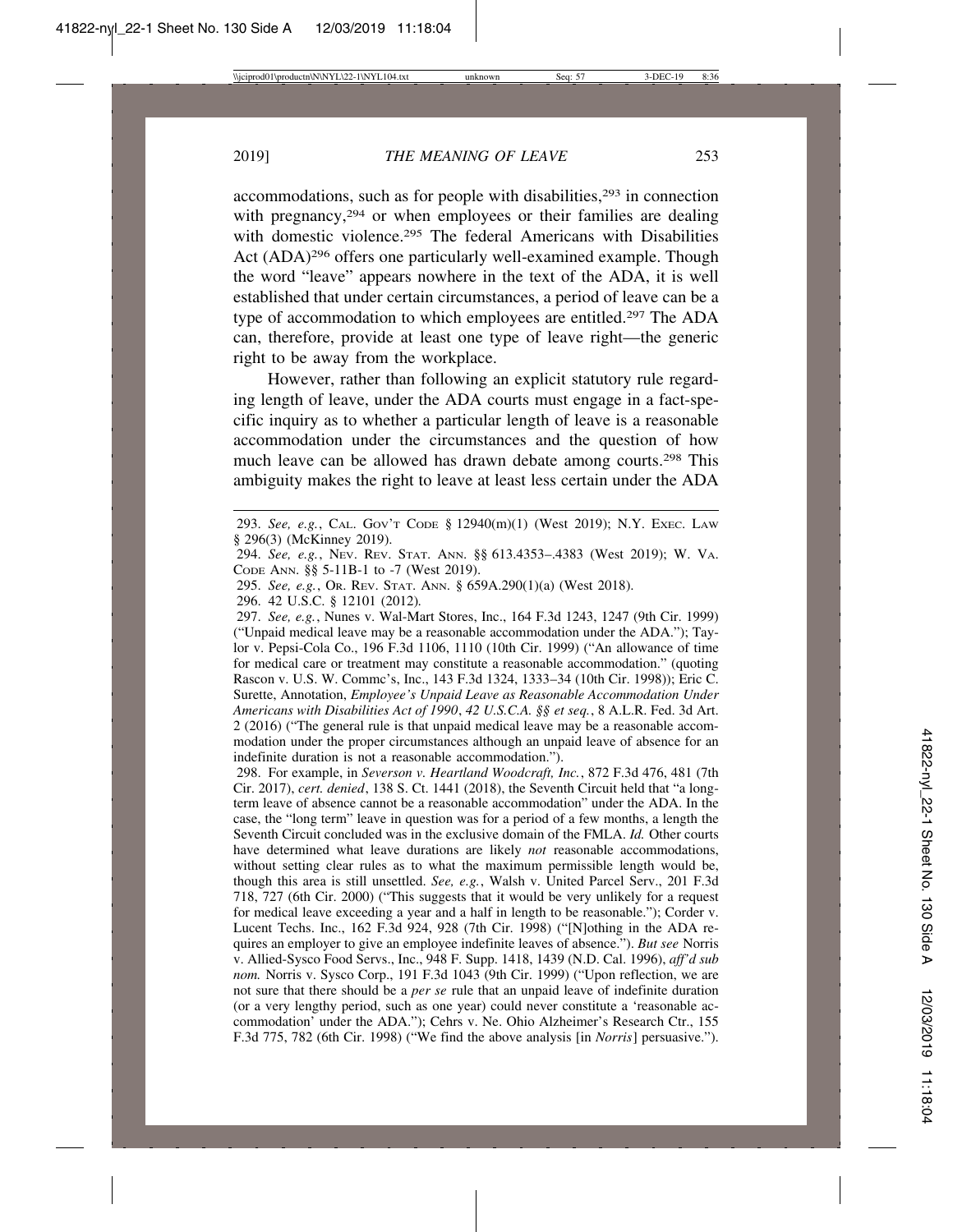than under laws providing a specific duration. Similarly, factoring into the reasonableness analysis, employers are not required to provide accommodations under the ADA that would constitute an undue hardship to the employer, further cabining the right to leave.299

We can also evaluate whether accommodation laws provide other leave rights. For instance, with regard to the right to pay and the ADA, EEOC guidance specifies that reasonable "accommodations could include . . . providing additional unpaid leave for necessary treatment,"300 suggesting that pay is at least not an essential element of leave under the ADA. The point is not to classify a particular law as bad or good, but rather that knowing which leave rights (and to what extent) the law provides enables us to evaluate whether that leave meets the needs of a particular employee or of employees in general.

Similarly, we can consider the extent to which workers' compensation laws provide leave rights. Most prominently, state workers' compensation laws provide wage replacement benefits for employees who are temporarily totally disabled, meaning those who, for some period of time, have totally stopped working due to their injury or illness but who are expected to be able to work again at some point in the future.301 This constitutes a right to pay, similar to that offered by state paid family and medical leave laws, particularly those built on temporary disability insurance (a close cousin to this type of workers' compensation benefit).302

By examining the particular protections offered by a given state's workers' compensation law, we can also determine whether the law offers other leave rights and, if so, evaluate their strength. For instance, many state workers' compensation laws offer anti-retaliation protections.303 Yet, in many if not most cases, these provisions do not specify leave as a protected act, instead prohibiting retaliation only where it is caused by a worker accessing monetary benefits or participating in an enforcement action.<sup>304</sup> As a result, these provisions do not specifically protect the right to leave and thus offer at best limited

<sup>299. 42</sup> U.S.C. § 12112(b)(5)(A) (2012).

<sup>300.</sup> Interpretive Guidance on Title I of the Americans with Disabilities Act, 29 C.F.R. pt. 1630, app. § 1630.2(o) (2018).

<sup>301.</sup> *See, e.g.*, MD. CODE ANN., LAB. & EMPL. § 9-621 (LexisNexis 2019); UTAH CODE ANN. § 34A-2-410 (LexisNexis 2019). Note that, in this context, the term "disabled" is used as a term of art with a specific legal meaning.

<sup>302.</sup> For further discussion of the relationship between workers' compensation law and temporary disability insurance, see Williamson, *supra* note 5, at 31–35.

<sup>303.</sup> *See, e.g.*, OKLA. STAT. ANN. tit. 85A, § 7 (West 2019); WASH. REV. CODE ANN. § 51.48.025 (LexisNexis 2019).

<sup>304.</sup> *See, e.g.*, ALA. CODE § 25-5-11.1 (LexisNexis 2019); TEX. LAB. CODE ANN. § 451.001 (West 2019).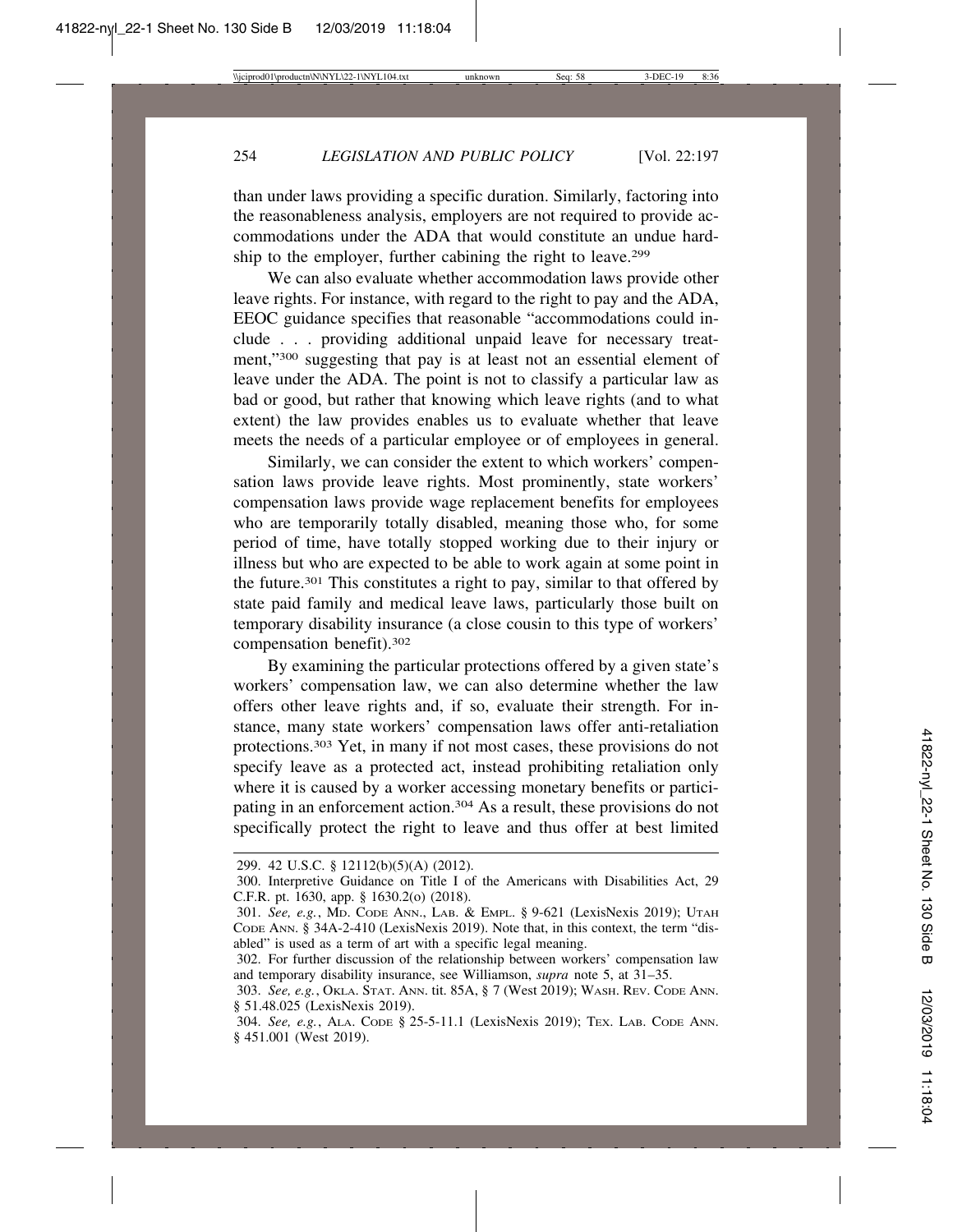protections to employees facing adverse actions as a result of taking time off to recover from workplace injuries.<sup>305</sup> Using the tools laid out in this Article, we could take a particular workers' compensation statute through each of the remaining four rights and determine whether and to what extent it provides each right. By doing so, we could better understand what rights workers already have and which they may still need.

Yet statute-level analysis is not the only use for this framework. When it comes to an individual, such as in a direct services context, we can and must look across multiple laws to determine what rights that person has in a particular situation. In some cases, though any one statute may provide only some of the protections the person needs, the various local, state, and federal statutes covering that person may collectively provide all the needed protections. This is especially likely to come up where a worker has the right to pay under one law (such as a state paid family and medical leave law or even workers' compensation) and other leave rights, such as the right to reinstatement or continuation of health insurance, under another (such as the FMLA or one of its state counterparts). In that scenario, the worker ultimately has a robust set of protections, but appropriately advising that person requires understanding the full picture rather than myopically focusing on a single statute. When we speak of individuals, therefore, we must look at the leave rights they have in a given situation holistically.

This is not to say that all roads to protected rights are equal. As compared to providing the complete suite of rights—or all those rights that are needed in a particular situation—through a single law, relying on a combination of laws has significant drawbacks. First, even where a particular *worker* is covered by multiple statutes, not all of that person's leave needs may be covered or covered to the same extent, creating gaps. This has been especially highlighted in California, which has several different yet potentially relevant laws.<sup>306</sup>

Consider Mary, who needs leave to cover for her seriously ill spouse. Mary is covered by both the California Family Rights Act (CFRA),307 the state's equivalent of the FMLA,308 and California's

<sup>305.</sup> *See supra* text accompanying notes 256–262. **R**

<sup>306.</sup> *See* Sara Cohen, *Have Your Cake and Eat It Too: How Paid Maternity Leave in the United States Could End the Choice Between Career & Motherhood*, 36 WOMEN'S RTS. L. REP. 1, 2 (2014) ("California's system is problematic, in part, because of its inability to offer job protection and paid leave through one uniform law."). 307. CAL. GOV'T CODE § 12945.2 (West 2019).

<sup>308.</sup> Like the FMLA, the CFRA provides a right to up to twelve weeks of unpaid leave to covered employees in order to address one's own or a family member's serious health needs or bond with a new child. *Id.*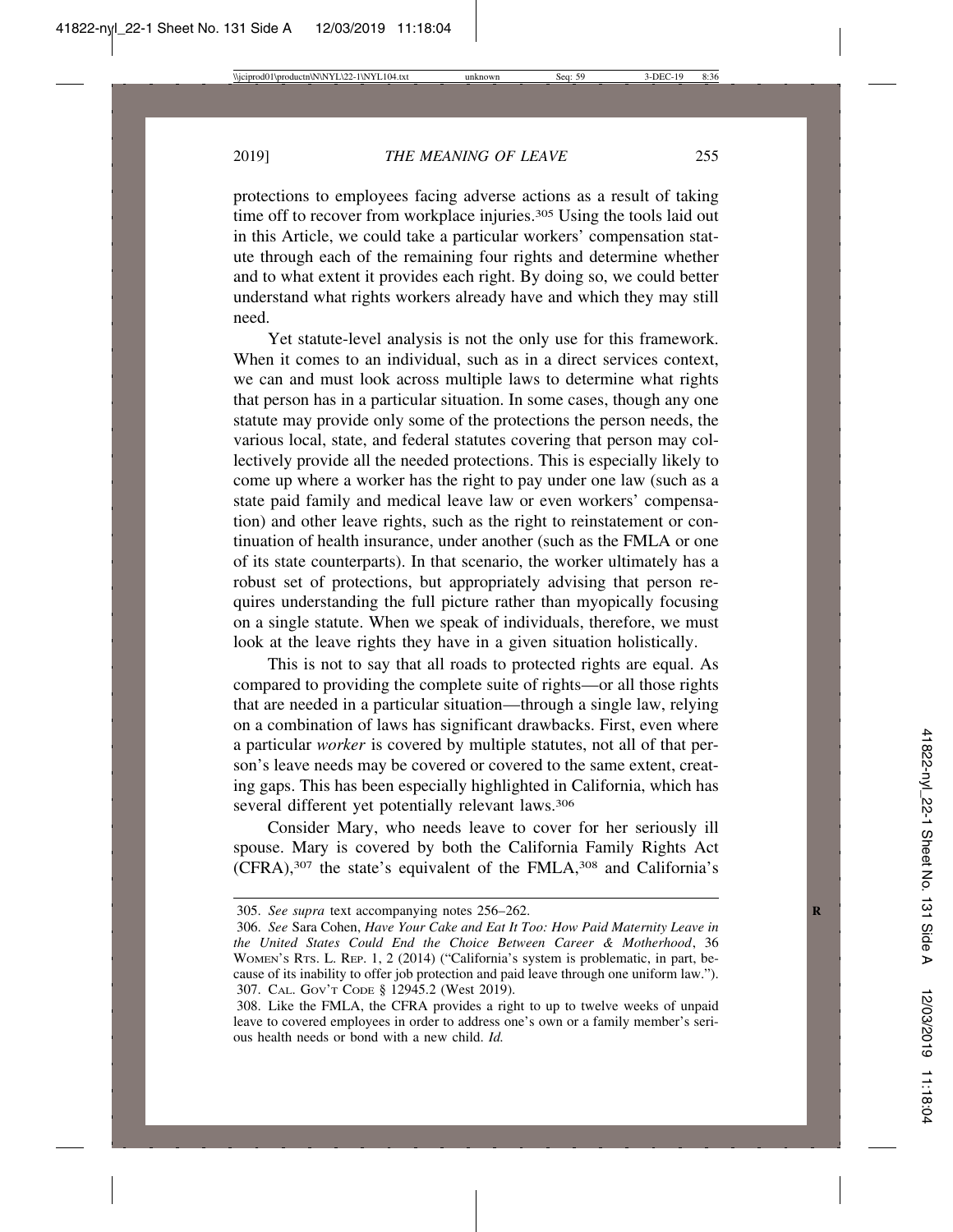paid family and medical leave law.309 CFRA will provide her with several important leave rights—the right to be away from work, the right to reinstatement, the right to continuation of health insurance, protection against retaliation—but not pay.310 Conversely, the paid family leave program will provide her with pay, but not the other rights.311

However, the two laws are not precisely synced up: for example, if Mary needs nine weeks of leave to care for her spouse, she will exhaust her right to pay after six weeks $312$  even though her other rights will continue for up to twelve weeks.<sup>313</sup> If Mary instead needed leave for her own serious health needs, which rendered her unable to work for multiple months, she would encounter the reverse problem. Under the state's paid family and medical leave law (temporary disability insurance), she would have the right to pay for up to fifty-two weeks, but her CFRA rights (including those that protect her job) would run out after twelve weeks.314 Because CFRA and the paid family and medical leave law are independent of one another, if Mary's need for leave goes beyond twelve weeks, she could end up in a situation where she continues to receive pay for the whole time but does not have a right to return to work following her leave. Therefore, even though Mary is covered by laws that provide multiple leave rights, she still faces significant gaps.

Moreover, successfully using those rights requires that Mary understand and be able to navigate at least two different statutes, with different eligibility criteria, different rules for use, and different durations. Even in a best-case scenario, with access to reliable, understandable information and resources, that is a heavy burden to place on any worker; for low-income workers, immigrant workers, and others who are especially vulnerable in the workplace, that burden weighs even heavier. Compounding the problem, Mary's employer may well be in good faith or otherwise—confused or misinformed about which rights apply to her situation, making it even more difficult for her to use the rights she actually has.

Second and more pressingly, not all people are covered by all laws. Imagine Mark, an employee with similar needs to Mary. CFRA

<sup>309.</sup> CAL. UNEMP. INS. CODE §§ 2601–3306 (Deering 2019)*.*

<sup>310.</sup> *See* CAL. GOV'T CODE § 12945.2(a) (West 2019) (leave and reinstatement); *id.* § 12945.2(f) (health insurance); *id.* § 12945.2(l) (retaliation).

<sup>311.</sup> *See, e.g.*, CAL. UNEMP. INS. CODE § 2655 (Deering 2019) (specifying benefit level).

<sup>312.</sup> *See id.* § 3301(d).

<sup>313.</sup> *See* CAL. GOV'T CODE § 12945.2(a) (West 2019).

<sup>314.</sup> *See* CAL. UNEMP. INS. CODE § 2653 (Deering 2019).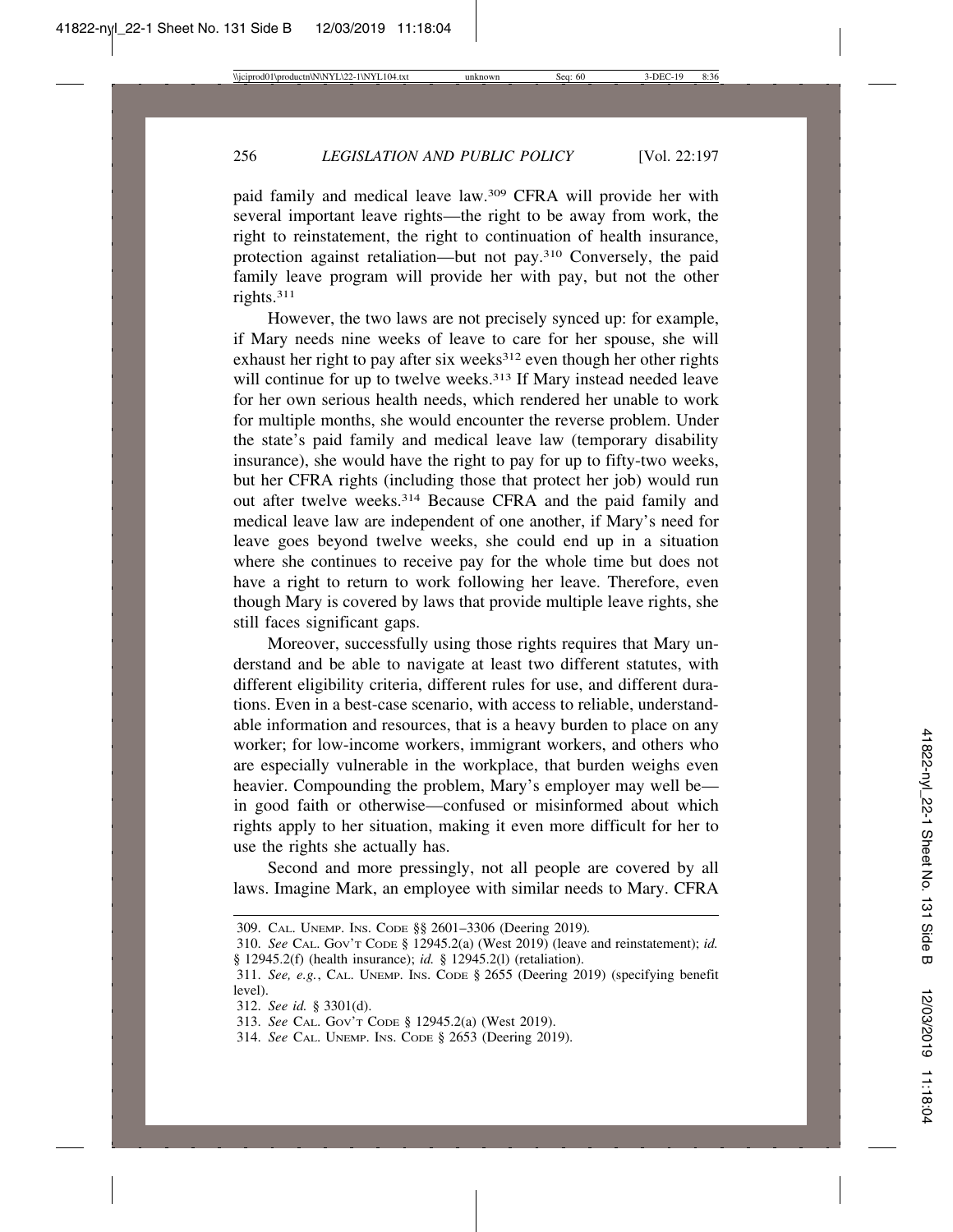and the California paid family and medical leave law have very different eligibility criteria, meaning that people may be covered by one law and not by the other.315 If Mark worked for a small employer (for instance, one with only ten employees) or had been at his employer for less than a year, he could be covered by the paid family and medical leave program—entitled to the right to pay—but would not be covered by CFRA, meaning his job and other rights would not be protected.316 Conversely, if Mark worked in many public sector jobs, for example for a city government, he could be covered by CFRA (which includes public sector workers) but not the paid family and medical leave program (which excludes most public sector workers), giving him one set of leave rights but no right to pay.317 While Mark is hypothetical, his experience is not—many employees experience exactly these types of gaps, particularly between pay and other leave rights. Simply put, where there is any daylight between the law providing one needed right and the law providing others, some people will inevitably fall through those cracks.

With those lessons in mind, we can also analyze new policy proposals to determine which rights they do and do not provide and evaluate them accordingly. For example, thanks to many years of hard work, many states are now looking to enact their own paid family and medical leave laws, including successful campaigns in 2019 in Connecticut and Oregon.318 While federal legislation may still be farther away, its prospects for passage are now much less distant than they once seemed.319 In both these scenarios, keeping in mind the six leave rights and the important questions to ask about each will enable advocates and policymakers to make better, more informed choices about the legal protections they include to achieve their goals. This will

<sup>315.</sup> To be eligible for coverage under CFRA, an employee must work for an employer with at least fifty employees, CAL. GOV'T CODE § 12945.2(b) (West 2019), with whom the employee has been employed for at least one year and for whom the employee has worked at least 1,250 hours in the last twelve months, *id.* § 12945.2(a). An employee is eligible for benefits under California's paid leave law when that employee has earned at least \$300 in wages from covered employers. CAL. UNEMP. INS. CODE § 2652 (Deering 2019).

<sup>316.</sup> *Compare* CAL. UNEMP. INS. CODE § 2652 (Deering 2019) (paid leave benefits eligibility), *with* CAL. GOV'T CODE § 12945.2(a)-(b) (West 2019) (CFRA eligibility). 317. *Compare* CAL. GOV'T CODE § 12945.2(c)(2)(B) (West 2019) (covering public sector employees for CFRA), *with* CAL. UNEMP. INS. CODE § 2606(a) (Deering 2019) (excluding most public sector employees from coverage for paid leave benefits).

<sup>318.</sup> *See* 2019 Conn. Legis. Serv. 19-25 (West); H.B. 2005, 80th Leg. Assemb., Reg. Sess. (Or. 2019).

<sup>319.</sup> *See, e.g.*, Maya Salam, *Could the U.S. Get Paid Family Leave? It's Looking Better than Ever*, N.Y. TIMES (Feb. 15, 2019), https://www.nytimes.com/2019/02/15/ us/paid-family-leave.html.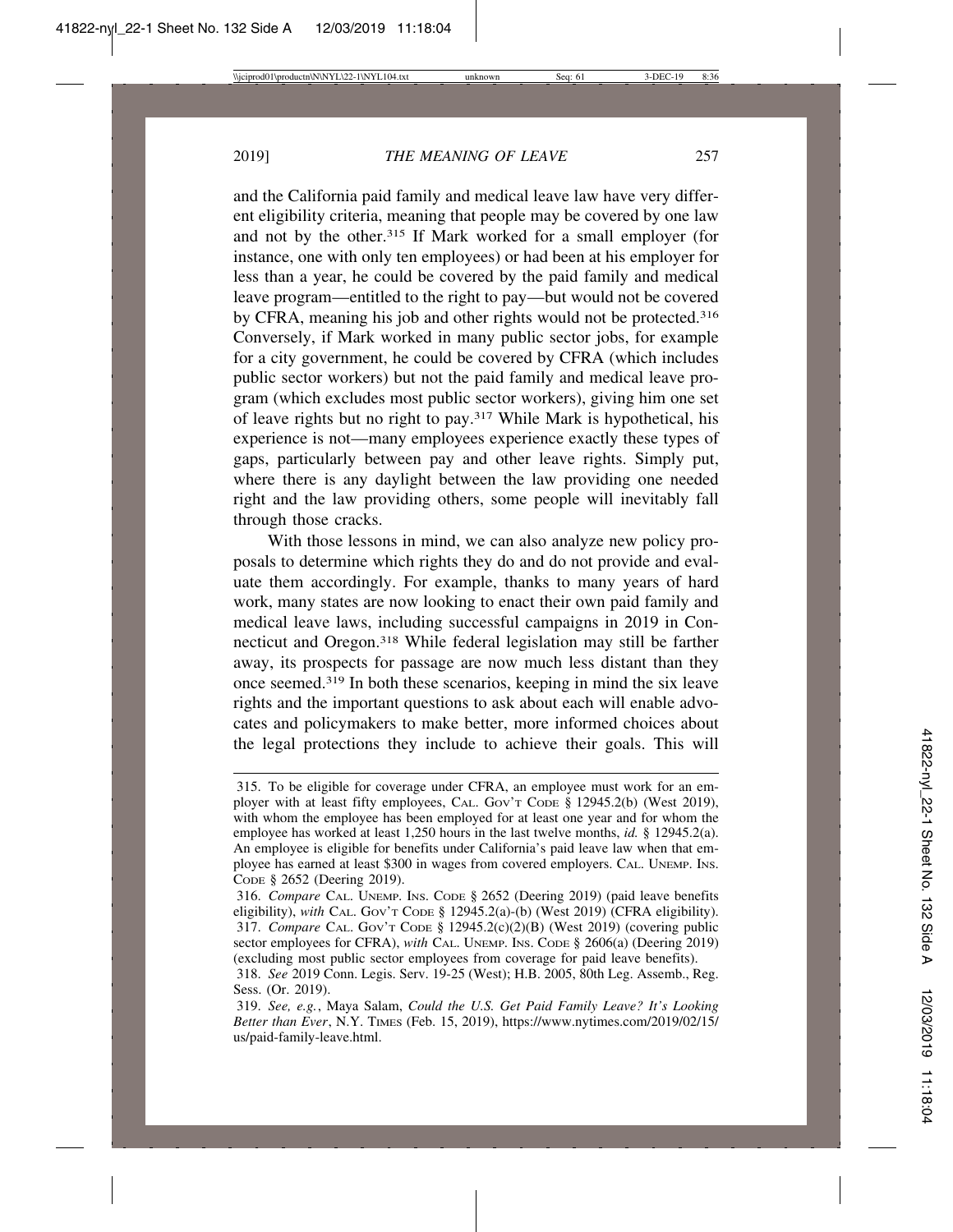sometimes require making hard choices in the face of political realities, but we are all better off when those are at least informed choices. We can do better than simply saying we support "leave." We can concretely, collectively determine what we mean by leave, and write and pass—laws that provide it.

Similarly, as the way we work changes, we can think critically about what leave rights workers need now, especially those operating outside the traditional employer/employee framework. This Article has, for the most part, focused on employees, rather than the broader category of workers, reflecting the fact that until very recently workplace leave laws have been limited to employees, both legally and conceptually. But the conversation about leave and the specific rights that workers in different situations need cannot and should not stop there. For the truly self-employed, including freelancers and independent contractors working with real autonomy and control over their time, the right to leave—to be absent from the workplace—may be unnecessary and even irrelevant. But these workers may still need and benefit from other leave rights, like the right to pay. For this reason, many state paid family and medical leave programs are starting to provide the option for self-employed workers to opt into coverage through their social insurance systems.320 For workers operating in the greyer areas, like those working through app-based platforms or other parts of the "gig economy," who may have less control over their work, other rights may be more relevant and necessary.<sup>321</sup> Fully addressing these questions—and the related broader questions around worker classification—is beyond the scope of this Article. Yet at a minimum, disaggregating the rights we are talking about can better inform the conversation.

#### **CONCLUSION**

The United States has a long way to go in guaranteeing all workers the leave rights they need. Yet in light of years of rapid progress and exciting prospects on the horizon, there has never been a more appropriate time to examine and explore what a true, comprehensive leave guarantee would look like. Understanding the different leave

<sup>320.</sup> For a more detailed discussion of coverage of the self-employed under paid family and medical leave laws, see generally MOLLY WESTON WILLIAMSON, SHERRY LEIWANT, & JULIE KASHEN, A BETTER BALANCE, CONSTRUCTING 21ST CENTURY RIGHTS FOR A CHANGING WORKPLACE: PAID FAMILY AND MEDICAL LEAVE & SELF-EMPLOYMENT (2019), https://www.abetterbalance.org/resources/report-constructing-21st-century-rights-for-a-changing-workforce-a-policy-brief-series/.

<sup>321.</sup> *See id.* at 11–12.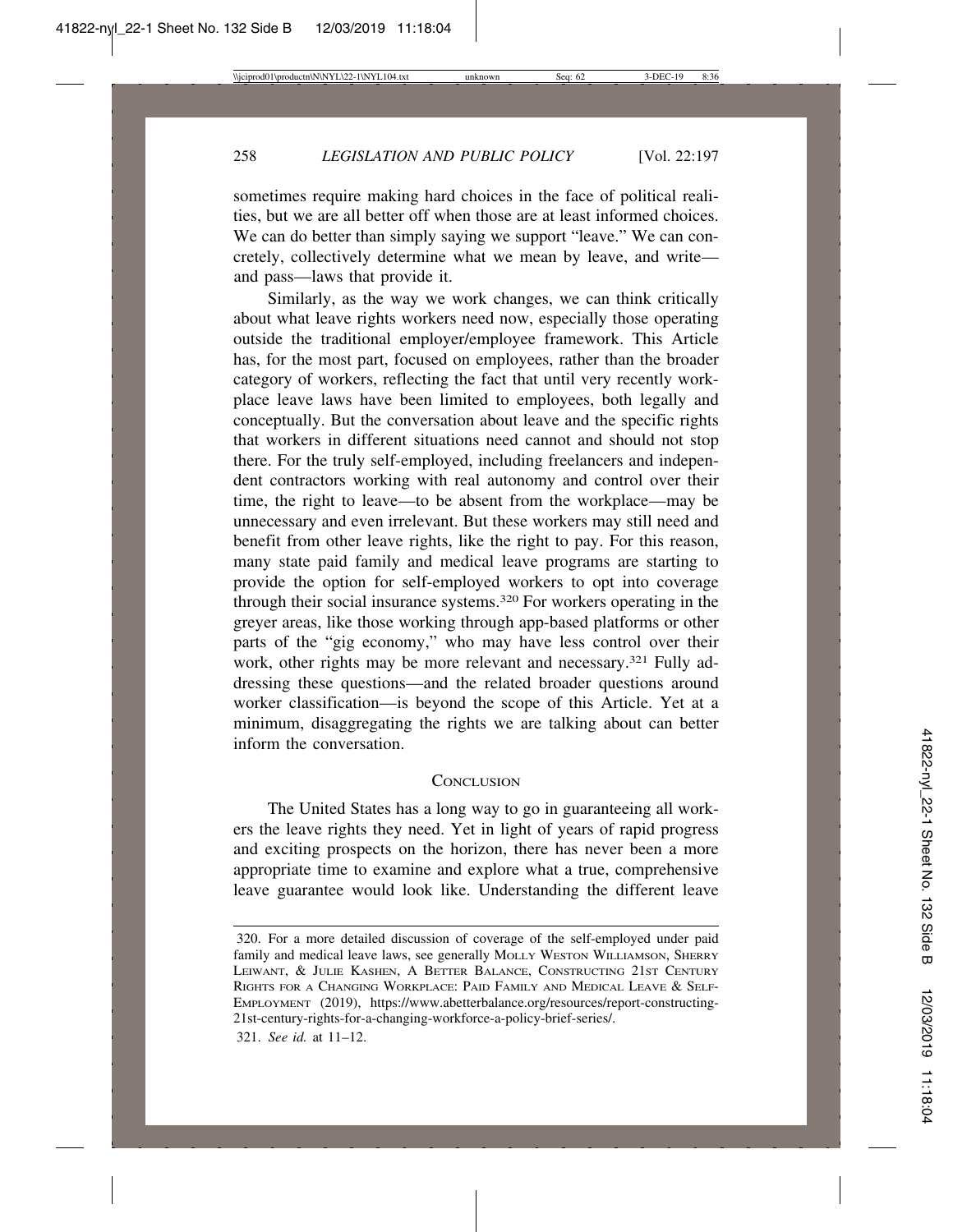rights, including their differences and their dimensions, gives lawyers and policymakers a richer toolkit to understand the rights workers have now and pursue the rights they need tomorrow. Perhaps by doing so, we can, as a country, move beyond talking about leave and into actually taking it.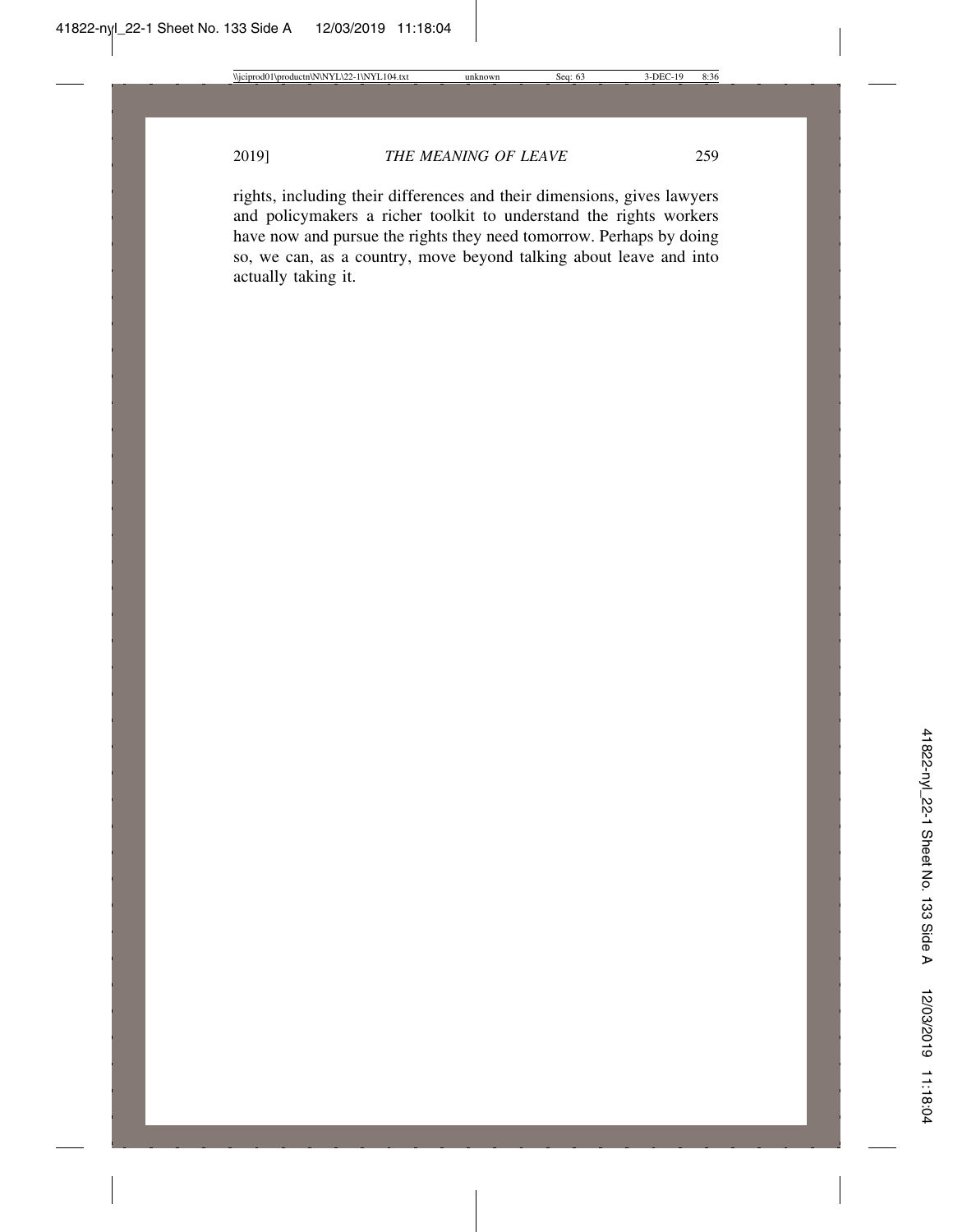## STATUTORY APPENDIX

## TABLE 1. FMLA-TYPE LAWS

|                    | A. Federal Law                                         |
|--------------------|--------------------------------------------------------|
|                    | 29 U.S.C. §§ 2601-2654 (2012)                          |
| $\boldsymbol{B}$ . | <b>State Laws</b>                                      |
| 1                  | CAL. GOV'T CODE § 12945.2 (West 2019)                  |
| 2                  | CONN. GEN. STAT. ANN. §§ 31-51kk to -51qq (West 2019)  |
| 3                  | D.C. CODE §§ 32-501 to -517 (2019)                     |
| 4                  | HAW. REV. STAT. ANN. §§ 398-1 to -11 (LexisNexis 2019) |
| 5                  | ME. REV. STAT. ANN. tit. 26, §§ 843-848 (2019)         |
| 6                  | N.J. STAT. ANN. §§ 34:11b-1 to -16 (West 2019)         |
| $\tau$             | OR. REV. STAT. ANN. §§ 659A.150-.186 (West 2018)       |
| 8                  | 28 R.I. GEN. LAWS § § 28-48-1 to -12 (2019)            |
| 9                  | WASH. REV. CODE ANN. §§ 49.78.020-.904 (West 2019)     |
| 10                 | WIS. STAT. ANN. § 103.10 (West 2019)                   |

### TABLE 2. PAID FAMILY AND MEDICAL LEAVE LAWS

| 1   CAL. UNEMP. INS. CODE $\S$ § 2601–3306 (West 2019)  |
|---------------------------------------------------------|
| 2 2019 Conn. Legis. Serv. 19-25 (West)                  |
| $3$ D.C. CODE §§ 32-541.01-.12 (2019)                   |
| 4 MASS. GEN. LAWS ANN. ch. 175M, §§ 1–11 (West 2019)    |
| 5 N.J. STAT. ANN. §§ 43:21-25 to -31 (West 2019)        |
| 6 H.B. 2005, 80th Leg. Assemb., Reg. Sess. (Or. 2019)   |
| 7 N.Y. WORKERS' COMP. LAW §§ 200–242 (Consol. 2019)     |
| 8 28 R.I. GEN. LAWS § 28-40-1 to -18 (2019)             |
| 9   WASH. REV. CODE ANN. §§ 50A.04.005–.900 (West 2019) |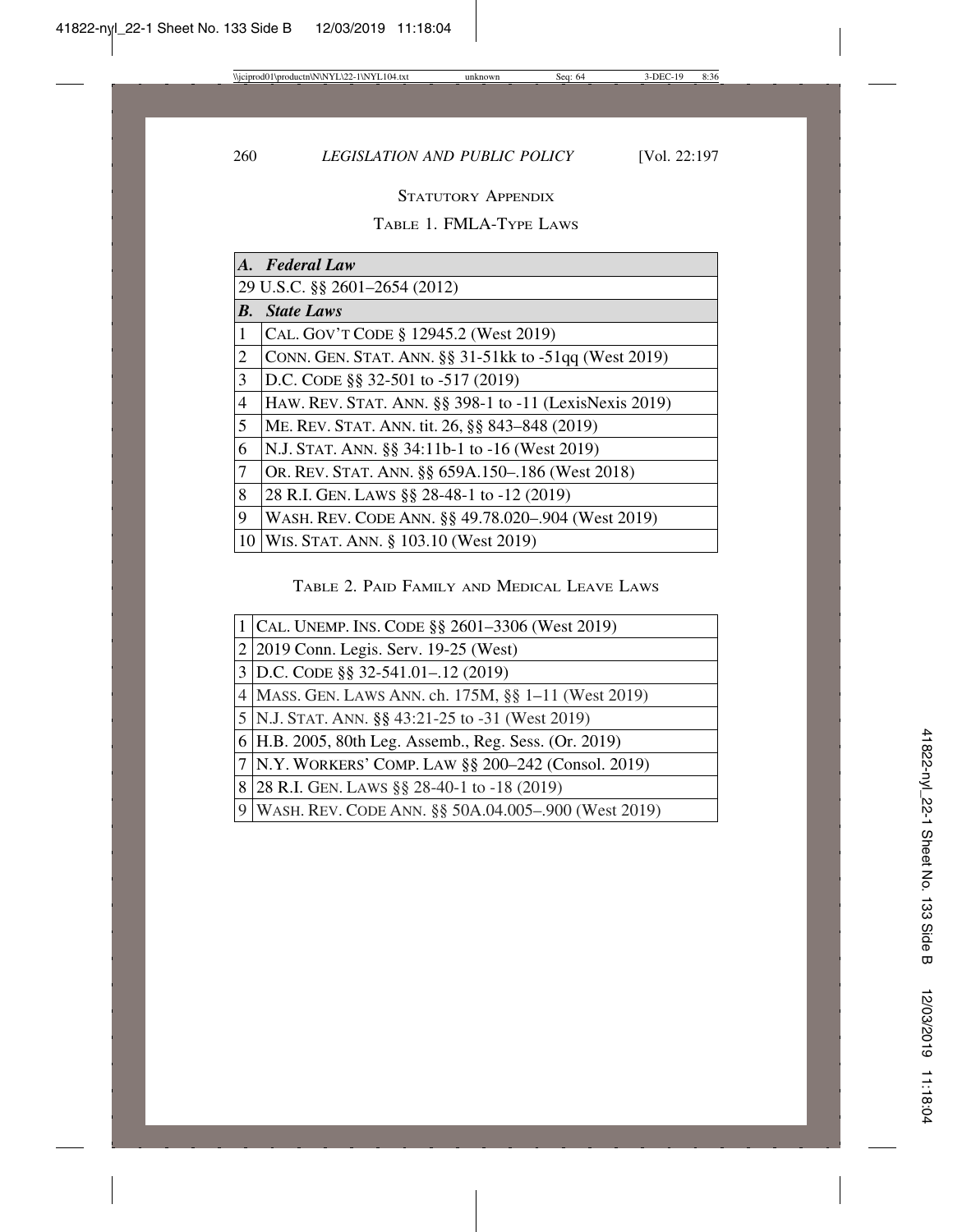TABLE 3. PAID SICK TIME LAWS

| $\boldsymbol{A}$ .       | <b>State Laws</b>                                                                                        |
|--------------------------|----------------------------------------------------------------------------------------------------------|
| $\mathbf{1}$             | ARIZ. REV. STAT. ANN. §§ 23-371 to -381 (2019)                                                           |
| $\overline{c}$           | CAL. LAB. CODE §§ 245-249 (Deering 2019)                                                                 |
| 3                        | CONN. GEN. STAT. ANN. §§ 31-57r to -57x (West 2019)                                                      |
| 4                        | D.C. CODE §§ 32-531.01-.16 (2019)                                                                        |
| 5                        | MASS. GEN. LAWS ANN. ch. 149, §§ 148C-148D (West 2019)                                                   |
| 6                        | MD. CODE ANN., LAB. & EMPL. §§ 3-1301 to -1311 (LexisNexis<br>2019)                                      |
| 7                        | N.J. STAT. ANN. §§ 34:11D-1 to -11 (West 2019)                                                           |
| 8                        | OR. REV. STAT. ANN. §§ 653.601–.661 (West 2018)                                                          |
| 9                        | 28 R.I. GEN. LAWS § 28-57-1 to -15 (2019)                                                                |
| 10 <sup>1</sup>          | VT. STAT. ANN. tit. 21, §§ 481-487 (2019)                                                                |
| 11                       | WASH. REV. CODE ANN. §§ 49.46.200-.210 (West 2019)                                                       |
| $\boldsymbol{B}$ .       | <b>California Local Laws</b>                                                                             |
| $\mathbf 1$              | BERKELEY, CAL., CODE §§ 13.100.010-.120 (2016)                                                           |
| $\overline{c}$           | EMERYVILLE, CAL., CODE §§ 5-37.01-.09 (2019)                                                             |
| 3                        | L.A., CAL., CODE §§ 187.00-.12 (2016)                                                                    |
| $\overline{\mathcal{L}}$ | OAKLAND, CAL., CODE §§ 5.92.010-.050 (2019)                                                              |
| 5                        | SAN DIEGO, CAL., CODE §§ 39.0101-.0116 (2016)                                                            |
| 6                        | S.F., CAL., ADMIN. CODE §§ 12W.1-.16 (2019)                                                              |
| $\overline{7}$           | SANTA MONICA, CAL., CODE §§ 4.62.25 (2016)                                                               |
| $\mathcal{C}$ .          | <b>Other Local Laws</b>                                                                                  |
| $\mathbf{1}$             | COOK COUNTY, ILL., CODE §§ 42-1 to -10 (2016)                                                            |
| 2                        | CHI., ILL., CODE § 1-24-045 (2019)                                                                       |
| 3                        | MONTGOMERY COUNTY, MD., CODE §§ 27-76 to -82 (2019)                                                      |
| 4                        | Duluth, Minn., Ordinance 10,571 (May 30, 2018) (to be codified<br>at DULUTH, MINN., LEGIS. CODE ch. 29E) |
| 5                        | MINNEAPOLIS, MINN., CODE §§ 40.10-.90 (2019)                                                             |
| 6                        | SAINT PAUL, MINN., LEGIS. CODE §§ 233.01-.21 (2019)                                                      |
| 7                        | N.Y.C., N.Y., ADMIN. CODE §§ 20-911 to -924 (2017)                                                       |
| 8                        | WESTCHESTER COUNTY, N.Y., CODE §§ 700.01-.18 (2019)                                                      |
| 9.                       | PHILA., PA., CODE §§ 9-4101 to -4116 (2016)                                                              |
| 10                       | SAN ANTONIO, TEX., CODE §§ 15-269 to -280 (2018)                                                         |
| 11                       | SEATTLE, WASH., CODE §§ 14.16.010-.130 (2019)                                                            |
| 12                       | TACOMA, WASH., CODE §§ 18.10.010-.100 (2018)                                                             |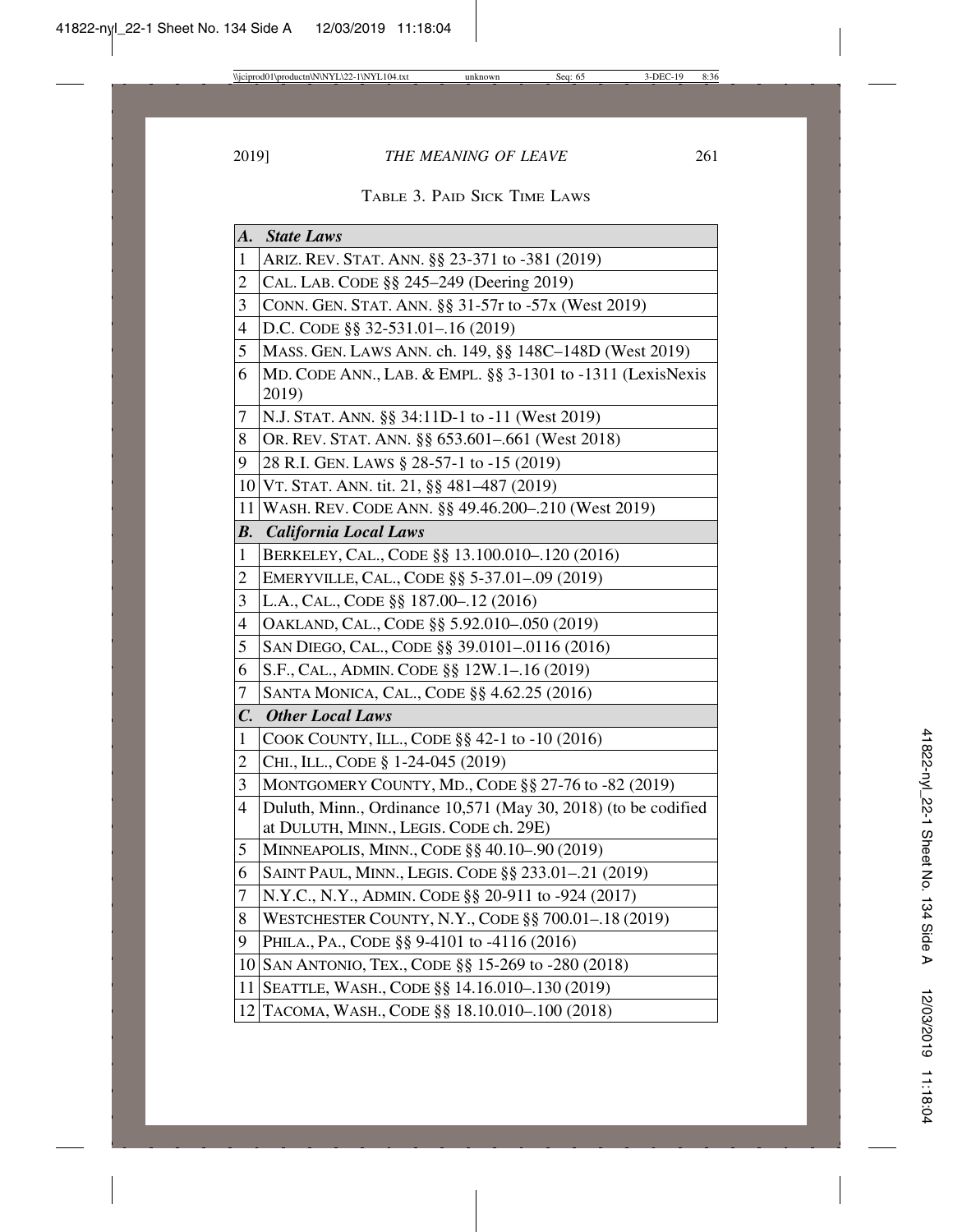|                | A. Federal Law                                       |
|----------------|------------------------------------------------------|
|                | 28 U.S.C. § 1875(c) (2012)                           |
| <b>B.</b>      | <b>State Laws</b>                                    |
| $\mathbf{1}$   | ALA. CODE § 12-16-8 (2019)                           |
| $\overline{c}$ | ALASKA STAT. § 09.20.037 (2019)                      |
| 3              | ARIZ. REV. STAT. ANN. § 21-236 (2019)                |
| $\overline{4}$ | ARK. CODE ANN. § 16-31-106 (2019)                    |
| 5              | CAL. LABOR CODE § 230 (Deering 2019)                 |
| 6              | COLO. REV. STAT. §§ 13-71-126, -134 (2019)           |
| 7              | CONN. GEN. STAT. ANN. §§ 51-247, -247a (West 2019)   |
| 8              | DEL. CODE ANN. tit. 10, § 4515 (2019)                |
| 9              | D.C. CODE § 11-1913 (2019)                           |
|                | 10 FLA. STAT. ANN. § 40.271 (LexisNexis 2019)        |
| 11             | GA. CODE ANN. § 34-1-3 (2019)                        |
|                | 12 HAW. REV. STAT. ANN. § 612-25 (LexisNexis 2019)   |
|                | 13   IDAHO CODE ANN. § 2-218 (West 2019)             |
| 14             | 705 ILL. COMP. STAT. ANN. 305/4.1 (West 2019)        |
| 15             | IND. CODE ANN. § 33-28-5-24.3 (LexisNexis 2019)      |
|                | 16   IOWA CODE ANN. § 607A.45 (West 2019)            |
| 17             | KAN. STAT. ANN. § 43-173 (West 2019)                 |
| 18             | $ $ KY. REV. STAT. ANN. § 29A.160 (LexisNexis 2019)  |
|                | 19 LA. STAT. ANN. § 23:965 (2019)                    |
|                | 20 ME. REV. STAT. ANN. tit. 14, § 1218 (2019)        |
| 21             | MD. CODE ANN., CTS. & JUD. PROC. § 8-501 (West 2019) |
| 22             | MASS. GEN. LAWS ANN. ch. 234A, § 61 (West 2019)      |
| 23             | MICH. COMP. LAWS ANN. § 600.1348 (West 2019)         |
| 24             | MINN. STAT. ANN. § 593.50 (West 2019)                |
| 25             | MISS. CODE ANN. § 13-5-35 (2019)                     |
| 26             | MO. ANN. STAT. § 494.460 (West 2019)                 |
| 27             | NEB. REV. STAT. ANN. § 25-1640 (LexisNexis 2019)     |
|                | 28   NEV. REV. STAT. ANN. § 6.190 (LexisNexis 2019)  |
|                | 29 N.H. REV. STAT. ANN. § 500-A:14 (2019)            |
|                | 30 N.J. STAT. ANN. § 2B:20-17 (West 2019)            |
| 31             | N.M. STAT. ANN. § 38-5-18 (LexisNexis 2019)          |
|                | 32   N.Y. JUD. LAW § 519 (Consol. 2019)              |

# TABLE 4. JURY DUTY LEAVE LAWS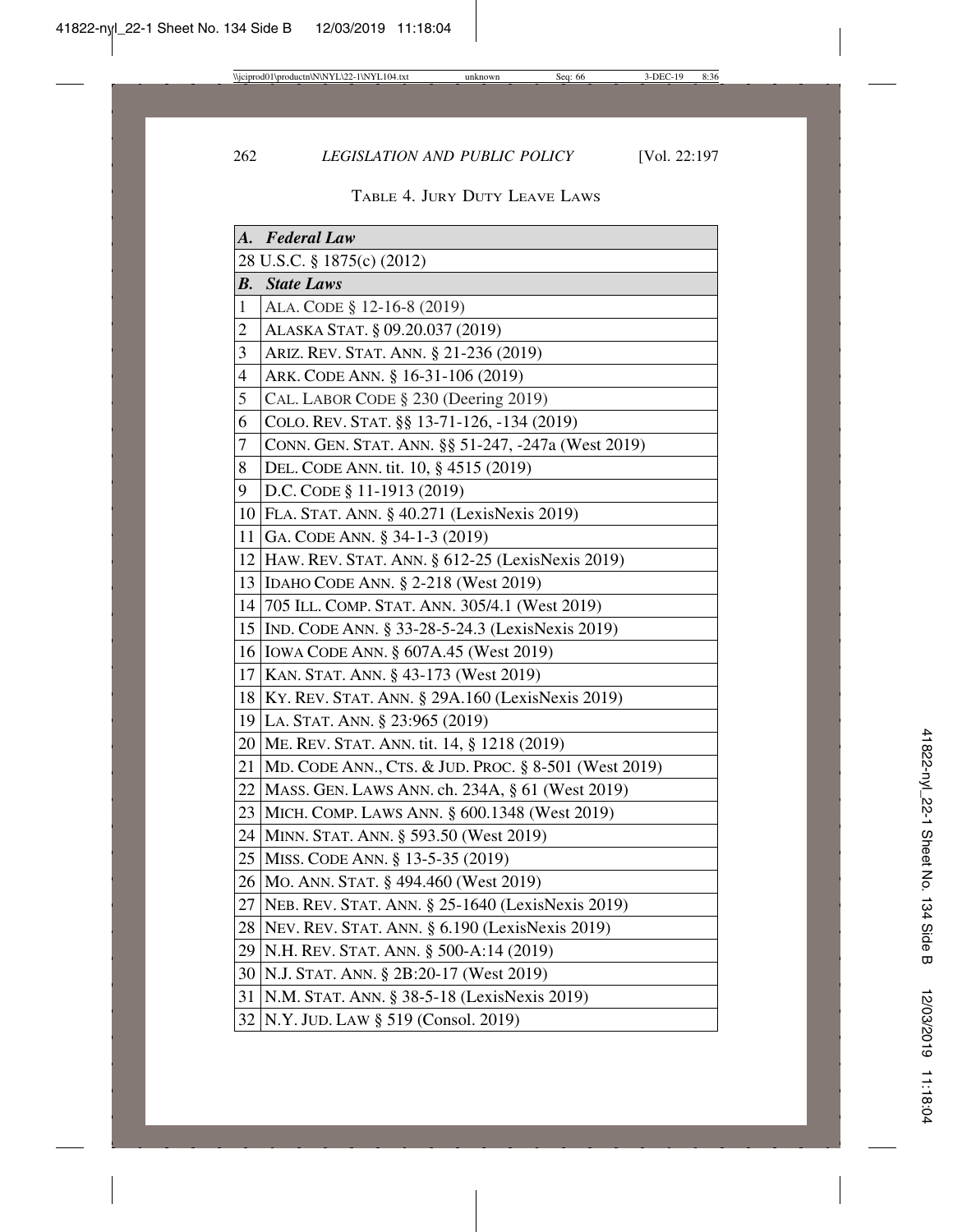| 33 | N.C. GEN. STAT. § 9-32 (2018)                          |
|----|--------------------------------------------------------|
| 34 | N.D. CENT. CODE § 27-09.1-17 (2019)                    |
| 35 | OHIO REV. CODE ANN. § 2313.19 (LexisNexis 2019)        |
| 36 | OKLA. STAT. ANN. tit. 38, § 34 (West 2019)             |
| 37 | OR. REV. STAT. ANN. § 10.090 (West 2018)               |
| 38 | 42 PA. STAT. AND CONS. STAT. ANN. § 4563 (West 2019)   |
| 39 | 9 R.I. GEN. LAWS § 9-9-28 (2019)                       |
| 40 | S.C. CODE ANN. $\S$ 41-1-70 (2019)                     |
| 41 | S.D. CODIFIED LAWS §§ 16-13-41.1 to -41.2 (2019)       |
| 42 | TENN. CODE ANN. § 22-4-106 (2019)                      |
| 43 | TEX. CIV. PRAC. & REM. CODE ANN. § 122.001 (West 2019) |
| 44 | UTAH CODE ANN. § 78B-1-116 (LexisNexis 2019)           |
| 45 | VT. STAT. ANN. tit. 21, § 499(a) (2019)                |
| 46 | VA. CODE ANN. § 18.2-465.1 (2018)                      |
| 47 | WASH. REV. CODE ANN. § 2.36.165 (West 2019)            |
| 48 | W. VA. CODE ANN. § 52-1-21 (2019)                      |
| 49 | WIS. STAT. ANN. § 756.255 (West 2019)                  |
| 50 | WYO. STAT. ANN. § 1-11-401 (2019)                      |
|    |                                                        |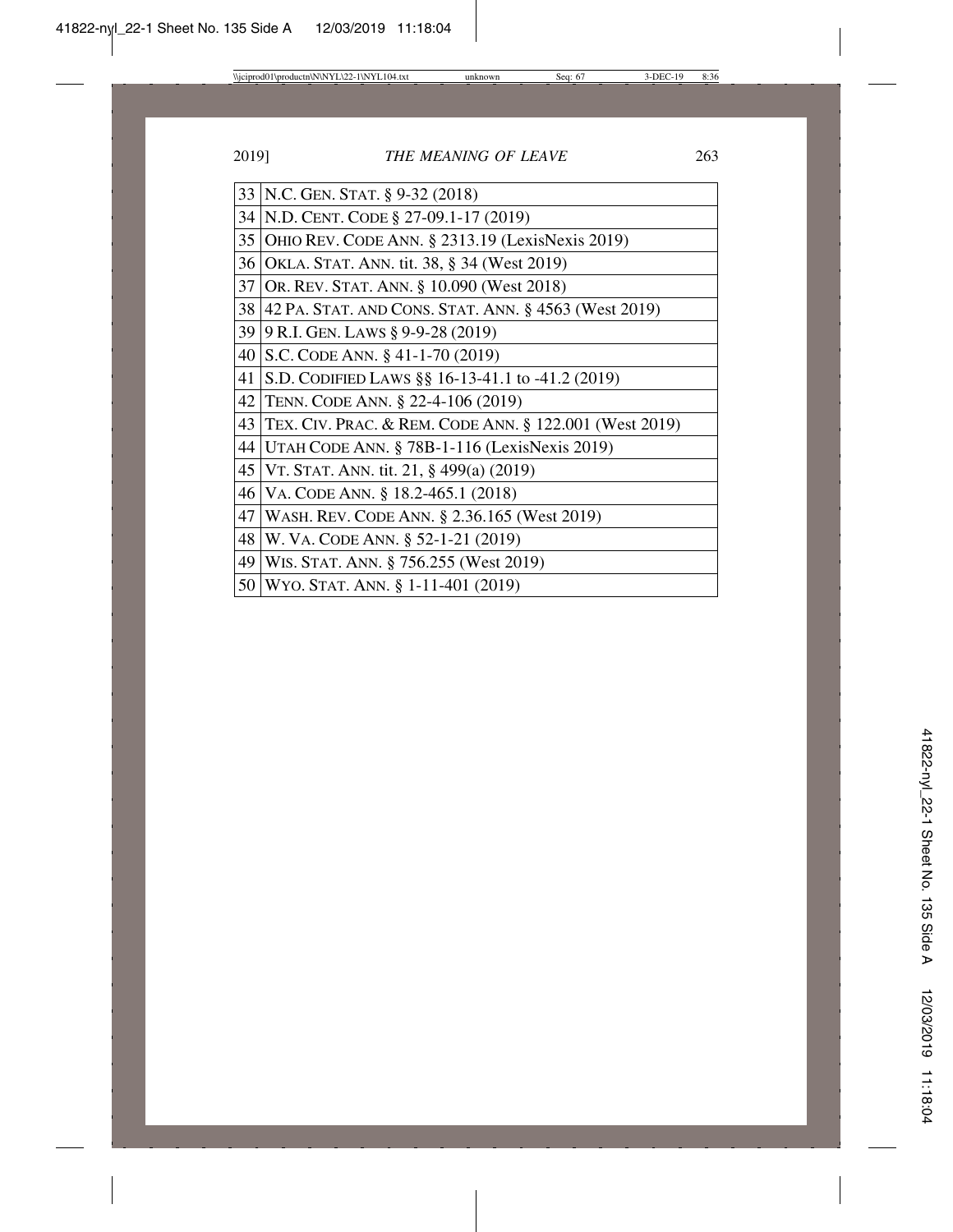### TABLE 5. VOTING LEAVE LAWS

| $\mathbf{1}$   | ALA. CODE § 17-1-5 (2019)                        |
|----------------|--------------------------------------------------|
| $\overline{2}$ | ALASKA STAT. § 15.56.100(a) (2019)               |
| 3              | ARIZ. REV. STAT. ANN. § 16-402 (2019)            |
| $\overline{4}$ | ARK. CODE ANN. § 7-1-102 (2019)                  |
| 5              | CAL. ELEC. CODE § 14000 (West 2019)              |
| 6              | COLO. REV. STAT. § 1-7-102 (2019)                |
| $\overline{7}$ | GA. CODE ANN. § 21-2-404 (2019)                  |
| 8              | 10 ILL. COMP. STAT. ANN. 5/17-15 (West 2019)     |
| 9              | IOWA CODE ANN. § 49.109 (West 2019)              |
| 10             | KAN. STAT. ANN. § 25-418 (West 2019)             |
| 11             | KY. REV. STAT. ANN. § 118.035(2)–(3) (West 2019) |
| 12             | MD. CODE ANN., ELEC. LAW § 10-315 (West 2019)    |
| 13             | MINN. STAT. ANN. § 204C.04 (West 2019)           |
| 14             | MO. ANN. STAT. § 115.639 (West 2019)             |
| 15             | NEB. REV. STAT. ANN. § 32-922 (West 2019)        |
| 16             | NEV. REV. STAT. ANN. § 293.463 (West 2019)       |
| 17             | N.M. STAT. ANN. § 1-12-42 (West 2019)            |
| 18             | N.Y. ELEC. LAW § 3-110 (McKinney 2019)           |
| 19             | OHIO REV. CODE ANN. § 3599.06 (LexisNexis 2019)  |
| 20             | OKLA. STAT. ANN. tit. 26, § 7-101 (West 2019)    |
| 21             | S.D. CODIFIED LAWS § 12-3-5 (2019)               |
| 22             | TENN. CODE ANN. § 2-1-106 (2019)                 |
| 23             | TEX. ELEC. CODE ANN. § 276.004 (West 2019)       |
| 24             | UTAH CODE ANN. § 20A-3-103 (LexisNexis 2019)     |
| 25             | W. VA. CODE ANN. § 3-1-42 (LexisNexis 2019)      |
| 26             | WIS. STAT. ANN. § 6.76 (West 2019)               |
| 27             | WYO. STAT. ANN. § 22-2-111 (2019)                |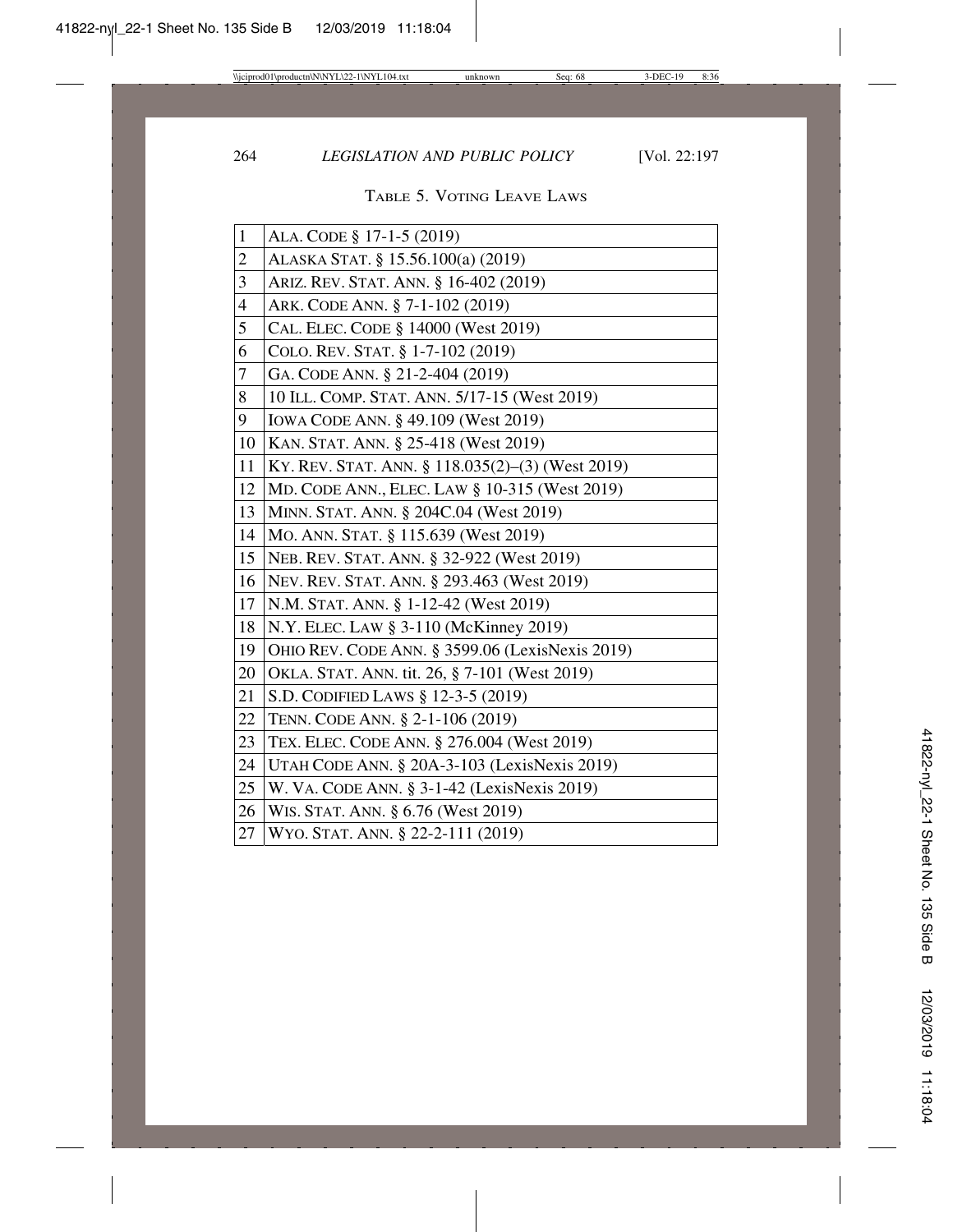### TABLE 6. CRIME VICTIM OR WITNESS LEAVE LAWS

| $\mathbf{1}$             | ALA. CODE § 15-23-81 (2019)                                         |
|--------------------------|---------------------------------------------------------------------|
| $\overline{c}$           | ALASKA STAT. § 12.61.107 (2019)                                     |
| 3                        | ARIZ. REV. STAT. ANN. § 13-4439 (2019)                              |
| $\overline{\mathcal{L}}$ | ARK. CODE ANN. § 16-90-1105 (2019)                                  |
| 5                        | COLO. REV. STAT. ANN. § 24-4.1-303(8) (West 2019)                   |
| 6                        | CONN. GEN. STAT. ANN. § 54-85b (West 2019)                          |
| 7                        | DEL. CODE ANN. tit. 11, § 9409 (2019)                               |
| 8                        | FLA. STAT. ANN. § 92.57 (West 2019)                                 |
| 9                        | GA. CODE ANN. § 34-1-3(a) (2019)                                    |
|                          | 10   HAW. REV. STAT. ANN. § 621-10.5 (LexisNexis 2019)              |
|                          | 11 IND. CODE ANN. § 35-44.1-2-12 (West 2019)                        |
|                          | 12 IOWA CODE ANN. § 915.23 (West 2019)                              |
|                          | 13 MD. CODE ANN., CRIM. PROC. § 11-102 (2019)                       |
|                          | 14 MASS. GEN. LAWS ANN. ch. 258B, § 3(1) (West 2019)                |
|                          | 15 MICH. COMP. LAWS ANN. § 780.790 (West 2019)                      |
|                          | 16 MINN. STAT. ANN. § 611A.036 (West 2019)                          |
|                          | 17 MISS. CODE ANN. § 99-43-45 (2019)                                |
|                          | 18 MO. ANN. STAT. § 595.209.1(14) (West 2019)                       |
|                          | 19 MONT. CODE ANN. § 46-24-205 (West 2019)                          |
|                          | 20 NEV. REV. STAT. ANN. § 50.070 (West 2019)                        |
|                          | 21 N.H. REV. STAT. ANN. § 275:62 (2019)                             |
|                          | 22 N.Y. PENAL LAW § 215.14 (Consol. 2019)                           |
|                          | 23 N.D. CENT. CODE § 27-09.1-17 (2019)                              |
|                          | 24 OHIO REV. CODE ANN. § 2930.18 (LexisNexis 2019)                  |
|                          | 25 OR. REV. STAT. ANN. § 659A.192 (West 2018)                       |
|                          | 26 18 PA. STAT. AND CONS. STAT. ANN. § 4957 (West 2019)             |
|                          | 27 12 R.I. GEN. LAWS § 12-28-13 (2019)                              |
|                          | 28 S.C. CODE ANN. § 16-3-1550 (2019)                                |
|                          | 29 UTAH CODE ANN. § 78B-1-132 (West 2019)                           |
|                          | 30 VT. STAT. ANN. tit. 13, § 5313 (2019); VT. STAT. ANN. tit. 21, § |
|                          | 499 (2019)                                                          |
|                          | 31 VA. CODE ANN. § 18.2-465.1 (2018)                                |
|                          | 32 WIS. STAT. ANN. § 103.87 (West 2019)                             |
|                          | 33 WYO. STAT. ANN. § 1-40-209 (2019)                                |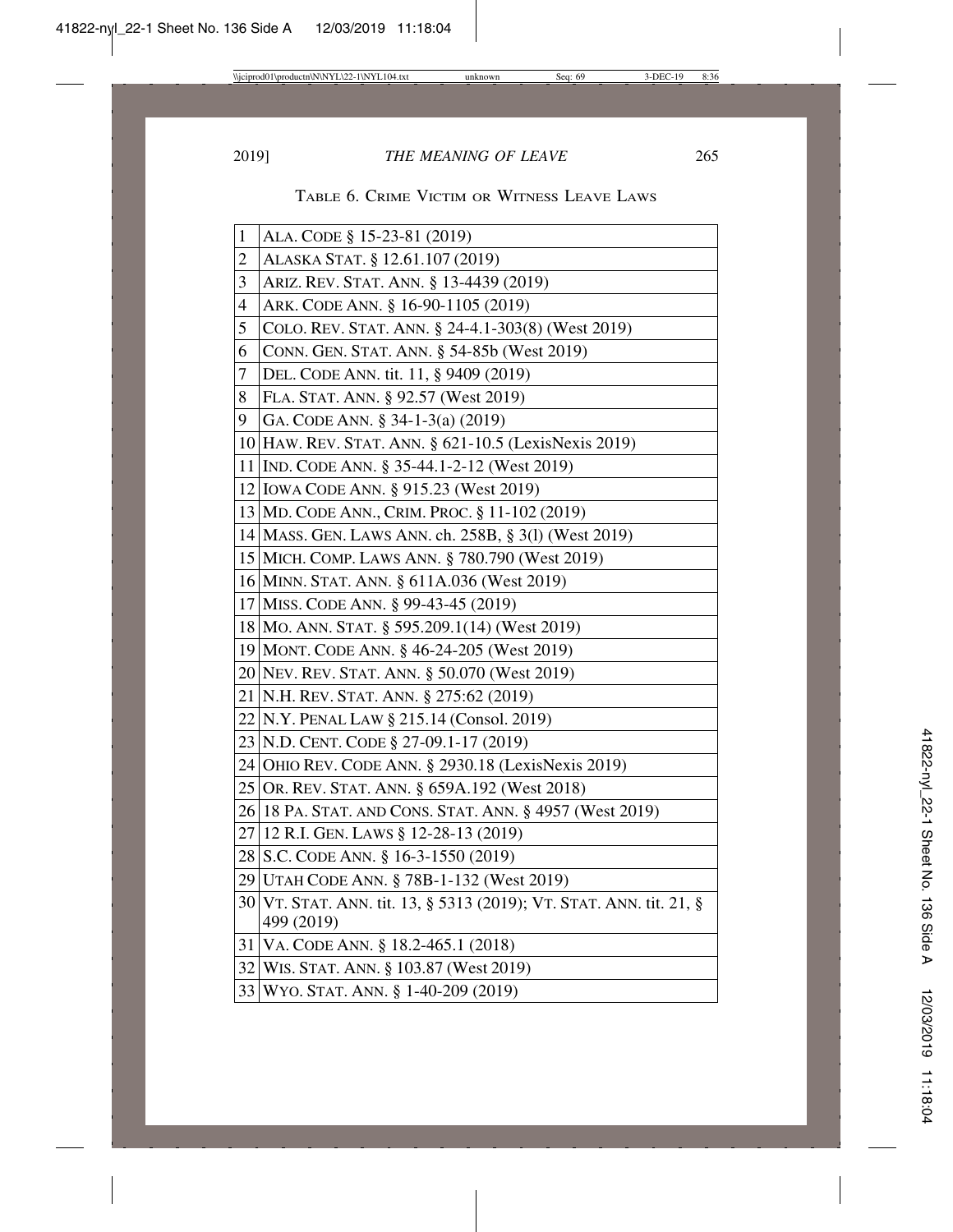| A. | <b>State Laws</b>                                                       |
|----|-------------------------------------------------------------------------|
| 1  | CAL. LAB. CODE $\S$ 230(c)–(d) (West 2019); CAL. LAB. CODE $\S$         |
|    | 230.1 (West 2019)                                                       |
| 2  | COLO. REV. STAT. § 24-34-402.7 (2019)                                   |
| 3  | FLA. STAT. ANN. § 741.313 (LexisNexis 2019)                             |
| 4  | HAW. REV. STAT. ANN. § 378-72 (LexisNexis 2019)                         |
| 5  | 820 ILL. COMP. STAT. ANN. 180/20 (LexisNexis 2019)                      |
| 6  | KAN. STAT. ANN. § 44-1132 (West 2019)                                   |
| 7  | ME. REV. STAT. ANN. tit. 26, § 850(1) (2019)                            |
| 8  | N.M. STAT. ANN. §§ 50-4A-1 to -8 (LexisNexis 2019)                      |
| 9  | N.C. GEN. STAT. § 50B-5.5 (2018); N.C. GEN. STAT. § 95-270(a)<br>(2018) |
|    | 10 WASH. REV. CODE ANN. §§ 49.76.010-.900 (LexisNexis 2019)             |
|    | <b>B.</b> Local Law                                                     |
|    | PHILA., PA., CODE § 9-3202(1) (2016)                                    |

TABLE 7. DOMESTIC VIOLENCE LEAVE LAWS

TABLE 8. MILITARY FAMILY LEAVE LAWS

| $\mathbf{1}$ | CAL. MIL. & VET. CODE § 395.10 (West 2019)                  |
|--------------|-------------------------------------------------------------|
| 2            | 820 ILL. COMP. STAT. ANN. §§ 151/5-151/99 (LexisNexis 2019) |
| 3            | IND. CODE ANN. §§ 22-2-13-1 to -16 (West 2019)              |
| 4            | ME. REV. STAT. ANN. tit. 26, § 814 (2019)                   |
| 5            | MD. CODE ANN., LAB. & EMPL. $\S$ 3-803 (LexisNexis 2019)    |
| 6            | MINN. STAT. ANN. §§ 181.947-.948 (West 2019)                |
| $\tau$       | NEB. REV. STAT. ANN. §§ 55-501 to -507 (West 2019)          |
| 8            | $N.Y.$ LAB. LAW § 202-i (McKinney 2019)                     |
| 9            | OHIO REV. CODE ANN. §§ 5906.01-.99 (West 2019)              |
|              | 10 OR. REV. STAT. ANN. §§ 659A.090-.099 (West 2018)         |
|              | 11 30 R.I. GEN. LAWS $\S$ 30-33-1 to -6 (2019)              |
|              | 12 WASH. REV. CODE ANN. §§ 49.77.010-.900 (West 2019)       |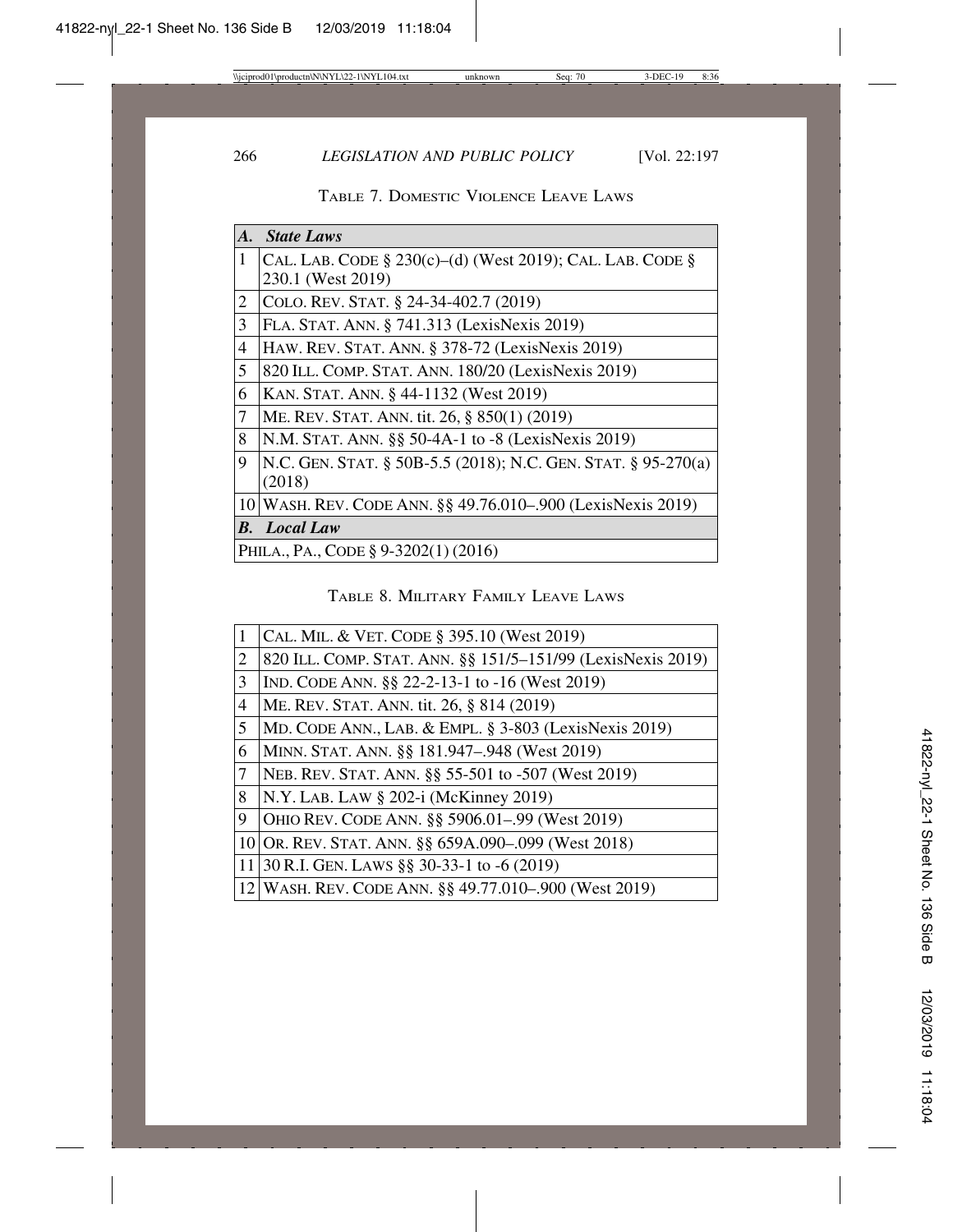|    | A. Federal Law                                               |
|----|--------------------------------------------------------------|
|    | 38 U.S.C. §§ 4301-4335 (2012)                                |
| В. | <b>State Laws</b>                                            |
| 1  | ALA. CODE §§ 31-12-1 to -10 (2019)                           |
| 2  | ALASKA STAT. § 26.05.075 (2019)                              |
| 3  | Ariz. Rev. Stat. Ann. §§ 26-167 to -168 (2019)               |
| 4  | ARK. CODE ANN. § 12-62-413 (2019)                            |
| 5  | CAL. MIL. & VET. CODE §§ 394.5, 395.06 (West 2019)           |
| 6  | COLO. REV. STAT. §§ 28-3-609 to -610 (2019)                  |
| 7  | CONN. GEN. STAT. ANN. § 27-33a (West 2019)                   |
| 8  | DEL. CODE ANN. tit. 20, § 905(b) (2019)                      |
| 9  | FLA. STAT. ANN. § 250.482 (West 2019)                        |
|    | 10 GA. CODE ANN. § 38-2-280 (2019)                           |
| 11 | HAW. REV. STAT. ANN. § 121-43 (LexisNexis 2019)              |
|    | 12 IDAHO CODE §§ 46-224 to -225, -407, -409(2) (2019)        |
|    | 13 330 ILL. COMP. STAT. ANN. 61/1-1-61/40-5 (West 2019)      |
|    | 14   IOWA CODE ANN. § 29A.43 (West 2019)                     |
|    | 15 KAN. STAT. ANN. §§ 48-222, -517 (West 2019)               |
|    | 16 KY. REV. STAT. ANN. § 38.238 (West 2019)                  |
|    | 17 LA. STAT. ANN. §§ 29:38, :410 (2018)                      |
|    | 18 MD. CODE ANN., PUB. SAFETY § 13-704 (West 2019)           |
|    | 19   MASS. GEN. LAWS ANN. ch. 33, § 13 (West 2019)           |
|    | 20 MICH. COMP. LAWS ANN. §§ 32.371-32.274 (West 2019)        |
|    | 21 MINN. STAT. ANN. § 192.34 (West 2019)                     |
|    | 22 MISS. CODE ANN. § 33-1-19 (2019)                          |
|    | 23   MO. ANN. STAT. § 41.730 (West 2019)                     |
|    | 24   MONT. CODE ANN. §§ 10-1-1001 to -1027 (West 2019)       |
|    | 25   NEB. REV. STAT. ANN. § 55-161 (West 2019)               |
|    | 26   NEV. REV. STAT. ANN. §§ 412.139, .606 (LexisNexis 2019) |
|    | 27 N.H. REV. STAT. ANN. § 110-C:1 (2019)                     |
|    | 28   N.J. STAT. ANN. § 38:23C-20 (West 2019)                 |
|    | 29 N.M. STAT. ANN. § 28-15-1 (2019)                          |
|    | 30 N.Y. MIL. LAW § 317 (McKinney 2019)                       |
|    | 31 N.C. GEN. STAT. §§ 127A-201 to -209 (2018)                |
|    | 32 OHIO REV. CODE ANN. § 5903.02(B) (West 2019)              |

| TABLE 9. MILITARY SERVICE MEMBER LEAVE LAWS |
|---------------------------------------------|
|---------------------------------------------|